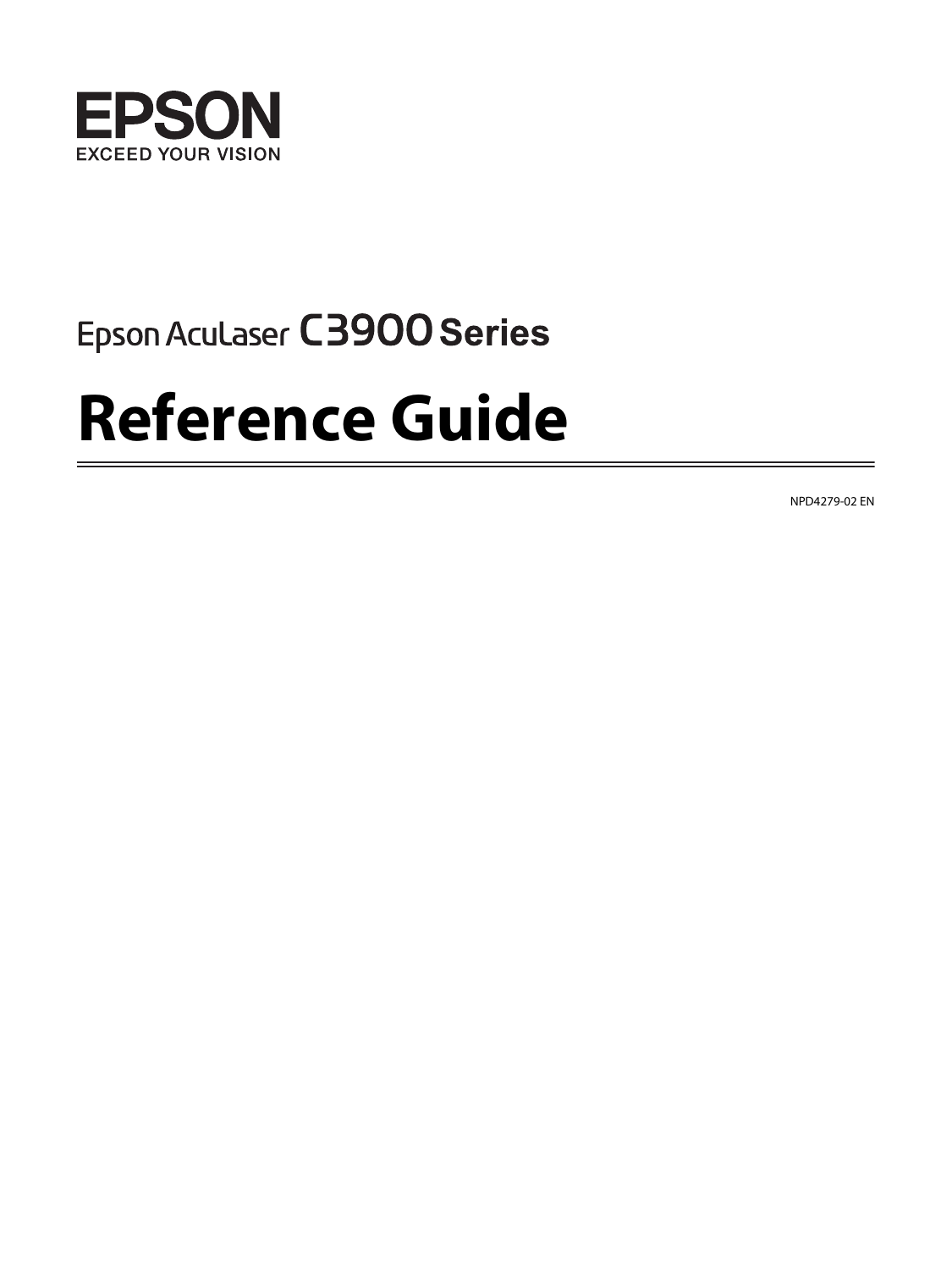### <span id="page-1-0"></span>**Copyright Notice**

No part of this publication may be reproduced, stored in a retrieval system, or transmitted in any form or by any means, mechanical, photocopying, recording, or otherwise, without the prior written permission of Seiko Epson Corporation. No patent liability is assumed with respect to the use of the information contained herein. Neither is any liability assumed for damages resulting from the use of the information contained herein.

Neither Seiko Epson Corporation nor its affiliates shall be liable to the purchaser of this product or third parties for damages, losses, costs, or expenses incurred by purchaser or third parties as a result of: accident, misuse, or abuse of this product or unauthorized modifications, repairs, or alterations to this product, or (excluding the U.S.) failure to strictly comply with Seiko Epson Corporation's operating and maintenance instructions.

Seiko Epson Corporation and its affiliates shall not be liable against any damages or problems arising from the use of any options or any consumable products other than those designated as Original Epson Products or Epson Approved Products by Seiko Epson Corporation.

EPSON is a registered trademark and Epson AcuLaser is a trademark or a registered trademark of Seiko Epson Corporation.

### **Software License Agreement**

This package contains the following materials provided by Seiko Epson Corporation (Epson): software included as part of the printing system, the digitally-encoded machine-readable outline data encoded in the special format and in the encrypted form ("Font Programs"), other software which runs on a computer system for use in conjunction with the Printing Software ("Host Software"), and related explanatory written materials ("Documentation"). The term "Software" shall be used to describe Printing Software, Font Programs and/or Host Software and also include any upgrades, modified versions, additions, and copies of the Software.

The Software is being licensed to you under the terms of this Agreement.

Epson grants to you a non-exclusive sublicense to use the Software and Documentation, provided that you agree to the following:

- 1. You may use the Printing Software and accompanying Font Programs for imaging to the licensed output device(s), solely for your own internal business purposes.
- 2. In addition to the license for Font Programs set forth in Section 1 ("Printing Software") above, you may use Roman Font Programs to reproduce weights, styles, and versions of letters, numerals, characters and symbols ("Typefaces") on the display or monitor for your own internal business purposes.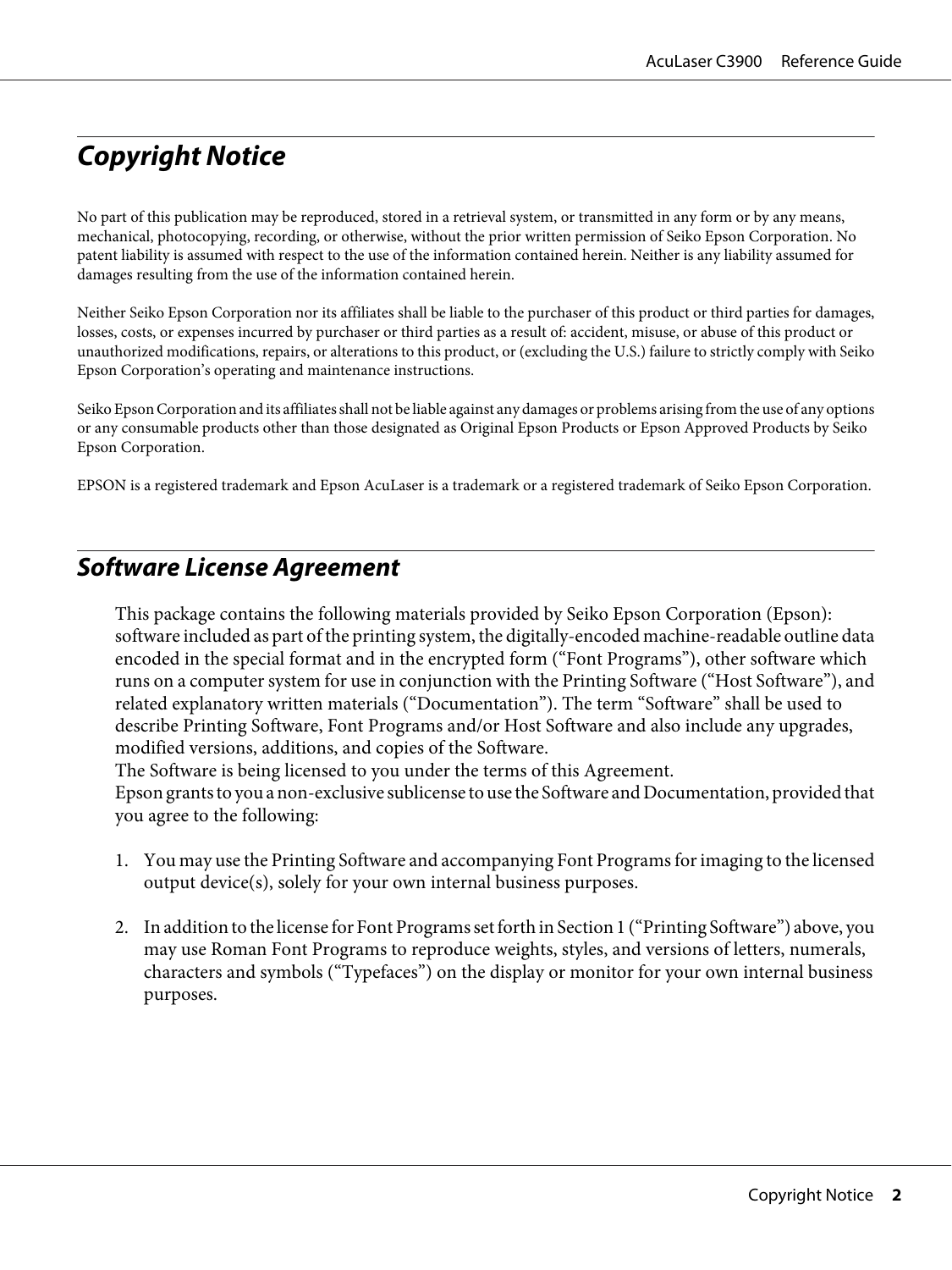- 3. You may make one backup copy of the Host Software, provided your backup copy is not installed or used on any computer. Notwithstanding the above restrictions, you may install the Host Software on any number of computers solely for use with one or more printing systems running the Printing Software.
- 4. You may assign its rights under this Agreement to an assignee of all of Licensee's right and interest to such Software and Documentation ("Assignee") provided you transfer to Assignee all copies of such Software and Documentation Assignee agrees to be bound by all of the terms and conditions of this Agreement.
- 5. You agree not to modify, adapt or translate the Software and Documentation.
- 6. You agree that you will not attempt to alter, disassemble, decrypt, reverse engineer or decompile the Software.
- 7. Title to and ownership of the Software and Documentation and any reproductions thereof shall remain with Epson.
- 8. Trademarks shall be used in accordance with accepted trademark practice, including identification of the trademark owner's name. Trademarks can only be used to identify printed output produced by the Software. Such use of any trademark does not give you any rights of ownership in that trademark.
- 9. You may not rent, lease, sublicense, lend or transfer versions or copies of the Software that the Licensee does not use, or Software contained on any unused media, except as part of the permanent transfer of all Software and Documentation as described above.
- 10. In no event will Epson or its licensor be liable to you for any consequential, incidental INDIRECT, PUNITIVE or special damages, including any lost profits or lost saving, even if Epson has been advised of the possibility of such damages, or for any claim by any third party. Epson or its licensor disclaims all warranties with regard to the software, express or implied, including, without limitation implied warranties of merchantability, fitness for a particular purpose, title and non-infringement of third party rights. Some states or jurisdictions do not allow the exclusion or limitation of incidental, consequential or special damages, so the above limitations may not apply to you.
- 11. Notice to Government End Users: The Software is a "commercial item," as that term is defined at 48 C.F.R.2.101, consisting of "commercial computer software" and "commercial computer software documentation," as such terms are used in 48 C.F.R. 12.212. Consistent with 48 C.F.R. 12.212 and 48 C.F.R. 227.7202-1 through 227.7202-4, all U.S. Government End Users acquire the Software with only those rights set forth herein.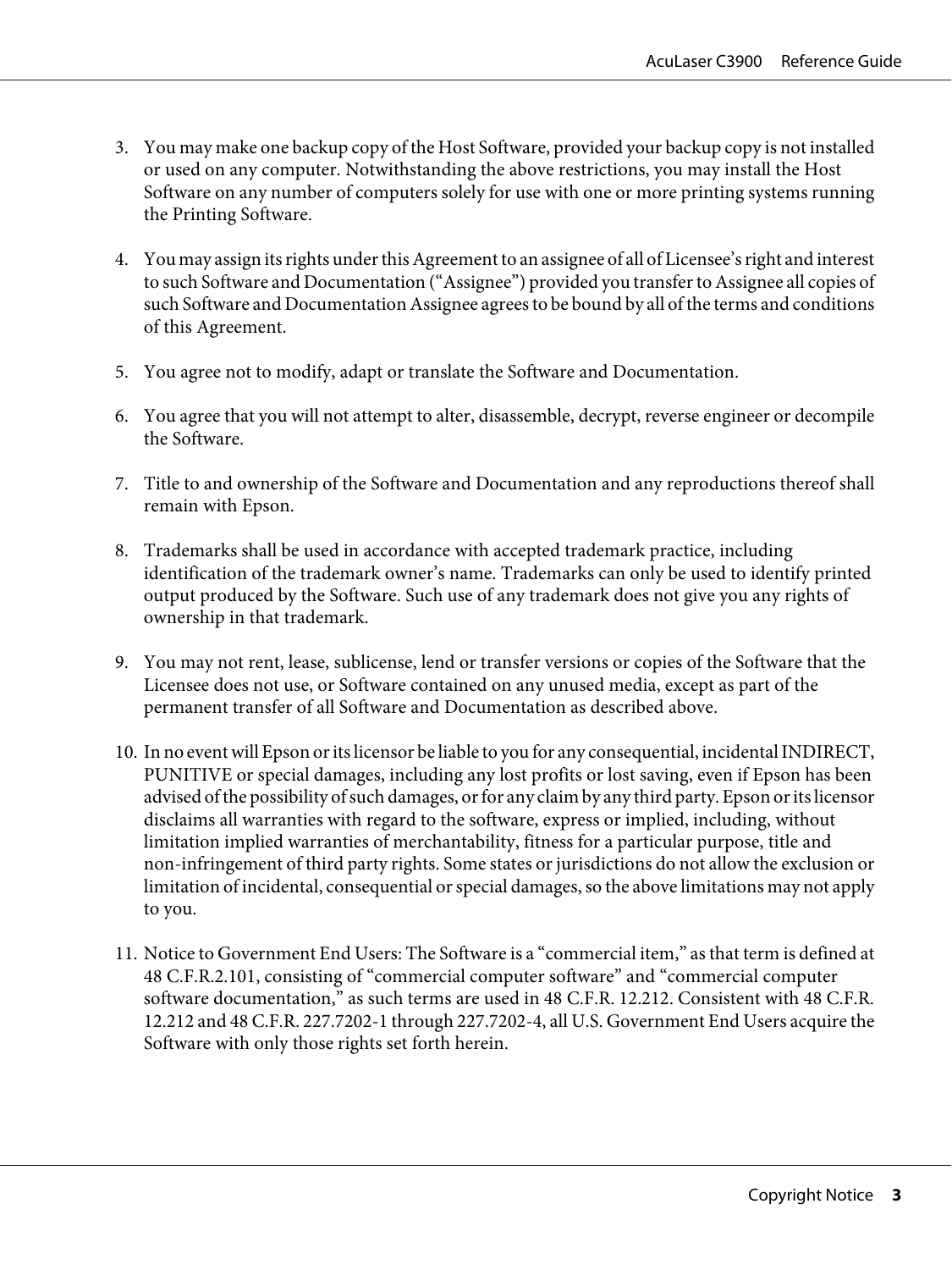<span id="page-3-0"></span>12. You agree that you will not export the Software in any form in violation of any applicable laws and regulations regarding export control of any countries.

### **About Adobe Color Profile**

ADOBE SYSTEMS INCORPORATED COLOR PROFILE LICENSE AGREEMENT

NOTICE TO USER: PLEASE READ THIS CONTRACT CAREFULLY. BY USING ALL OR ANY PORTION OF THE SOFTWARE YOU ACCEPT ALL THE TERMS AND CONDITIONS OF THIS SOFTWARE YOU ACCEPT ALL THE TERMS AND CONDITIONS OF THIS AGREEMENT. IF YOU DO NOT AGREE WITH THE TERMS OF THIS AGREEMENT, DO NOT USE THE SOFTWARE.

- 1. DEFINITIONS In this Agreement, "Adobe" means Adobe Systems Incorporated, a Delaware corporation, located at 345 Park Avenue, San Jose, California 95110. "Software" means the software and related items with which this Agreement is provided.
- 2. LICENSE Subject to the terms of this Agreement, Adobe hereby grants you the worldwide, non-exclusive, nontransferable, royalty-free license to use, reproduce and publicly display the Software. Adobe also grants you the rights to distribute the Software only (a) as embedded within digital image files and (b) on a standalone basis. No other distribution of the Software is allowed; including, without limitation, distribution of the Software when incorporated into or bundled with any application software. All individual profiles must be referenced by their ICC Profile description string. You may not modify the Software. Adobe is under no obligation to provide any support under this Agreement, including upgrades or future versions of the Software or other items. No title to the intellectual property in the Software is transferred to you under the terms of this Agreement. You do not acquire any rights to the Software except as expressly set forth in this Agreement.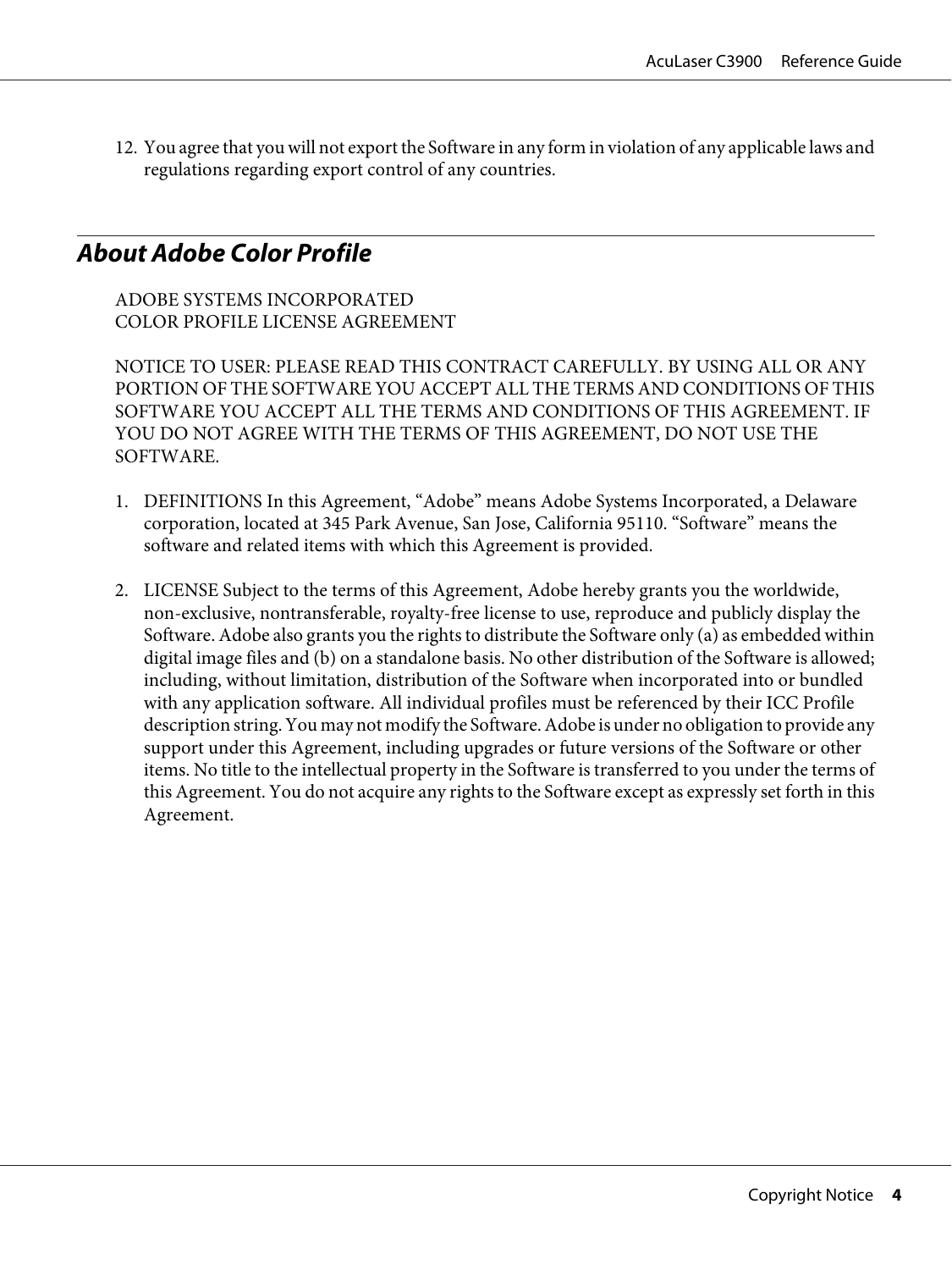- 3. DISTRIBUTION If you choose to distribute the Software, you do so with the understanding that you agree to defend, indemnify and hold harmless Adobe against any losses, damages or costs arising from any claims, lawsuits or other legal actions arising out of such distribution, including without limitation, your failure to comply with this Section 3. If you distribute the Software on a standalone basis, you will do so under the terms of this Agreement or your own license agreement which (a) complies with the terms and conditions of this Agreement; (b) effectively disclaims all warranties and conditions, express or implied, on behalf of Adobe; (c) effectively excludes all liability for damages on behalf of Adobe; (d) states that any provisions that differ from this Agreement are offered by you alone and not Adobe and (e) states that the Software is available from you or Adobe and informs licensees how to obtain it in a reasonable manner on or through a medium customarily used for software exchange. Any distributed Software will include the Adobe copyright notices as included in the Software provided to you by Adobe.
- 4. DISCLAIMER OF WARRANTY Adobe licenses the Software to you on an "AS IS" basis. Adobe makes no representation as to the adequacy of the Software for any particular purpose or to produce any particular result. Adobe shall not be liable for loss or damage arising out of this Agreement or from the distribution or use of the Software or any other materials. ADOBE AND ITS SUPPLIERS DO NOT AND CANNOT WARRANT THE PERFORMANCE OR RESULTS YOU MAY OBTAIN BY USING THE SOFTWARE, EXCEPT FOR ANY WARRANTY, CONDITION, REPRESENTATION OR TERM TO THE EXTENT TO WHICH THE SAME CANNOT OR MAY NOT BE EXCLUDED OR LIMITED BY LAW APPLICABLE TO YOU IN YOUR JURISDICTION, ADOBE AND ITS SUPPLIERS MAKE NO WARRANTIES, CONDITIONS, REPRESENTATIONS OR TERMS, EXPRESS OR IMPLIED, WHETHER BY STATUTE, COMMON LAW, CUSTOM, USAGE OR OTHERWISE AS TO ANY OTHER MATTERS, INCLUDING BUT NOT LIMITED TO NON-INFRINGEMENT OF THIRD PARTY RIGHTS, INTEGRATION, SATISFACTORY QUALITY OR FITNESS FOR ANY PARTICULAR PURPOSE. YOU MAY HAVE ADDITIONAL RIGHTS WHICH VARY FROM JURISDICTION TO JURISDICTION. The provisions of Sections 4, 5 and 6 shall survive the termination of this Agreement, howsoever caused, but this shall not imply or create any continued right to use the Software after termination of this Agreement.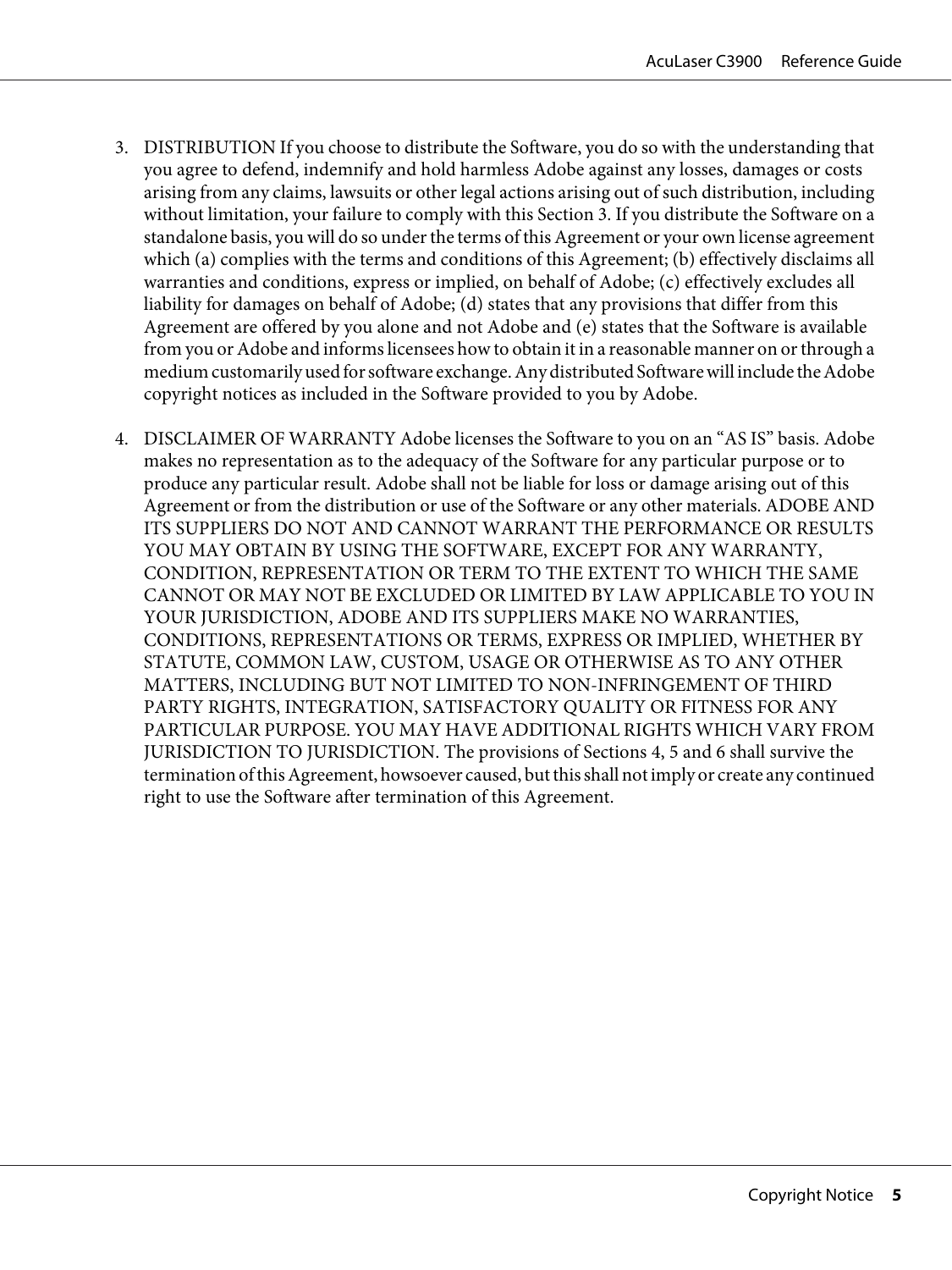- 5. LIMITATION OF LIABILITY IN NO EVENT WILL ADOBE OR ITS SUPPLIERS BE LIABLE TO YOU FOR ANY DAMAGES, CLAIMS OR COSTS WHATSOEVER OR ANY CONSEQUENTIAL, INDIRECT, INCIDENTAL DAMAGES, OR ANY LOST PROFITS OR LOST SAVINGS, EVEN IF AN ADOBE REPRESENTATIVE HAS BEEN ADVISED OF THE POSSIBILITY OF SUCH LOSS, DAMAGES, CLAIMS OR COSTS OR FOR ANY CLAIM BY ANY THIRD PARTY. THE FOREGOING LIMITATIONS AND EXCLUSIONS APPLY TO THE EXTENT PERMITTED BY APPLICABLE LAW IN YOUR JURISDICTION. ADOBE'S AGGREGATE LIABILITY AND THAT OF ITS SUPPLIERS UNDER OR IN CONNECTION WITH THIS AGREEMENT SHALL BE LIMITED TO THE AMOUNT PAID FOR THE SOFTWARE. Nothing contained in this Agreement limits Adobe's liability to you in the event of death or personal injury resulting from Adobe's negligence or for the tort of deceit (fraud). Adobe is acting on behalf of its suppliers for the purpose of disclaiming, excluding and/or limiting obligations, warranties and liability as provided in this Agreement, but in no other respects and for no other purpose.
- 6. TRADEMARKS Adobe and the Adobe logo are the registered trademarks or trademarks of Adobe in the United States and other countries. With the exception of referential use, you will not use such trademarks or any other Adobe trademark or logo without separate prior written permission granted by Adobe.
- 7. TERM This Agreement is effective until terminated. Adobe has the right to terminate this Agreement immediately if you fail to comply with any term hereof. Upon any such termination, you must return to Adobe all full and partial copies of the Software in your possession or control.
- 8. GOVERNMENT REGULATIONS If any part of the Software is identified as an export controlled item under the United States Export Administration Act or any other export law, restriction or regulation (the "Export Laws"), you represent and warrant that you are not a citizen, or otherwise located within, an embargoed nation (including without limitation Iran, Iraq, Syria, Sudan, Libya, Cuba, North Korea, and Serbia) and that you are not otherwise prohibited under the Export Laws from receiving the Software. All rights to use the Software are granted on condition that such rights are forfeited if you fail to comply with the terms of this Agreement.
- 9. GOVERNING LAW This Agreement will be governed by and construed in accordance with the substantive laws in force in the State of California as such laws are applied to agreements entered into and to be performed entirely within California between California residents. This Agreement will not be governed by the conflict of law rules of any jurisdiction or the United Nations Convention on Contracts for the International Sale of Goods, the application of which is expressly excluded. All disputes arising out of, under or related to this Agreement will be brought exclusively in the state Santa Clara County, California, USA.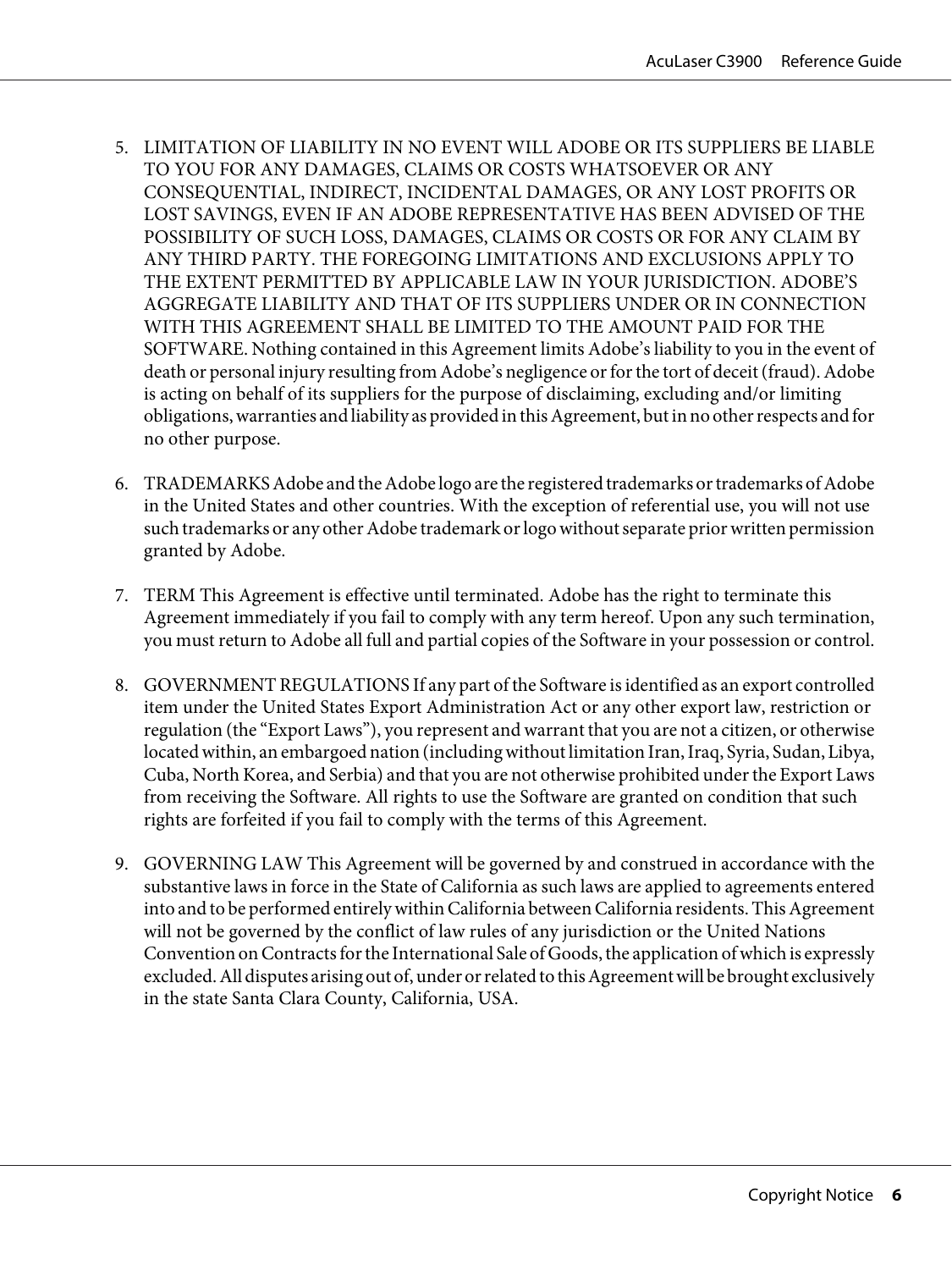<span id="page-6-0"></span>10. GENERAL You may not assign your rights or obligations granted under this Agreement without the prior written consent of Adobe. None of the provisions of this Agreement shall be deemed to have been waived by any act or acquiescence on the part of Adobe, its agents, or employees, but only by an instrument in writing signed by an authorized signatory of Adobe. When conflicting language exists between this Agreement and any other agreement included in the Software, the terms of such included agreement shall apply. If either you or Adobe employs attorneys to enforce any rights arising out of or relating to this Agreement, the prevailing party shall be entitled to recover reasonable attorneys' fees. You acknowledge that you have read this Agreement, understand it, and that it is the complete and exclusive statement of your agreement with Adobe which supersedes any prior agreement, oral or written, between Adobe and you with respect to the licensing to you of the Software. No variation of the terms of this Agreement will be enforceable against Adobe unless Adobe gives its express consent, in writing, signed by an authorized signatory of Adobe.

### **ICC Profile for TOYO INK Standard Color on Coated paper (TOYO Offset Coated 2.1)**

This ICC Profile (TOYO Offset Coated 2.1) characterizes Japanese offset press on Coated paper and is fully compatible with ICC profile format.

About "TOYO INK Standard Color on Coated paper"

This is the standard for color reproduction of sheet-fed offset press on Coated paper made by TOYO INK MFG.CO., LTD. ("TOYO INK").

This standard is made from printing test with using TOYO INK's sheet-fed offset printing inks and TOYO INK's own printing conditions.

"TOYO INK Standard Color on Coated paper" is compatible with "JAPAN COLOR".

#### Agreement

- 1. The reproduction of images on a printer or a monitor using this ICC Profile do not completely match the TOYO INK Standard Color on Coated paper.
- 2. Any and all copyrights of this ICC Profile shall remain in TOYO INK; therefore you shall not transfer, provide, rent, distribute, disclose, or grant any rights in this ICC Profile to any third party without the prior written consent of TOYO INK.
- 3. In no event will TOYO INK its directors, officers, employees or agents be liable to you for any consequential or incidental, either direct or indirect, damages (including damages for loss of business profits, business interruption, loss of business information, and the like) arising out of the use or inability to use this ICC Profile.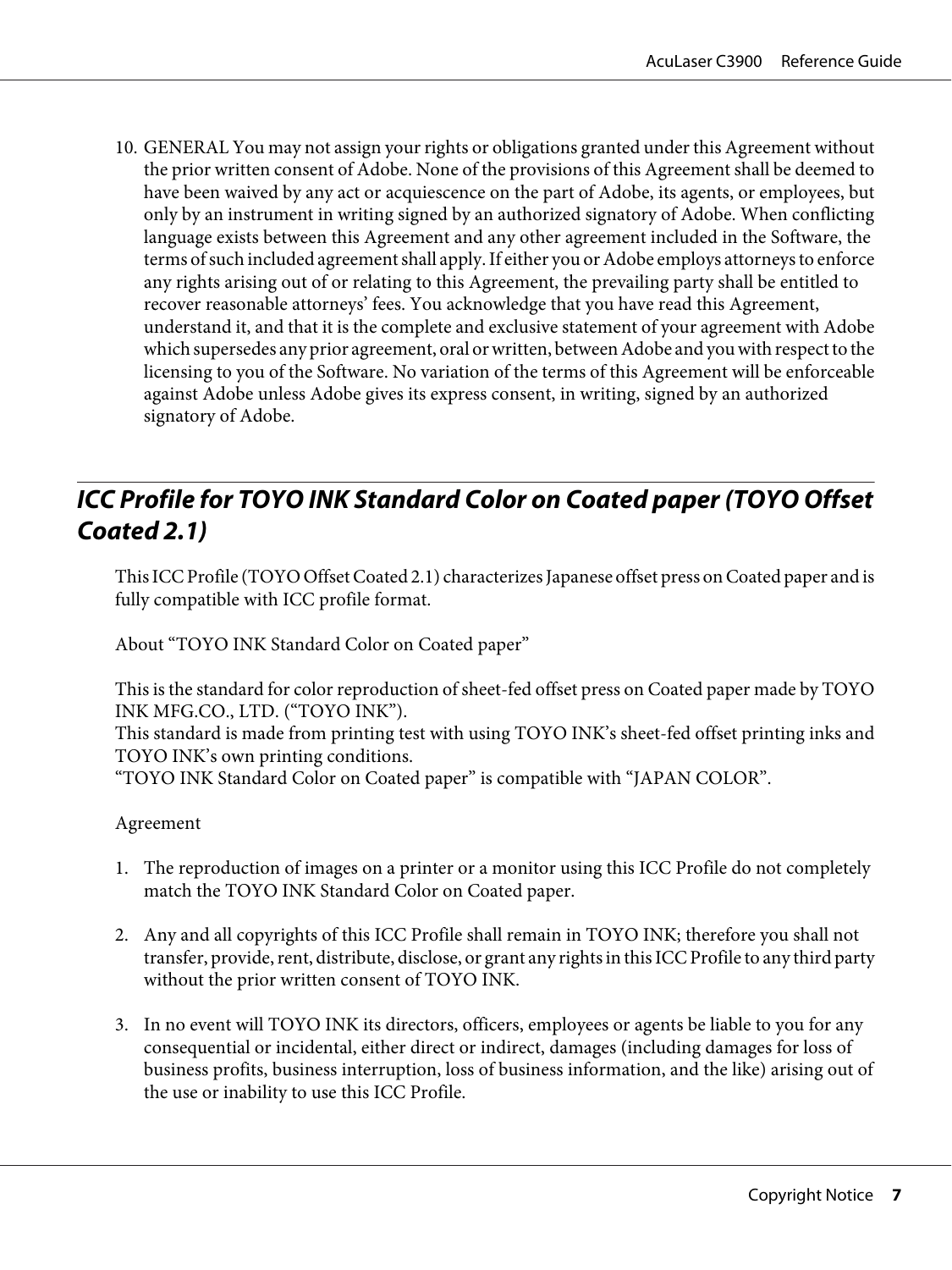- <span id="page-7-0"></span>4. TOYO INK shall not be responsible for answering any question related to this ICC Profile.
- 5. All company names and product names used in this document is the trademarks or registered trademarks of their respective holder.

This ICC Profile made by GretagMacbeth ProfileMaker and granted TOYO INK certain license to distribute by GretagMacbeth AG.

TOYO Offset Coated 2.1 © TOYO INK MFG. CO., LTD. 2004

### **DIC STANDARD COLOR PROFILE LICENSE AGREEMENT**

IMPORTANT: PLEASE READ THIS STANDARD COLOR PROFILE LICENSE AGREEMENT ("LICENSE AGREEMENT") CAREFULLY BEFORE USING THE DIC STANDARD COLOR PROFILE, INCLUDING THE DIC STANDARD SFC\_AM2.0, DIC STANDARD SFM\_AM2.0, DIC STANDARD SFU\_AM2.0, DIC STANDARD SFC\_FM2.0, DIC WAKIMIZU SFC\_AM2.0, DIC WAKIMIZU SFC\_FM2.0, DIC ABILIO SFC\_AM1.0, DIC HY-BRYTE SFC\_AM1.0, DIC STANDARD WEBC\_AM2.1, DIC STANDARD WEBC\_FM2.1, DIC NEWSCOLOR\_AM1.0, DIC NEWSCOLOR\_FM1.0, PROVIDED BY DIC HEREWITH, AND ANY CORRESPONDIMG ONLINE OR ELECTRONC DOCUMENTATION AND ALL UPDATES OR UPGRADES OF THE ABOVE THAT ARE PROVIDED TO YOU (COLLECTIVELY, THE "PROFILE").

THIS LICENSE AGREEMENT IS A LEGAL AGREEMENT BETWEEN YOU (EITHER AN INDIVIDUAL OR, IF ACQUIRED BY OR FOR AN ENTITY, AN ENTITY) AND DIC CORPORATION, A JAPANESE COMPANY ("DIC"). THIS LICENSE AGREEMENT PROVIDES A LICENSE TO USE THE PROFILE AND CONTAINS WARRANTY INFORMATION AND LIABILITY DISCLAIMERS. IF YOU DO NOT AGREE TO BE BOUND BY ALL OF THESE TERMS, YOU MAY NOT USE THE PROFILE.

1. License Grant

DIC grants you a gratis non-exclusive and non-transferable license to use the Profile and to allow your employees and authorized agents, if any, to use the Profile, solely in connection with their work for you, subject to all of the limitations and restrictions in this License Agreement.

2. Ownership

The foregoing license gives you limited license to use the Profile. You will own the rights in the media containing the recorded Profile, but DIC retains all right, title and interest, including all copyright and intellectual property rights, in and to, the Profile and all copies thereof. All rights not specifically granted in this License Agreement, including all copyrights, are reserved by DIC.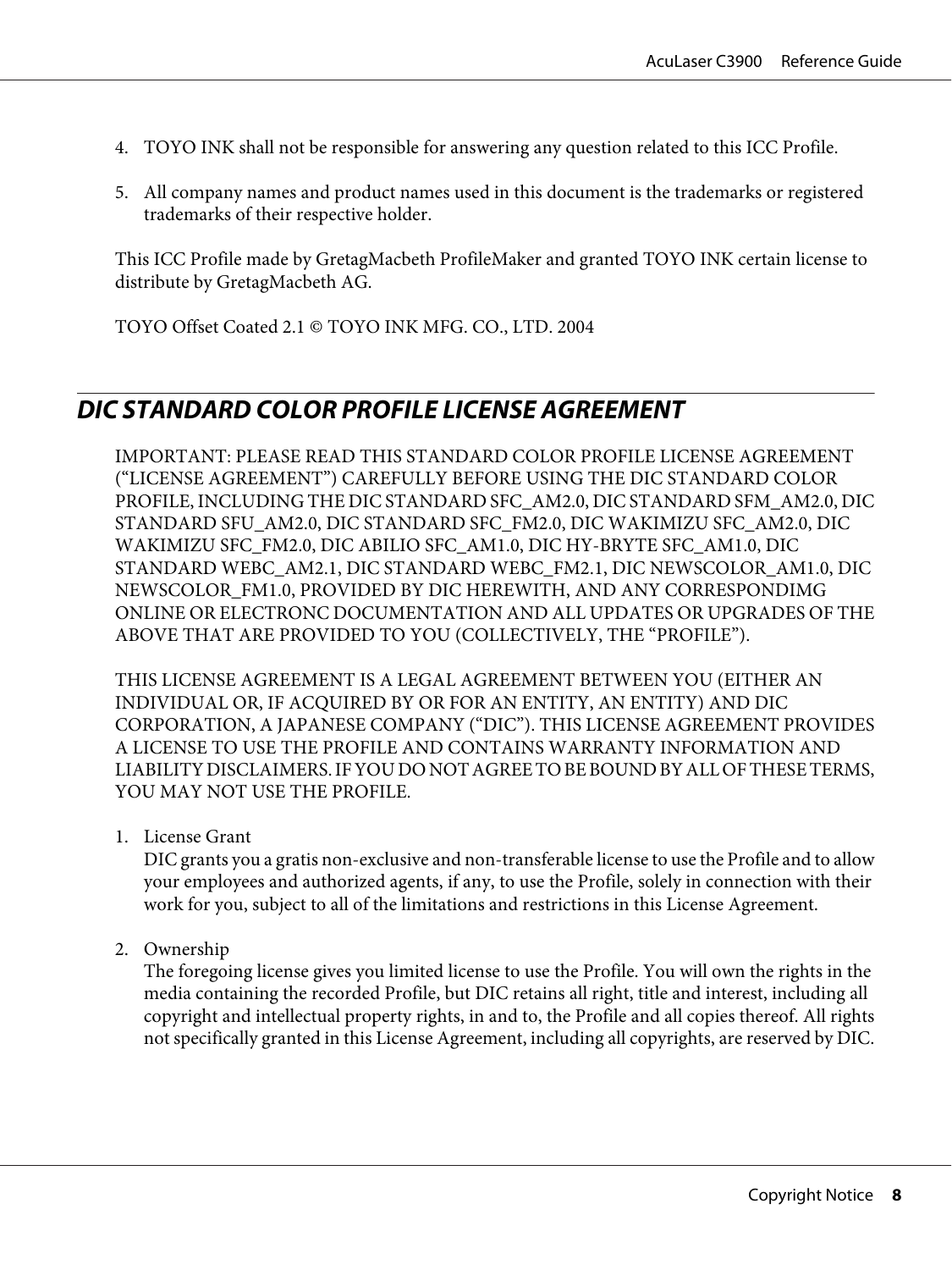#### 3. Term

a. This License Agreement is effective until terminated.

b. You may terminate this License Agreement by notifying DIC in writing of your intention to terminate this License Agreement and by destroying, all copies of the Profile in your possession or control.

c. DIC may terminate this License Agreement without prior notice to you if you fail to comply with any of the terms and conditions of this License Agreement (either directly or through your employees or agents), retroactive to the time of such failure to comply. In such event, you must immediately stop using the Profile and destroy all copies of the Profile in your possession or control.

d. All provisions in this License Agreement relating to warranty disclaimers (Section 5) and the limitation of liability (Section 6) shall survive any termination of this License Agreement.

#### 4. License Method and Restrictions

a. You may install and use the Profile on a single desktop computer; provided, however, that, notwithstanding anything contrary contained herein, you may not use the Profile on any network system or share, install or use the Profile concurrently on different computers, or electronically transfer the Profile from one computer to another or over a network.

b. You may not make or distribute copies, fix, alter, merge, modify, adapt, sublicense, transfer, sell, rent, lease, gift or distribute all or a portion of the Profile, or modify the Profile or create derivative works based upon the Profile.

c. You acknowledge that the Profile is not intended for any usage which may cause death or physical injury or environmental damage and agree not to use the Profile for such usage.

d. You shall not use the Profile to develop any software or other technology having the same primary function as the Profile, including but not limited to using the Profile in any development or test procedure that seeks to develop like software or other technology, or to determine if such software or other technology performs in a similar manner as the Profile.

e. DIC and other trademarks contained in the Profile are trademarks or registered trademarks of DIC in Japan and/or other countries. You may not remove or alter any trademark, trade names, product names, logo, copyright or other proprietary notices, legends, symbols or labels in the Profile. This License Agreement does not authorize you to use DIC's or its licensors' names or any of their respective trademarks.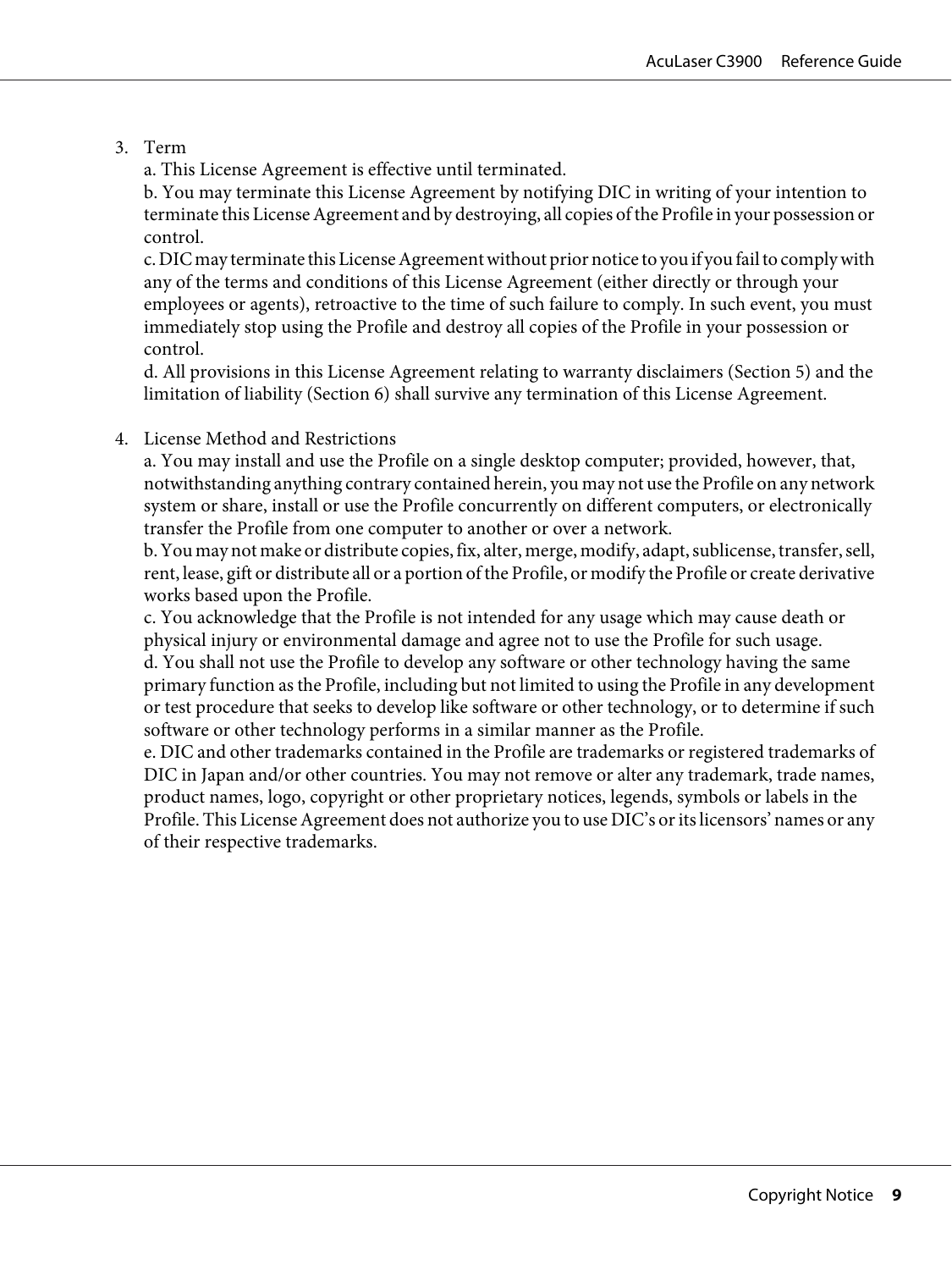5. WARRANTY DISCLAIMER

a. THE PROFILE IS PROVIDED TO YOU FREE OF CHARGE, AND ON AN "AS-IS" BASIS, IN ACCORDANCE WITH THE TERMS AND COONDITIONS OF THIS LICENSE AGREEMENT. DIC PROVIDES NO TECHNICAL SUPPORT, WARRANTIES OR REMEDIES FOR THE PROFILE.

b. DIC DISCLAIMS ALL WARRANTIES AND REPRESENTATIONS, WHETHER EXPRESS, IMPLIED, OR OTHERWISE, INCLUDING BUT NOT LIMITED TO, THE WARRANTIES OF MERCHANTABILITY OR FITNESS FOR A PARTICULAR PURPOSE,

NON-INFRINGEMENT, TITLE AND QUIET ENJOYMENT. YOU SHALL ASSUME AND BE FULLY LIABLE AND RESPONSIBLE FOR ALL RISKS IN CONNECTION WITH YOUR USE OF THE PROFILE. DIC DOES NOT WARRANT THAT THE PROFILE IS FREE OF DEFECTS OR FLAWS OR WILL OPERATE WITHOUT INTERRUPTION, AND IS NOT RESPONSIBLE FORCORRECTING OR REPAIRING ANY DEFECTS OR FLAWS, FOR FEE OR GRATIS. NO RIGHTS OR REMEDIES WILL BE CONFERRED ON YOU UNLESS EXPRESSLY GRANTED HEREIN.

6. LIMITATION OF LIABILITY

DIC SHALL NOT BE LIABLE TO YOU OR ANY THIRD PARTY FOR ANY DIRECT, INDIRECT, SPECIAL, INCIDENTAL, PUNITIVE, COVER OR CONSEQUENTIAL DAMAGES (INCLUDING, BUT NOT LIMITED TO, DAMAGES FOR THE INABILITY TO USE EQUIPMENT OR ACCESS DATA, LOSS OF BUSINESS, LOSS OF PROFITS, BUSINESS INTERRUPTION OR THE LIKE), ARISING OUT OF THE USE OF, OR INABILITY TO USE, THE PROFILE AND BASED ON ANY THEORY OF LIABILITY INCLUDING BREACH OF CONTRACT, BREACH OF WARRANTY, TORT (INCLUDING NEGLIGENCE), PRODUCT LIABILITY OR OTHERWISE, EVEN IF DIC OR ITS REPRESENTATIVES HAVE BEEN ADVISED OF THE POSSIBILITY OF SUCH DAMAGES. THE FOREGOING LIMITATIONS ON LIABILITY SHALL APPLY TO ALL ASPECTS OF THIS LICENSE AGREEMENT.

7. General

a. This License Agreement shall be governed and construed in accordance with the laws of Japan, without giving effect to principles of conflict of laws. If any provision of this License Agreement shall be held by a court of competent jurisdiction to be contrary to law, that provision will be enforced to the maximum extent permissible, and the remaining provisions of this License Agreement will remain in full force and effect. You hereby consent to the exclusive jurisdiction and venue of Tokyo District Court to resolve any disputes arising under this License Agreement. b. This License Agreement contains the complete agreement between the parties with respect to the subject matter hereof, and supersedes all prior or contemporaneous agreements or understandings, whether oral or written. You agree that any varying or additional terms contained in any written notification or document issued by you in relation to the Profile licensed hereunder shall be of no effect.

c. The failure or delay of DIC to exercise any of its rights under this License Agreement or upon any breach of this License Agreement shall not be deemed a waiver of those rights or of the breach.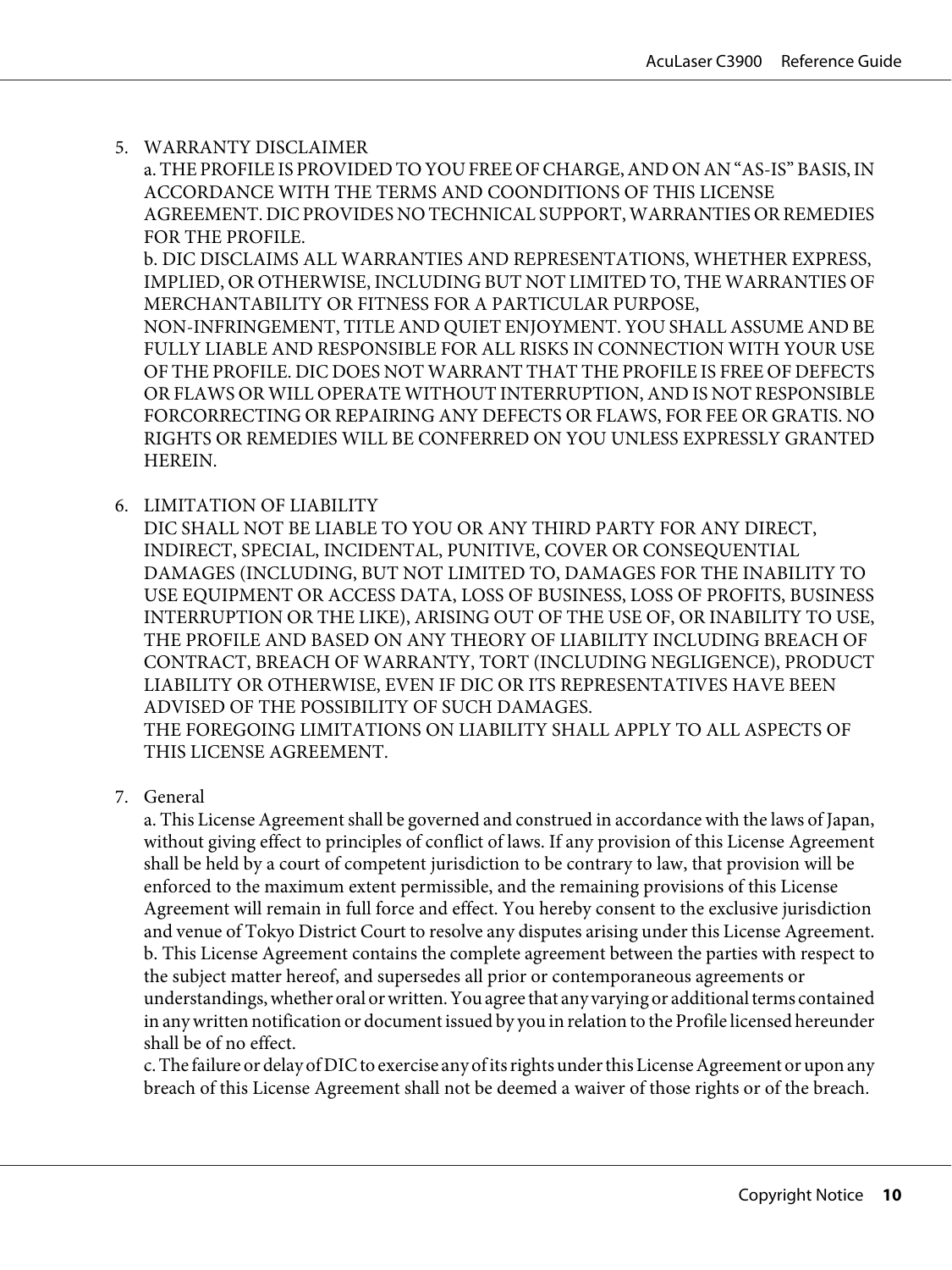### <span id="page-10-0"></span>**OpenSSL Statement**

### **LICENSE ISSUES**

The OpenSSL toolkit stays under a dual license, i.e. both the conditions of the OpenSSL License and the original SSLeay license apply to the toolkit. See below for the actual license texts. Actually both licenses are BSD-style Open Source licenses. In case of any license issues related to OpenSSL please contact openssl-core@openssl.org.

OpenSSL License

Copyright © 1998-2005 The OpenSSL Project. All rights reserved.

Redistribution and use in source and binary forms, with or without modification, are permitted provided that the following conditions are met:

- 1. Redistributions of source code must retain the above copyright notice, this list of conditions and the following disclaimer.
- 2. Redistributions in binary form must reproduce the above copyright notice, this list of conditions and the following disclaimer in the documentation and/or other materials provided with the distribution.
- 3. All advertising materials mentioning features or use of this software must display the following acknowledgment:

"This product includes software developed by the OpenSSL Project for use in the OpenSSL Toolkit. (http://www.openssl.org/)"

- 4. The names "OpenSSL Toolkit" and "OpenSSL Project" must not be used to endorse or promote products derived from this software without prior written permission. For written permission, please contact openssl-core@openssl.org.
- 5. Products derived from this software may not be called "OpenSSL" nor may "OpenSSL" appear in their names without prior written permission of the OpenSSL Project.
- 6. Redistributions of any form whatsoever must retain the following acknowledgment:

"This product includes software developed by the OpenSSL Project for use in the OpenSSL Toolkit (http://www.openssl.org/)"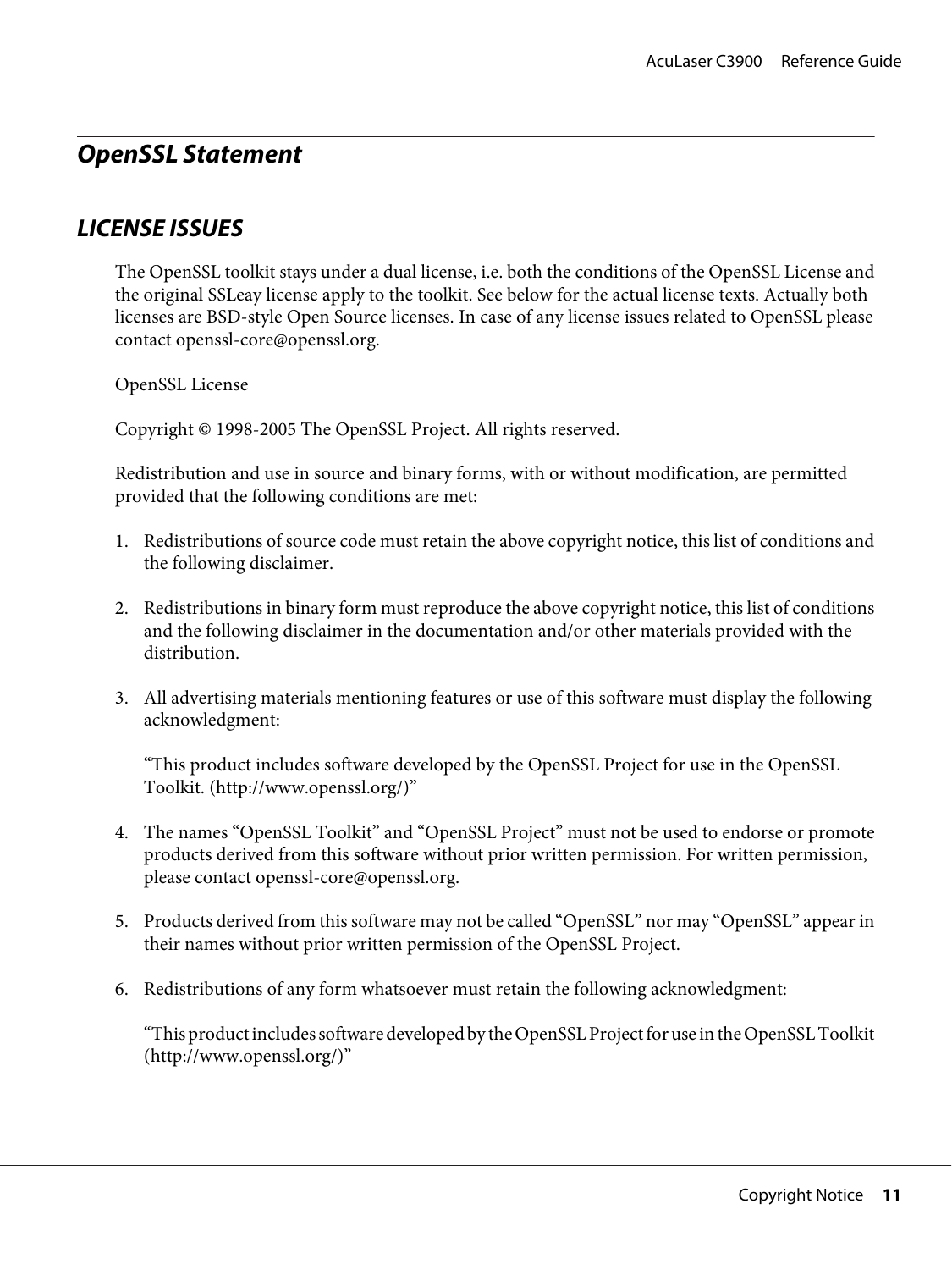<span id="page-11-0"></span>THIS SOFTWARE IS PROVIDED BY THE OpenSSL PROJECT "AS IS" AND ANY EXPRESSED OR IMPLIED WARRANTIES, INCLUDING, BUT NOT LIMITED TO, THE IMPLIED WARRANTIES OF MERCHANTABILITY AND FITNESS FOR A PARTICULAR PURPOSE ARE DISCLAIMED. IN NO EVENT SHALL THE OpenSSL PROJECT OR ITS CONTRIBUTORS BE LIABLE FOR ANY DIRECT, INDIRECT, INCIDENTAL, SPECIAL, EXEMPLARY, OR CONSEQUENTIAL DAMAGES (INCLUDING, BUT NOT LIMITED TO, PROCUREMENT OF SUBSTITUTE GOODS OR SERVICES; LOSS OF USE, DATA, OR PROFITS; OR BUSINESS INTERRUPTION) HOWEVER CAUSED AND ON ANY THEORY OF LIABILITY, WHETHER IN CONTRACT, STRICT LIABILITY, OR TORT (INCLUDING NEGLIGENCE OR OTHERWISE) ARISING IN ANY WAY OUT OF THE USE OF THIS SOFTWARE, EVEN IF ADVISED OF THE POSSIBILITY OF SUCH DAMAGE.

This product includes cryptographic software written by Eric Young (eay@cryptsoft.com). This product includes software written by Tim Hudson (tjh@cryptsoft.com).

### **Original SSLeay License**

Copyright © 1995-1998 Eric Young (eay@cryptsoft.com) All rights reserved.

This package is an SSL implementation written by Eric Young (eay@cryptsoft.com). The implementation was written so as to conform with Netscapes SSL.

This library is free for commercial and non-commercial use as long as the following conditions are aheared to. The following conditions apply to all code found in this distribution, be it the RC4, RSA, lhash, DES, etc., code; not just the SSL code. The SSL documentation included with this distribution is covered by the same copyright terms except that the holder is Tim Hudson (tjh@cryptsoft.com).

Copyright remains Eric Young's, and as such any Copyright notices in the code are not to be removed. If this package is used in a product, Eric Young should be given attribution as the author of the parts of the library used. This can be in the form of a textual message at program startup or in documentation (online or textual) provided with the package.

Redistribution and use in source and binary forms, with or without modification, are permitted provided that the following conditions are met:

- 1. Redistributions of source code must retain the copyright notice, this list of conditions and the following disclaimer.
- 2. Redistributions in binary form must reproduce the above copyright notice, this list of conditions and the following disclaimer in the documentation and/or other materials provided with the distribution.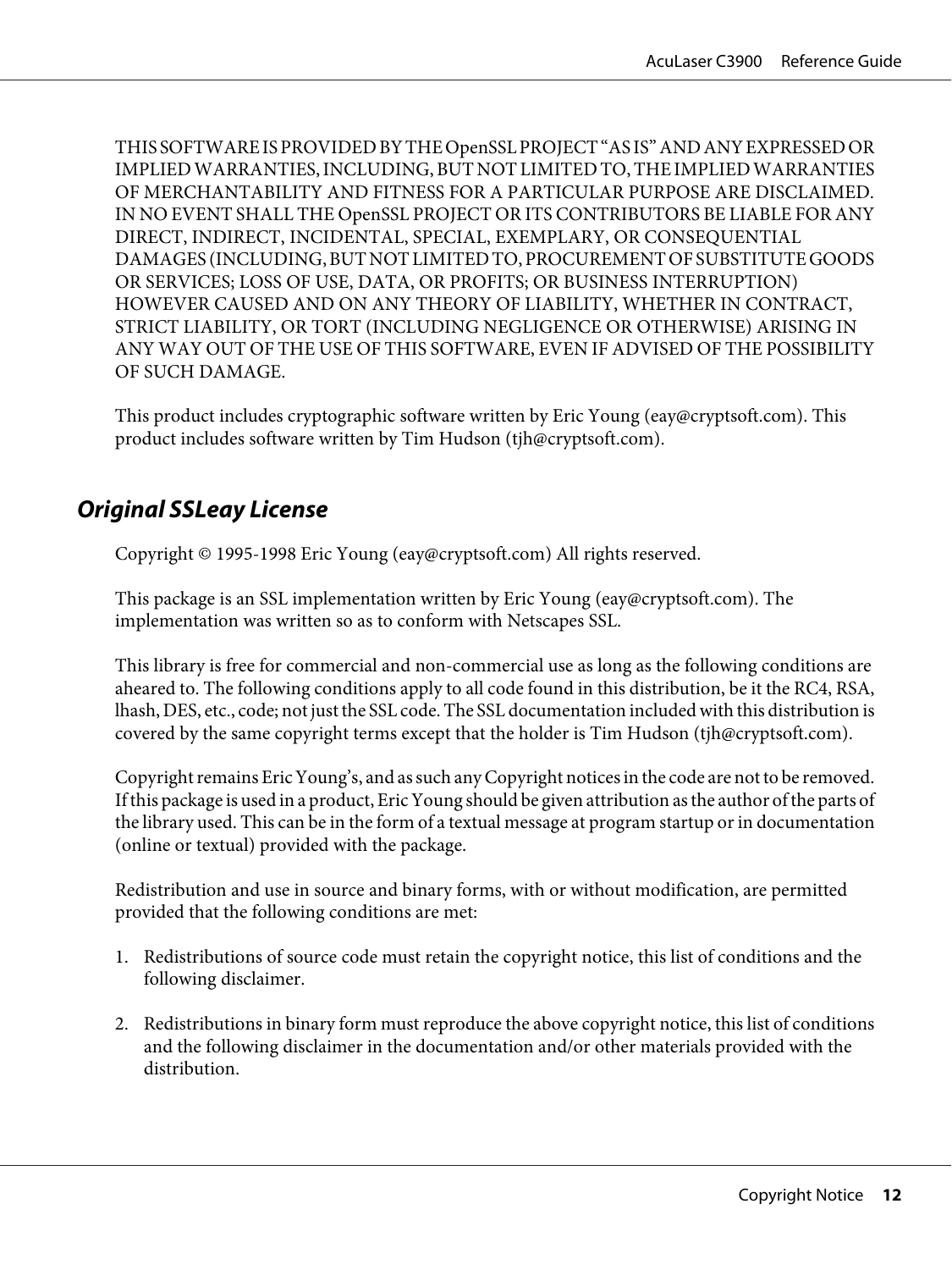3. All advertising materials mentioning features or use of this software must display the following acknowledgement:

"This product includes cryptographic software written by Eric Young (eay@cryptsoft.com)" The word "cryptographic" can be left out if the rouines from the library being used are not cryptographic related :-).

4. If you include any Windows specific code (or a derivative thereof) from the apps directory (application code) you must include an acknowledgement:

"This product includes software written by Tim Hudson (tjh@cryptsoft.com)"

THIS SOFTWARE IS PROVIDED BY ERIC YOUNG "AS IS" AND ANY EXPRESS OR IMPLIED WARRANTIES, INCLUDING, BUT NOT LIMITED TO, THE IMPLIED WARRANTIES OF MERCHANTABILITY AND FITNESS FOR A PARTICULAR PURPOSE ARE DISCLAIMED. IN NO EVENT SHALL THE AUTHOR OR CONTRIBUTORS BE LIABLE FOR ANY DIRECT, INDIRECT, INCIDENTAL, SPECIAL, EXEMPLARY, OR CONSEQUENTIAL DAMAGES (INCLUDING, BUT NOT LIMITED TO, PROCUREMENT OF SUBSTITUTE GOODS OR SERVICES; LOSS OF USE, DATA, OR PROFITS; OR BUSINESS INTERRUPTION) HOWEVER CAUSED AND ON ANY THEORY OF LIABILITY, WHETHER IN CONTRACT, STRICT LIABILITY, OR TORT (INCLUDING NEGLIGENCE OR OTHERWISE) ARISING IN ANY WAY OUT OF THE USE OF THIS SOFTWARE, EVEN IF ADVISED OF THE POSSIBILITY OF SUCH DAMAGE.

The licence and distribution terms for any publically available version or derivative of this code cannot be changed. i.e. this code cannot simply be copied and put under another distribution licence [including the GNU Public Licence.]

THIS SOFTWARE IS PROVIDED BY ERIC YOUNG "AS IS" AND ANY EXPRESS OR IMPLIED WARRANTIES, INCLUDING, BUT NOT LIMITED TO, THE IMPLIED WARRANTIES OF MERCHANTABILITY AND FITNESS FOR A PARTICULAR PURPOSE ARE DISCLAIMED. IN NO EVENT SHALL THE AUTHOR OR CONTRIBUTORS BE LIABLE FOR ANY DIRECT, INDIRECT, INCIDENTAL, SPECIAL, EXEMPLARY, OR CONSEQUENTIAL DAMAGES (INCLUDING, BUT NOT LIMITED TO, PROCUREMENT OF SUBSTITUTE GOODS OR SERVICES; LOSS OF USE, DATA, OR PROFITS; OR BUSINESS INTERRUPTION) HOWEVER CAUSED AND ON ANY THEORY OF LIABILITY, WHETHER IN CONTRACT, STRICT LIABILITY, OR TORT (INCLUDING NEGLIGENCE OR OTHERWISE) ARISING IN ANY WAY OUT OF THE USE OF THIS SOFTWARE, EVEN IF ADVISED OF THE POSSIBILITY OF SUCH DAMAGE.

The licence and distribution terms for any publically available version or derivative of this code cannot be changed. i.e. this code cannot simply be copied and put under another distribution licence [including the GNU Public Licence.]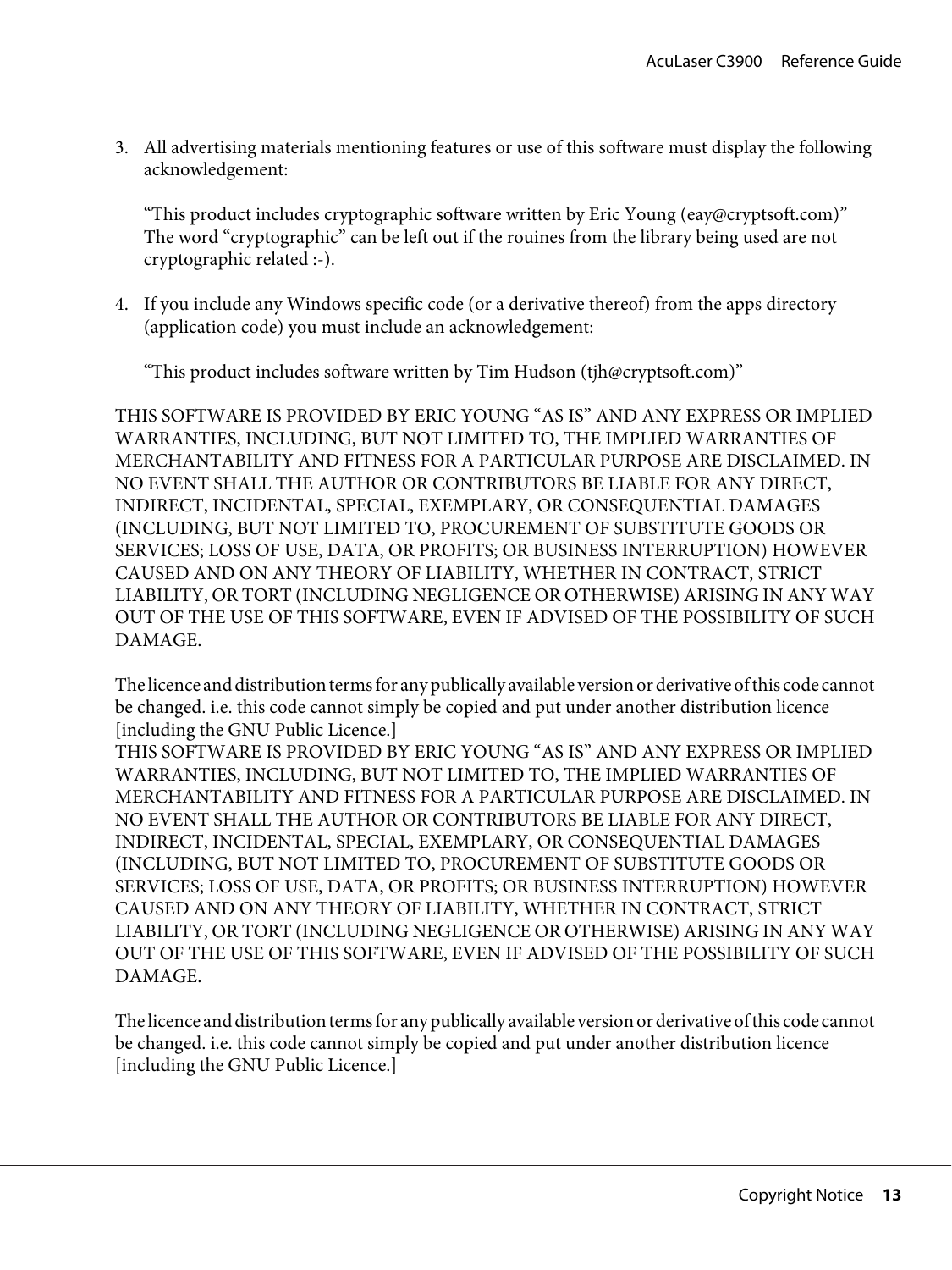### <span id="page-13-0"></span>**NetSNMP License**

### **Part 1: CMU/UCD copyright notice: (BSD like)**

Copyright 1989, 1991, 1992 by Carnegie Mellon University Derivative Work - 1996, 1998-2000 Copyright 1996, 1998-2000 The Regents of the University of California All Rights Reserved Permission to use, copy, modify and distribute this software and its documentation for any purpose and without fee is hereby granted, provided that the above copyright notice appears in all copies and that both that copyright notice and this permission notice appear in supporting documentation, and that the name of CMU and The Regents of the University of California not be used in advertising or publicity pertaining to distribution of the software without specific written permission.

CMU AND THE REGENTS OF THE UNIVERSITY OF CALIFORNIA DISCLAIM ALL WARRANTIES WITH REGARD TO THIS SOFTWARE, INCLUDING ALL IMPLIED WARRANTIES OF MERCHANTABILITY AND FITNESS. IN NO EVENT SHALL CMU OR THE REGENTS OF THE UNIVERSITY OF CALIFORNIA BE LIABLE FOR ANY SPECIAL, INDIRECT OR CONSEQUENTIAL DAMAGES OR ANY DAMAGES WHATSOEVER RESULTING FROM THE LOSS OF USE, DATA OR PROFITS, WHETHER IN AN ACTION OF CONTRACT, NEGLIGENCE OR OTHER TORTIOUS ACTION, ARISING OUT OF OR IN CONNECTION WITH THE USE OR PERFORMANCE OF THIS SOFTWARE.

### **Part 2: Networks Associates Technology, Inc copyright notice (BSD)**

Copyright © 2001-2003, Networks Associates Technology, Inc All rights reserved.

Redistribution and use in source and binary forms, with or without modification, are permitted provided that the following conditions are met:

- ❏ Redistributions of source code must retain the above copyright notice, this list of conditions and the following disclaimer.
- ❏ Redistributions in binary form must reproduce the above copyright notice, this list of conditions and the following disclaimer in the documentation and/or other materials provided with the distribution.
- ❏ Neither the name of the Networks Associates Technology, Inc nor the names of its contributors may be used to endorse or promote products derived from this software without specific prior written permission.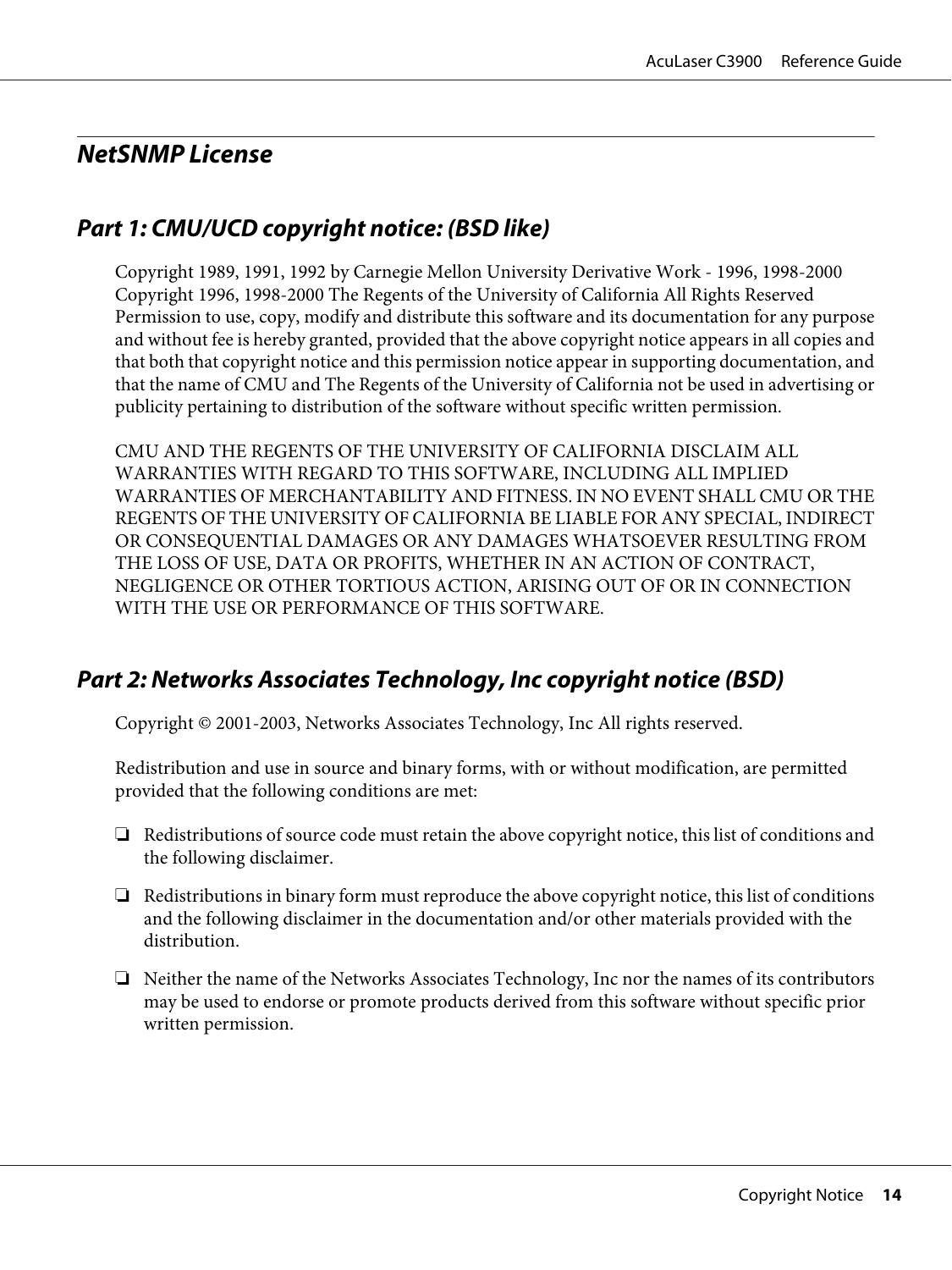<span id="page-14-0"></span>THIS SOFTWARE IS PROVIDED BY THE COPYRIGHT HOLDERS AND CONTRIBUTORS "AS IS" AND ANY EXPRESS OR IMPLIED WARRANTIES, INCLUDING, BUT NOT LIMITED TO, THE IMPLIED WARRANTIES OF MERCHANTABILITY AND FITNESS FOR A PARTICULAR PURPOSE ARE DISCLAIMED. IN NO EVENT SHALL THE COPYRIGHT HOLDERS OR CONTRIBUTORS BE LIABLE FOR ANY DIRECT, INDIRECT, INCIDENTAL, SPECIAL, EXEMPLARY, OR CONSEQUENTIAL DAMAGES (INCLUDING, BUT NOT LIMITED TO, PROCUREMENT OF SUBSTITUTE GOODS OR SERVICES; LOSS OF USE, DATA, OR PROFITS; OR BUSINESS INTERRUPTION) HOWEVER CAUSED AND ON ANY THEORY OF LIABILITY, WHETHER IN CONTRACT, STRICT LIABILITY, OR TORT (INCLUDING NEGLIGENCE OR OTHERWISE) ARISING IN ANY WAY OUT OF THE USE OF THIS SOFTWARE, EVEN IF ADVISED OF THE POSSIBILITY OF SUCH DAMAGE.

### **Part 3: Cambridge Broadband Ltd. copyright notice (BSD)**

Portions of this code are copyright © 2001-2003, Cambridge Broadband Ltd. All rights reserved.

Redistribution and use in source and binary forms, with or without modification, are permitted provided that the following conditions are met:

- ❏ Redistributions of source code must retain the above copyright notice, this list of conditions and the following disclaimer.
- ❏ Redistributions in binary form must reproduce the above copyright notice, this list of conditions and the following disclaimer in the documentation and/or other materials provided with the distribution.
- ❏ The name of Cambridge Broadband Ltd. may not be used to endorse or promote products derived from this software without specific prior written permission.

THIS SOFTWARE IS PROVIDED BY THE COPYRIGHT HOLDER "AS IS" AND ANY EXPRESS OR IMPLIED WARRANTIES, INCLUDING, BUT NOT LIMITED TO, THE IMPLIED WARRANTIES OF MERCHANTABILITY AND FITNESS FOR A PARTICULAR PURPOSE ARE DISCLAIMED. IN NO EVENT SHALL THE COPYRIGHT HOLDER BE LIABLE FOR ANY DIRECT, INDIRECT, INCIDENTAL, SPECIAL, EXEMPLARY, OR CONSEQUENTIAL DAMAGES (INCLUDING, BUT NOT LIMITED TO, PROCUREMENT OF SUBSTITUTE GOODS OR SERVICES; LOSS OF USE, DATA, OR PROFITS; OR BUSINESS INTERRUPTION) HOWEVER CAUSED AND ON ANY THEORY OF LIABILITY, WHETHER IN CONTRACT, STRICT LIABILITY, OR TORT (INCLUDING NEGLIGENCE OR OTHERWISE) ARISING IN ANY WAY OUT OF THE USE OF THIS SOFTWARE, EVEN IF ADVISED OF THE POSSIBILITY OF SUCH DAMAGE.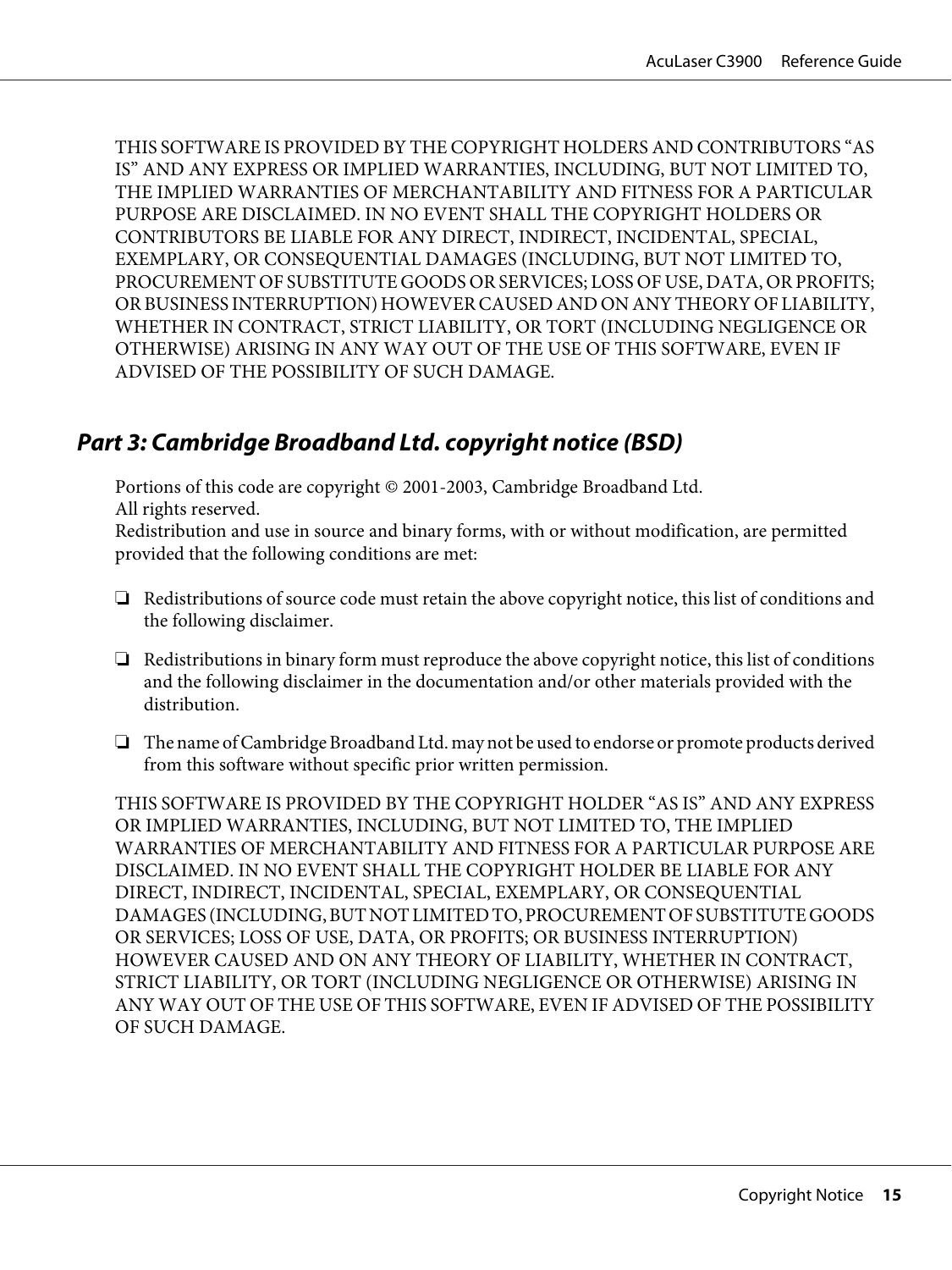### <span id="page-15-0"></span>**Part 4: Sun Microsystems, Inc. copyright notice (BSD)**

Copyright © 2003 Sun Microsystems, Inc., 4150 Network Circle, Santa Clara, California 95054, U.S.A. All rights reserved.

Use is subject to license terms below.

This distribution may include materials developed by third parties.

Sun, Sun Microsystems, the Sun logo and Solaris are trademarks or registered trademarks of Sun Microsystems, Inc. in the U.S. and other countries.

Redistribution and use in source and binary forms, with or without modification, are permitted provided that the following conditions are met:

- ❏ Redistributions of source code must retain the above copyright notice, this list of conditions and the following disclaimer.
- ❏ Redistributions in binary form must reproduce the above copyright notice, this list of conditions and the following disclaimer in the documentation and/or other materials provided with the distribution.
- ❏ Neither the name of the Sun Microsystems, Inc. nor the names of its contributors may be used to endorse or promote products derived from this software without specific prior written permission.

THIS SOFTWARE IS PROVIDED BY THE COPYRIGHT HOLDERS AND CONTRIBUTORS "AS IS" AND ANY EXPRESS OR IMPLIED WARRANTIES, INCLUDING, BUT NOT LIMITED TO, THE IMPLIED WARRANTIES OF MERCHANTABILITY AND FITNESS FOR A PARTICULAR PURPOSE ARE DISCLAIMED. IN NO EVENT SHALL THE COPYRIGHT HOLDERS OR CONTRIBUTORS BE LIABLE FOR ANY DIRECT, INDIRECT, INCIDENTAL, SPECIAL, EXEMPLARY, OR CONSEQUENTIAL DAMAGES (INCLUDING, BUT NOT LIMITED TO, PROCUREMENT OF SUBSTITUTE GOODS OR SERVICES; LOSS OF USE, DATA, OR PROFITS; OR BUSINESS INTERRUPTION) HOWEVER CAUSED AND ON ANY THEORY OF LIABILITY, WHETHER IN CONTRACT, STRICT LIABILITY, OR TORT (INCLUDING NEGLIGENCE OR OTHERWISE) ARISING IN ANY WAY OUT OF THE USE OF THIS SOFTWARE, EVEN IF ADVISED OF THE POSSIBILITY OF SUCH DAMAGE.

### **Part 5: Sparta, Inc copyright notice (BSD)**

Copyright © 2003-2004, Sparta, Inc All rights reserved. Redistribution and use in source and binary forms, with or without modification, are permitted provided that the following conditions are met:

❏ Redistributions of source code must retain the above copyright notice, this list of conditions and the following disclaimer.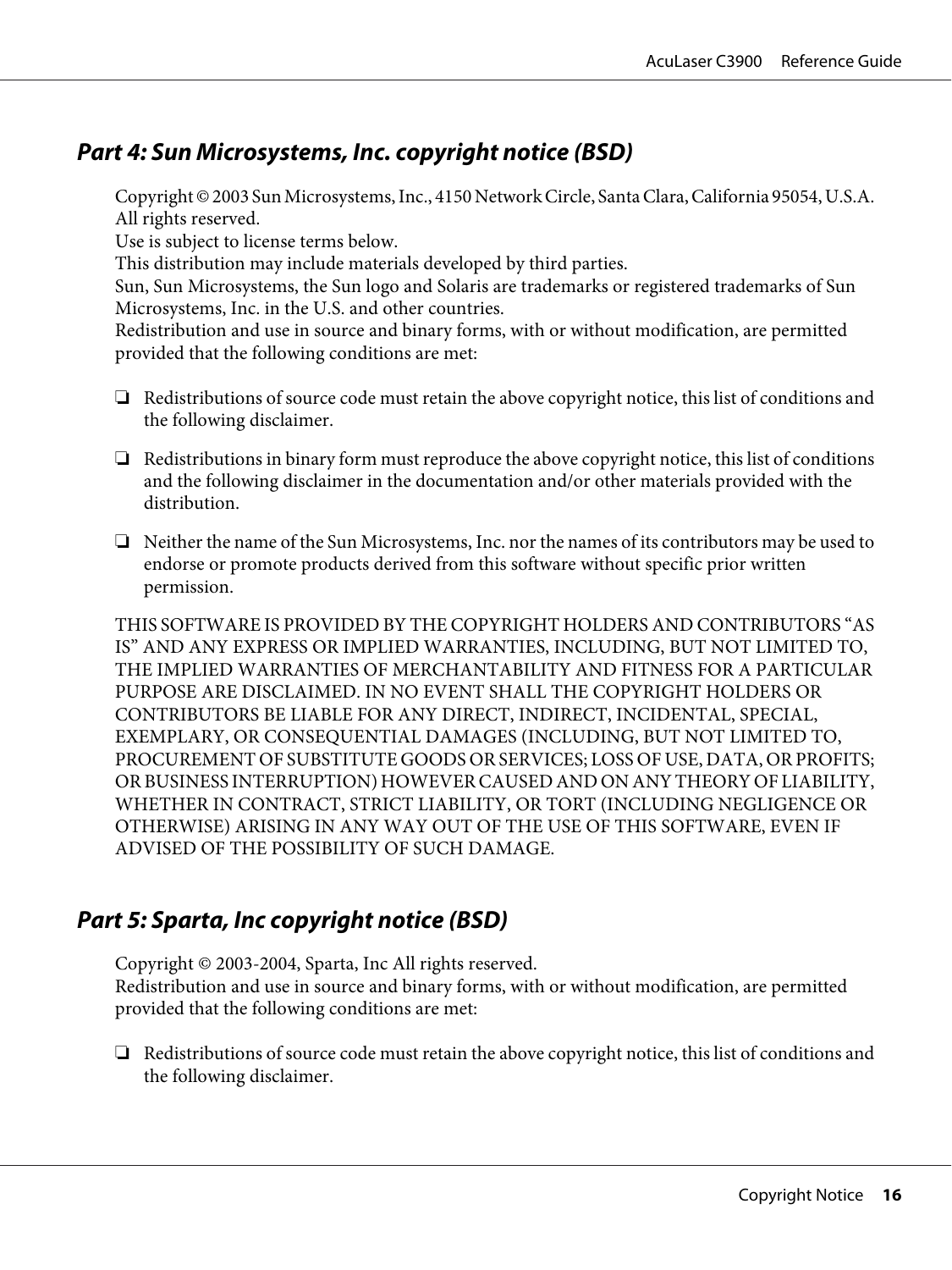- <span id="page-16-0"></span>❏ Redistributions in binary form must reproduce the above copyright notice, this list of conditions and the following disclaimer in the documentation and/or other materials provided with the distribution.
- ❏ Neither the name of Sparta, Inc nor the names of its contributors may be used to endorse or promote products derived from this software without specific prior written permission.

THIS SOFTWARE IS PROVIDED BY THE COPYRIGHT HOLDERS AND CONTRIBUTORS "AS IS" AND ANY EXPRESS OR IMPLIED WARRANTIES, INCLUDING, BUT NOT LIMITED TO, THE IMPLIED WARRANTIES OF MERCHANTABILITY AND FITNESS FOR A PARTICULAR PURPOSE ARE DISCLAIMED. IN NO EVENT SHALL THE COPYRIGHT HOLDERS OR CONTRIBUTORS BE LIABLE FOR ANY DIRECT, INDIRECT, INCIDENTAL, SPECIAL, EXEMPLARY, OR CONSEQUENTIAL DAMAGES (INCLUDING, BUT NOT LIMITED TO, PROCUREMENT OF SUBSTITUTE GOODS OR SERVICES; LOSS OF USE, DATA, OR PROFITS; OR BUSINESS INTERRUPTION) HOWEVER CAUSED AND ON ANY THEORY OF LIABILITY, WHETHER IN CONTRACT, STRICT LIABILITY, OR TORT (INCLUDING NEGLIGENCE OR OTHERWISE) ARISING IN ANY WAY OUT OF THE USE OF THIS SOFTWARE, EVEN IF ADVISED OF THE POSSIBILITY OF SUCH DAMAGE.

### **Part 6: Cisco/BUPTNIC copyright notice (BSD)**

Copyright © 2004, Cisco, Inc and Information Network Center of Beijing University of Posts and Telecommunications. All rights reserved.

Redistribution and use in source and binary forms, with or without modification, are permitted provided that the following conditions are met:

- ❏ Redistributions of source code must retain the above copyright notice, this list of conditions and the following disclaimer.
- ❏ Redistributions in binary form must reproduce the above copyright notice, this list of conditions and the following disclaimer in the documentation and/or other materials provided with the distribution.
- ❏ Neither the name of Cisco, Inc, Beijing University of Posts and Telecommunications, nor the names of their contributors may be used to endorse or promote products derived from this software without specific prior written permission.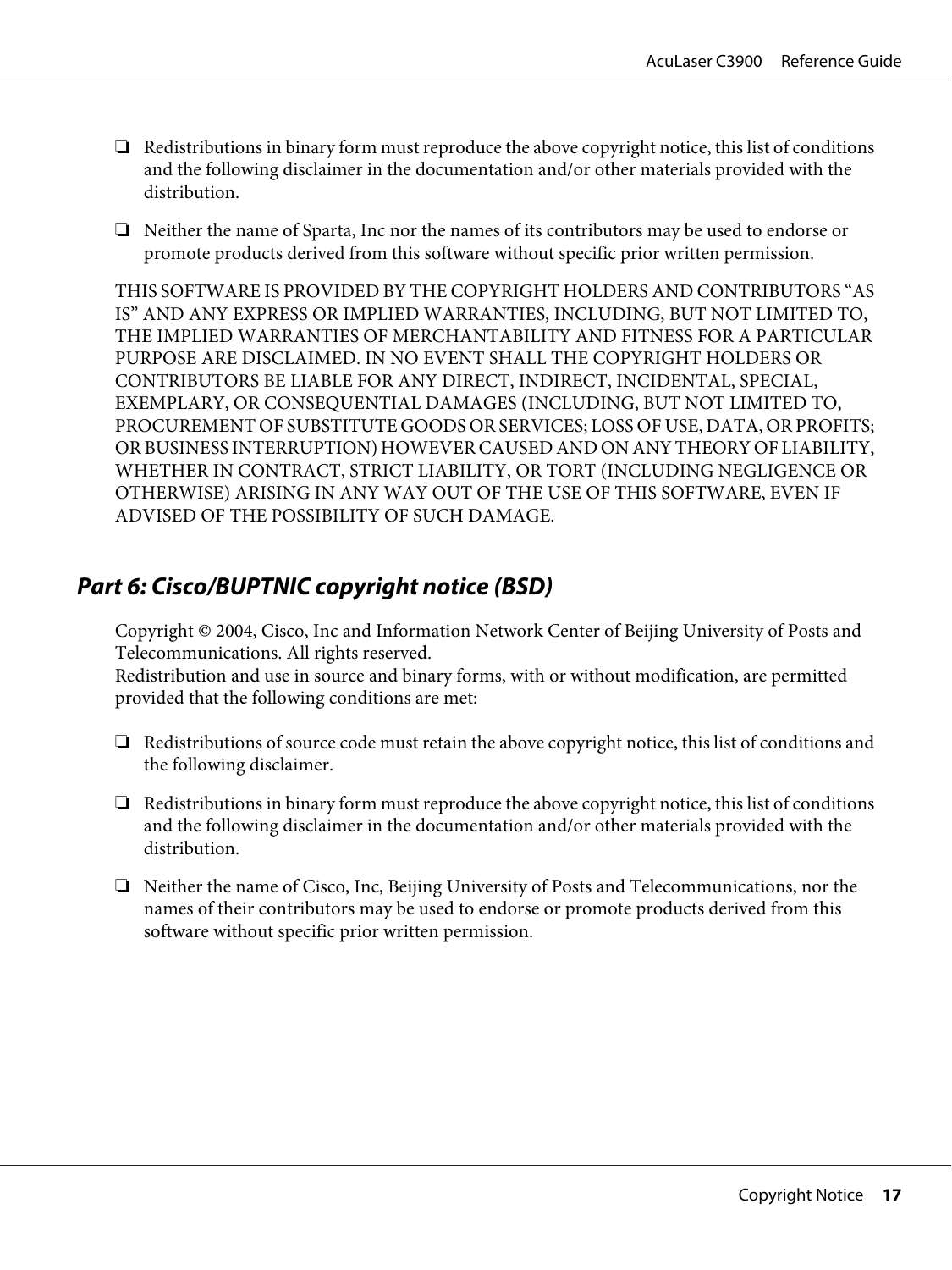<span id="page-17-0"></span>THIS SOFTWARE IS PROVIDED BY THE COPYRIGHT HOLDERS AND CONTRIBUTORS "AS IS" AND ANY EXPRESS OR IMPLIED WARRANTIES, INCLUDING, BUT NOT LIMITED TO, THE IMPLIED WARRANTIES OF MERCHANTABILITY AND FITNESS FOR A PARTICULAR PURPOSE ARE DISCLAIMED. IN NO EVENT SHALL THE COPYRIGHT HOLDERS OR CONTRIBUTORS BE LIABLE FOR ANY DIRECT, INDIRECT, INCIDENTAL, SPECIAL, EXEMPLARY, OR CONSEQUENTIAL DAMAGES (INCLUDING, BUT NOT LIMITED TO, PROCUREMENT OF SUBSTITUTE GOODS OR SERVICES; LOSS OF USE, DATA, OR PROFITS; OR BUSINESS INTERRUPTION) HOWEVER CAUSED AND ON ANY THEORY OF LIABILITY, WHETHER IN CONTRACT, STRICT LIABILITY, OR TORT (INCLUDING NEGLIGENCE OR OTHERWISE) ARISING IN ANY WAY OUT OF THE USE OF THIS SOFTWARE, EVEN IF ADVISED OF THE POSSIBILITY OF SUCH DAMAGE.

#### **Kerberos**

Copyright © 1985-2007 by the Massachusetts Institute of Technology.

All rights reserved.

Export of this software from the United States of America may require a specific license from the United States Government. It is the responsibility of any person or organization contemplating export to obtain such a license before exporting.

WITHIN THAT CONSTRAINT, permission to use, copy, modify, and distribute this software and its documentation for any purpose and without fee is hereby granted, provided that the above copyright notice appear in all copies and that both that copyright notice and this permission notice appear in supporting documentation, and that the name of M.I.T. not be used in advertising or publicity pertaining to distribution of the software without specific, written prior permission. Furthermore if you modify this software you must label your software as modified software and not distribute it in such a fashion that it might be confused with the original MIT software. M.I.T. makes no representations about the suitability of this software for any purpose. It is provided "as is" without express or implied warranty.

THIS SOFTWARE IS PROVIDED "AS IS" AND WITHOUT ANY EXPRESS OR IMPLIED WARRANTIES, INCLUDING, WITHOUT LIMITATION, THE IMPLIED WARRANTIES OF MERCHANTIBILITY AND FITNESS FOR A PARTICULAR PURPOSE.

Individual source code files are copyright MIT, Cygnus Support, Novell, OpenVision Technologies, Oracle, Red Hat, Sun Microsystems, FundsXpress, and others.

Project Athena, Athena, Athena MUSE, Discuss, Hesiod, Kerberos, Moira, and Zephyr are trademarks of the Massachusetts Institute of Technology (MIT). No commercial use of these trademarks may be made without prior written permission of MIT.

"Commercial use" means use of a name in a product or other for-profit manner. It does NOT prevent a commercial firm from referring to the MIT trademarks in order to convey information (although in doing so, recognition of their trademark status should be given).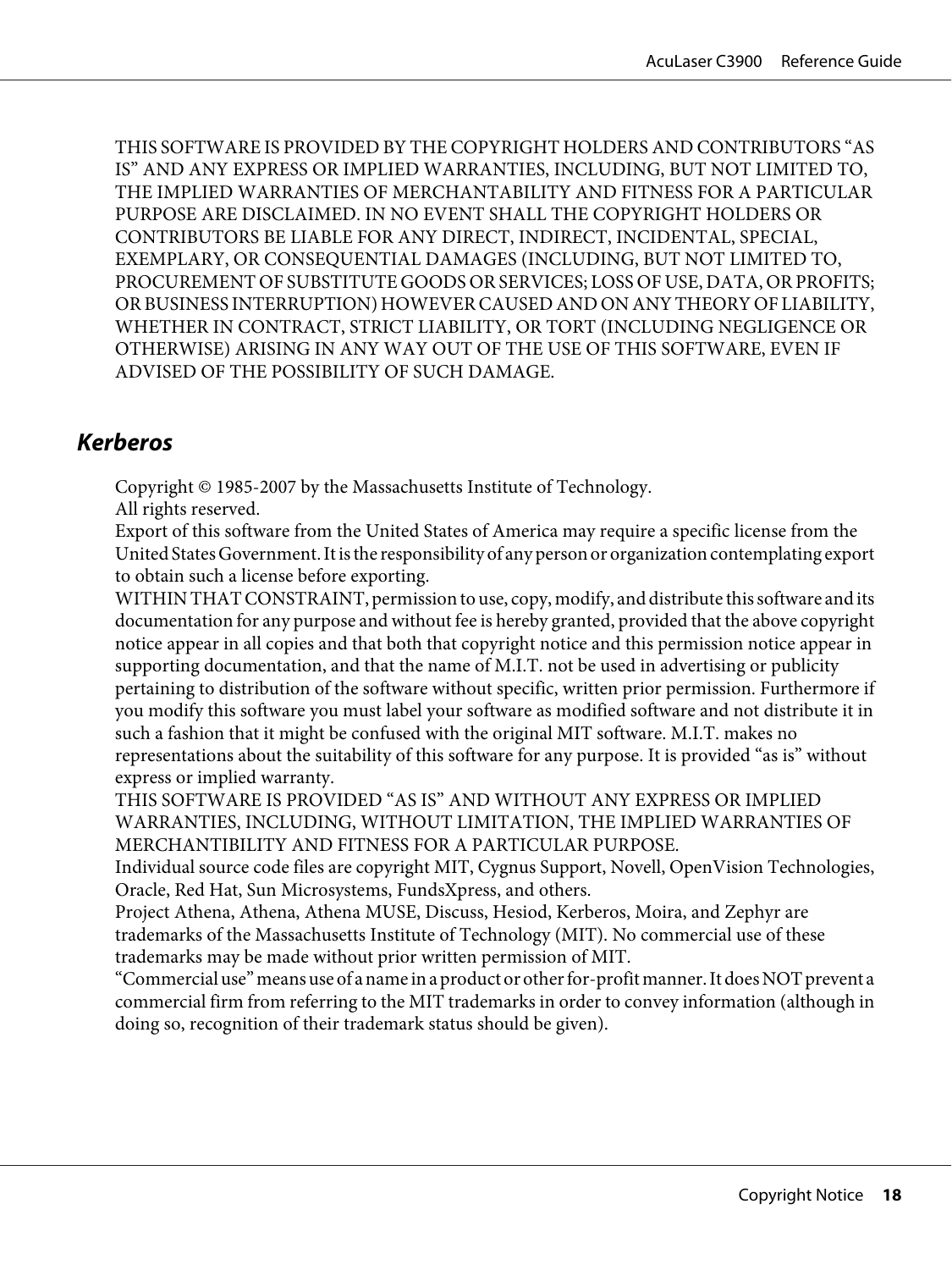Portions of src/lib/crypto have the following copyright: Copyright © 1998 by the FundsXpress, INC. All rights reserved.

Export of this software from the United States of America may require a specific license from the United States Government. It is the responsibility of any person or organization contemplating export to obtain such a license before exporting.

WITHIN THAT CONSTRAINT, permission to use, copy, modify, and distribute this software and its documentation for any purpose and without fee is hereby granted, provided that the above copyright notice appear in all copies and that both that copyright notice and this permission notice appear in supporting documentation, and that the name of FundsXpress. not be used in advertising or publicity pertaining to distribution of the software without specific, written prior permission. FundsXpress makes no representations about the suitability of this software for any purpose. It is provided "as is" without express or implied warranty.

THIS SOFTWARE IS PROVIDED "AS IS" AND WITHOUT ANY EXPRESS OR IMPLIED WARRANTIES, INCLUDING, WITHOUT LIMITATION, THE IMPLIED WARRANTIES OF MERCHANTIBILITY AND FITNESS FOR A PARTICULAR PURPOSE.

The implementation of the Yarrow pseudo-random number generator in src/lib/crypto/yarrow has the following copyright:

Copyright 2000 by Zero-Knowledge Systems, Inc.

Permission to use, copy, modify, distribute, and sell this software and its documentation for any purpose is hereby granted without fee, provided that the above copyright notice appear in all copies and that both that copyright notice and this permission notice appear in supporting documentation, and that the name of Zero-Knowledge Systems, Inc. not be used in advertising or publicity pertaining to distribution of the software without specific, written prior permission. Zero-Knowledge Systems, Inc. makes no representations about the suitability of this software for any purpose. It is provided "as is" without express or implied warranty.

ZERO-KNOWLEDGE SYSTEMS, INC. DISCLAIMS ALL WARRANTIES WITH REGARD TO THIS SOFTWARE, INCLUDING ALL IMPLIED WARRANTIES OF MERCHANTABILITY AND FITNESS, IN NO EVENT SHALL ZERO-KNOWLEDGE SYSTEMS, INC. BE LIABLE FOR ANY SPECIAL, INDIRECT OR CONSEQUENTIAL DAMAGES OR ANY DAMAGES WHATSOEVER RESULTING FROM LOSS OF USE, DATA OR PROFITS, WHETHER IN AN ACTION OF CONTRACT, NEGLIGENCE OR OTHER TORTUOUS ACTION, ARISING OUT OF OR IN CONNECTION WITH THE USE OR PERFORMANCE OF THIS SOFTWARE.

The implementation of the AES encryption algorithm in src/lib/crypto/aes has the following copyright:

Copyright © 2001, Dr Brian Gladman <brg@gladman.uk.net>, Worcester, UK. All rights reserved.

LICENSE TERMS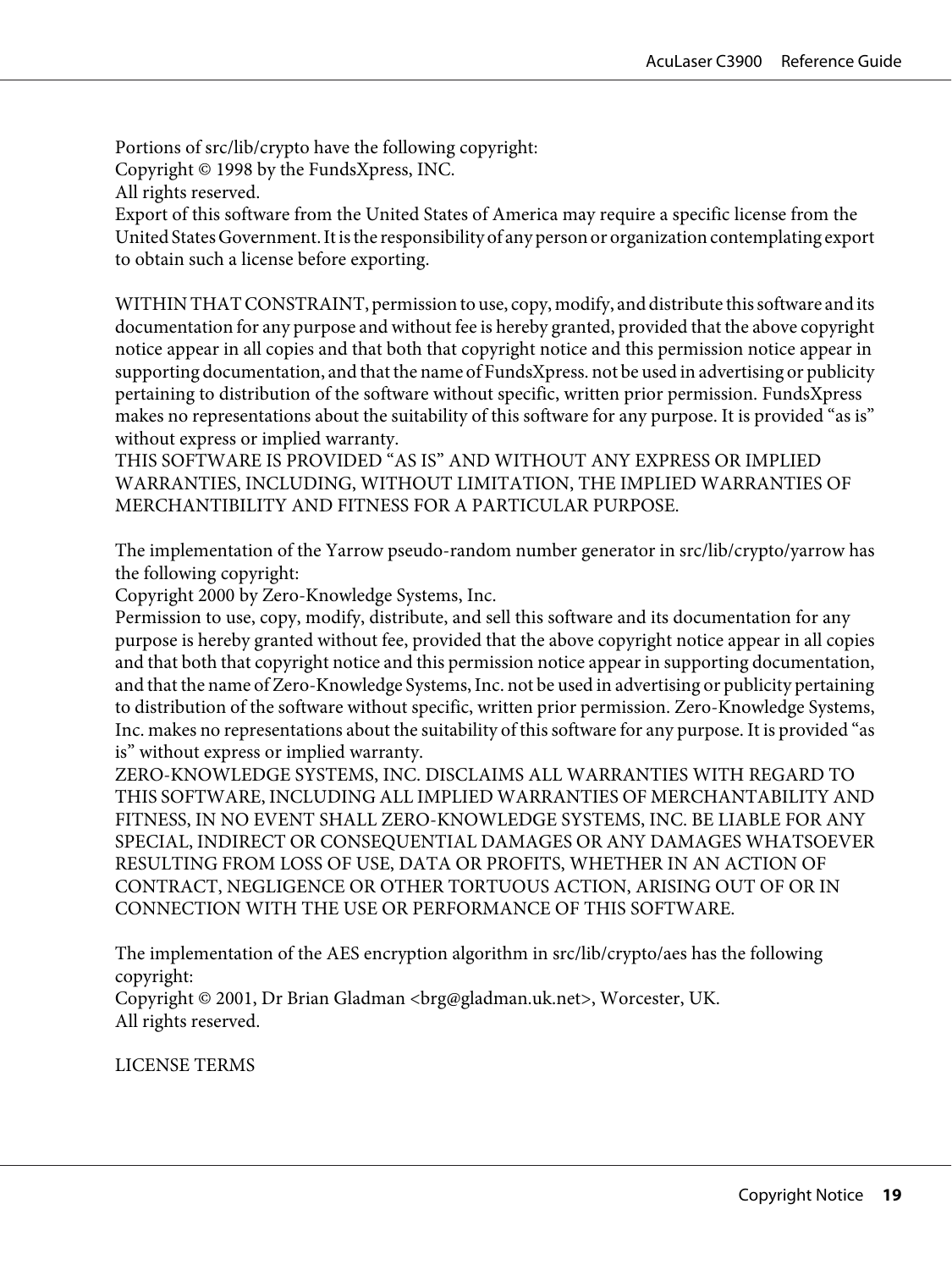The free distribution and use of this software in both source and binary form is allowed (with or without changes) provided that:

- 1. distributions of this source code include the above copyright notice, this list of conditions and the following disclaimer;
- 2. distributions in binary form include the above copyright notice, this list of conditions and the following disclaimer in the documentation and/or other associated materials;
- 3. the copyright holder's name is not used to endorse products built using this software without specific written permission.

#### **DISCLAIMER**

This software is provided "as is" with no explcit or implied warranties in respect of any properties, including, but not limited to, correctness and fitness for purpose.

Portions contributed by Red Hat, including the pre-authentication plug-ins framework, contain the following copyright:

Copyright © 2006 Red Hat, Inc. Portions copyright © 2006 Massachusetts Institute of Technology

All Rights Reserved.

Redistribution and use in source and binary forms, with or without modification, are permitted provided that the following conditions are met:

\* Redistributions of source code must retain the above copyright notice, this list of conditions and the following disclaimer.

\* Redistributions in binary form must reproduce the above copyright notice, this list of conditions and the following disclaimer in the documentation and/or other materials provided with the distribution. \* Neither the name of Red Hat, Inc., nor the names of its contributors may be used to endorse or promote products derived from this software without specific prior written permission. THIS SOFTWARE IS PROVIDED BY THE COPYRIGHT HOLDERS AND CONTRIBUTORS "AS IS" AND ANY EXPRESS OR IMPLIED WARRANTIES, INCLUDING, BUT NOT LIMITED TO, THE IMPLIED WARRANTIES OF MERCHANTABILITY AND FITNESS FOR A PARTICULAR PURPOSE ARE DISCLAIMED. IN NO EVENT SHALL THE COPYRIGHT OWNER OR CONTRIBUTORS BE LIABLE FOR ANY DIRECT, INDIRECT, INCIDENTAL, SPECIAL, EXEMPLARY, OR CONSEQUENTIAL DAMAGES (INCLUDING, BUT NOT LIMITED TO, PROCUREMENT OF SUBSTITUTE GOODS OR SERVICES; LOSS OF USE, DATA, OR PROFITS; OR BUSINESS INTERRUPTION) HOWEVER CAUSED AND ON ANY THEORY OF LIABILITY, WHETHER IN CONTRACT, STRICT LIABILITY, OR TORT (INCLUDING NEGLIGENCE OR OTHERWISE) ARISING IN ANY WAY OUT OF THE USE OF THIS SOFTWARE, EVEN IF ADVISED OF THE POSSIBILITY OF SUCH DAMAGE.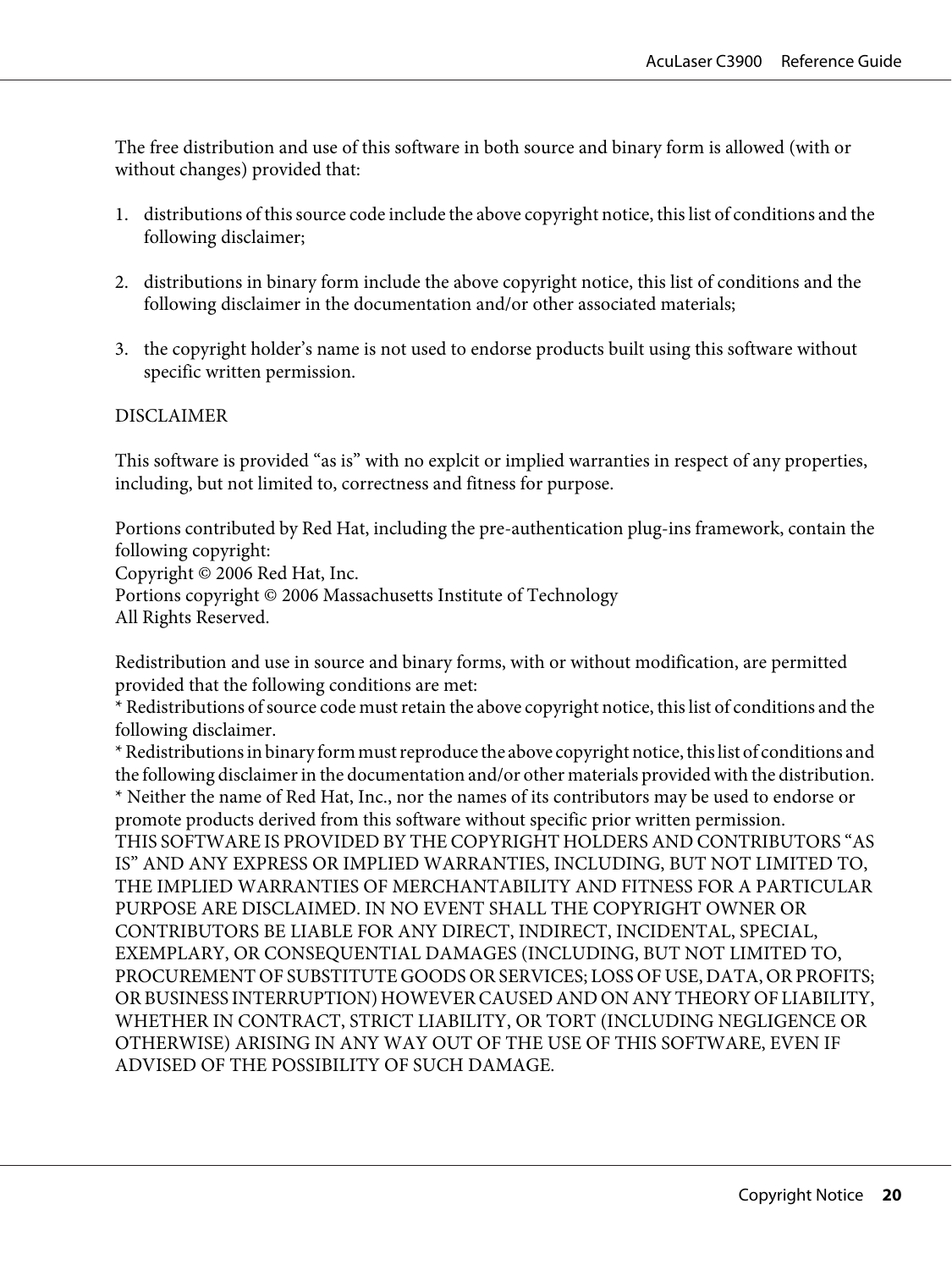<span id="page-20-0"></span>Portions funded by Sandia National Laboratory and developed by the University of Michigan's Center for Information Technology Integration, including the PKINIT implementation, are subject to the following license:

COPYRIGHT © 2006-2007

THE REGENTS OF THE UNIVERSITY OF MICHIGAN

ALL RIGHTS RESERVED

Permission is granted to use, copy, create derivative works and redistribute this software and such derivative works for any purpose, so long as the name of The University of Michigan is not used in any advertising or publicity pertaining to the use of distribution of this software without specific, written prior authorization. If the above copyright notice or any other identification of the University of Michigan is included in any copy of any portion of this software, then the disclaimer below must also be included.

THIS SOFTWARE IS PROVIDED AS IS, WITHOUT REPRESENTATION FROM THE UNIVERSITY OF MICHIGAN AS TO ITS FITNESS FOR ANY PURPOSE, AND WITHOUT WARRANTY BY THE UNIVERSITY OF MICHIGAN OF ANY KIND, EITHER EXPRESS OR IMPLIED, INCLUDING WITHOUT LIMITATION THE IMPLIED WARRANTIES OF MERCHANTABILITY AND FITNESS FOR A PARTICULAR PURPOSE. THE REGENTS OF THE UNIVERSITY OF MICHIGAN SHALL NOT BE LIABLE FOR ANY DAMAGES, INCLUDING SPECIAL, INDIRECT, INCIDENTAL, OR CONSEQUENTIAL DAMAGES, WITH RESPECT TO ANY CLAIM ARISING OUT OF OR IN CONNECTION WITH THE USE OF THE SOFTWARE, EVEN IF IT HAS BEEN OR IS HEREAFTER ADVISED OF THE POSSIBILITY OF SUCH DAMAGES.

The pkcs11.h file included in the PKINIT code has the following license:

Copyright 2006 g10 Code GmbH

Copyright 2006 Andreas Jellinghaus

This file is free software; as a special exception the author gives unlimited permission to copy and/or distribute it, with or without modifications, as long as this notice is preserved.

This file is distributed in the hope that it will be useful, but WITHOUT ANY WARRANTY, to the extent permitted by law; without even the implied warranty of MERCHANTABILITY or FITNESS FOR A PARTICULAR PURPOSE.

#### **WPA Supplicant**

Copyright © 2003-2005, Jouni Malinen <jkmaline@cc.hut.fi> and contributors All Rights Reserved.

Redistribution and use in source and binary forms, with or without modification, are permitted provided that the following conditions are met:

1. Redistributions of source code must retain the above copyright notice, this list of conditions and the following disclaimer.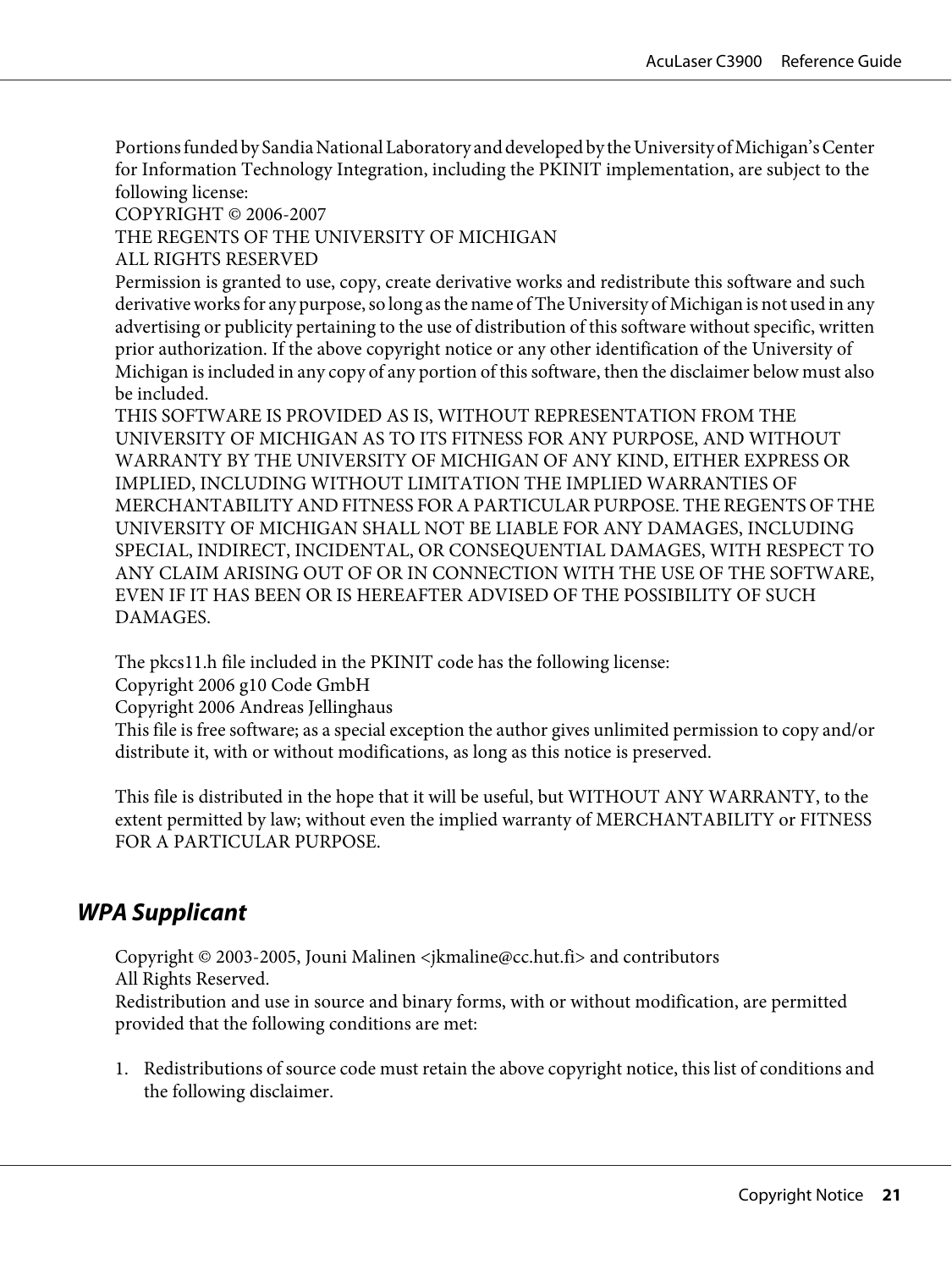- 2. Redistributions in binary form must reproduce the above copyright notice, this list of conditions and the following disclaimer in the documentation and/or other materials provided with the distribution.
- 3. Neither the name(s) of the above-listed copyright holder(s) nor the names of its contributors may be used to endorse or promote products derived from this software without specific prior written permission.

THIS SOFTWARE IS PROVIDED BY THE COPYRIGHT HOLDERS AND CONTRIBUTORS "AS IS" AND ANY EXPRESS OR IMPLIED WARRANTIES, INCLUDING, BUT NOT LIMITED TO, THE IMPLIED WARRANTIES OF MERCHANTABILITY AND FITNESS FOR A PARTICULAR PURPOSE ARE DISCLAIMED. IN NO EVENT SHALL THE COPYRIGHT OWNER OR CONTRIBUTORS BE LIABLE FOR ANY DIRECT, INDIRECT, INCIDENTAL, SPECIAL, EXEMPLARY, OR CONSEQUENTIAL DAMAGES (INCLUDING, BUT NOT LIMITED TO, PROCUREMENT OF SUBSTITUTE GOODS OR SERVICES; LOSS OF USE, DATA, OR PROFITS; OR BUSINESS INTERRUPTION) HOWEVER CAUSED AND ON ANY THEORY OF LIABILITY, WHETHER IN CONTRACT, STRICT LIABILITY, OR TORT (INCLUDING NEGLIGENCE OR OTHERWISE) ARISING IN ANY WAY OUT OF THE USE OF THIS SOFTWARE, EVEN IF ADVISED OF THE POSSIBILITY OF SUCH DAMAGE.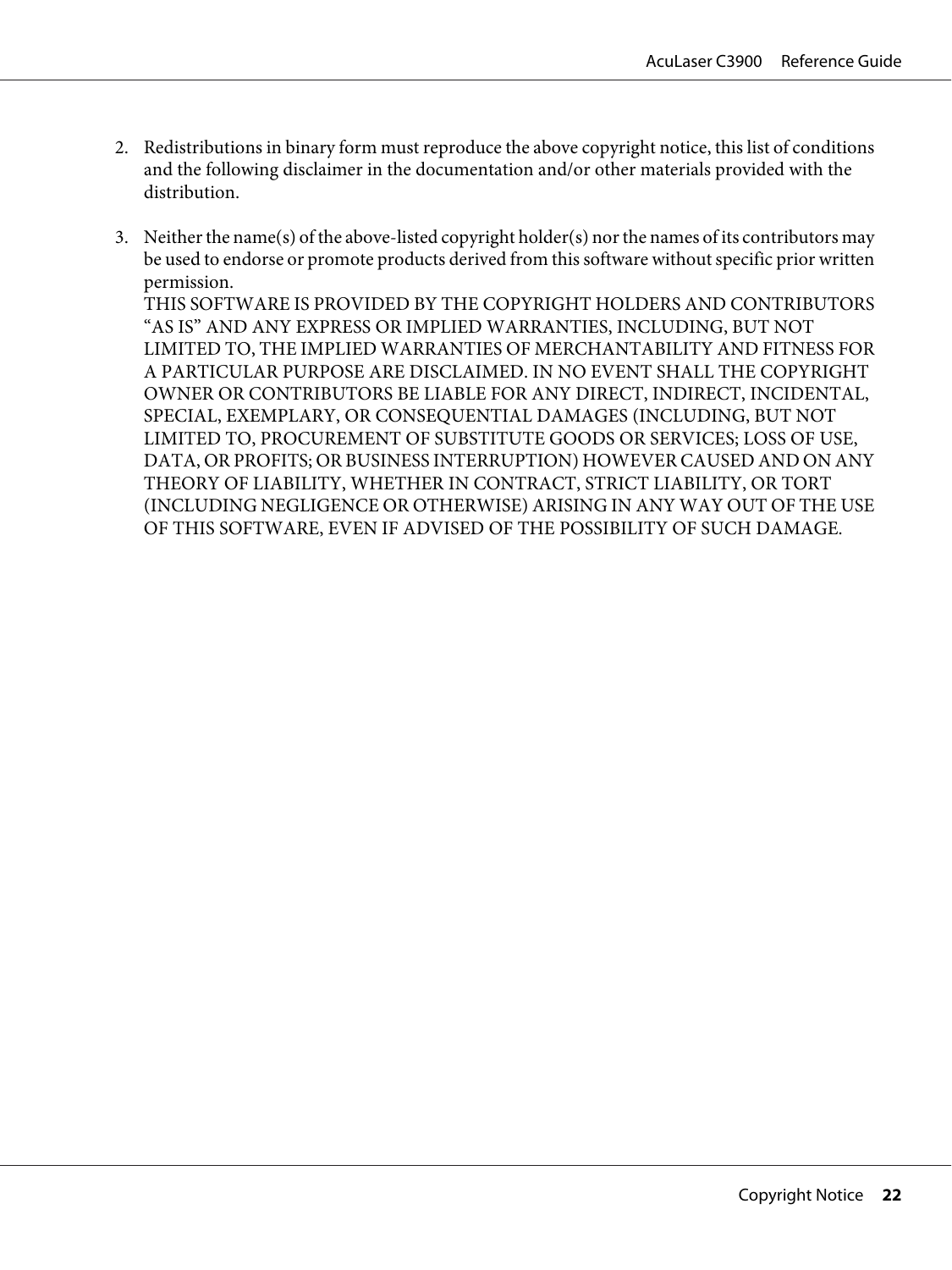### **Contents**

| ICC Profile for TOYO INK Standard Color on Coated paper (TOYO Offset Coated 2.1). 7 |  |
|-------------------------------------------------------------------------------------|--|
|                                                                                     |  |
|                                                                                     |  |
|                                                                                     |  |
|                                                                                     |  |
|                                                                                     |  |
|                                                                                     |  |
|                                                                                     |  |
|                                                                                     |  |
|                                                                                     |  |
|                                                                                     |  |
|                                                                                     |  |
|                                                                                     |  |
|                                                                                     |  |
|                                                                                     |  |

#### Chapter 1 **[Operation on Linux](#page-25-0)**

#### Chapter 2 **[Operation on NetWare](#page-34-0)**

|--|--|--|--|--|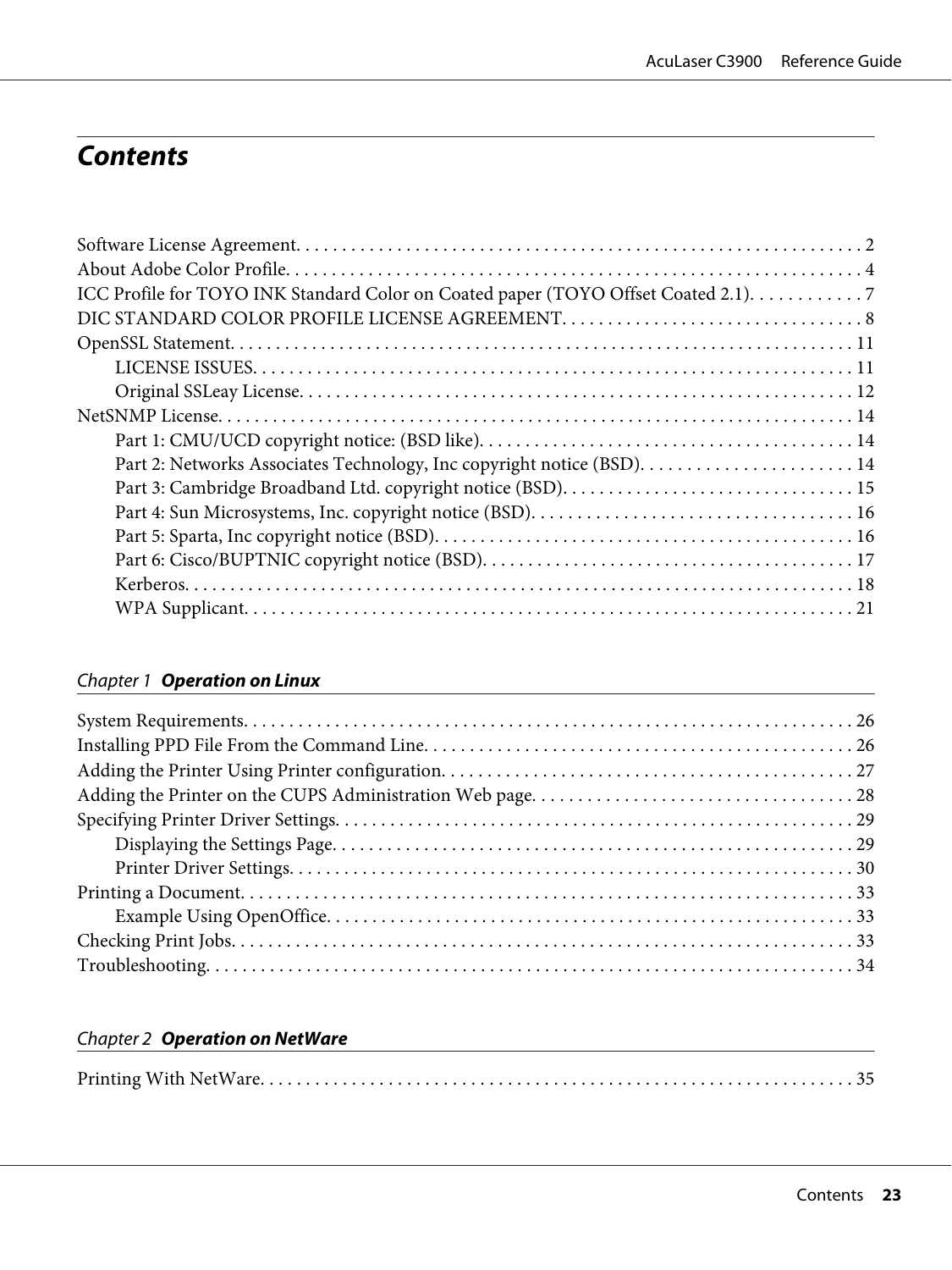#### Chapter 3 **[Understanding the Ethernet Configuration Menus](#page-40-0)**

#### Chapter 4 **[Network Printing](#page-48-0)**

| Installing the Driver When the Operating Systems of the Server and Client Use a Different |  |
|-------------------------------------------------------------------------------------------|--|
|                                                                                           |  |
|                                                                                           |  |

#### Chapter 5 **[Using Web-Based EpsonNet Config](#page-61-0)**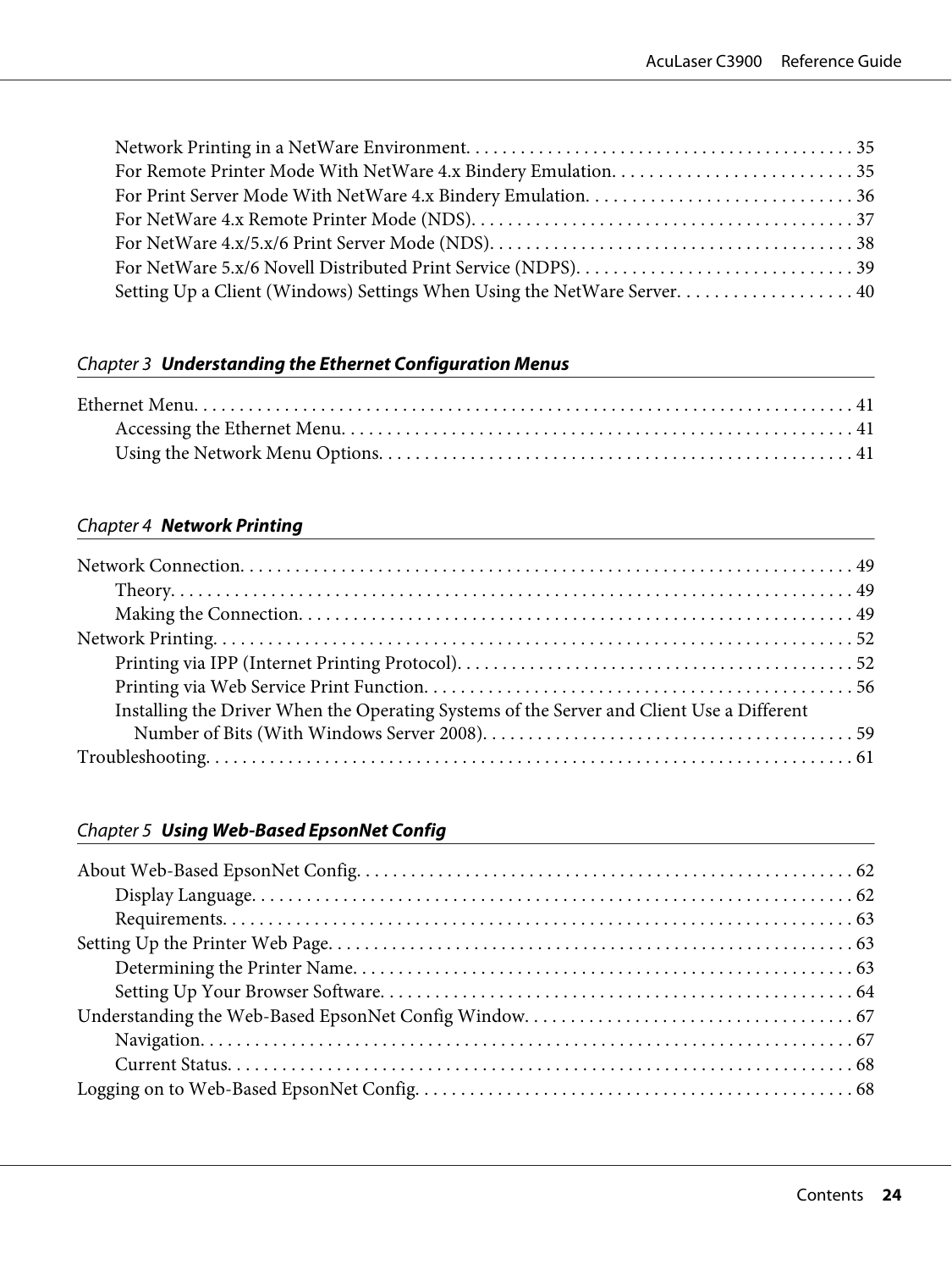#### **Index**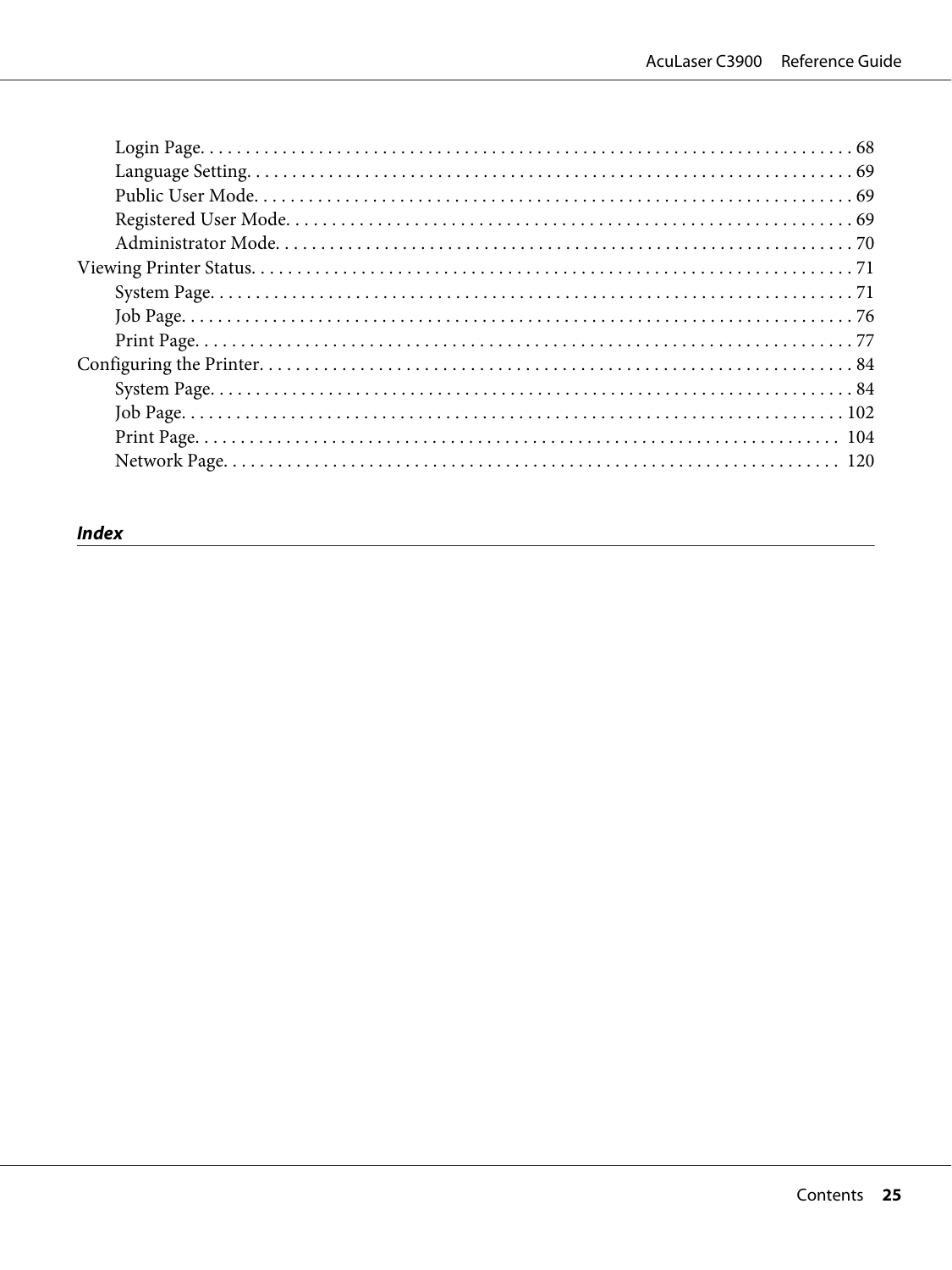### <span id="page-25-0"></span>Chapter 1

### **Operation on Linux**

### **System Requirements**

| Operating systems                   | Red Hat Enterprise Linux 5 Desktop<br>SUSE Linux Enterprise Desktop 10 |
|-------------------------------------|------------------------------------------------------------------------|
| Connecting the computer and printer | USB connection, Network connection (10Base-T/100Base-TX/1000Base-T)    |
| <b>RAM</b>                          | More than OS recommendation (128 MB or more is recommended)            |
| <b>Network</b>                      | <b>LPR</b>                                                             |
|                                     | AppSocket/HP JetDirect                                                 |
|                                     | <b>IPP</b>                                                             |
| Available hard disk space           | 256 MB or more                                                         |

#### *Note:*

*As an example, the descriptions of the operations for Red Hat Enterprise Linux 5 are provided in this chapter.*

### **Installing PPD File From the Command Line**

#### *Note:*

- ❏ *Before proceeding with the installation, be sure to exit all running applications.*
- ❏ *Root privileges are required in order to install ppd file.*
- 1. Copy the ppd file from the Software Disc to the "/usr/share/cups/model" on the computer.

#### *Note:*

*A ppd file for each language is available in the corresponding "Drivers/LinuxPPD/[language]" folder on the Software Disc. Use the appropriate ppd file for the language.*

- 2. From the Main Menu, select **Applications**, then **Accessories**, then **Terminal**.
- 3. Enter the command "/etc/init.d/cups restart".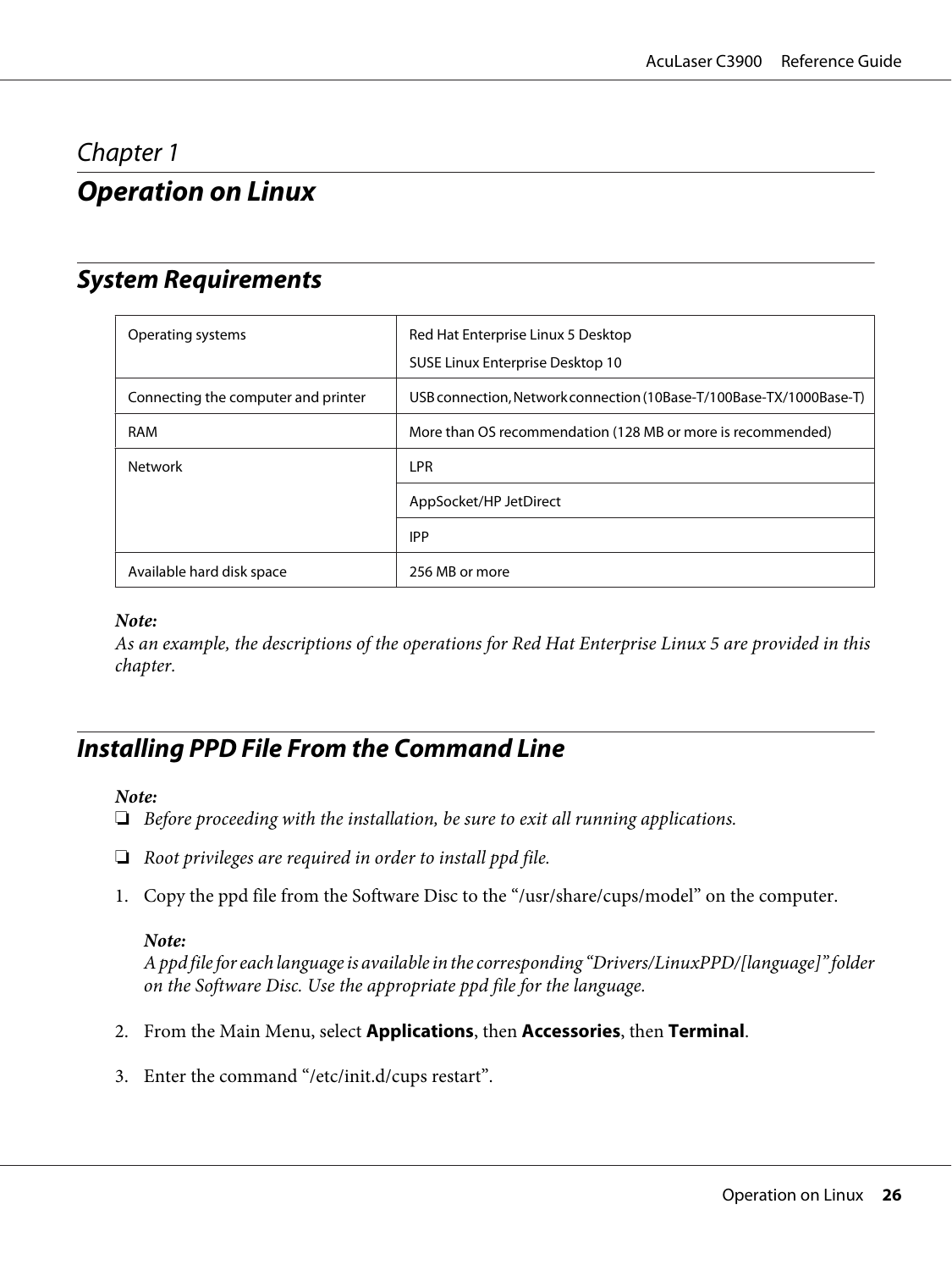<span id="page-26-0"></span>4. Quit Terminal.

### **Adding the Printer Using Printer configuration**

#### *Note:*

- ❏ *Before proceeding with the installation, be sure to exit all running applications.*
- ❏ *Root privileges are required in order to add the printer.*
- 1. Connect the printer to a computer or the network.
	- ❏ With a USB connection, the Specify Printer Driver dialog box appears. Click **Cancel** to close the dialog box.
- 2. Insert the Software Disc in the CD/DVD drive of your computer.
- 3. From the **System** menu, select **Administration**, then **Printing**.
- 4. Click **New Printer**.
- 5. Enter the printer name, description, and location, and then click **Forward**.

The printers that can be used are automatically searched for and listed in the left pane of the dialog box.

- 6. From the left pane of the dialog box, select the port for the printer to be installed.
	- ❏ If the desired printer is not listed, select a device port from the **Devices** list. In the right pane of the dialog box, type in the host name or IP address for the printer.

#### *Note:*

- ❏ *TCP/IP:* **AppSocket/HP jetDirect***,* **Internet Printing Protocol (ipp)** *or* **LPD/LPR Host or Printer**
- ❏ *Host name of Internet Printing Protocol (ipp): <IP address>/ipp*
- 7. Click **Forward**.
- 8. Select **Provide PPD file**.
- 9. Click the folder icon.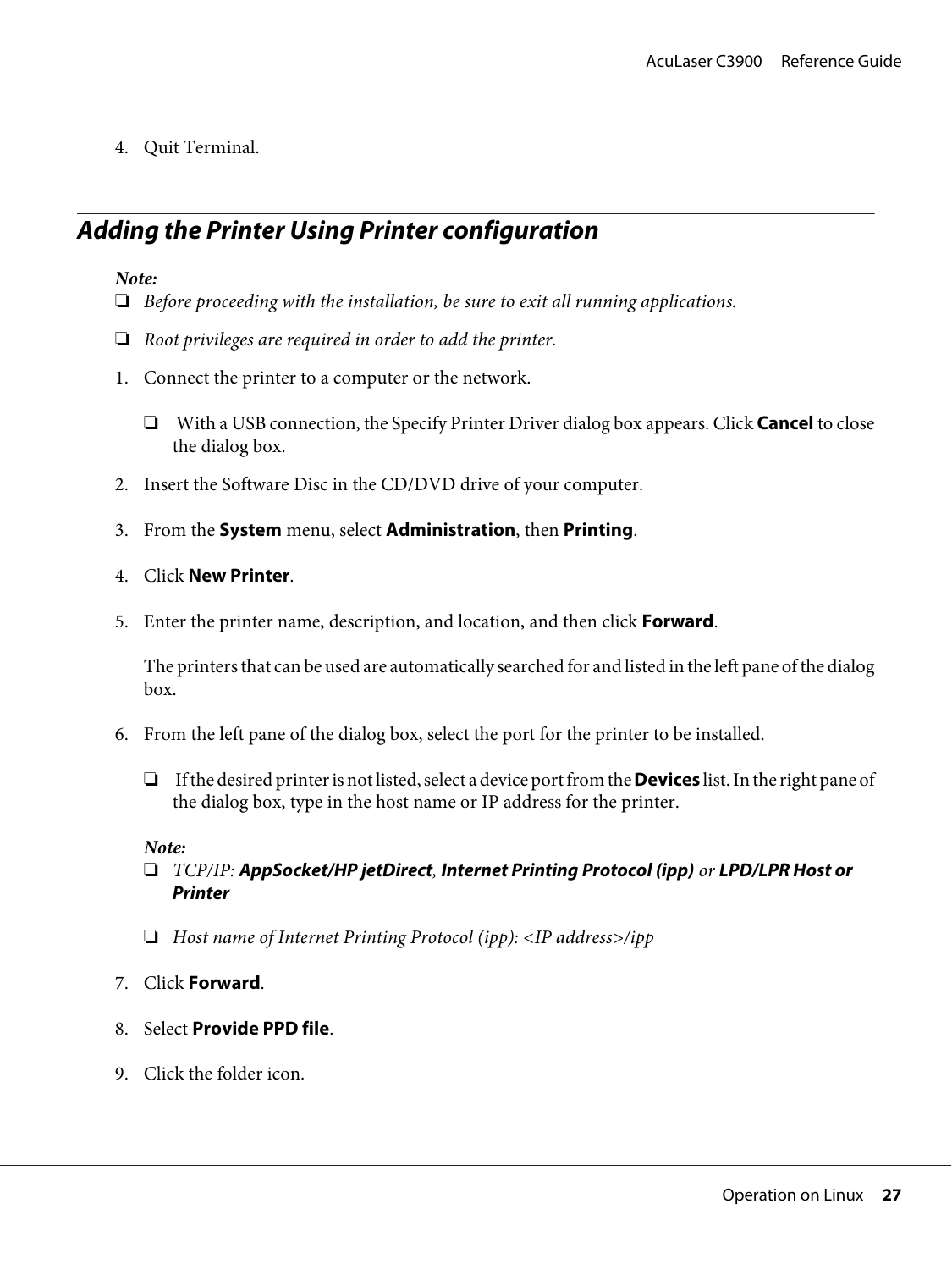<span id="page-27-0"></span>10. Select the PPD file.

*Note:*

*A ppd file for each language is available in the corresponding "Drivers/LinuxPPD/[language]" folder on the Software Disc. Use the appropriate ppd file for the language.*

11. Click **Open**.

The name of the selected PPD file is displayed.

- 12. Click **Forward**.
- 13. Click **Apply**.

### **Adding the Printer on the CUPS Administration Web page**

#### *Note:*

- ❏ *Before proceeding with the installation, be sure to exit all running applications.*
- ❏ *Root privileges are required in order to add the printer.*
- 1. Connect the printer to a computer or the network.
	- ❏ With a USB connection, the Specify Printer Driver dialog box appears. Click **Cancel** to close the dialog box.
- 2. Start up the Web browser.
- 3. Enter the URL "http://localhost:631".
- 4. Click **Add Printer**.
- 5. Enter the printer name, location, and description, and then click **Continue**.
- 6. Select a Device Port from the Device list, then click **Continue**.
	- ❏ TCP/IP: AppSocket/HP JetDirect, Internet Printing Protocol (http) or LPD/LPR Host or Printer
	- ❏ USB: USB Printer #1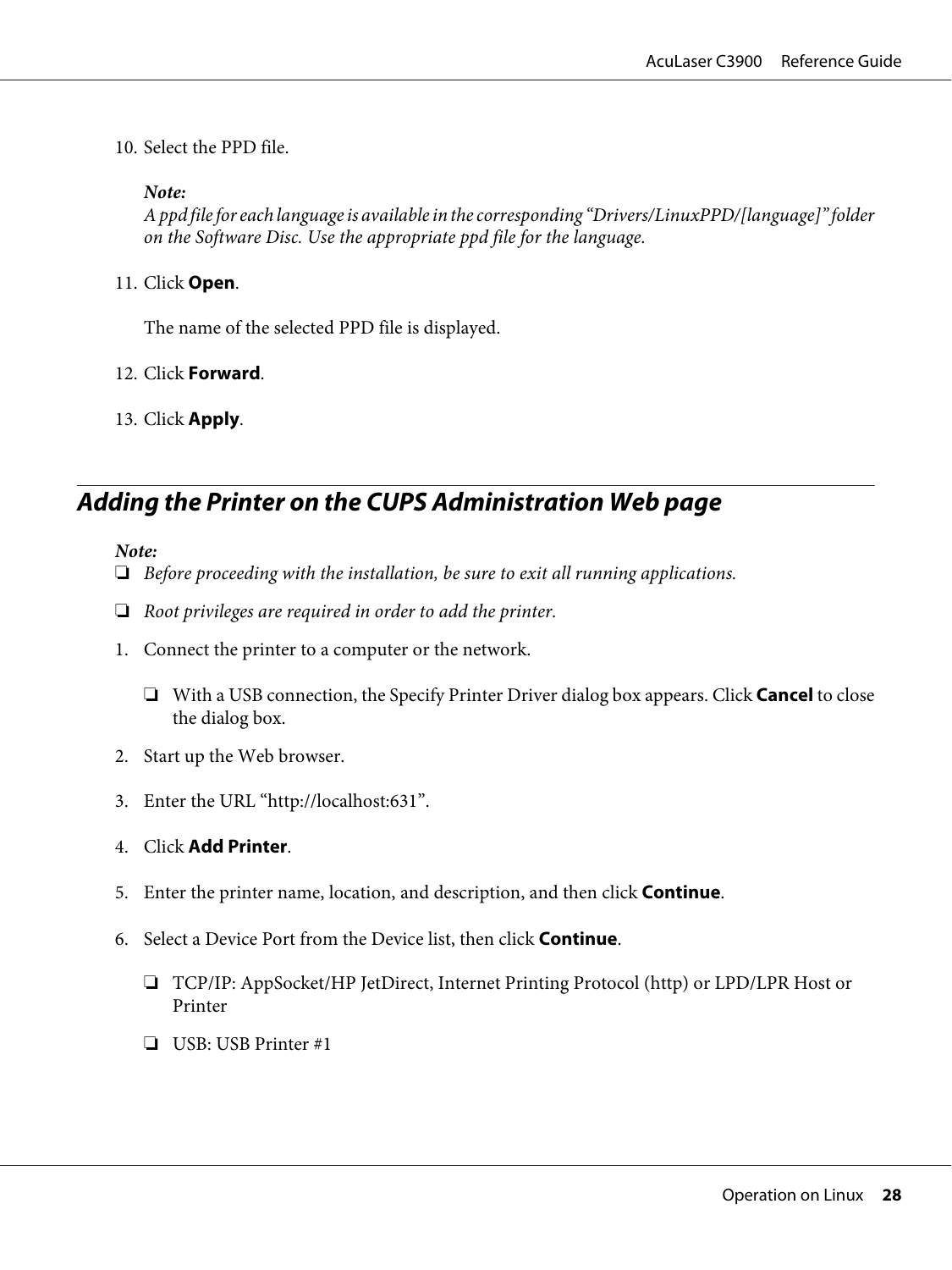<span id="page-28-0"></span>7. For a USB connection, skip to step 7. Enter the device URI in the following form: socket://<Printer IP or Printer Hostname>[:port]

*Note:*

*Example: Using Printer IP - socket://192.168.1.190:9100 Using printer Hostname - socket://Hostname:9100 Hostname may be substituted by IP Address, and Port is optional.*

#### 8. Click **Continue**.

9. Select **Seiko Epson**, click **Continue**.

*Note:*

*A ppd file for each language is available in the corresponding "Drivers/LinuxPPD/[language]" folder on the Software Disc. Use the appropriate ppd file for the language.*

- 10. Select the printer name, then click **Add Printer**.
- 11. Enter the user name and password for using root privileges, and then click **OK**. The Set Printer Options window appears.

### **Specifying Printer Driver Settings**

### **Displaying the Settings Page**

- 1. Start up the Web browser.
- 2. Enter the URL "http://localhost:631", and then click **Manage Printers**.
- 3. Click **Set Printer Options**.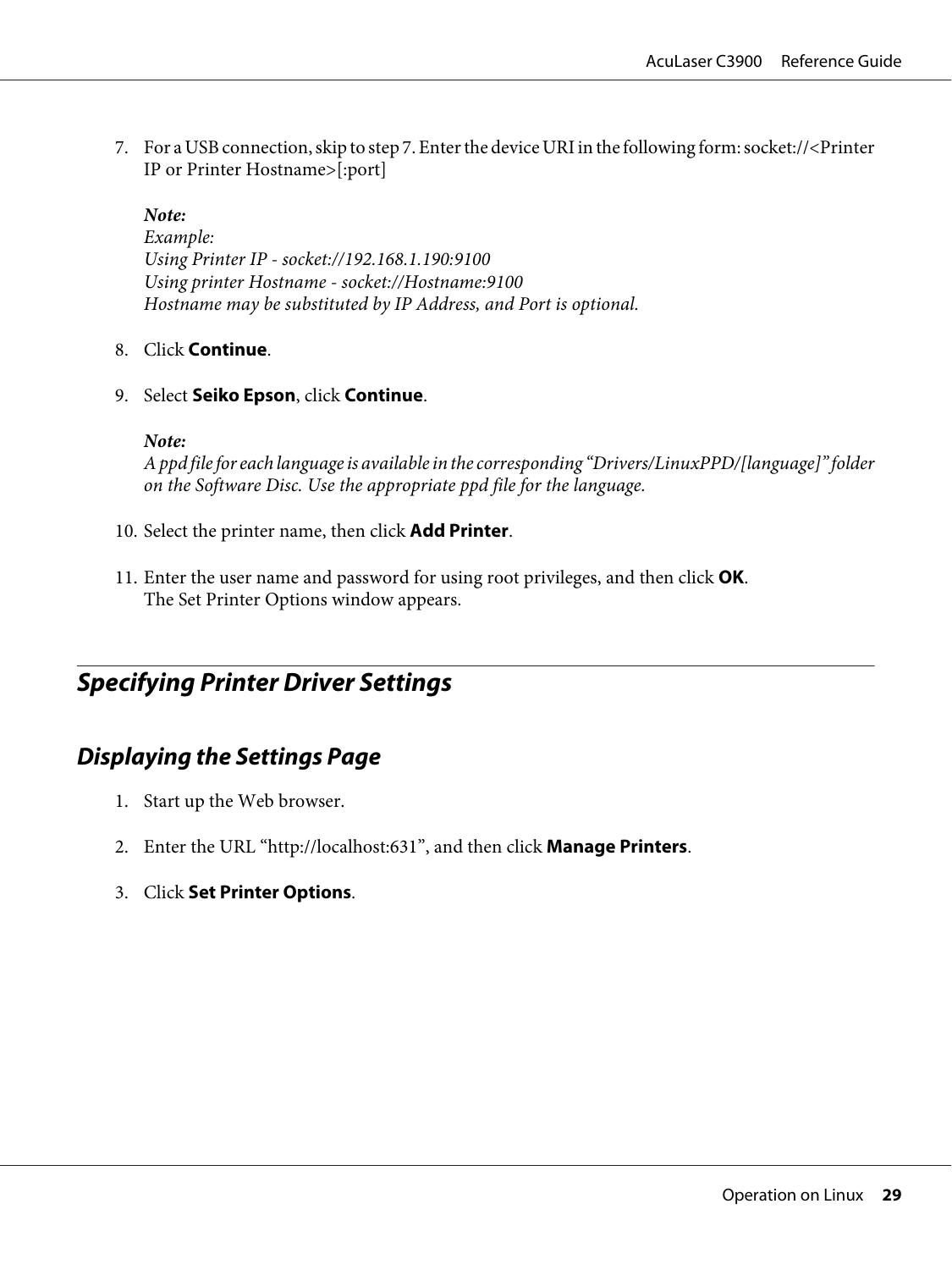### <span id="page-29-0"></span>**Printer Driver Settings**

### **Installable Options**

| <b>Parameters</b>     | <b>Settings</b>                                                                                   |
|-----------------------|---------------------------------------------------------------------------------------------------|
| Paper Source Unit     | Select Unit 3 if an optional 500-sheet paper cassette unit for the printer<br>has been installed. |
|                       | Default: Disabled                                                                                 |
| Storage               | Select <b>None</b> or <b>HDD</b> for the storage unit that is installed.                          |
|                       | Do not select <b>CF(1GB Over)</b> , because the printer does not support<br>CompactFlash cards.   |
|                       | Default: None                                                                                     |
| Duplex Unit           | Select <b>Enabled</b> if the duplex unit for the printer has been installed.                      |
|                       | Default: Disabled                                                                                 |
| <b>Printer Memory</b> | Select 256 MB or 768 MB if an optional memory for the printer has been<br>installed.              |
|                       | Default: 256 MB                                                                                   |

#### **General**

| <b>Parameters</b>          | <b>Settings</b>                                                                                                                                                                       |
|----------------------------|---------------------------------------------------------------------------------------------------------------------------------------------------------------------------------------|
| Nearest Size and Scale     | If no paper tray contains paper of the specified size, the page is<br>automatically enlarged or reduced and paper of the most appropriate<br>size is selected.<br>Default: <b>Off</b> |
|                            |                                                                                                                                                                                       |
| Resolution                 | Displays the image resolution (High Quality) for printing.                                                                                                                            |
| Paper Type                 | Specifies the paper type.<br>Default: Printer Default                                                                                                                                 |
| Paper Source               | Specifies the paper source.<br>Default: Tray 1                                                                                                                                        |
| Manually Print on 2nd side | Select whether or not to print on the back side of paper that has already<br>been printed on.<br>Default: <b>Off</b>                                                                  |
| Paper Sizes                | Specifies the paper size. An irregular paper size cannot be selected.                                                                                                                 |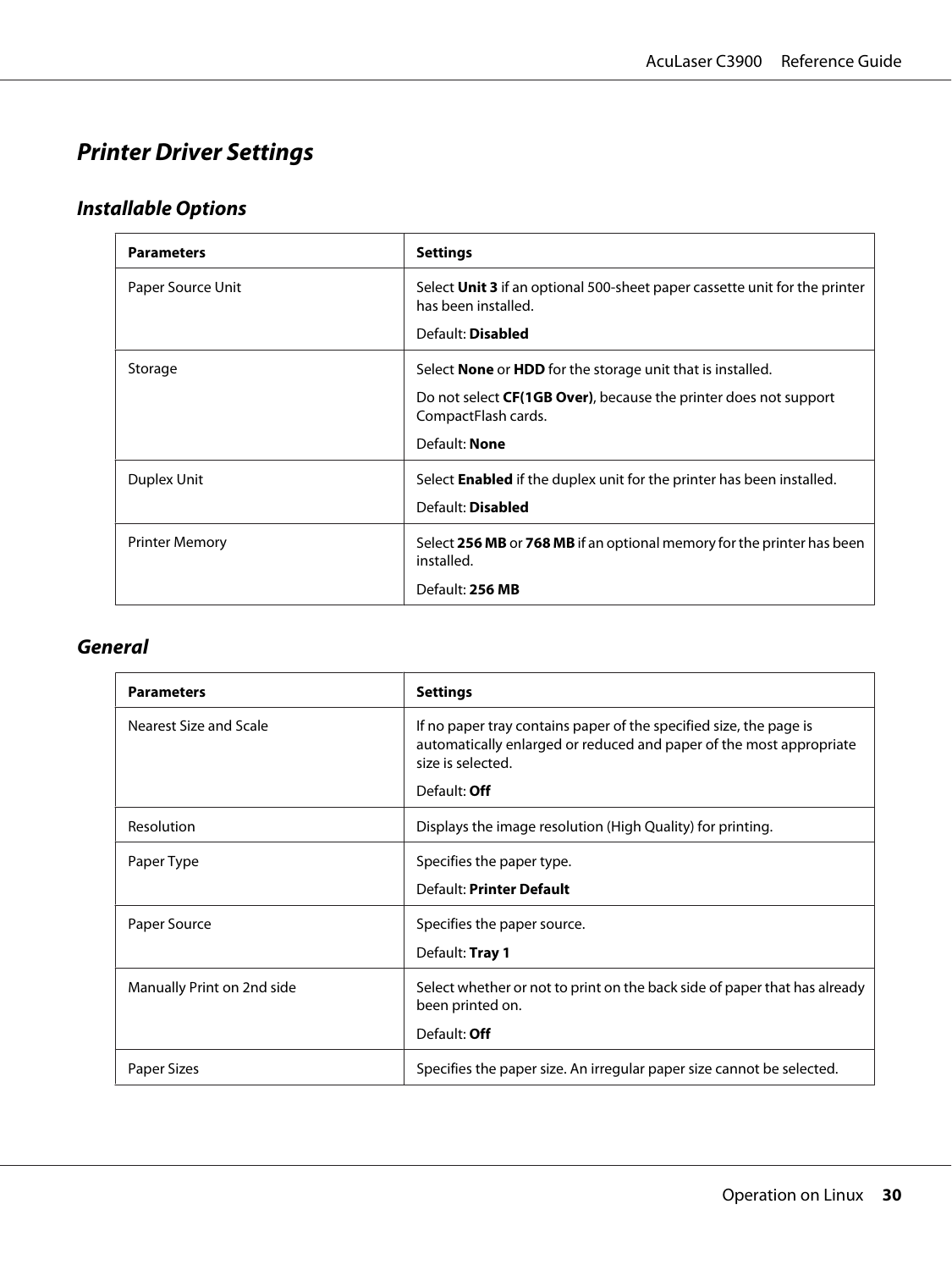| <b>Parameters</b>       | <b>Settings</b>                                                                                                                                           |
|-------------------------|-----------------------------------------------------------------------------------------------------------------------------------------------------------|
| Collate                 | If On is selected, all pages in the documents are printed as sets of<br>printouts.                                                                        |
|                         | Default: Off                                                                                                                                              |
| <b>Duplex Options</b>   | Specifies the duplex print binding position, if the duplex unit for the<br>printer has been installed.                                                    |
|                         | Default: Simplex                                                                                                                                          |
| Select Color            | Specifies the color for printing as Color or Grayscale.                                                                                                   |
|                         | Default: Color                                                                                                                                            |
| <b>Color Separation</b> | Specifies the color separation.                                                                                                                           |
|                         | Default: Off                                                                                                                                              |
| <b>Brightness</b>       | Specifies the brightness of the image.                                                                                                                    |
|                         | Default: 0%                                                                                                                                               |
| Edge Strength           | Set the edge strength.                                                                                                                                    |
|                         | Default: Middle                                                                                                                                           |
| <b>Economy Print</b>    | Select whether or not economy printing is used.                                                                                                           |
|                         | Default: Off                                                                                                                                              |
| <b>Auto Trapping</b>    | Select whether or not neighboring colors are printed superimposed in<br>order to prevent white space around images.                                       |
|                         | Default: Off                                                                                                                                              |
| <b>Black Over Print</b> | Specify whether black objects are printed (superimposed) on a<br>neighboring color in order to prevent white space around black<br>characters or figures. |
|                         | If Text/Figure is selected, superimposed printing is applied to text and<br>graphics.                                                                     |
|                         | If Text is selected, superimposed printing is applied to text.                                                                                            |
|                         | Default: Off                                                                                                                                              |

### **Image Options/Text Options/Graphics Options**

| <b>Parameters</b>                                               | <b>Settings</b>                                                                                                                       |
|-----------------------------------------------------------------|---------------------------------------------------------------------------------------------------------------------------------------|
| Image RGB Source/Text RGB Source/<br><b>Graphics RGB Source</b> | Specifies RGB source for image/text/graphic as <b>None, sRGB, Adobe RGB</b><br>(1998), Apple RGB, ColorMatch RGB, or Blue Adjust RGB. |
|                                                                 | Default: <b>sRGB</b>                                                                                                                  |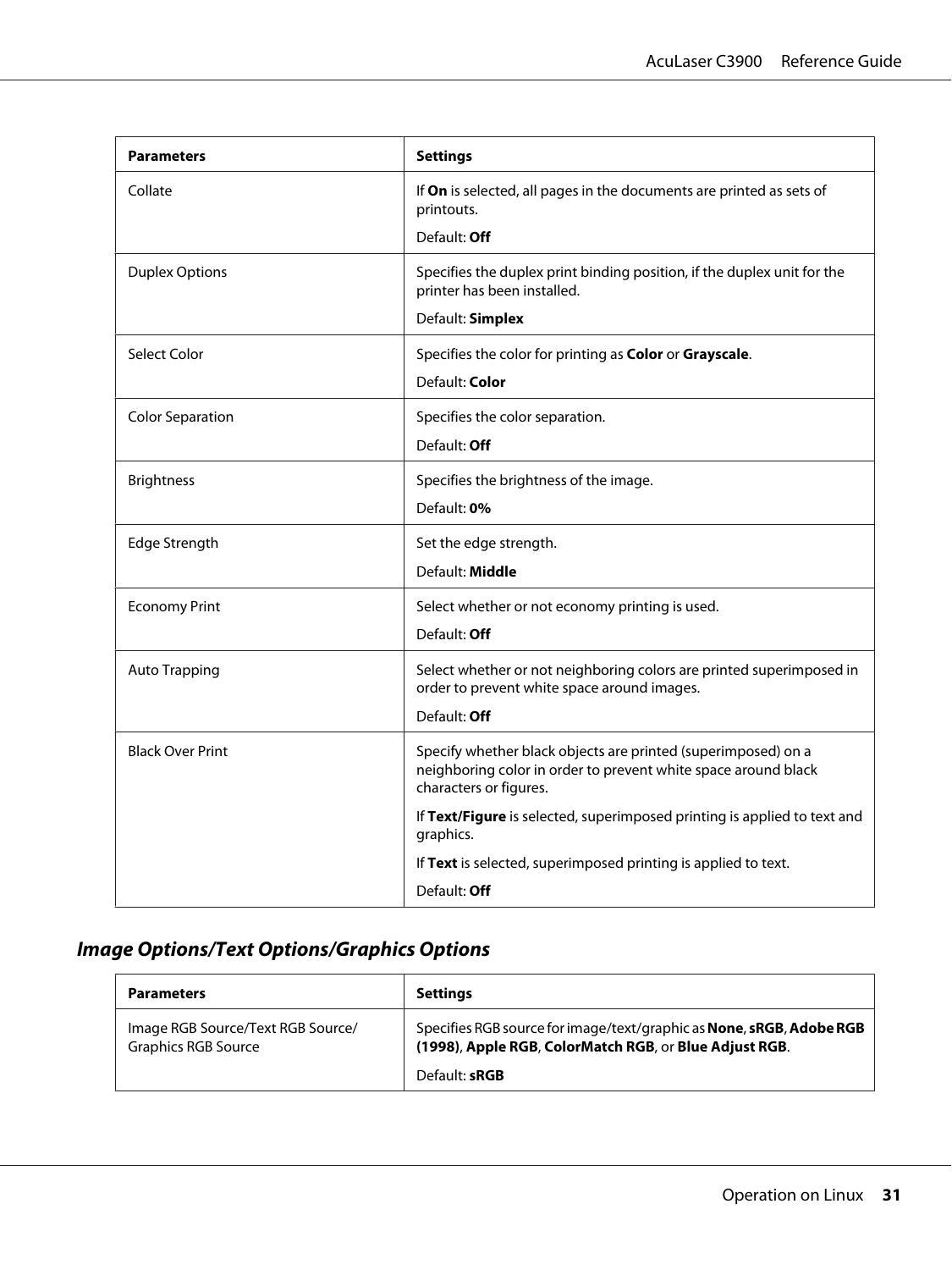| <b>Parameters</b>                                                               | <b>Settings</b>                                                                                                  |  |
|---------------------------------------------------------------------------------|------------------------------------------------------------------------------------------------------------------|--|
| Image RGB Intent/Text RGB Intent/<br>Graphics RGB Intent                        | Specifies RGB intent for image/text/graphic as Vivid, Photographic,<br><b>Relative Color, or Absolute Color.</b> |  |
|                                                                                 | Default: <b>Photographic</b> (for image), <b>Vivid</b> (for text/graphic)                                        |  |
| Image RGB Gray Treatment/Text RGB Gray<br>Treatment/Graphics RGB Gray Treatment | Specifies the RGB Gray Treatment as <b>Composite Black, Black and Gray,</b><br>or <b>Black Only.</b>             |  |
|                                                                                 | Default: Composite Black (for image), Black and Gray (for text/graphic)                                          |  |
| Image Halftone/Text Halftone/Graphics<br>Halftone                               | Specifies the halftone for image/text/graphic as <b>Line Art, Detail</b> , or<br>Smooth.                         |  |
|                                                                                 | Default: Detail (for image/graphic), Line Art (for text)                                                         |  |
| Image Edge Enhancement/Text Edge<br>Enhancement/Graphics Edge<br>Enhancement    | Select whether image/text/graphic edges are emphasized.<br>Default: Off (for image), On (for text/graphic)       |  |

### **Simulation**

| <b>Parameters</b>          | <b>Settings</b>                                                                                                   |  |
|----------------------------|-------------------------------------------------------------------------------------------------------------------|--|
| <b>Simulation Profile</b>  | Specifies the simulation profile as <b>None, SWOP, Euroscale, Commercial</b><br>Press, Japan Color, DIC, or TOYO. |  |
|                            | Default: None                                                                                                     |  |
| Match Paper Color          | Specifies the Match Paper Color.                                                                                  |  |
|                            | Default: <b>Off</b>                                                                                               |  |
| <b>CMYK Gray Treatment</b> | Specifies simulation gray treatment as <b>Composite Black, Black and</b><br>Gray, or Black Only.                  |  |
|                            | Default: Composite Black                                                                                          |  |

#### **Banners**

| <b>Parameters</b>      | <b>Settings</b>                                                                                                                                             |
|------------------------|-------------------------------------------------------------------------------------------------------------------------------------------------------------|
| <b>Starting Banner</b> | Specifies the starting banner as <b>none, classified, confidential, mls,</b><br>secret, selinux, standard, te, topsecret, or unclassified.<br>Default: none |
| Ending Banner          | Specifies the ending banner as none, classified, confidential, mls,<br>secret, selinux, standard, te, topsecret, or unclassified.<br>Default: none          |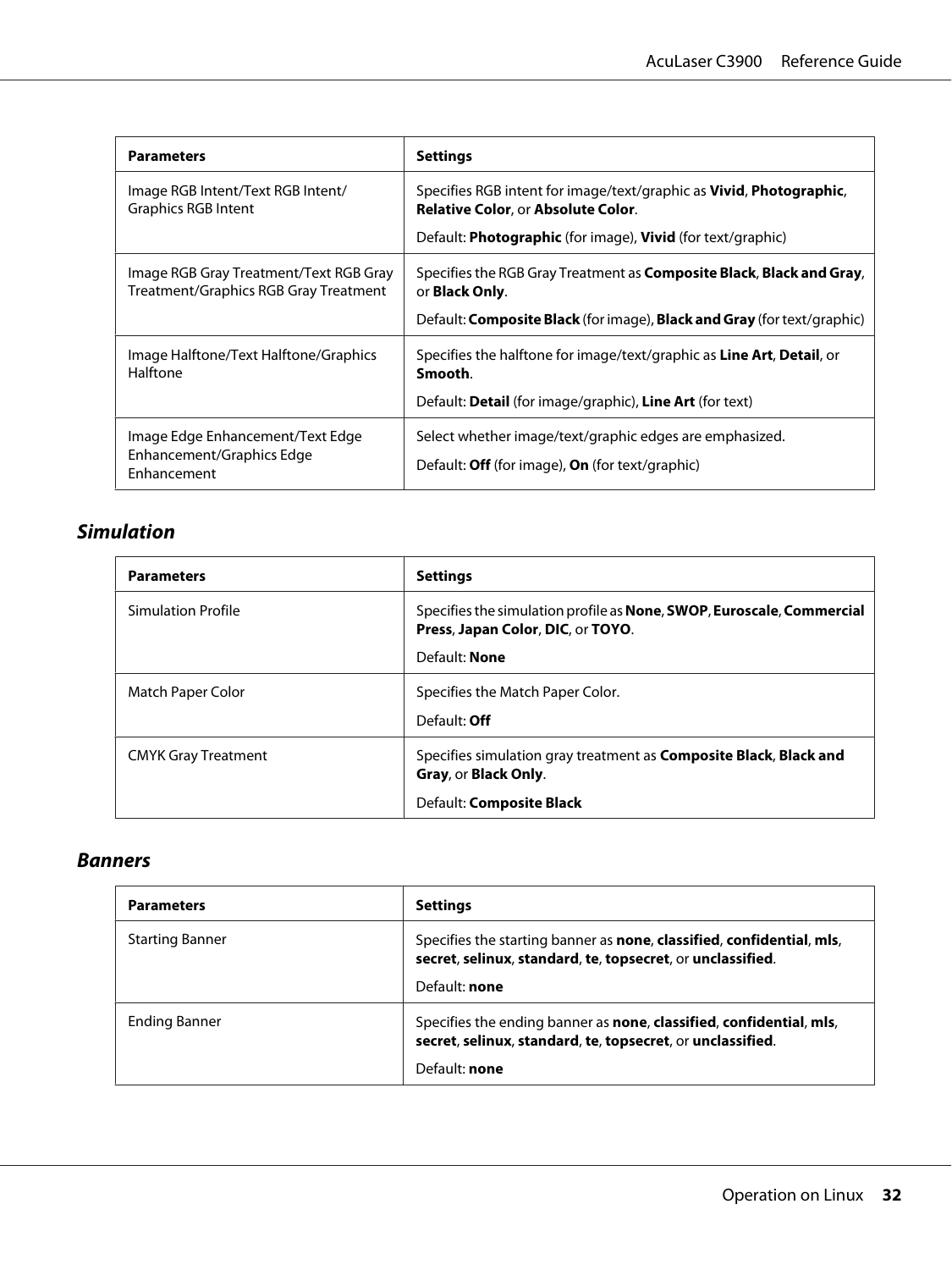### <span id="page-32-0"></span>**Printing a Document**

The contents and available options that appear in the print dialog box may vary depending on the application being used.

### **Example Using OpenOffice**

*Note:*

- ❏ *The procedure for printing on Red Hat Enterprise Linux 5 with OpenOffice 2.0.4 is described below. The following procedure or some steps may be different depending on the version of the operating system being used.*
- ❏ *First, add the printer to the system. For details on adding a printer to the system, refer to ["Adding the Printer Using Printer](#page-26-0) [configuration" on page 27](#page-26-0) or ["Adding the Printer on the CUPS Administration Web page" on page](#page-27-0) [28](#page-27-0).*
- 1. From the **Application** menu, select **Office**, then **Word Processor**.
- 2. Open the document to be printed.
- 3. Click **Print** in the **File** menu.
- 4. Select the name of the printer.
- 5. Click **Print** to print the document.

### **Checking Print Jobs**

- 1. Start up the Web browser.
- 2. Enter the URL "http://localhost:631".
- 3. Click **Manage Jobs**.

#### *Note:*

*To check the status of completed print jobs, click* **Show Completed Jobs***.*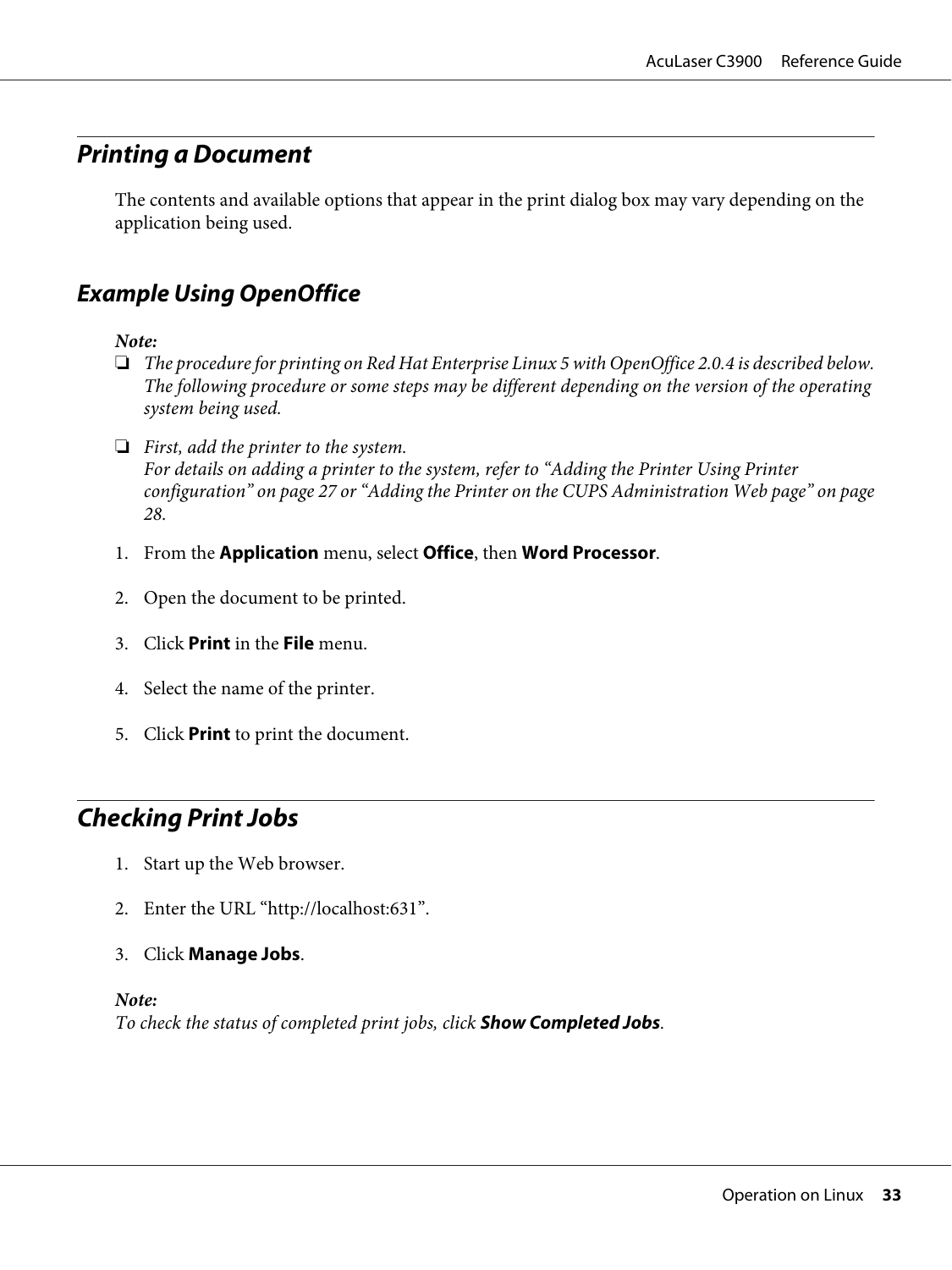### <span id="page-33-0"></span>**Troubleshooting**

| Symptom                                                                                                         | <b>Action</b>                                                                                                                                                                                                                            |  |  |
|-----------------------------------------------------------------------------------------------------------------|------------------------------------------------------------------------------------------------------------------------------------------------------------------------------------------------------------------------------------------|--|--|
| The printer stops because of a paper size<br>error or a paper type error.                                       | The job may have been sent with a prohibited combination of settings<br>(for example, for the paper size and media type). Printing is not possible<br>with postcards or overhead projector transparencies if Plain Paper is<br>selected. |  |  |
| Printing does not continue with a custom<br>paper size.                                                         | Printing with custom paper sizes is not possible directly from the printer<br>driver. This can only be performed from the command line. Specify the<br>following command to print data.                                                  |  |  |
|                                                                                                                 | Ipr -P [printer_name] -o media=Custom. [WIDTHxLENGTH] [file_name]                                                                                                                                                                        |  |  |
|                                                                                                                 | 1. Format of Custom. [WIDTHxLENGTH]:<br>Custom.150x200mm, Custom.8x11in, Custom.15x20cm, or Custom.<br>612x782 (postscript points)                                                                                                       |  |  |
|                                                                                                                 | 2. The specified file must be a PS, PDF or JPEG file.                                                                                                                                                                                    |  |  |
| Printing cannot be completed correctly<br>from OpenOffice or any other Office<br>application (such as, Kword).  | Applications running under Linux have their own print settings. Some of<br>these functions may not be supported by this printer. Observe the<br>following for best printing results.                                                     |  |  |
|                                                                                                                 | Settings made within the application: Paper size and orientation<br>❏<br>Settings made with the printer driver (kprinter): Settings other than<br>❏<br>those specified above (for example, paper type, tray, and resolution)             |  |  |
| When printing from Acrobat Reader, part<br>of the image is printed in solid black or the<br>job is interrupted. | There is a compatibility problem between Ghostscript and Acrobat<br>Reader. Try using a different PDF application.                                                                                                                       |  |  |
| Watermarks cannot be printed from<br>Kword.                                                                     | This is a bug with Kword. Use Overlay instead.                                                                                                                                                                                           |  |  |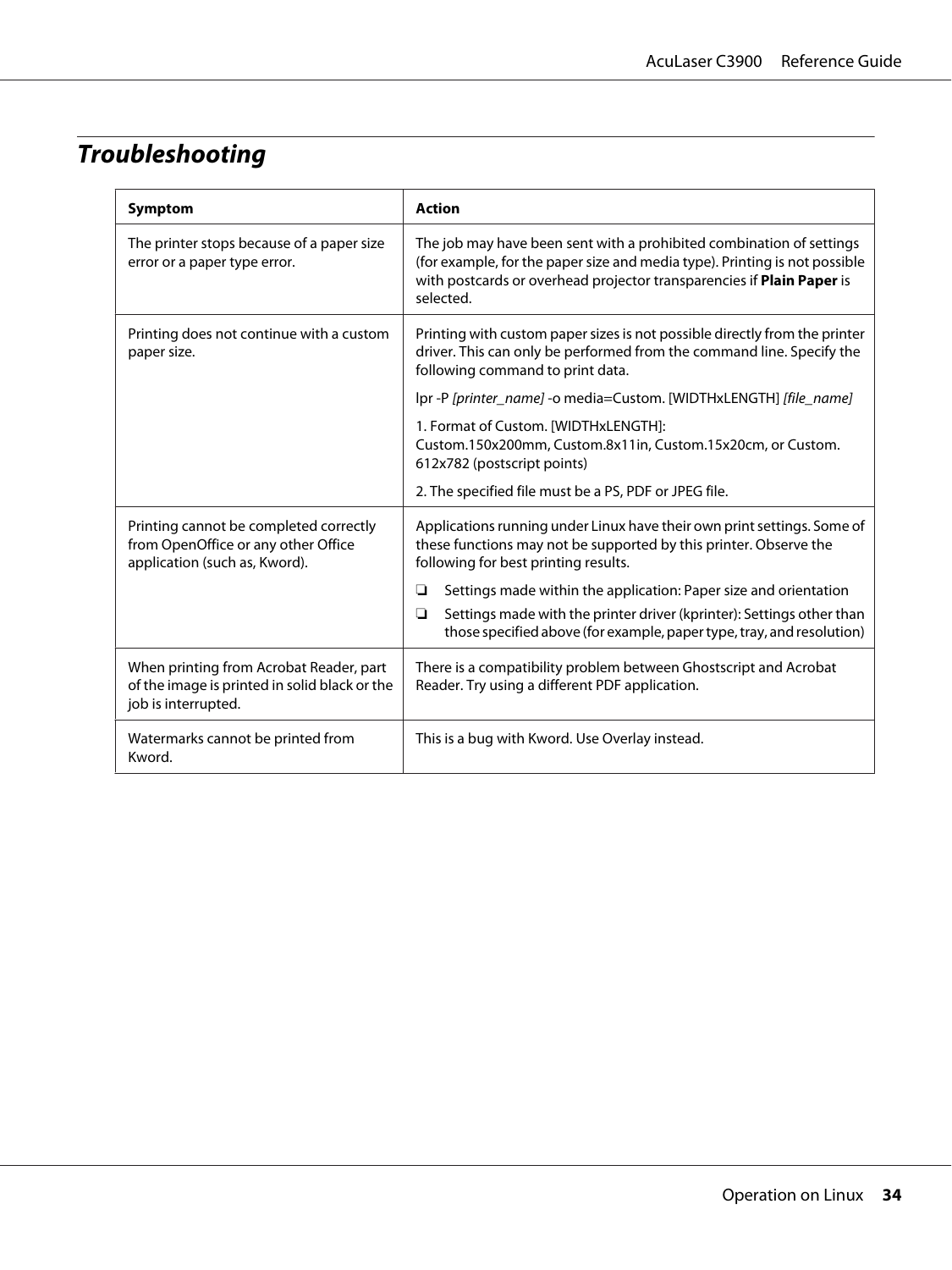### <span id="page-34-0"></span>Chapter 2

### **Operation on NetWare**

### **Printing With NetWare**

### **Network Printing in a NetWare Environment**

| <b>NetWare Version</b> | <b>Protocol Used</b> | <b>Emulation</b> | Service Mode     |
|------------------------|----------------------|------------------|------------------|
| NetWare 4.x            | <b>IPX</b>           | Bindery/NDS      | Pserver/Nprinter |
| NetWare 5.x/6          | <b>IPX</b>           | <b>NDS</b>       | Pserver          |
|                        | TCP/IP               | NDPS(lpr)        |                  |

### **For Remote Printer Mode With NetWare 4.x Bindery Emulation**

#### *Note:*

*Before using bindery emulation, check that bindery emulation is compatible with the NetWare server.*

- 1. From a client computer, log on with Supervisor permissions to access the NetWare server where the Pserver is registered.
- 2. Start up Pconsole.
- 3. From the **Available Options** list, select **Quick Setup**, and then click the [Enter] button.
- 4. Enter the appropriate names in the **Printer Server Name**, **Printer Name**, **Print Queue Name**, and **Print Queue Volume** fields, select **Other/ Unknown** from the **Printer type** field, and then save the specified settings.
- 5. Click the [Esc] button to quit Pconsole.
- 6. Use the NetWare server console to load PSERVER.NLM.

#### *Note:*

*For queue user privileges, printer notification option, assignment of multiple queues, and passwords, refer to the NetWare documentation, and specify settings as necessary.*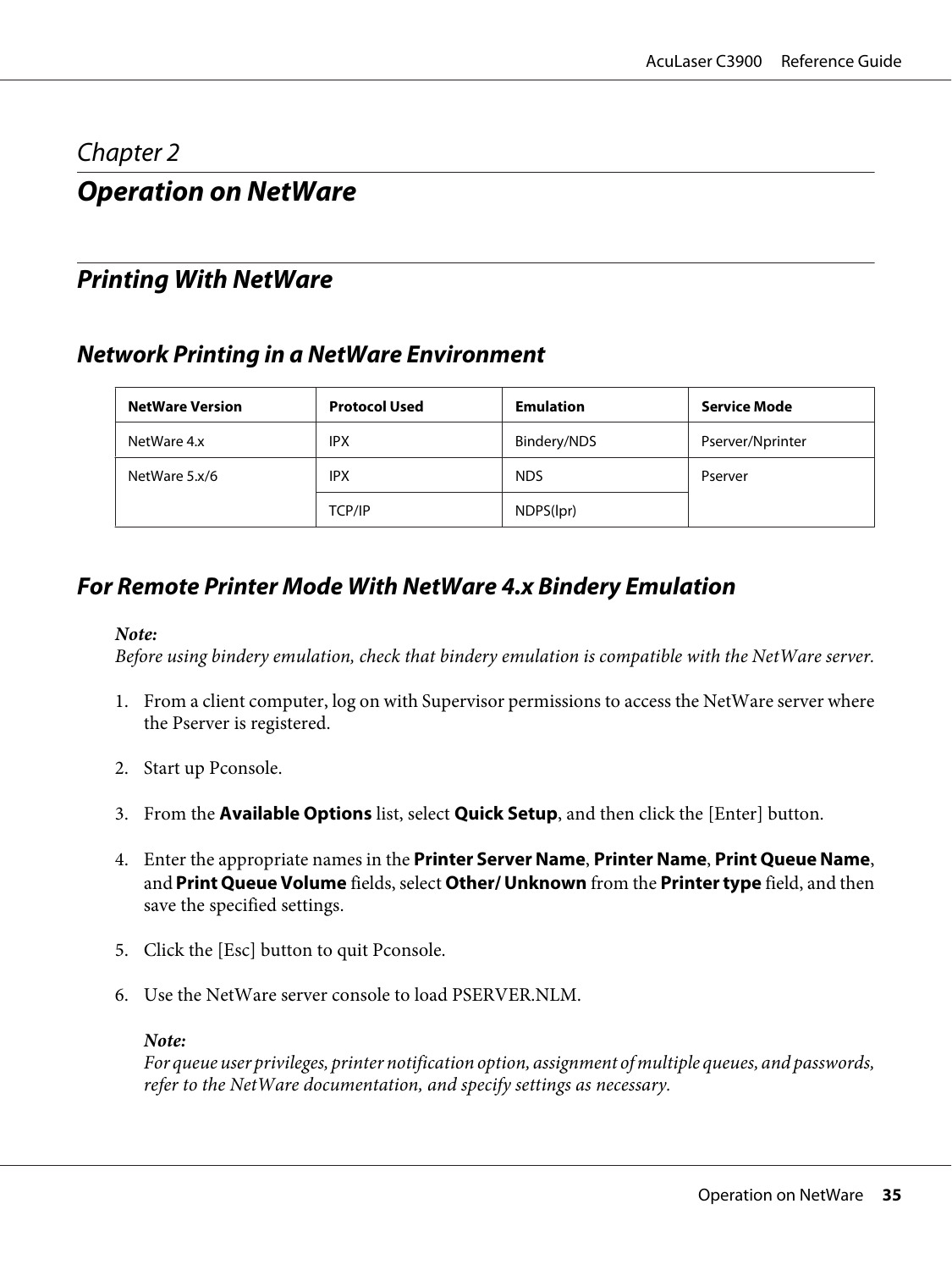- <span id="page-35-0"></span>7. In Administrator mode of Web-Based EpsonNet Config, select **NetWare** from the **Network** tab, and then specify the following settings.
	- ❏ NetWare Print: Select **Enable**.
	- ❏ Frame Type: Select **Auto**. (Select the frame type according to the network environment.)
	- ❏ Mode: Select **NPrinter/RPrinter**.
	- ❏ Printer Name: Specify the printer name. (Default: AL-C3900-xxxxxx)
	- ❏ Printer Number: Specify the printer number (0-255). When 255 is specified, the setting is **Auto**.
- 8. Restart the printer.
- 9. Use the NetWare server console to display the print server screen, and then check that the created printer is shown as **Waiting for Job** for the connected printer (0).

### **For Print Server Mode With NetWare 4.x Bindery Emulation**

#### *Note:*

*Before using bindery emulation, check that bindery emulation is compatible with the NetWare server.*

- 1. From a client computer, log on with Supervisor permissions to access the NetWare server where the Pserver is registered.
- 2. Start up Pconsole.
- 3. From the **Available Options** list, select **Quick Setup**, and then click the [Enter] button.
- 4. Enter the appropriate names in the **Printer Server Name**, **Printer Name**, **Print Queue Name**, and **Print Queue Volume** fields, select **Other/ Unknown** from the **Printer type** field, and then save the specified settings.
- 5. Click the [Esc] button to quit Pconsole.
- 6. In Administrator mode of Web-Based EpsonNet Config, select **NetWare**. from the **Network** tab, and then specify the following settings.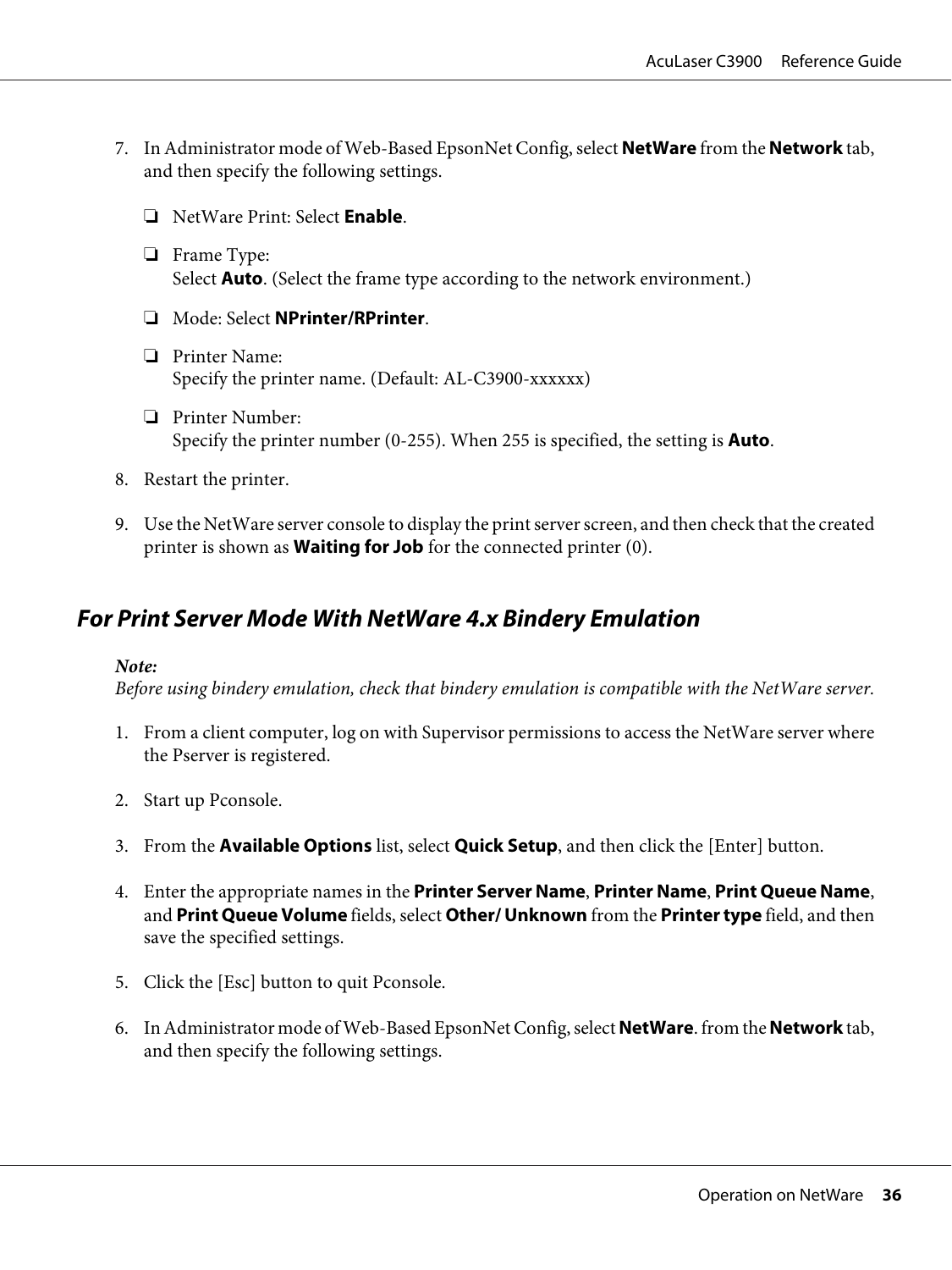- ❏ NetWare Print: Select **Enable**.
- ❏ Frame Type: Select **Auto**. (Select the frame type according to the network environment.)
- ❏ Mode: Select **PServer**.
- ❏ Print Server Name: Specify the print server name created in step 4.
- ❏ Print Server Password: Specify only when setting from the NetWare server.
- ❏ Print Queue Scan Rate: Specify 1. (Change as necessary.)
- ❏ Bindery/NDS: Select **Bindery/NDS**.
- ❏ Preferred File Server: Specify the name of the file server that connects to the Pserver.
- 7. Restart the printer.
- 8. Use the NetWare server console to load MONITOR.NLM.
- 9. Select the connection information and, in the active connection column, check that the created Pserver is connected.

# **For NetWare 4.x Remote Printer Mode (NDS)**

- 1. Log on to NetWare as an administrator from a client computer.
- 2. Start up NWadmin.
- 3. Select either the organization or organizational unit container that offers the print service, and then click **Print Services Quick Setup** on the **Tools** menu.
- 4. Enter the appropriate names in the **Printer Server Name**, **Printer Name**, **Print Queue Name**, and **Print Queue Volume** fields, select **Other/ Unknown** from the **Printer type** field, and then save the specified settings.

#### *Note:*

*For queue user privileges, printer notification option, assignment of multiple queues, and passwords, refer to the NetWare documentation, and specify settings as necessary.*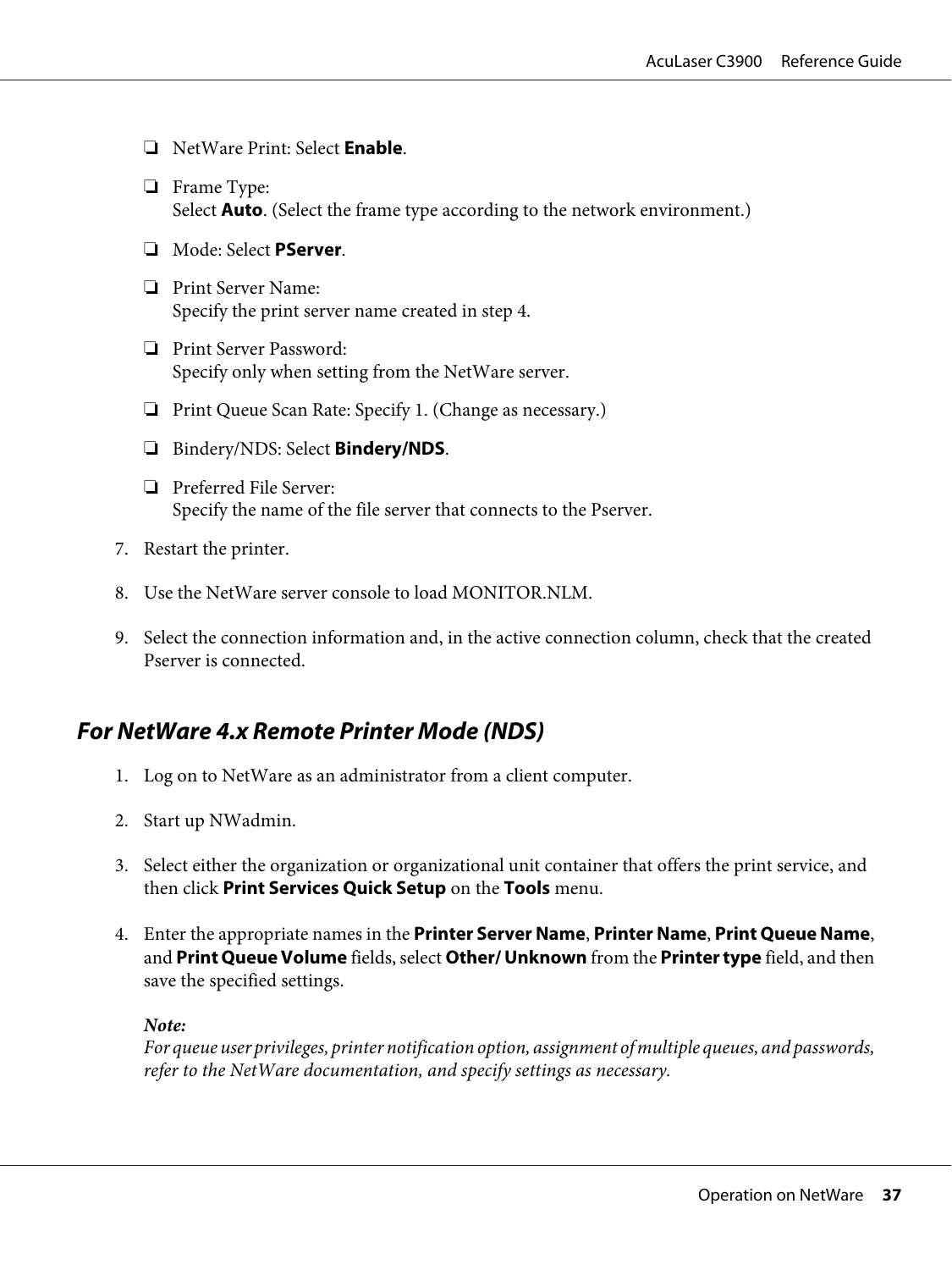- 5. In Administrator mode of Web-Based EpsonNet Config, select **NetWare** from the **Network** tab, and then specify the following settings.
	- ❏ NetWare Print: Select **Enable**.
	- ❏ Frame Type: Select **Auto**. (Select the frame type according to the network environment.)
	- ❏ Mode: Select **NPrinter/RPrinter**.
	- ❏ Printer Name: Specify the printer name. (Default: AL-C3900-xxxxxx)
	- ❏ Printer Number: Specify the printer number (0-255). When 255 is specified, the setting is **Auto**.
- 6. Restart the printer.
- 7. Use the NetWare server console to load PSERVER.NLM.
- 8. Use the NetWare server console to display the print server screen, and then check that created printer is shown as **Waiting for Job** for the connected printer (0).

# **For NetWare 4.x/5.x/6 Print Server Mode (NDS)**

#### *Note:*

*To use the Print Server mode, the IPX protocol must be loaded on the NetWare server.*

- 1. Log on to NetWare as an administrator from a client computer.
- 2. Start up NWadmin.
- 3. Select either the organization or organizational unit container that offers the print service, and then click **Print Services Quick Setup (non-NDPS)** on the **Tools** menu.
- 4. Enter the appropriate names in the **Printer Server Name**, **Printer Name**, **Print Queue Name**, and **Print Queue Volume** fields, select **Other/ Unknown** from the **Printer Type** field, and then click the [Create] button.

#### *Note:*

*For queue user privileges, printer notification option, assignment of multiple queues, and passwords, refer to the NetWare documentation, and specify settings as necessary.*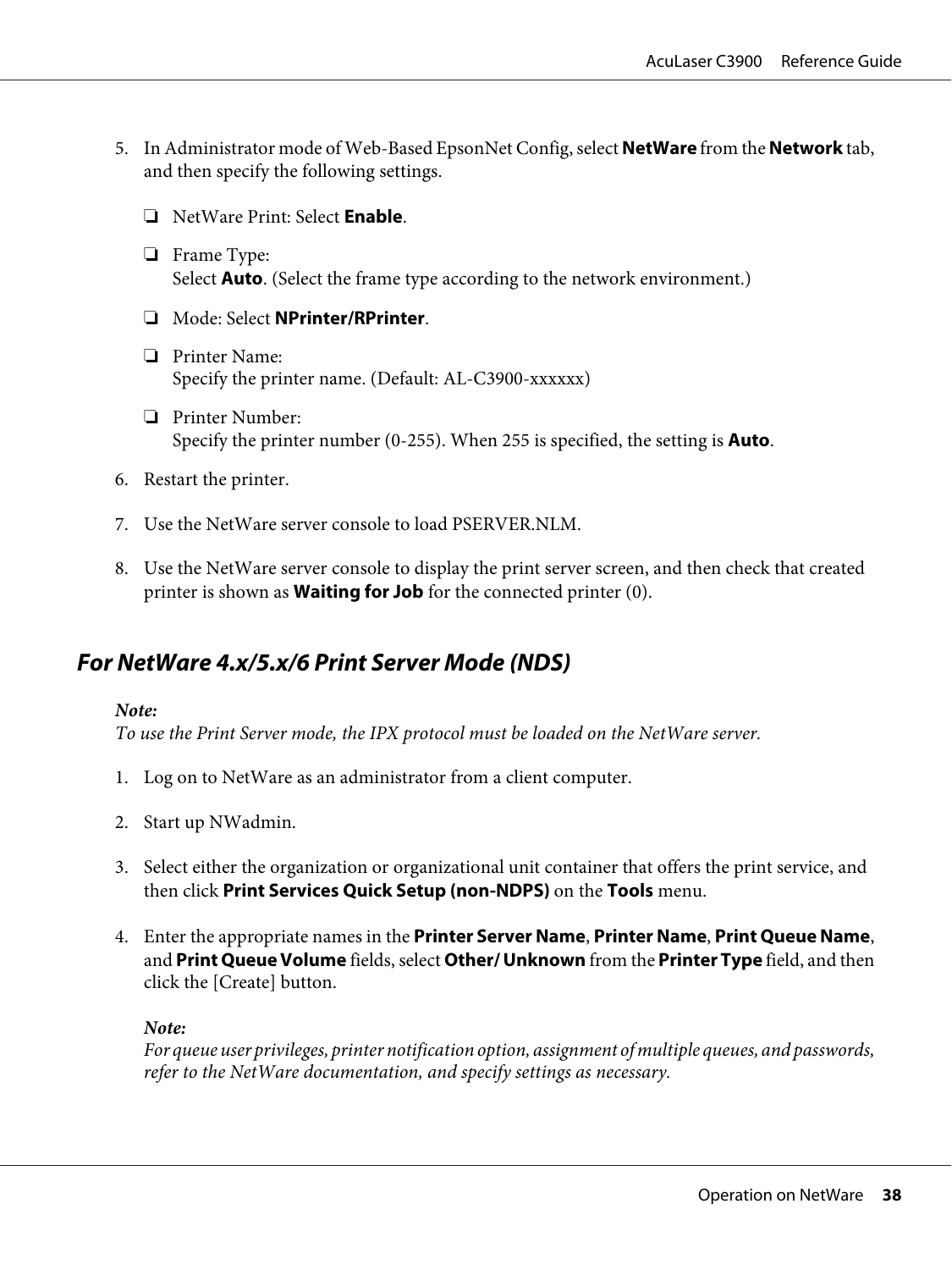- 5. In Administrator mode of Web-Based EpsonNet Config, select **NetWare** from the **Network** tab, and then specify the following settings.
	- ❏ NetWare Print: Select **Enable**.
	- ❏ Frame Type: Select **Auto**. (Select the frame type according to the network environment.)
	- ❏ Mode: Select **PServer**.
	- ❏ Print Server Name: Specify the print server name created in step 4.
	- ❏ Print Server Password: Specify only when setting from the Net-Ware server.
	- ❏ Print Queue Scan Rate: Specify 1. (Change as necessary.)
	- ❏ Bindery/NDS: Select **NDS**.
	- ❏ Preferred NDS Context Name: Specify the name of the context that connects to Pserver.
	- ❏ Preferred NDS Tree Name: Specify the name of the tree that Pserver logs on to.
- 6. Restart the printer.
- 7. Use the NetWare server console to load MONITOR.NLM.
- 8. Select the connection information and, in the active connection column, check that the created Pserver is connected.

# **For NetWare 5.x/6 Novell Distributed Print Service (NDPS)**

#### *Note:*

- ❏ *Before specifying settings for NDPS, check that the NDPS broker and NDPS manager have been created and loaded.*
- ❏ *Also, before performing the following procedure, check that the TCP/ IP protocol has been set in the NetWare server, and check that the IP address has been set for this machine and that this machine is on.*
- 1. Log on to NetWare as an administrator from a client computer.
- 2. Start up NWadmin.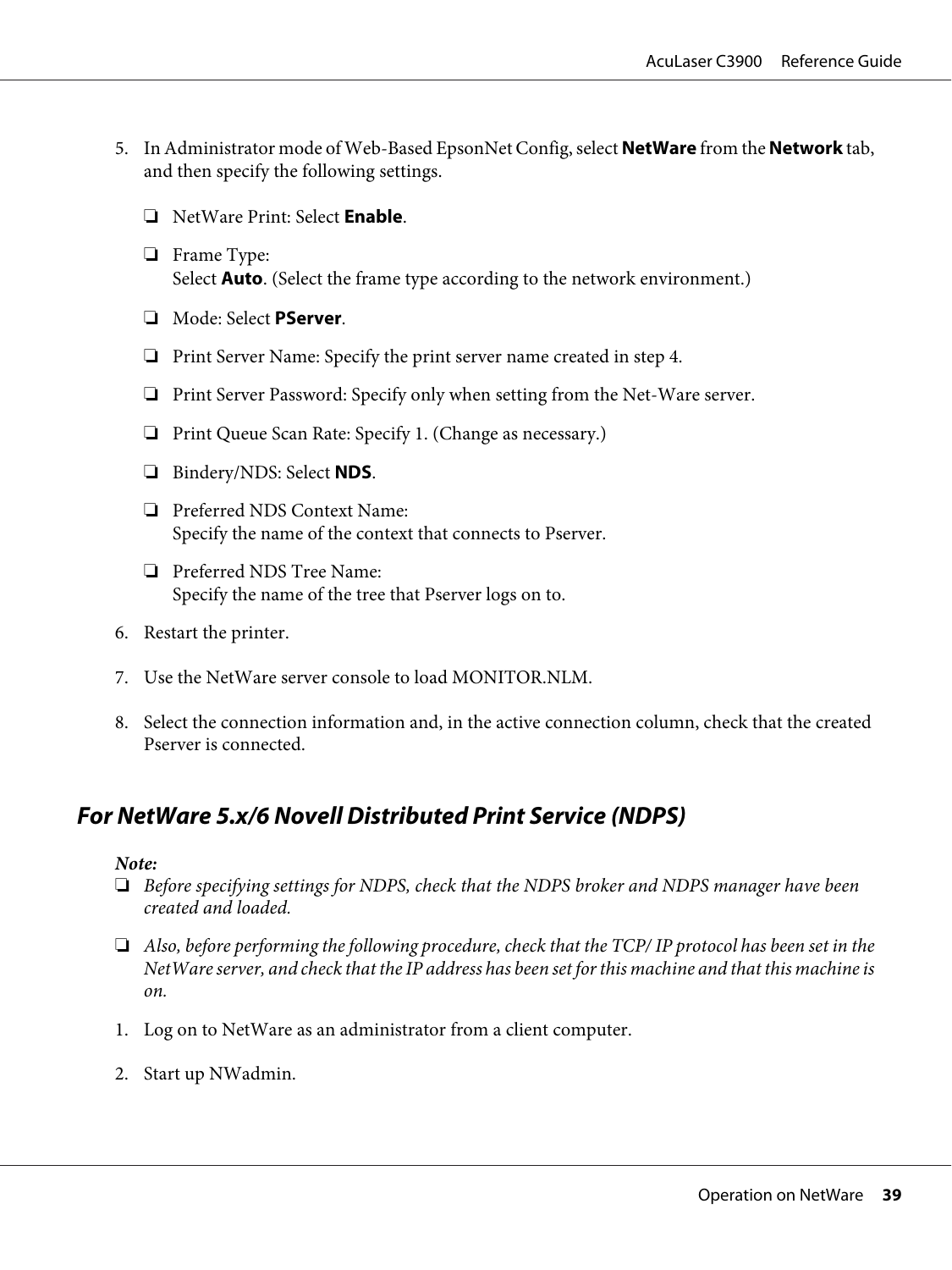- 3. Right-click the organization or organizational unit container where you will create the printer agent, and then click **NDPS Printer** on the **Create** submenu.
- 4. In the **NDPS Printer Name** box, enter the printer name.
- 5. In the **Printer Agent Source** column, select **Create a New Printer Agent**, and then click the **Create** button.
- 6. Check the printer agent name, and then in the **NDPS Manager Name** box, browse through the NDPS manager names, and register one.
- 7. In the **Gateway Types**, select **Novell Printer Gateway**, and then register it.
- 8. In the Configure Novell PDS for Printer Agent window, select **(None)** for the printer type and **Novell Port Handler** for the port handler type, and then register the settings.
- 9. In **Connection type**, select **Remote (LPR on IP)**, and then register it.
- 10. Enter the IP address set for this machine as the host address, enter **Print** as the printer name, and then click the [Finish] button to register the settings.
- 11. The printer driver registration screen appears. Select **None** for each operating system to complete the registration.

*Note:*

*For settings for the queue user rights, printer notification option, assignment of multiple queues, and passwords, refer to the NetWare documentation, and set them as necessary.*

# **Setting Up a Client (Windows) Settings When Using the NetWare Server**

- 1. Open the printer's **Properties** window.
- 2. In the port settings, browse the network, and specify the name of the created queue (or NDPS printer name).
- 3. In the **Printer Model** list, specify the folder on the Software Disc that contains the printer driver for the operating system and printer driver to be used.
- 4. Follow the on-screen instructions to complete the installation.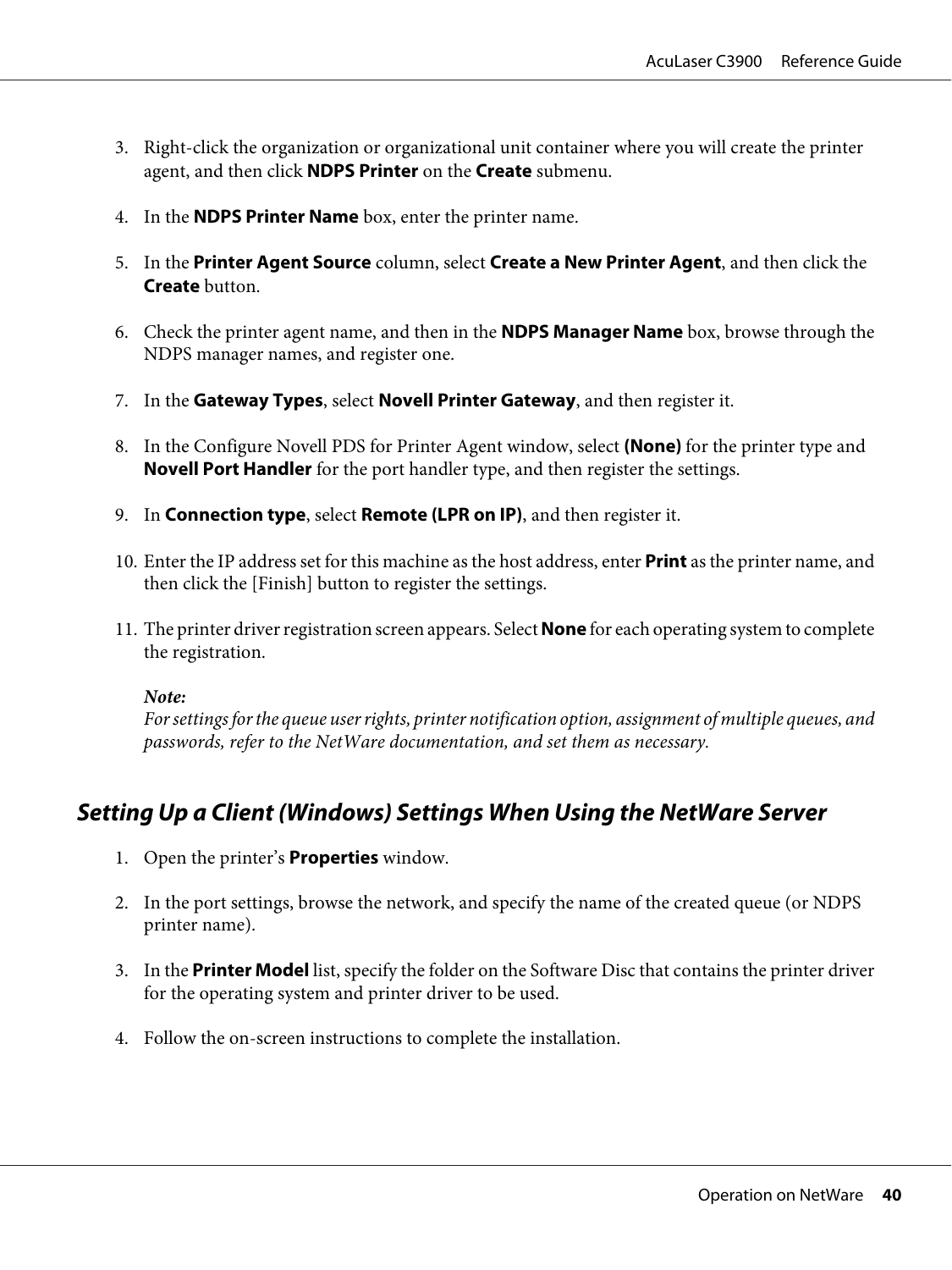# <span id="page-40-0"></span>Chapter 3

# **Understanding the Ethernet Configuration Menus**

# **Ethernet Menu**

# **Accessing the Ethernet Menu**

This menu provides access to all of the configurable network items.

- 1. Press the **Menu/Select** key.
- 2. Select INTERFACE MENU, and then press the **Menu/Select** key.
- 3. Select ETHERNET, and then press the **Menu/Select** key.

#### *Note:*

*Restart the printer if any of the following Ethernet settings are changed.*

❏ *IPP - ENABLE*

# **Using the Network Menu Options**

If the printer is connected to a network, the following settings should be specified. For details about each setting, contact your network administrator.

#### *Note:*

*When manually setting the IP address, Subnet Mask, and Gateway turn off DHCP first.*

## **TCP/IP**

#### ENABLE

| Purpose        | Enables or disables TCP/IP. |
|----------------|-----------------------------|
| <b>Options</b> | <b>YES</b>                  |
|                | NO                          |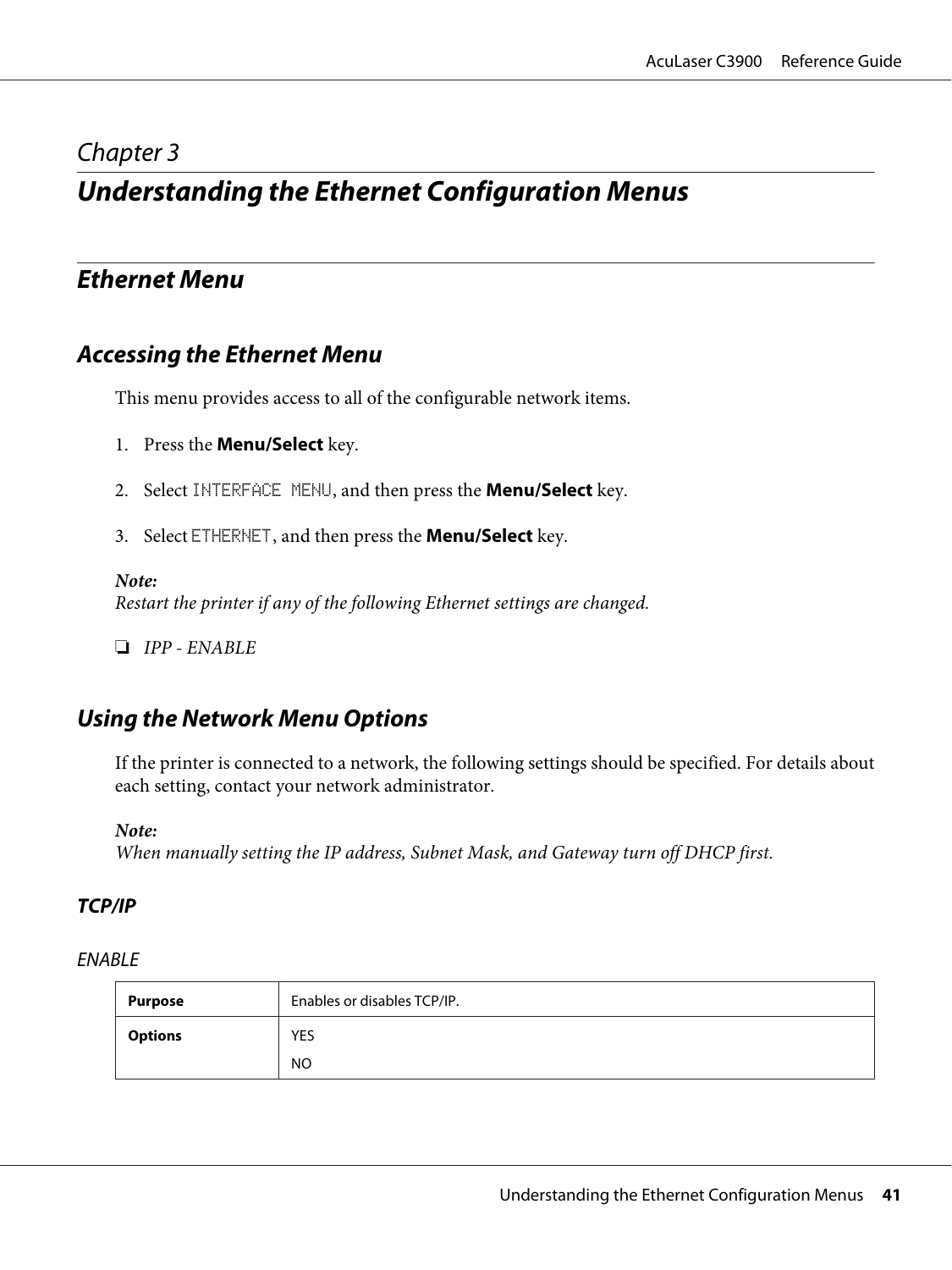| _____ | $\mathcal{M}$ $\mathsf{F}$<br>. |
|-------|---------------------------------|
|-------|---------------------------------|

# IP ADDRESS

| <b>Purpose</b> | Sets the IP address of this printer on the network.                                                                    |
|----------------|------------------------------------------------------------------------------------------------------------------------|
| Range          | 0-255 for each xxx triplet                                                                                             |
|                | Use the Up and Down keys to increase or decrease each number; use the Left and Right keys to<br>move between triplets. |
| <b>Default</b> | 000.000.000.000                                                                                                        |

# SUBNET MASK

| <b>Purpose</b> | Sets the subnet mask value of the network. The subnet mask allows you to limit access to your<br>printer (for example, according to departmental divisions). |
|----------------|--------------------------------------------------------------------------------------------------------------------------------------------------------------|
| Range          | 0-255 for each xxx triplet<br>Use the Up and Down keys to increase or decrease each number; use the Left and Right keys to<br>move between triplets.         |
| <b>Default</b> | 255.255.000.000                                                                                                                                              |

## DEFAULT GATEWAY

| <b>Purpose</b> | Sets the address of the router/gateway if a router/gateway is used on your network and you<br>allow users outside your network environment to print on your printer. |
|----------------|----------------------------------------------------------------------------------------------------------------------------------------------------------------------|
| Range          | 0-255 for each xxx triplet<br>Use the Up and Down keys to increase or decrease each number; use the Left and Right keys to<br>move between triplets.                 |
| <b>Default</b> | 000.000.000.000                                                                                                                                                      |

#### **DHCP**

| <b>Purpose</b> | If there is a DHCP server on the network, specifies whether the IP address and other network<br>information is automatically assigned by the DHCP server. |
|----------------|-----------------------------------------------------------------------------------------------------------------------------------------------------------|
| <b>Options</b> | ΟN                                                                                                                                                        |
|                | <b>OFF</b>                                                                                                                                                |
| <b>Default</b> | ΟN                                                                                                                                                        |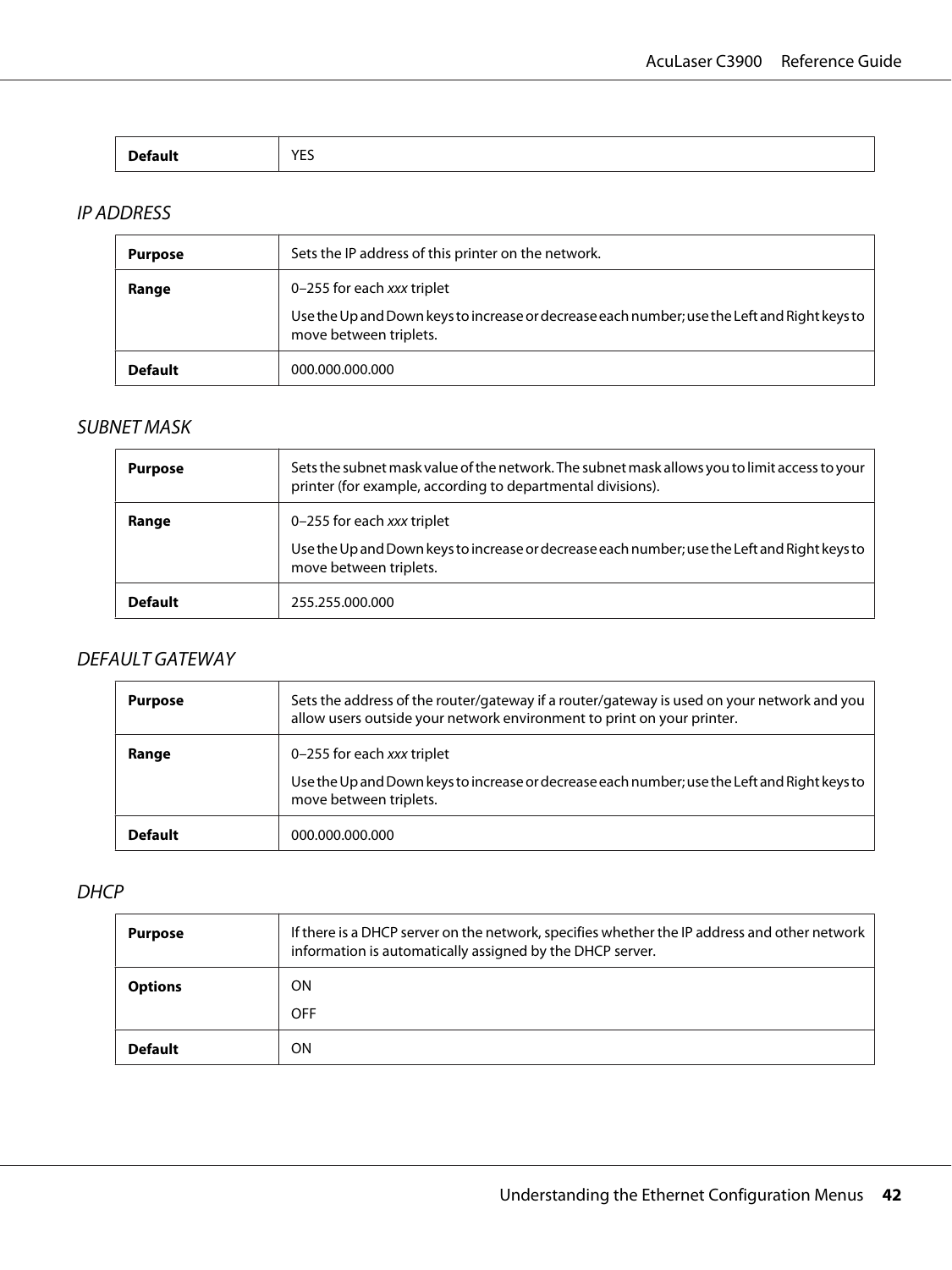## BOOTP

| <b>Purpose</b> | If there is a BOOTP server on the network, specifies whether the IP address and other network<br>information is automatically assigned by the BOOTP server. |
|----------------|-------------------------------------------------------------------------------------------------------------------------------------------------------------|
| <b>Options</b> | <b>ON</b>                                                                                                                                                   |
|                | <b>OFF</b>                                                                                                                                                  |
| <b>Default</b> | <b>OFF</b>                                                                                                                                                  |

## ARP/PING

| <b>Purpose</b> | Select whether or not the IP address is automatically acquired. |
|----------------|-----------------------------------------------------------------|
| <b>Options</b> | <b>ON</b>                                                       |
|                | <b>OFF</b>                                                      |
| <b>Default</b> | <b>OFF</b>                                                      |

## HTTP – ENABLE

| <b>Purpose</b> | Select whether or not to enable HTTP. |
|----------------|---------------------------------------|
| <b>Options</b> | <b>YES</b>                            |
|                | <b>NO</b>                             |
| <b>Default</b> | <b>YES</b>                            |

## FTP – ENABLE

| <b>Purpose</b> | Select whether or not to enable FTP. |
|----------------|--------------------------------------|
| <b>Options</b> | <b>YES</b>                           |
|                | <b>NO</b>                            |
| <b>Default</b> | <b>NO</b>                            |

### TELNET

| Purpose        | Select whether to enable or disable Telnet transmissions. |
|----------------|-----------------------------------------------------------|
| <b>Options</b> | ENABLE                                                    |
|                | <b>DISABLE</b>                                            |
| <b>Default</b> | <b>DISABLE</b>                                            |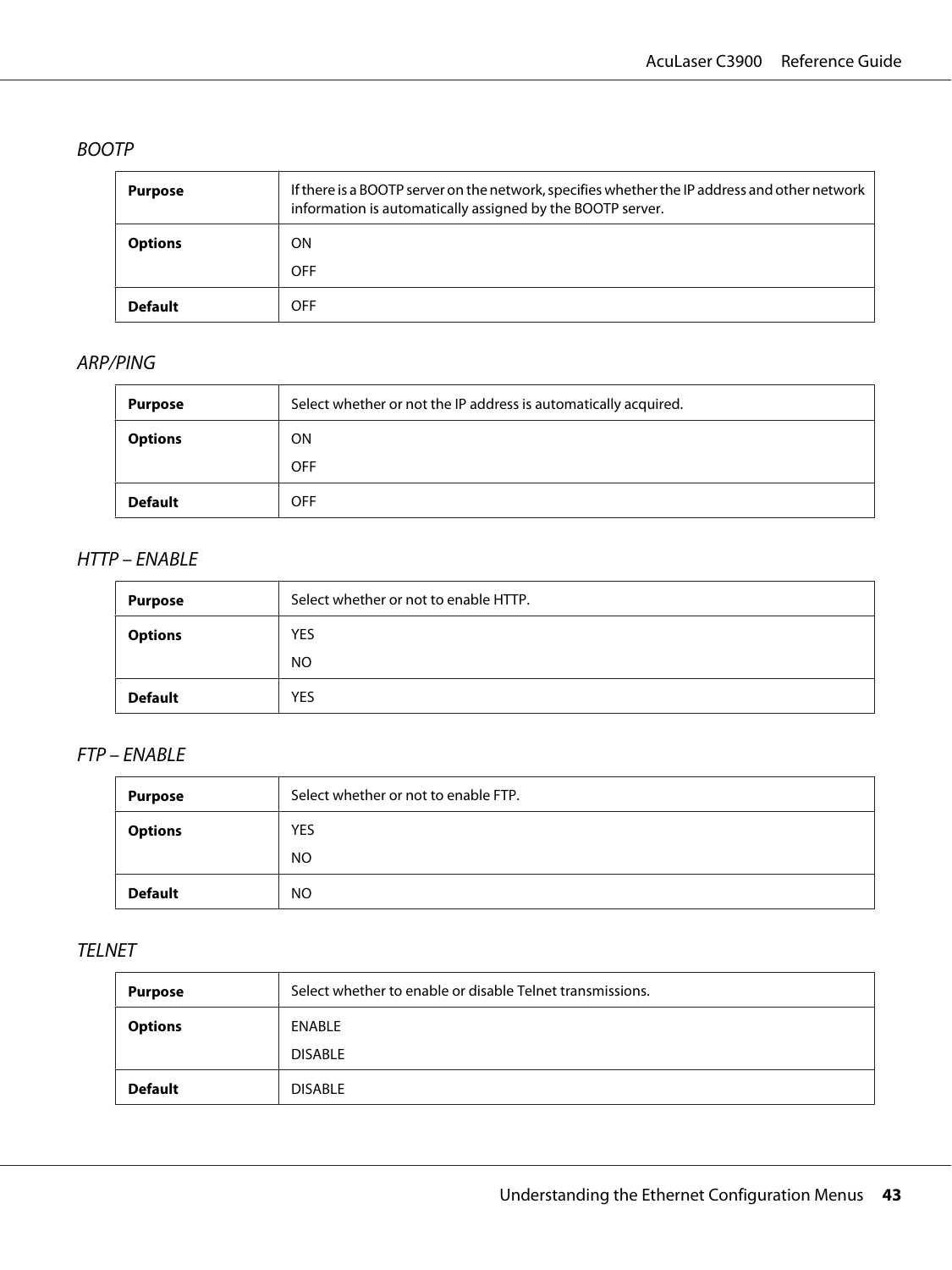## BONJOUR – ENABLE

| <b>Purpose</b> | Select whether or not to enable Bonjour. |
|----------------|------------------------------------------|
| <b>Options</b> | <b>YES</b>                               |
|                | NO.                                      |
| <b>Default</b> | <b>YES</b>                               |

## DYNAMIC DNS – ENABLE

| <b>Purpose</b> | Select whether or not to enable Dynamic DNS. |
|----------------|----------------------------------------------|
| <b>Options</b> | <b>YES</b>                                   |
|                | <b>NO</b>                                    |
| <b>Default</b> | NO                                           |

#### IPP – ENABLE

| <b>Purpose</b> | Select whether or not to enable IPP. |
|----------------|--------------------------------------|
| <b>Options</b> | <b>YES</b>                           |
|                | <b>NO</b>                            |
| <b>Default</b> | <b>YES</b>                           |

## RAW PORT – ENABLE

| <b>Purpose</b> | Select whether or not to enable Raw port. |
|----------------|-------------------------------------------|
| <b>Options</b> | <b>YES</b>                                |
|                | NO.                                       |
| <b>Default</b> | <b>YES</b>                                |

# RAW PORT – BIDIRECTIONAL

| <b>Purpose</b> | Select whether or not to enable Bidirectional.<br>If ON is selected, Raw port is enabled for bi-directional communication. |
|----------------|----------------------------------------------------------------------------------------------------------------------------|
| <b>Options</b> | ΟN<br><b>OFF</b>                                                                                                           |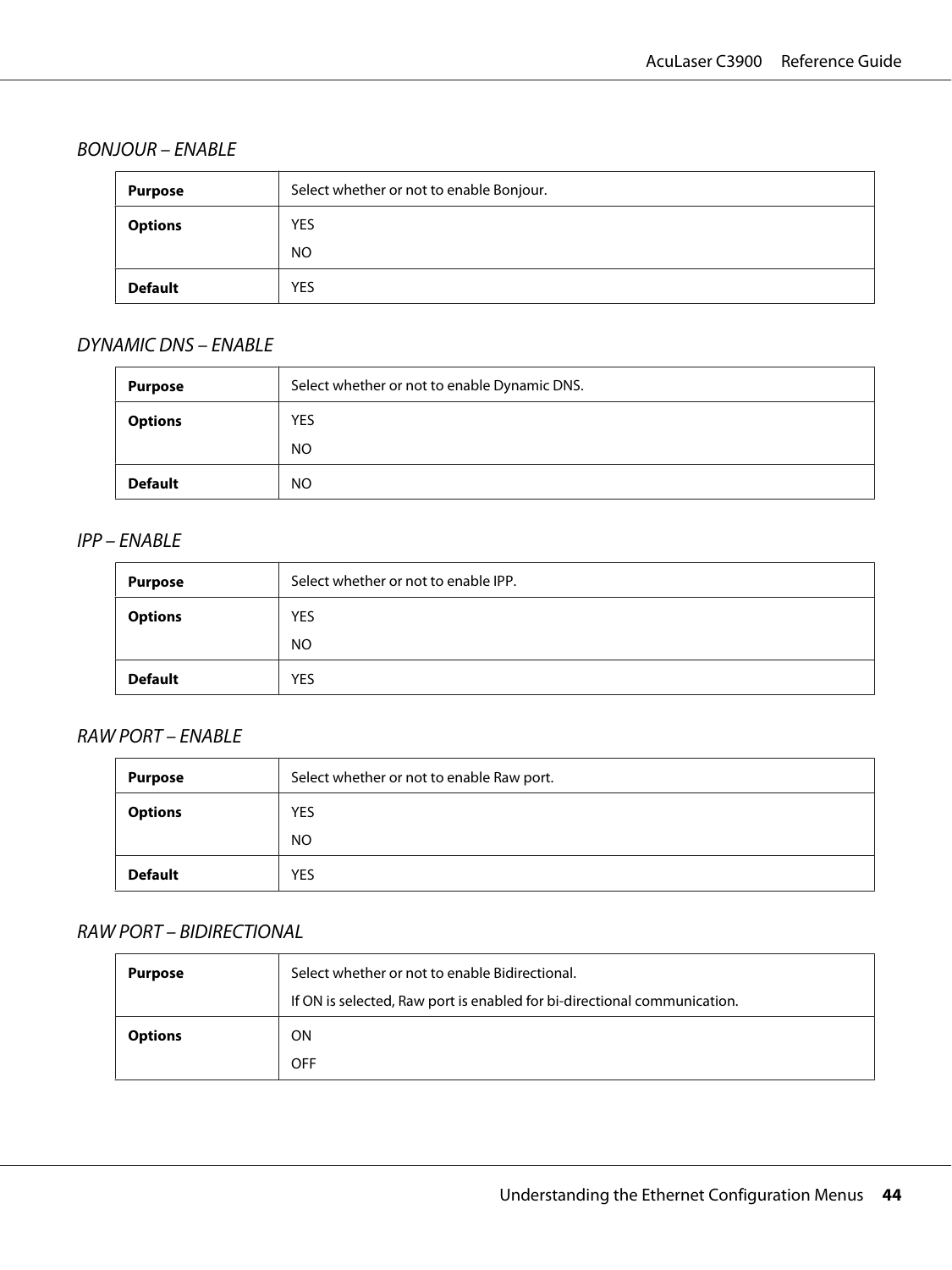| _____ | . <b>. .</b><br>װ<br>◡┌╷ |
|-------|--------------------------|
|       |                          |

## SLP – ENABLE

| <b>Purpose</b> | Select whether or not to enable SLP. |
|----------------|--------------------------------------|
| <b>Options</b> | <b>YES</b>                           |
|                | NO.                                  |
| <b>Default</b> | <b>YES</b>                           |

### SMTP – ENABLE

| <b>Purpose</b> | Select whether or not to enable SMTP. |
|----------------|---------------------------------------|
| <b>Options</b> | <b>YES</b>                            |
|                | <b>NO</b>                             |
| <b>Default</b> | <b>YES</b>                            |

#### SNMP – ENABLE

| <b>Purpose</b> | Select whether or not to enable SNMP. |
|----------------|---------------------------------------|
| <b>Options</b> | <b>YES</b>                            |
|                | NO                                    |
| <b>Default</b> | <b>YES</b>                            |

## WSD PRINT – ENABLE

| <b>Purpose</b> | Select whether or not to enable WSD print. |
|----------------|--------------------------------------------|
| <b>Options</b> | YES                                        |
|                | <b>NO</b>                                  |
| <b>Default</b> | YES                                        |

# IPSEC – ENABLE

| <b>Purpose</b> | Select whether or not to enable IPsec. |
|----------------|----------------------------------------|
|----------------|----------------------------------------|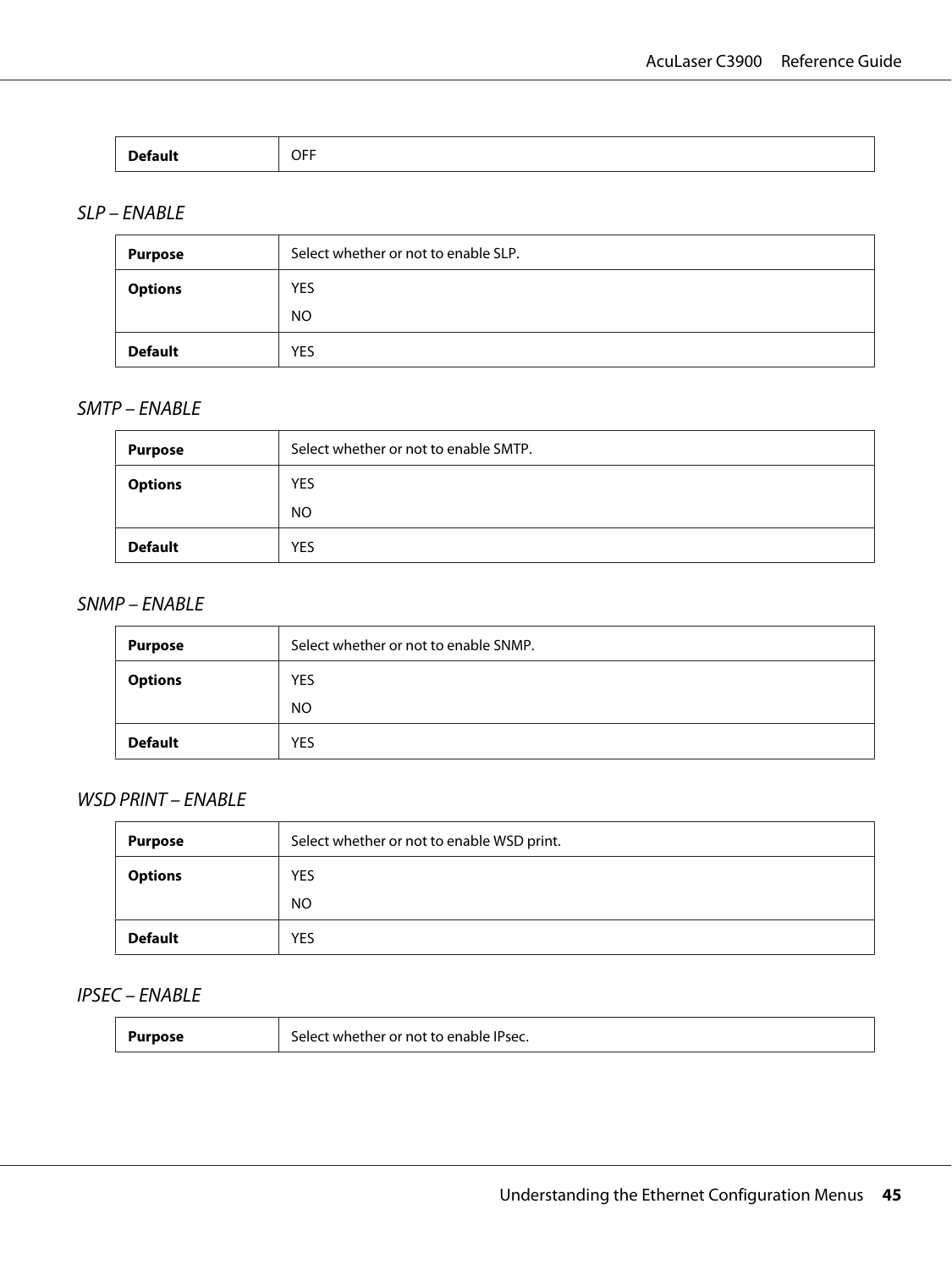| <b>Options</b> | <b>YES</b> |
|----------------|------------|
|                | <b>NO</b>  |
| <b>Default</b> | <b>NO</b>  |

# IP ADDRESS FILTER – ACCESS PERMISSION

| Purpose        | Select whether or not to enable Access Permission transmissions. |
|----------------|------------------------------------------------------------------|
| <b>Options</b> | ENABLE                                                           |
|                | <b>DISABLE</b>                                                   |
| <b>Default</b> | <b>DISABLE</b>                                                   |

## IP ADDRESS FILTER – ACCESS REFUSE

| <b>Purpose</b> | Select whether or not to enable Access Refuse transmissions. |  |
|----------------|--------------------------------------------------------------|--|
| <b>Options</b> | ENABLE                                                       |  |
|                | <b>DISABLE</b>                                               |  |
| <b>Default</b> | <b>DISABLE</b>                                               |  |

## IPv6 – ENABLE

| <b>Purpose</b> | Select whether or not to enable IPv6. |  |
|----------------|---------------------------------------|--|
| <b>Options</b> | <b>YES</b>                            |  |
|                | <b>NO</b>                             |  |
| <b>Default</b> | <b>YES</b>                            |  |

### IPv6 – AUTO SETTING

| <b>Purpose</b> | Select whether or not to enable Auto Setting. |  |
|----------------|-----------------------------------------------|--|
| <b>Options</b> | <b>YES</b>                                    |  |
|                | <b>NO</b>                                     |  |
| <b>Default</b> | <b>YES</b>                                    |  |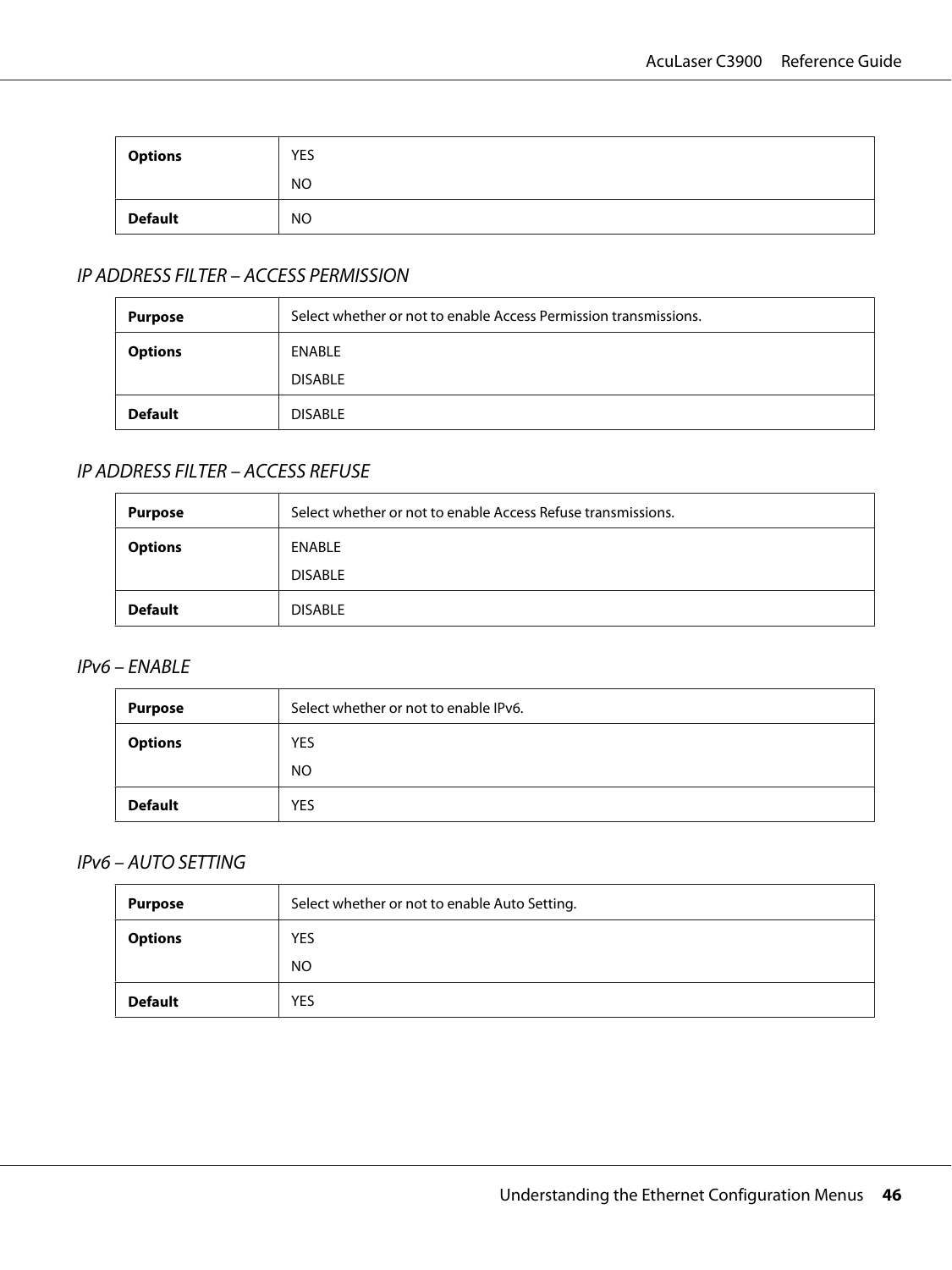## IPv6 – LINK LOCAL

| Displays the link-local address of IPv6.<br>Purpose |
|-----------------------------------------------------|
|                                                     |

## IPv6 – GLOBAL ADDRESS

| - -<br>the global address of IPv6.<br>ЪC<br>Purpose |  |
|-----------------------------------------------------|--|
|-----------------------------------------------------|--|

## IPv6 – GATEWAY ADDRESS

| urpose<br>Displays the gateway address of IPv6. |
|-------------------------------------------------|
|-------------------------------------------------|

## **NETWARE**

#### ENABLE

| <b>Purpose</b> | Select whether or not to enable NetWare. |  |
|----------------|------------------------------------------|--|
| <b>Options</b> | <b>YES</b>                               |  |
|                | <b>NO</b>                                |  |
| <b>Default</b> | NO.                                      |  |

## **APPLETALK**

### ENABLE

| <b>Purpose</b> | Select whether or not to enable AppleTalk. |  |
|----------------|--------------------------------------------|--|
| <b>Options</b> | YES                                        |  |
|                | NO.                                        |  |
| <b>Default</b> | <b>YES</b>                                 |  |

## **SPEED/DUPLEX**

| Purpose | Specifies the transmission speed for the network and the transmission method for |
|---------|----------------------------------------------------------------------------------|
|         | bi-directional transmission.                                                     |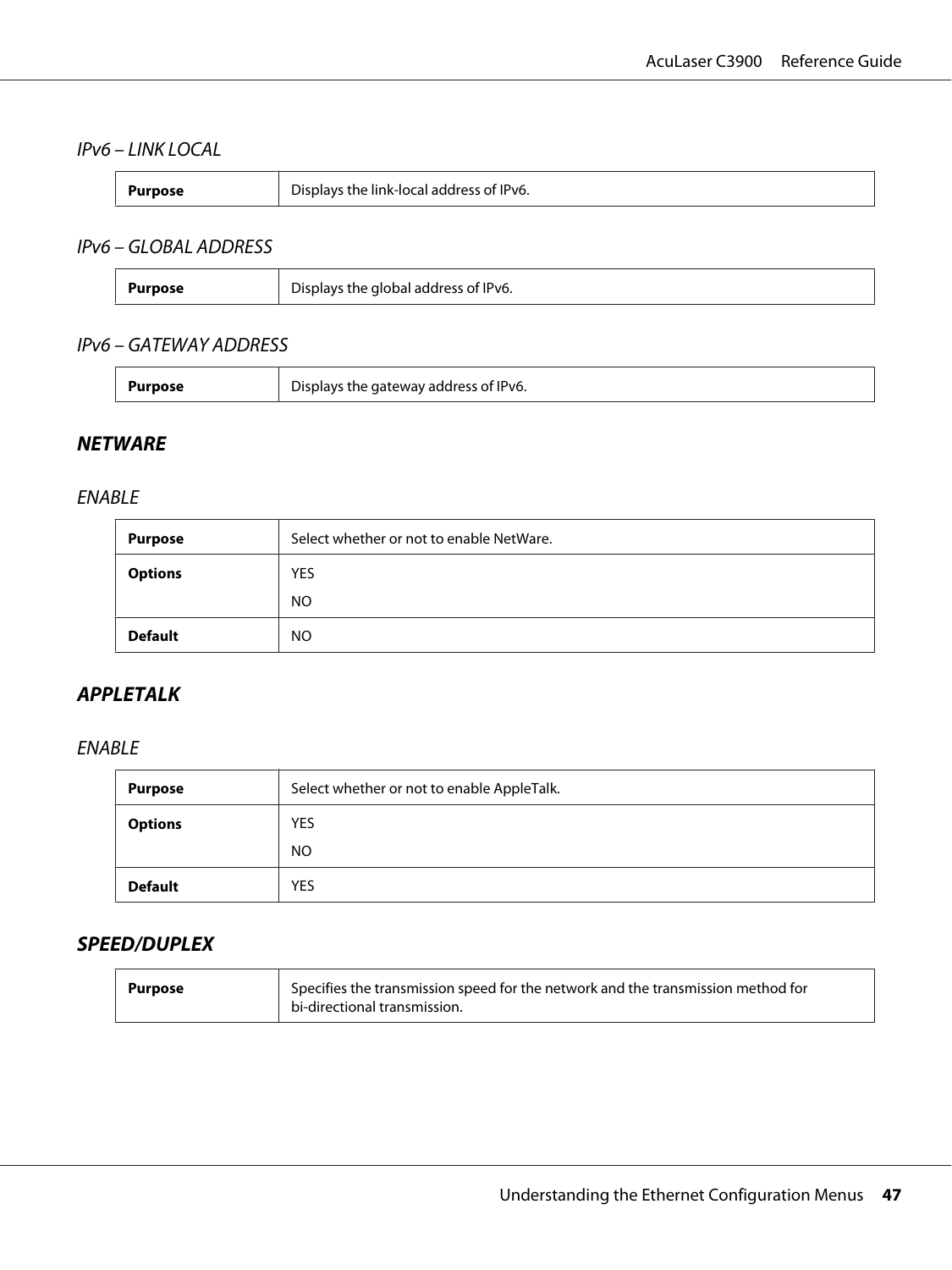| <b>Options</b> | AUTO<br><b>10BASE FULL</b><br>10BASE HALF<br>100BASE FULL<br>100BASE HALF<br>1000BASE FULL |
|----------------|--------------------------------------------------------------------------------------------|
| <b>Default</b> | AUTO                                                                                       |

## **IEEE802.1x**

# ENABLE

| <b>Purpose</b> | Select whether or not to enable IEEE802.1x. |  |
|----------------|---------------------------------------------|--|
| <b>Options</b> | <b>YES</b>                                  |  |
|                | <b>NO</b>                                   |  |
| <b>Default</b> | <b>NO</b>                                   |  |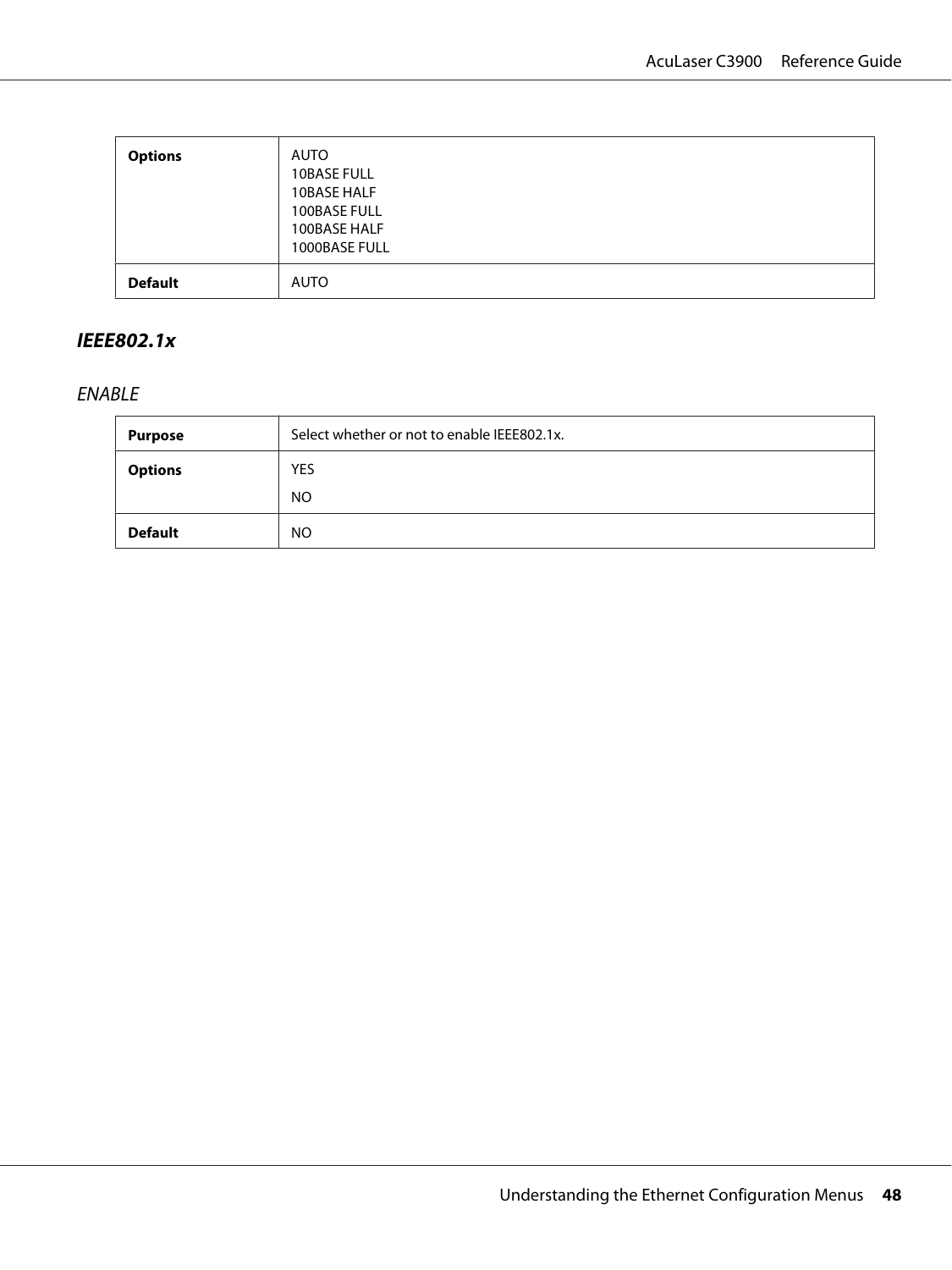# <span id="page-48-0"></span>Chapter 4

# **Network Printing**

# **Network Connection**

# **Theory**

To connect your printer in a TCP/IP network environment, you must make sure that the internal network addresses in the printer have been set.



## *Note:*

*In many cases, you have to enter only a unique IP address. However, you may also have to enter a subnet mask and/or a gateway (router) address, depending on your network configuration requirements.*

# **Making the Connection**

## **Ethernet Interface**

An RJ45 connector can be used as the Ethernet interface for this printer.

When connecting your printer to an Ethernet network, the tasks you perform depend on how you plan to set the printer's IP (Internet Protocol) address. Printers are shipped with a preset IP address, subnet mask, and gateway.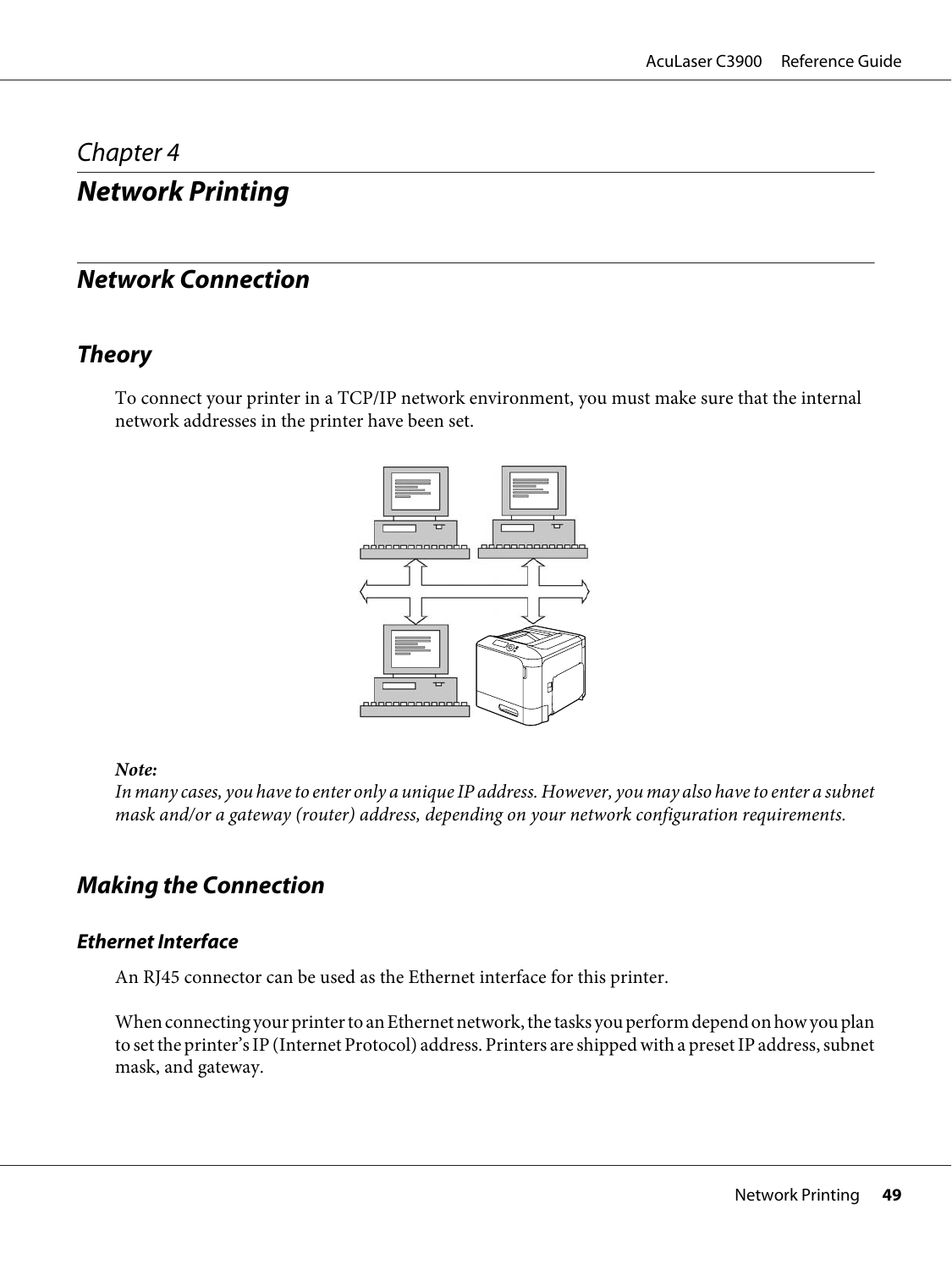- ❏ **IP Address**—A unique identifier for each device on a TCP/IP network.
- ❏ **Subnet Mask**—A filter used to determine what subnet an IP address belongs to.
- ❏ **Gateway**—A node on a network that serves as an entrance to another network.

Since the IP address for each PC and printer on your network must be unique, you usually need to modify this preset address so it doesn't conflict with any other IP address or your network or any attached network. You can do this in one of two ways. Each is explained in detail in the following sections.

- ❏ Using DHCP
- ❏ Setting the address manually

## **Using DHCP**

If your network supports DHCP (Dynamic Host Configuration Protocol), the printer's IP address will be automatically assigned by the DHCP server when you turn on the printer. (Refer to ["Network](#page-51-0) [Printing" on page 52](#page-51-0) for a description of DHCP.)

#### *Note:*

*If your printer is not automatically assigned an IP address, verify that DHCP is enabled on the printer (*PRINT MENU *-* CONFIGURATION PG*). If it is not enabled, you can enable it in the* INTERFACE MENU *-* ETHERNET *-* TCP/IP *-* DHCP *menu.*

1. Connect your printer to the network.

When using an Ethernet cable, plug the RJ45 connector into the Ethernet interface port of the printer.

- 2. Turn on your PC and printer.
- 3. When the printer's message window displays READY, press the **Menu/Select** key.
- 4. Select PRINT MENU.
- 5. Press the **Menu/Select** key twice to print the configuration page and verify the IP address settings.
- 6. Install the printer driver and utilities.

#### *Note:*

*If the printer cannot be connected to a DHCP server, an IP address within the range between 169.254.0.0 and 169.254.255.255 is automatically set.*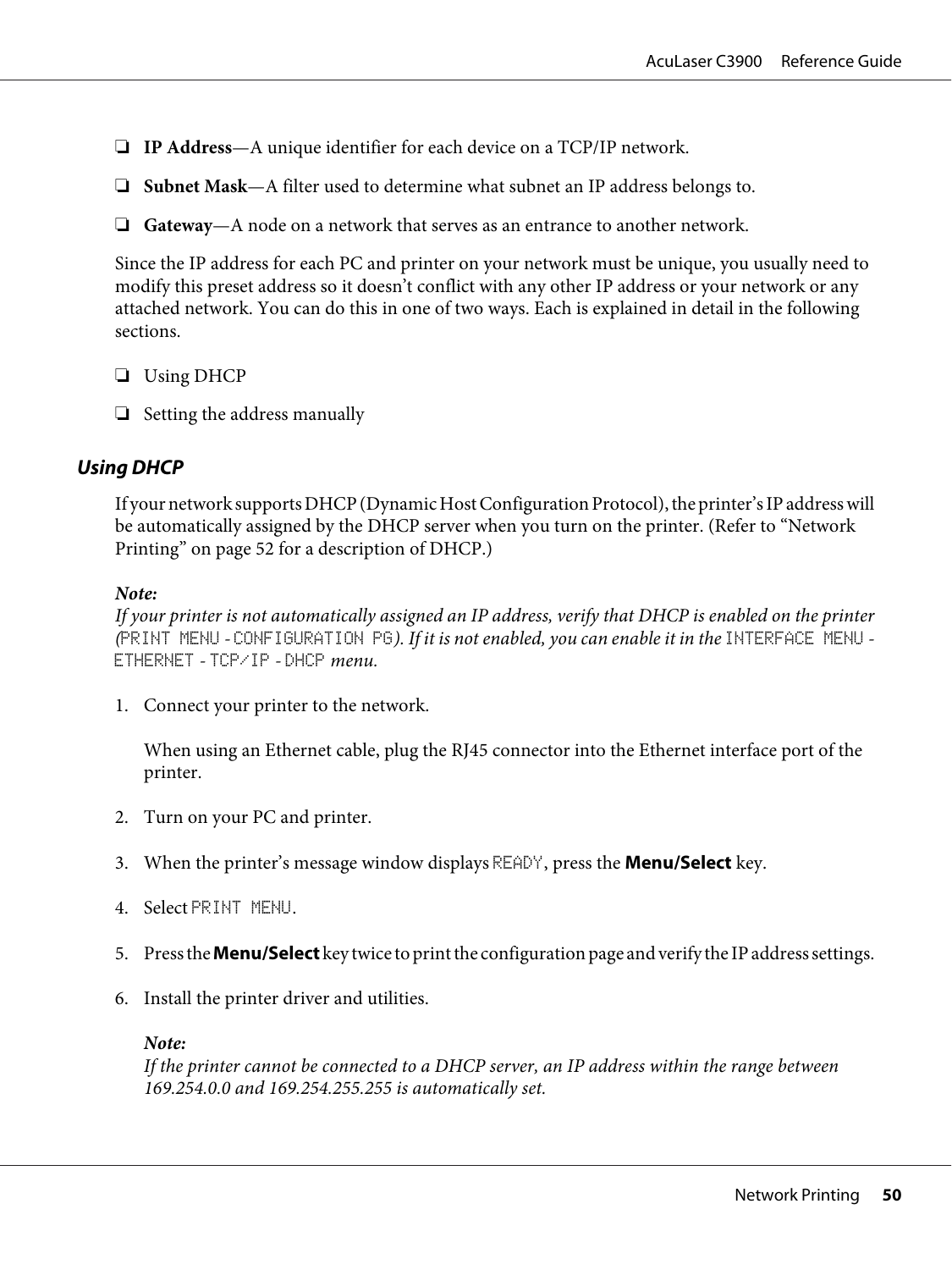## **Setting the Address Manually**

You may also manually change the printer's IP address, subnet mask, and gateway by using the following instructions. (See Chapter 3 ["Understanding the Ethernet Configuration Menus" on page](#page-40-0) [41](#page-40-0) for more information.)

### *Note:*

*When manually setting the IP address, turn off DHCP, BOOTP and ARP/PING first. In addition, when the IP address is changed, add a new port or reinstall the printer driver.*



## c *Caution:*

*You should always notify your network's administrator before changing the printer's IP address.*

- 1. Turn on your PC and printer.
- 2. When the printer's message window displays READY, press the **Menu/Select** key.
- 3. Select INTERFACE MENU, and then press the **Menu/Select** key.
- 4. Select ETHERNET, and then press the **Menu/Select** key.
- 5. Press the **Menu/Select** key twice and confirm that TCP/IP is set to ENABLE.
- 6. Select IP ADDRESS, and then press the **Menu/Select** key.
- 7. Press the  $\triangleright$  and  $\triangle$  and  $\triangle$  and  $\triangledown$  keys to set the IP address, and then press the **Menu/Select** key to save the setting.
- 8. Select SUBNET MASK, and then press the **Menu/Select** key.
- 9. Press the  $\triangleright$  and  $\triangle$  and  $\triangle$  and  $\triangledown$  keys to set the subnet mask, and then press the **Menu/ Select** key to save the setting.
- 10. Select DEFAULT GATEWAY, and then press the **Menu/Select** key.
- 11. Press the  $\triangleright$  and  $\triangle$  and  $\land$  and  $\triangledown$  keys to set the gateway, and then press the **Menu/Select** key to save the setting.
- 12. Press the Cancel key 4 times to save your configuration changes. The printer is ready for printing again.
- 13. When the printer's message window displays READY, press the **Menu/Select** key.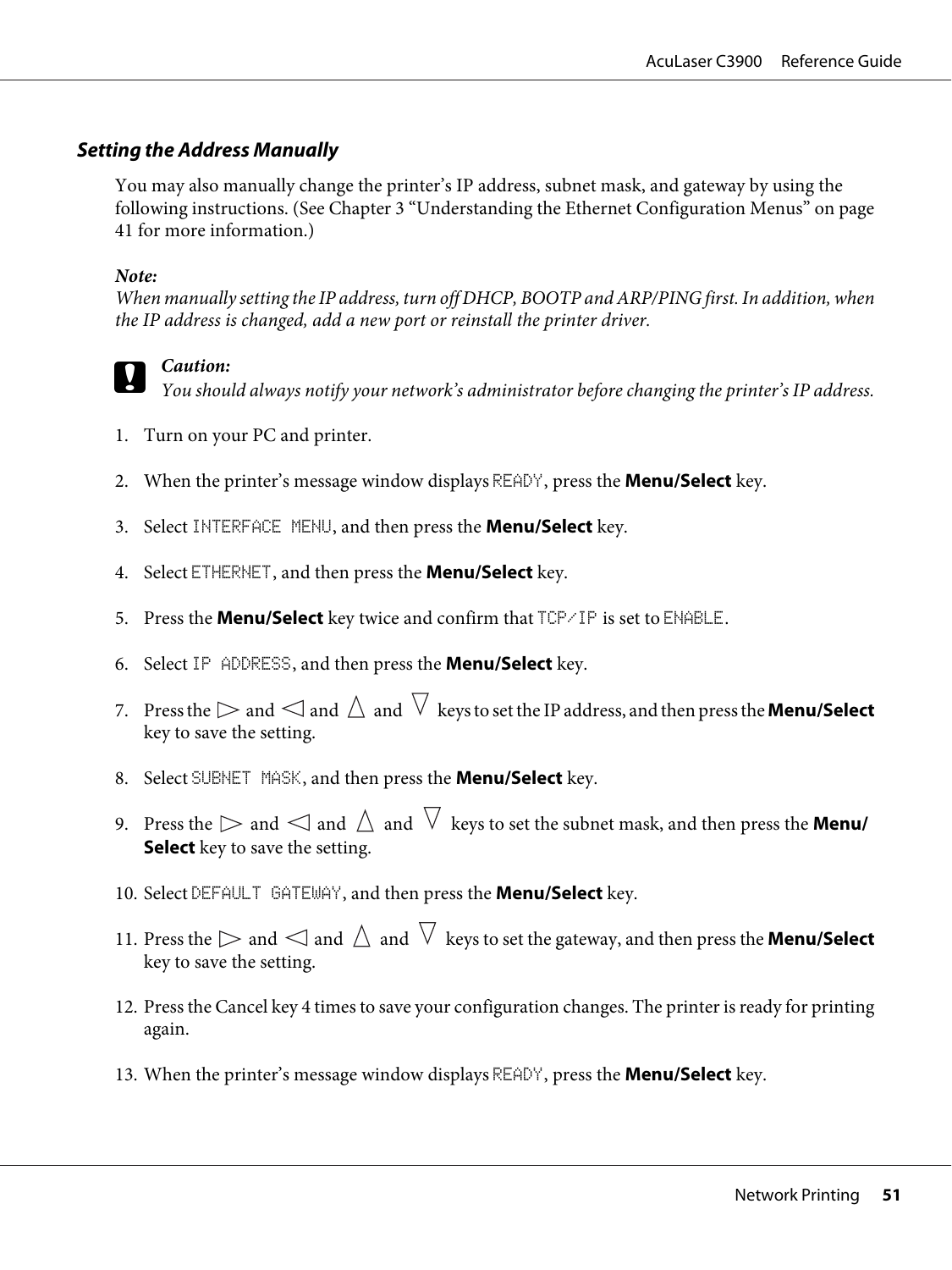<span id="page-51-0"></span>14. Select PRINT MENU.

15. Press the **Menu/Select** key twice to print the configuration page and verify the IP address settings.

16. Install the printer driver and utilities.

# **Network Printing**

# **Printing via IPP (Internet Printing Protocol)**

IPP (Internet Printing Protocol) is a protocol for end users' most common printing situations over the Internet. It allows users to find out about a printer's capabilities, submit print jobs to a printer, determine the status of the printer or print job, and cancel a previously submitted print job.

#### *Note:*

- ❏ *You must have administrator privileges in order to install the printer driver.*
- ❏ *If the User Account Control window appears when installing on Windows 7/Vista/Server 2008, click the* **Allow** *button or the* **Continue** *button.*
- ❏ *For IPP printing, specify the network setting. Refer to ["Making the Connection" on page 49.](#page-48-0)*

## **With Windows Server 2008**

When using Windows Server 2008, settings must be specified in the operating system before the printer driver is installed.

- 1. Click the **Start** button.
- 2. Point to **Administrative Tools**, and then click **Server Manager**.

#### *Note:*

*If the User Account Control dialog box appears, click* **Continue** *button.*

- 3. In the Server Manager main window, click **Add Features** in the Features Summary section.
- 4. Select the **Internet Printing Client** check box to install the feature.
- 5. Restart the computer.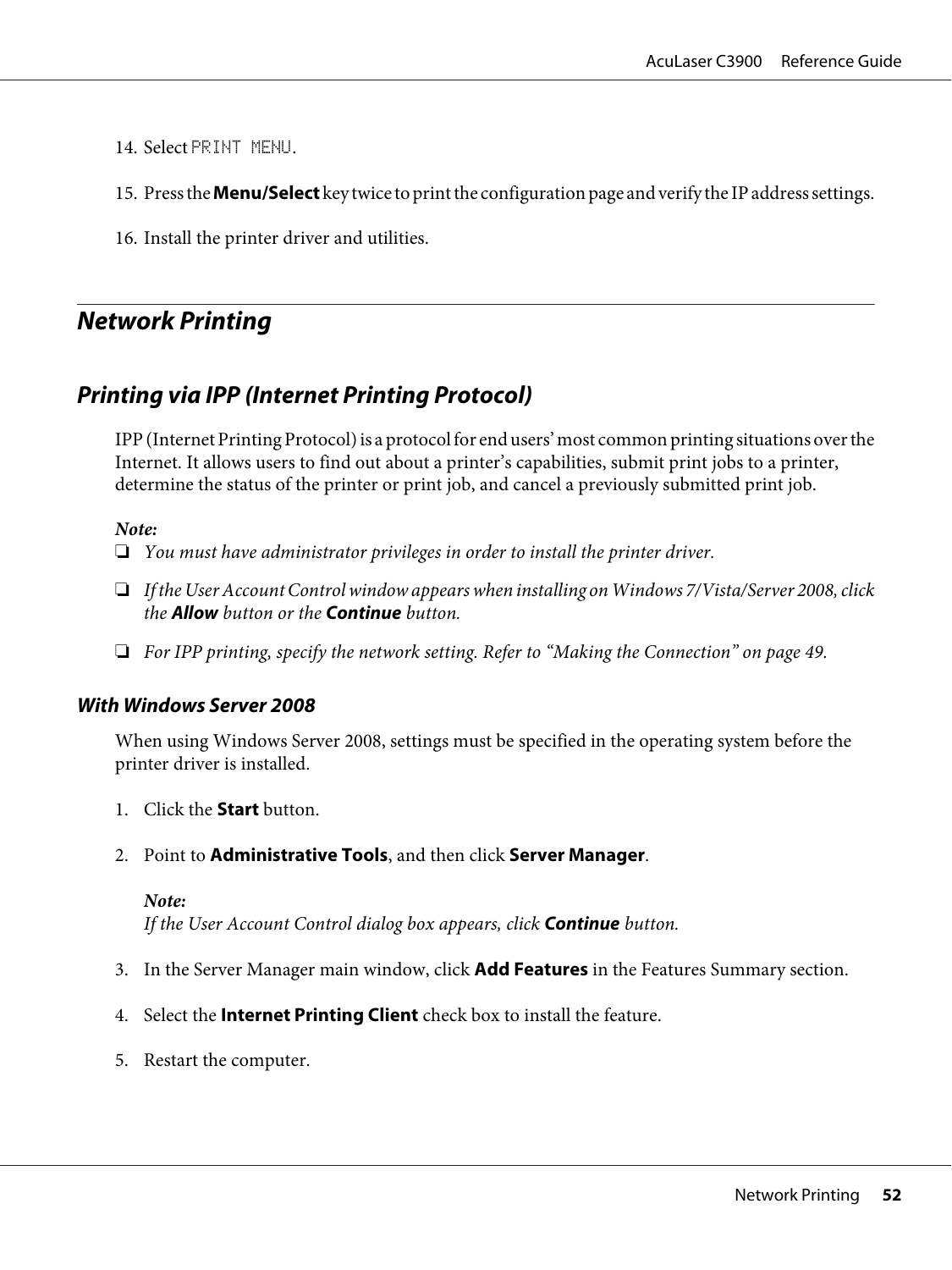## **Adding an IPP Port using the Software Disc**

1. Insert the Software Disc in the CD/DVD drive of your computer. The installer starts up.

#### *Note:*

- ❏ *If Windows 7, Vista, or Windows Server 2008 is being used, click* **Run AutoRun.exe** *in the AutoPlay dialog box that appears when the Software Disc is inserted.*
- ❏ *If the installer does not start up automatically, double-click the* **AutoRun.exe** *icon on the Software Disc.*
- 2. Click **Printer Install**.
- 3. Click **AGREE**.
- 4. Click **Next**.
- 5. Select **Install printers/MFPs**, and then click **Next**.
- 6. The connected printers are detected. Select this printer.
	- ❏ [Search Setting]: To search for printers on other networks, click this button.
	- ❏ [Update List]: To update the printer information, click this button.
- 7. Select **Internet Printing** as the printing method from the pull-down list, and then click **Next**.
- 8. In the Confirm Installation Settings dialog box, click **Install**.
	- ❏ [Installation Settings]: To change the settings, click this button.
- 9. Click **Finish**. This completes the installation of the printer driver.

## **Adding an IPP Port using Add Printer Wizard - Windows Server 2003/XP/2000**

- ❏ For Windows Server 2003/XP: Click **Start**, select **Printers and Faxes**, and then click **Add a Printer**.
- ❏ For Windows 2000: Click **Start**, point to **Settings**, click **Printers**, and then click **Add Printer**.
- 1. In the second dialog box, select the **Network Printer** radio button, and then choose **Next**.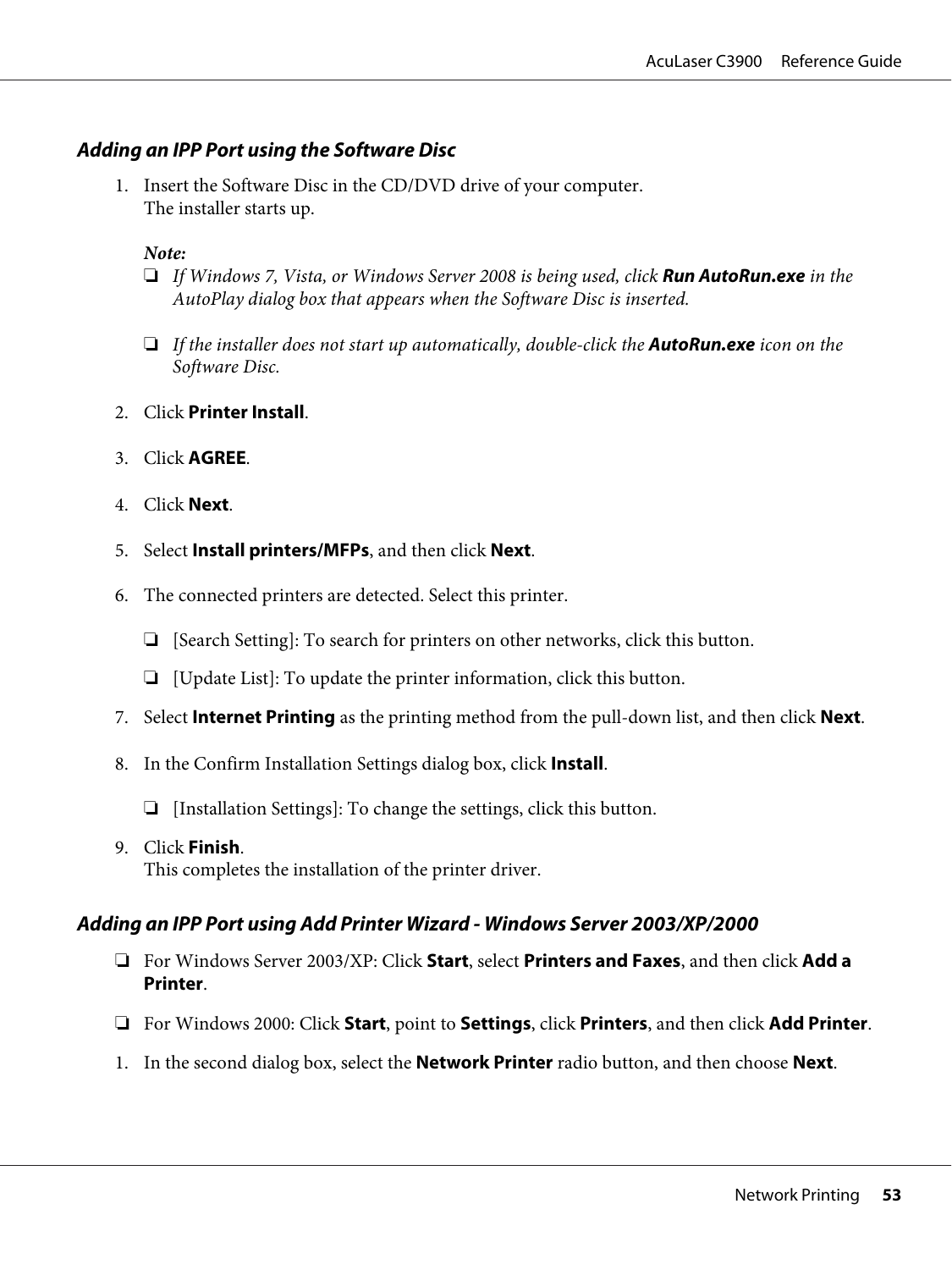- 2. In the URL field in the next dialog box, enter the printer's network pathname in one of the following formats, and then choose **Next**:
	- ❏ http://*ipaddress*/ipp
	- ❏ http://*ipaddress*:80/ipp
	- ❏ http://*ipaddress*:631/ipp

If your system cannot connect to the printer, the following message appears:

- ❏ **Windows Server 2003/XP**—"Windows cannot connect to the printer. Either the printer name was typed incorrectly, or the specified printer has lost its connection to the server. For more information, click Help."
- ❏ **Windows 2000**—"Could not connect to the printer. You either entered a printer name that was incorrect or the specified printer is no longer connected to the server. Click Help for more information."
- 3. **Windows Server 2003/XP**—Go to step 4.

**Windows 2000**—If you entered a valid path in the previous step, the following message displays: "The server on which the Epson\_IPP\_Printer resides does not have the correct printer driver installed. If you want to install the driver on your local computer, click OK." The reason for this is that you do not yet have a printer driver installed. Choose **OK**.

- 4. Choose **Have Disk**.
- 5. Choose **Browse**.
- 6. Locate the directory on the Software Disc where the printer driver files are located (for example: Drivers\Windows\color\Drivers\Win\_x86\PS\english), and then click **Open**.
- 7. Click **OK**.
- 8. Click **OK**.
- 9. Select whether the printer is to be used as the default printer, and then click **Next**.
- 10. Click **Finish**.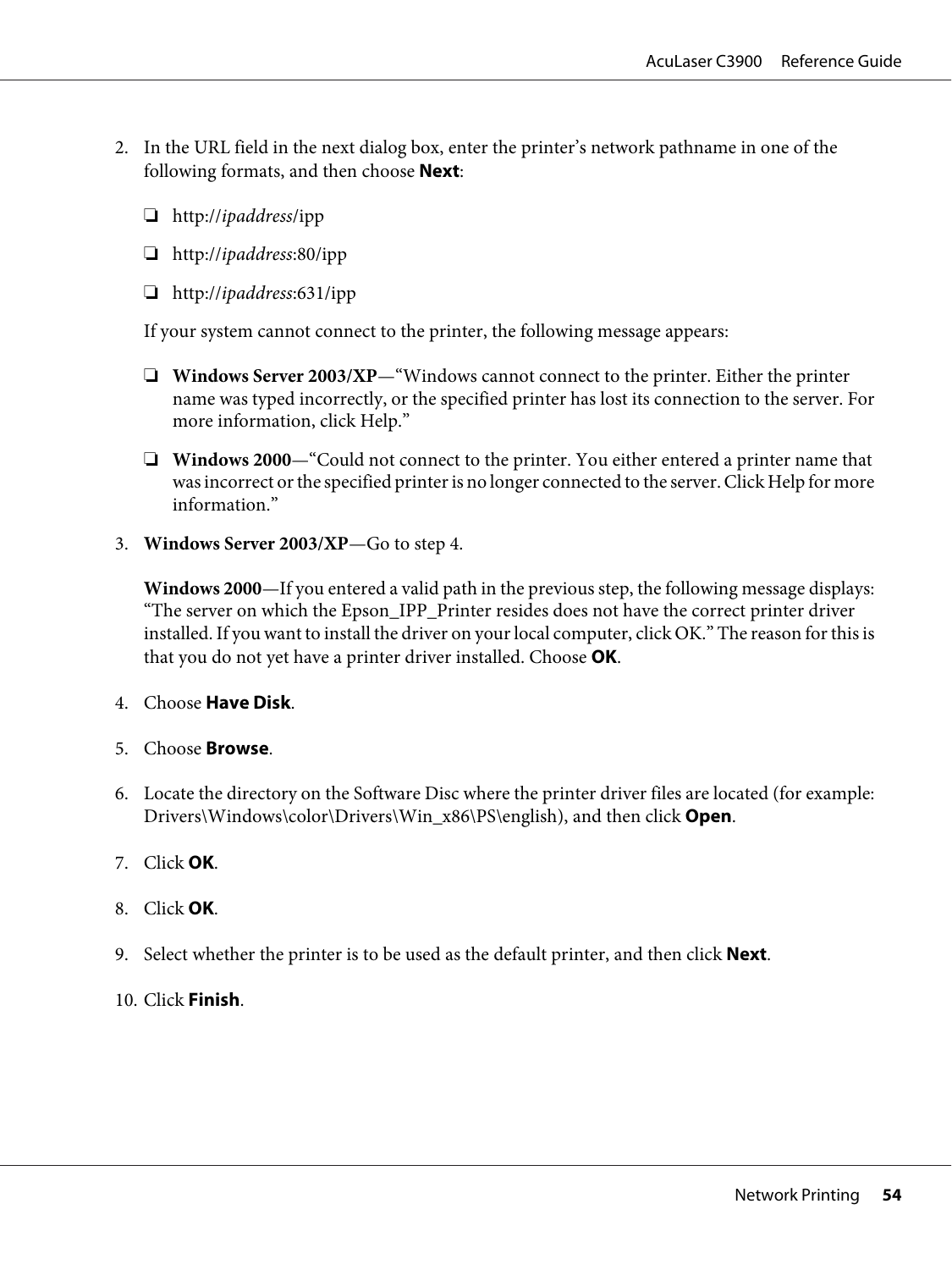## **Adding an IPP Port using Add Printer Wizard – Windows 7/Vista/Server 2008**

- 1. Click **Start**, click **Control Panel**, and then click **Printers**. (Windows Vista/Server 2008). Click **Start**, and then click **Devices and Printers**. (Windows 7/Server 2008 R2)
- 2. Click **Add a printer**.
- 3. In the dialog box click **Add a network, wireless or Bluetooth printer**.
- 4. In the dialog box, click **The printer that I want isn't listed**.
- 5. In the URL field in the next dialog box enter the printer's network pathname in one of the following formats and then choose **Next**:
	- ❏ http://ipaddress/ipp
	- ❏ http://ipaddress:80/ipp
	- ❏ http://ipaddress:631/ipp

#### *Note:*

*If your system cannot connect to the machine, the following message appears: "Windows cannot connect to the printer. Make sure that you have typed the name correctly, and that the printer is connected to network."*

- 6. Click **Have Disk**.
- 7. Click **Browse**.
- 8. Locate the directory on the Software Disc where the printer driver files are located (for example: Drivers\Windows\color\Drivers\Win\_x86\PS\ english), and then click **Open**.
- 9. Click **OK**.
- 10. Click **OK**.
- 11. Click **Next**.
- 12. Click **Finish**.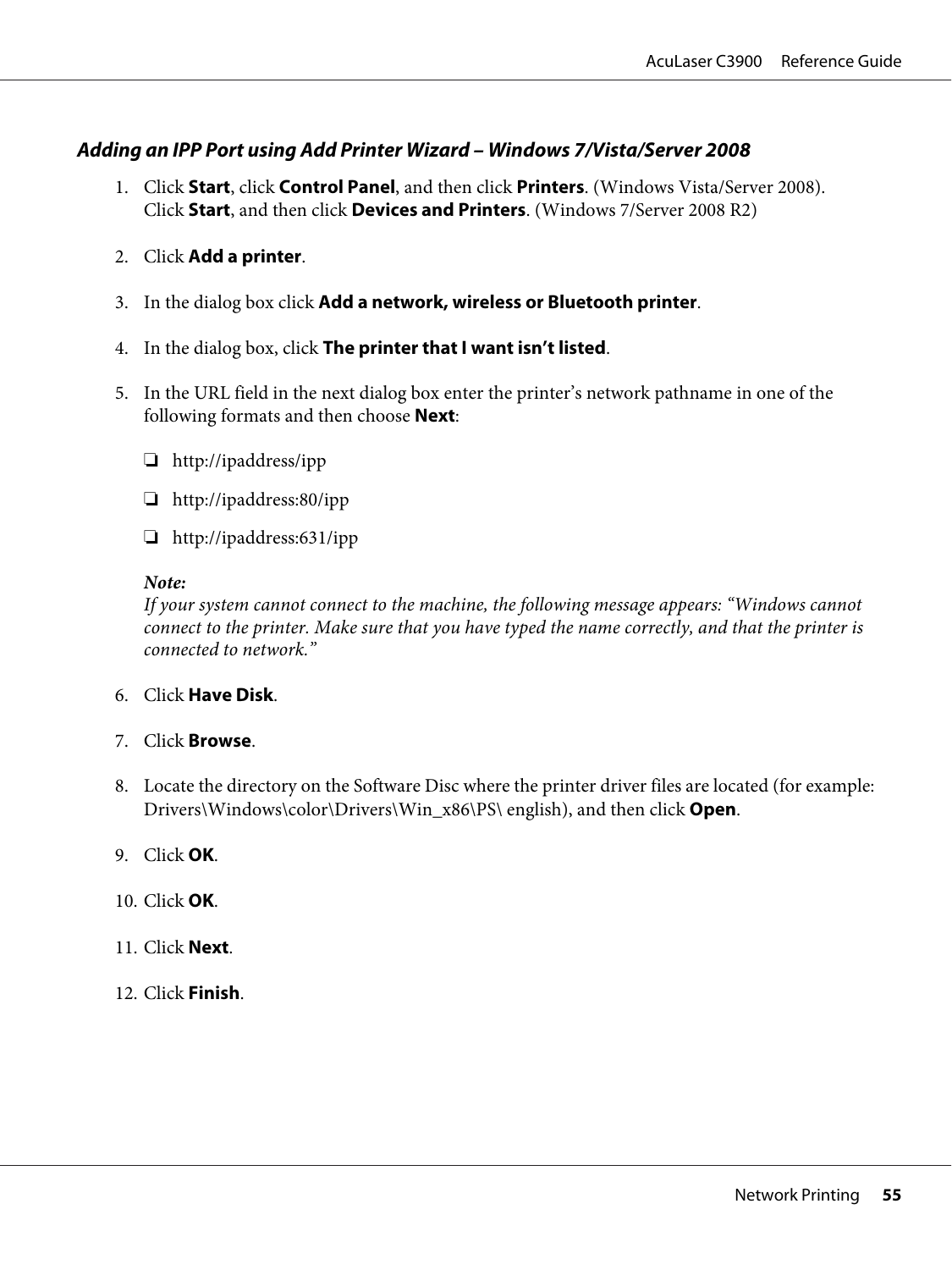# **Printing via Web Service Print Function**

In Windows 7/Vista/Server 2008, printers on the network that support Web Service print can be detected and installed.

*Note:*

- ❏ *You must have administrator privileges in order to install the printer driver.*
- ❏ *Before proceeding with the installation, be sure to exit all running applications.*
- ❏ *If the User Account Control window appears, click the* **Allow** *button or the* **Continue** *button.*
- ❏ *For Web Service print, specify the network setting. Refer to ["Making the Connection" on page 49.](#page-48-0)*

#### **With Windows Server 2008**

When using Windows Server 2008, settings must be specified in the operating system before the printer driver is installed.

- 1. Click the **Start** button.
- 2. Point to **Administrative Tools**, and then click **Server Manager**.

*Note: If the User Account Control dialog box appears, click* **Continue** *button.*

- 3. In the Server Manager main window, click **Add Roles** in the Roles Summary section.
- 4. Select the **Print Services** check box or **Print and Document Services** check box (Windows Server 2008 R2) to install the feature.

#### **Adding a printer from the Network window**

- 1. To use Web Service print, check that **Network discovery** is enabled in **Network and Sharing Center** on the computer.
- 2. Insert the Software Disc in the CD/DVD drive of your computer.

#### *Note:*

❏ *Click* **Run AutoRun.exe** *in the AutoPlay dialog box that appears when the Software Disc is inserted.*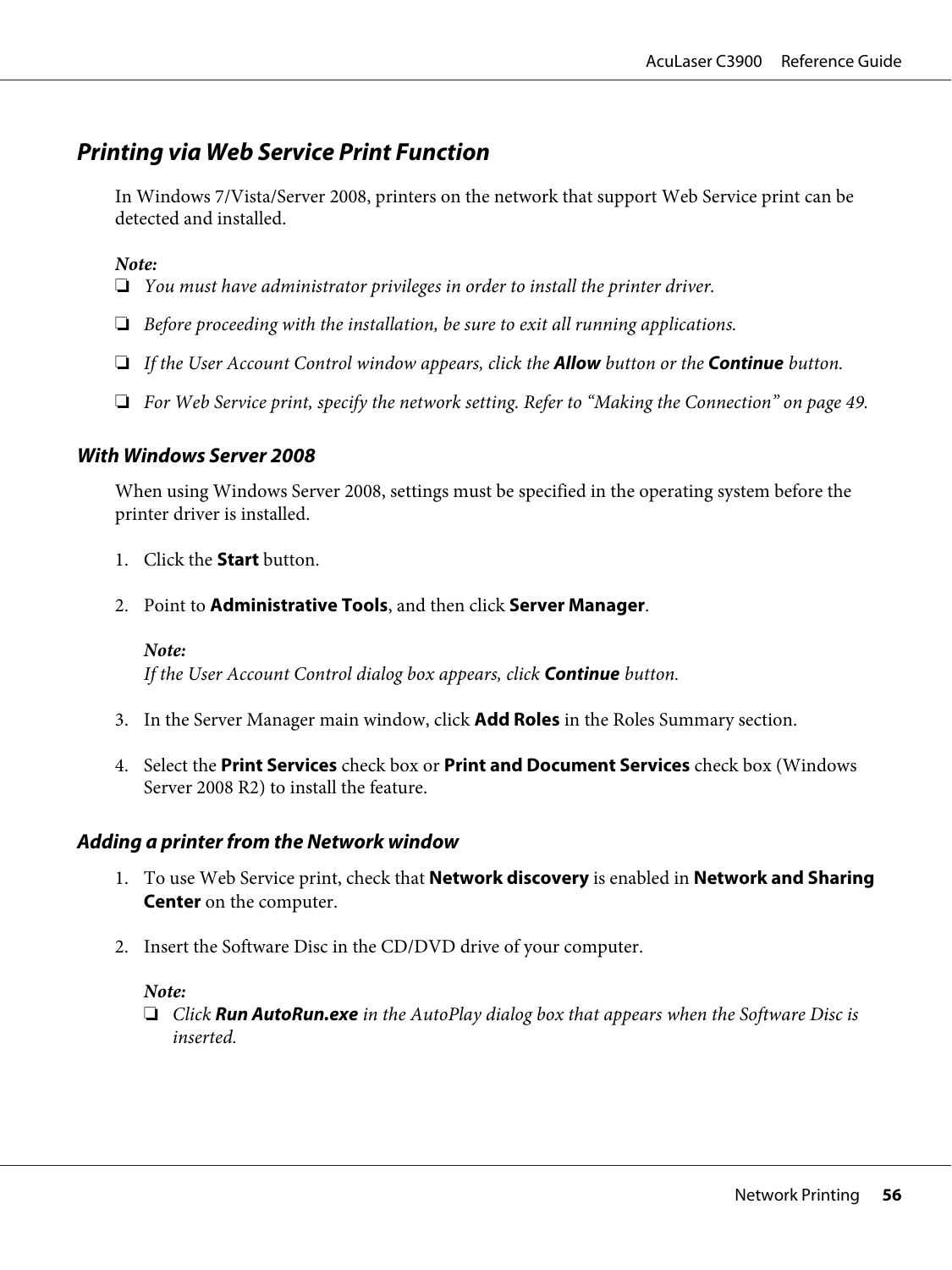❏ *If the installer does not start up automatically, double-click the* **AutoRun.exe** *icon on the Software Disc.*

The installer starts up.

- 3. Exit the installer.
- 4. Click **Start**, and then click **Network**. The Network window appears, showing the computers and devices on the network.
- 5. Select the device name of this printer, and then click **Install** on the toolbar.
- 6. Click **Locate and install driver software (recommended)**.
- 7. If Windows 7/Vista is being used, go to step 8. If Windows Server 2008 is being used, click **Don't search online**.
- 8. Click **Browse my computer for driver software (advanced)**.
- 9. Click **Browse**.
- 10. Locate the directory on the Software Disc where the printer driver files are located (for example: Drivers\Windows\color\Drivers\Win\_x86\PS\english), and then click **OK**.
- 11. Click **Next**.
- 12. Click **Close**.

## **Adding a printer using Add Printer Wizard**

- 1. To use Web Service print, check that **Network discovery** is enabled in **Network and Sharing Center** on the computer.
- 2. Insert the Software Disc in the CD/DVD drive of your computer. The installer starts up.

#### *Note:*

- ❏ *Click* **Run AutoRun.exe** *in the AutoPlay dialog box that appears when the Software Disc is inserted.*
- ❏ *If the installer does not start up automatically, double-click the* **Auto-Run.exe** *icon on the Software Disc.*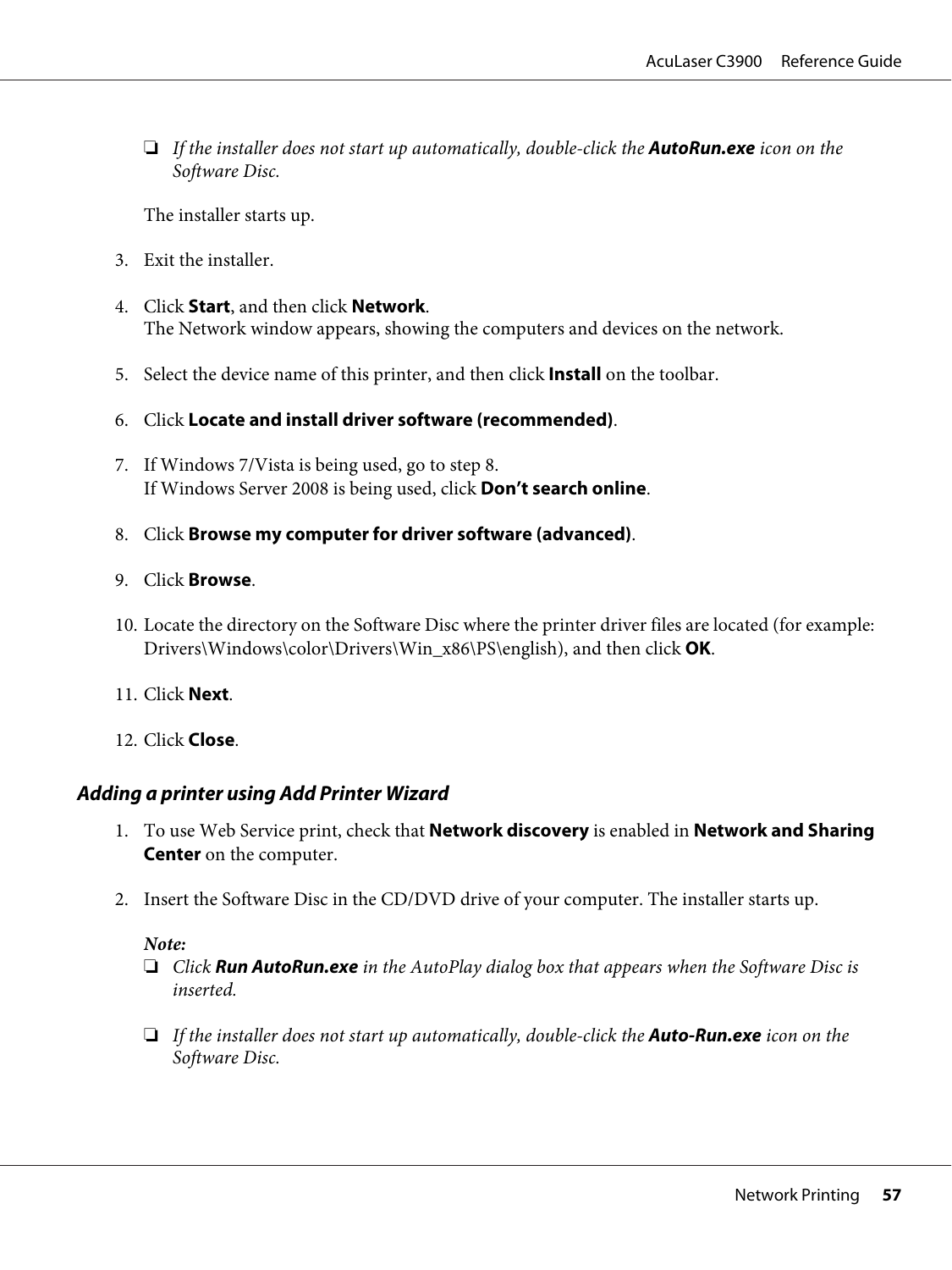- 3. Exit the installer.
- 4. Click **Start**, click **Control Panel**, and then click **Printers**. (Windows Vista/Server 2008). Click **Start**, and then click **Devices and Printers**. (Windows 7/Server 2008 R2)
- 5. Click **Add a printer** on the toolbar.
- 6. In the dialog box, click **Add a local printer**.
- 7. Click **Create a new port**, and then select **Standard TCP/IP port**.
- 8. Click **Next**.
- 9. Select **Web Services Device** and type the IP address for the printer, and then click **Next**. The Found New Hardware Wizard dialog box appears.
- 10. Click **Locate and install driver software (recommended)**.
- 11. If Windows 7/Vista is being used, go to step 8. If Windows Server 2008 is being used, click **Don't search online**.
- 12. Click **Browse my computer for driver software (advanced)**.

#### 13. Click **Browse**.

- 14. Locate the directory on the Software Disc where the printer driver files (for example: Drivers \Windows\color\Drivers\Win\_x86\PS\english), and then click **OK**.
- 15. Click **Next**.
- 16. Click **Close**.
- 17. Click **Next**.
- 18. Select whether the printer driver is to be shared, and then click **Next**.
- 19. Click **Finish**.

This completes the installation of the printer driver.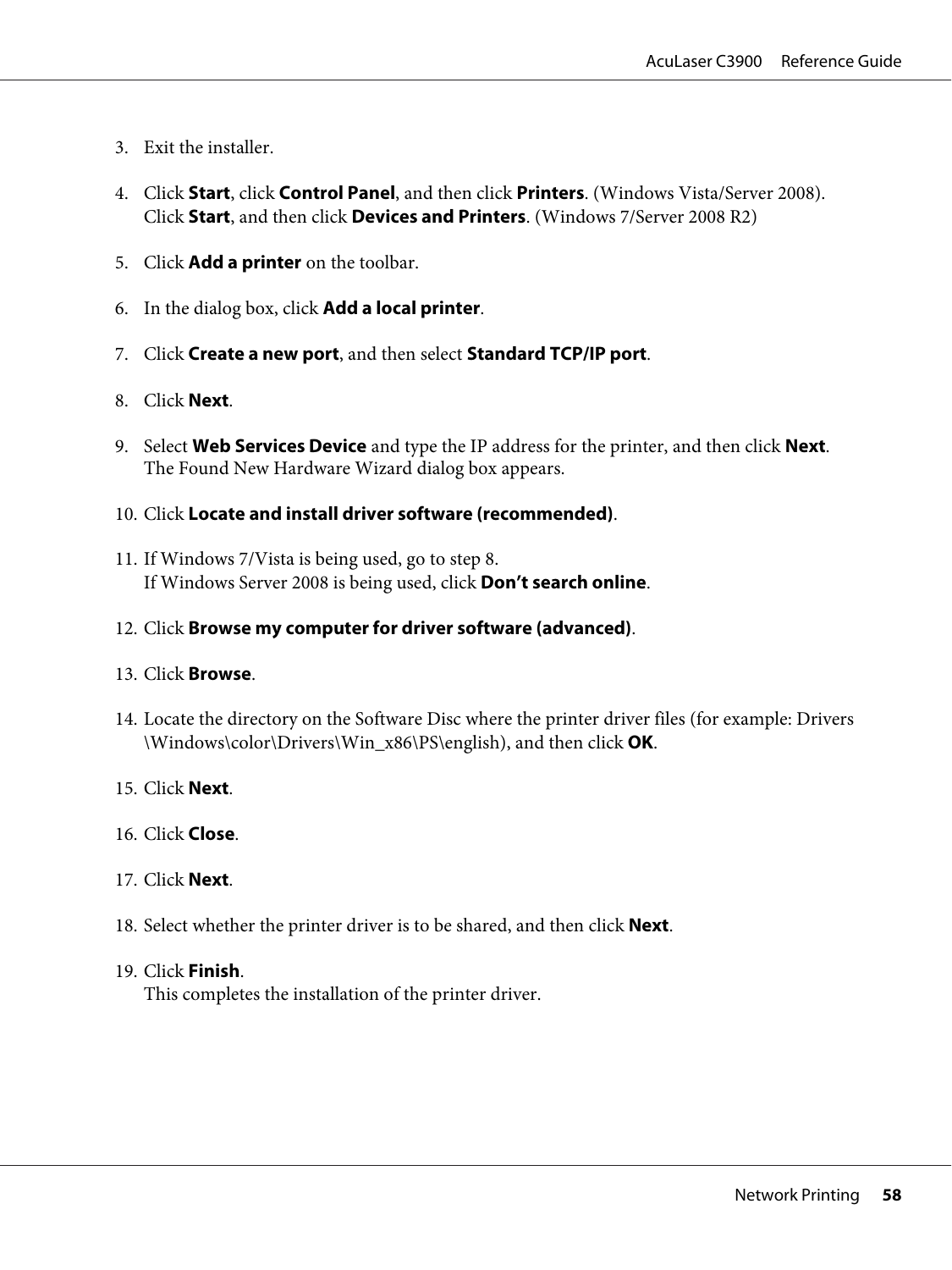# **Installing the Driver When the Operating Systems of the Server and Client Use a Different Number of Bits (With Windows Server 2008)**

When Windows Server 2008 is running on the print server or when the operating systems running on the print server and client computer use a different number of bits, the additional driver may not be installed correctly on the print server.

This can be corrected by specifying the setup information file (ntprint.inf) for the operating system with the different number of bits while installing the additional driver on the print server.

The following server and client operating systems can be used together.

| <b>Server</b>                                                      | <b>Client Computer</b>                                             |
|--------------------------------------------------------------------|--------------------------------------------------------------------|
| Windows Server 2008 (32 bits)                                      | Windows 7/Vista (64 bits)                                          |
| Windows Server 2008 (64 bits)/<br>Windows Server 2008 R2 (64 bits) | Windows 7/Vista (32 bits)                                          |
| Windows 7/Vista (32 bits)                                          | Windows Server 2008 (64 bits)/<br>Windows Server 2008 R2 (64 bits) |
| Windows 7/Vista (64 bits)                                          | Windows Server 2008 (32 bits)                                      |

The procedure for specifying the setup information file for a computer other than the print server and installing the additional driver is described below.

#### *Note:*

*From the print server, map the system drive of the client computer as a network drive. The drive to be mapped must first be specified as a shared drive.*

## **Installing the Additional Driver**

As an example, the following procedure describes the operations performed when Windows Server 2008 (32 bits) is running on the print server and Windows 7/Vista (64 bits) is running on the client computer.

1. Specify the client computer (64 bits) drive installed with the operating system (normally, drive C) as a shared drive.

*Note: This setting is available for only PS driver.*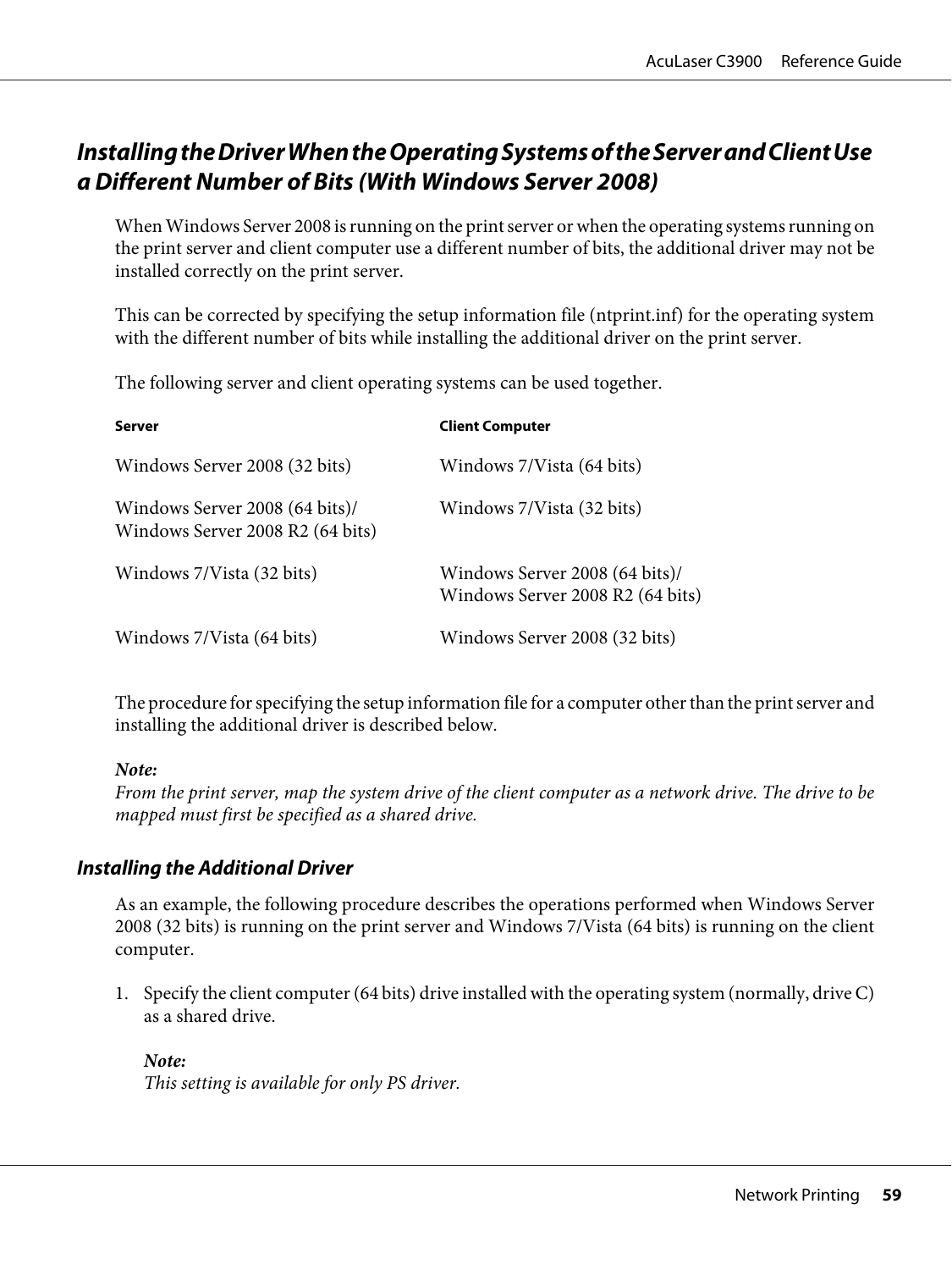2. From the print server (32 bits), map the client computer (64 bits) drive (for example, "C"), specified as a shared drive in step 1, as a network drive (for example, "z").

#### *Note:*

*This setting is available for only PS driver.*

- 3. Install on the print server (32 bits) the driver for a 32-bit operating system.
- 4. Right-click the printer that was installed, and then click the appropriate menu command to display printer properties.
- 5. Select the **Sharing** tab, and then select the **Share this printer** check box.
- 6. Click **Additional Drivers**. The Additional Drivers dialog box appears.
- 7. Under **Processor**, select the **x64** check box, and then click **OK**.
- 8. Specify the folder containing the driver for a 64-bit operating system. A dialog box appears, requesting the location of the setup information file.
- 9. Click **Browse**, and then select the setup information file (ntprint.inf) on the client computer mapped as a network drive.

#### *Note:*

*This setting is available for only PS driver.*

- ❏ Specify the file at the following path. z:\Windows\System32\DriverStore\FileRepository\ntprint.inf\_xxx
- ❏ In the path mentioned above, "z" indicates the mapped network drive. In addition, the characters indicated by "\_xxx" at the end may differ depending on the driver version.
- ❏ Depending on the client computer being used, the setup information file may be stored in a different location. If there is a folder named "amd64" at the same level as "ntprint.inf", specify the setup information file for a 64-bit operating system located within that folder. In addition, if the driver for a 32-bit operating system is to be installed, specify the setup information file in the folder named "i386" at the same level as "ntprint.inf".

#### 10. Click **Open**.

The installation begins.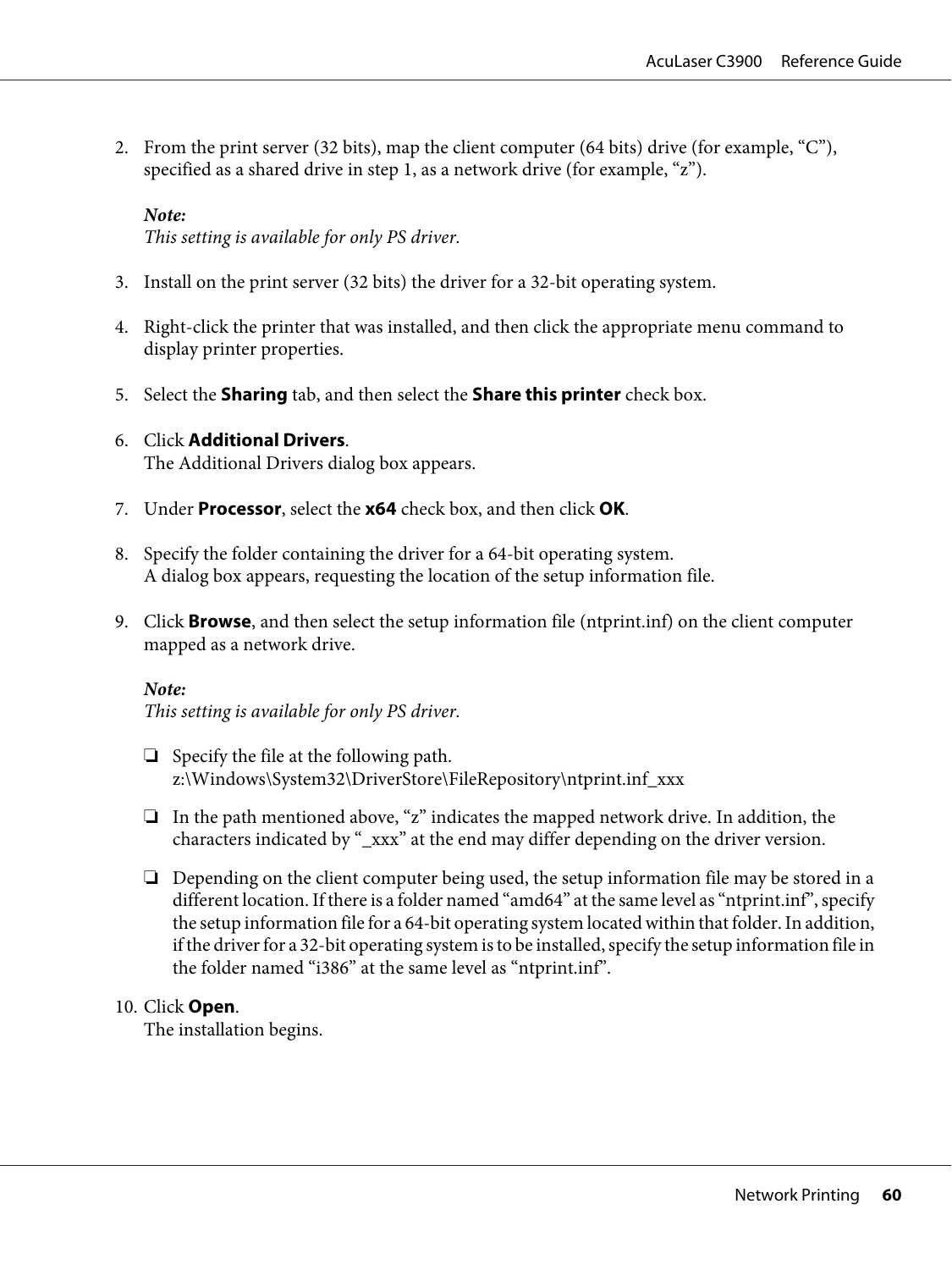11. After the installation is completed, click **Close**. This completes the installation of the driver for a 64-bit operating system onto the print server (32 bits).

# **Troubleshooting**

| Symptom                                                                                                                                                                                                                                                  | Action                                                      |
|----------------------------------------------------------------------------------------------------------------------------------------------------------------------------------------------------------------------------------------------------------|-------------------------------------------------------------|
| Some client functions are not available<br>with the Point and Print feature when the<br>server is running Windows XP/Vista/7/<br>Server 2008/Server 2003/2000 and the<br>client computer is running Windows XP/<br>Vista/7/Server 2008/Server 2003/2000. | Install the printer driver directly on the client computer. |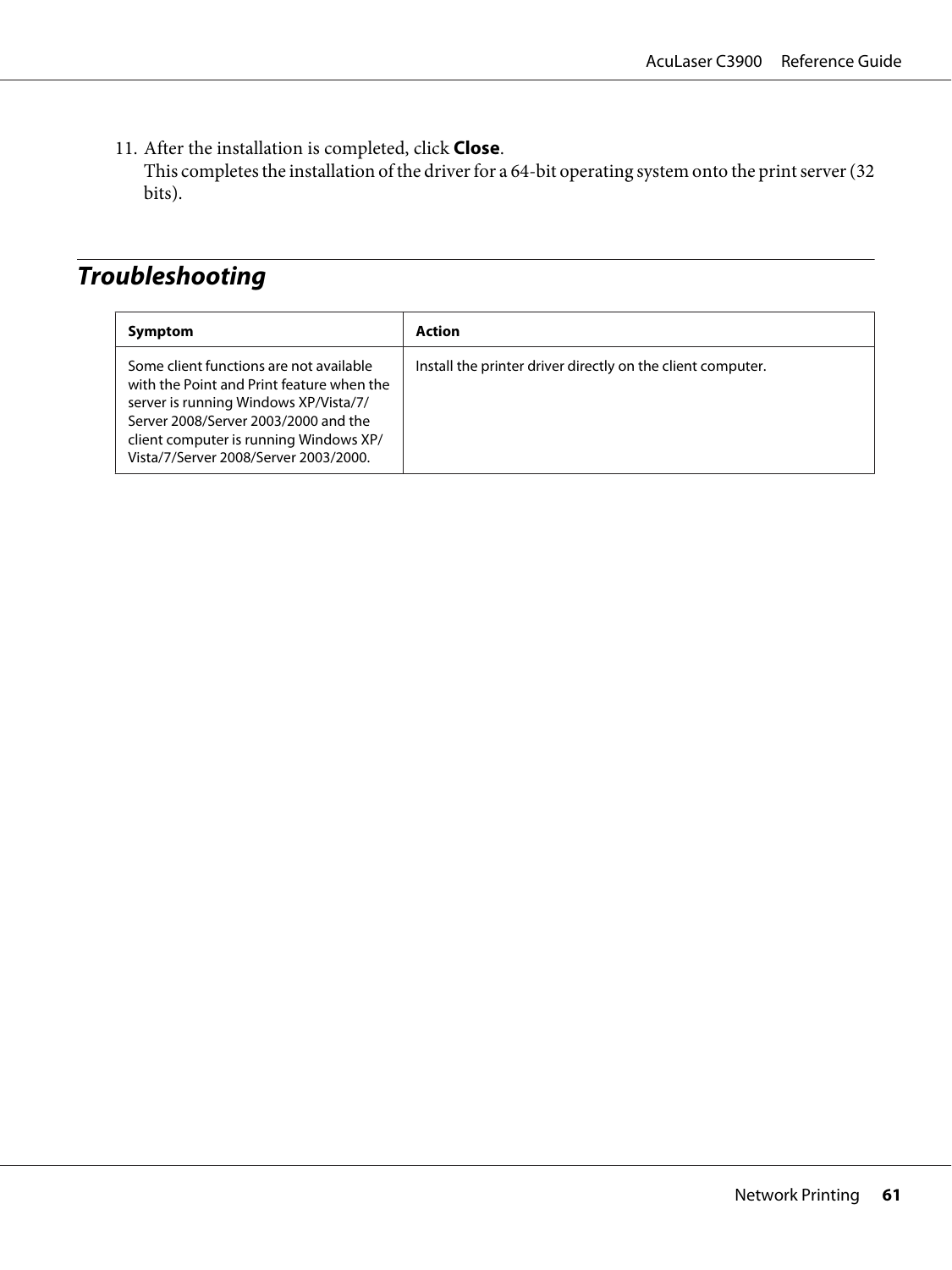# Chapter 5 **Using Web-Based EpsonNet Config**

# **About Web-Based EpsonNet Config**

This chapter provides information on Web-Based EpsonNet Config, an HTTP (HyperText Transfer Protocol)-based web page that resides in your printer and that you can access using your Web browser.



This page gives you instant access to printer status and the most frequently used printer configuration options. Anyone on your network can access the printer using their web browser software. In addition, with the proper password, you can change the configuration of the printer without leaving your PC.

#### *Note:*

*Users who are not given passwords by the administrator can still view the configuration settings and options but are not able to save or apply changes.*

# **Display Language**

The language used in the Web-Based EpsonNet Config screens is specified from the printer's control panel. For details on specifying the display language, refer to the User's Guide (Software Disc) provided with the printer.

In addition, the language can be selected from the **Language** drop-down list in Web-Based EpsonNet Config. For details, refer to ["Language Setting" on page 69](#page-68-0).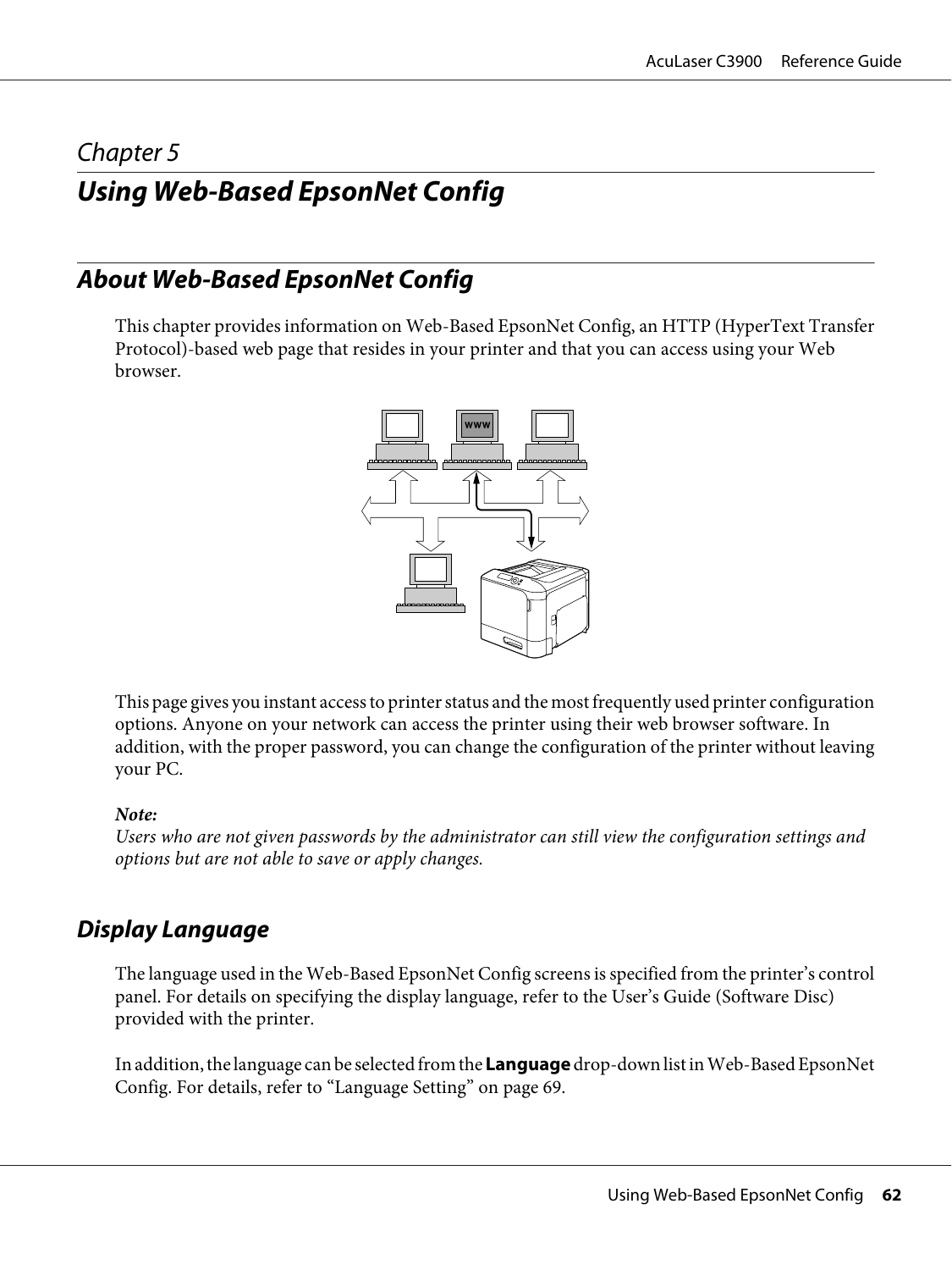# **Requirements**

To use Web-Based EpsonNet Config, the following is required:

- ❏ Windows Server 2008/Server 2003/7/Vista/XP/2000 Mac OS X 10.3.9 or later Red Hat Enterprise Linux 5, SUSE Linux Enterprise 5
- ❏ Microsoft Internet Explorer version 6.0 or later Mozilla Firefox version 2.0 or later

*Note: You do not need an Internet connection.*

- ❏ TCP/IP communication software (used by Web-Based EpsonNet Config) installed on your PC
- ❏ A network, to which both your PC and the printer are connected

#### *Note:*

*You cannot access Web-Based EpsonNet Config using a local (USB ) connection.*

# **Setting Up the Printer Web Page**

Setting up the printer web page to run on your network involves two basic steps:

- ❏ Determining the name or address of your printer
- ❏ Setting up the "no proxy" preferences in your browser software

# **Determining the Printer Name**

The printer web page can be accessed in two ways:

#### *Note:*

*The printer names can also be determined via WINS if the network supports it.*

❏ Through the assigned name of the printer—This name comes from the IP host table (the filename is **hosts**) on the computer system and is usually assigned by the system administrator (for example, Epson AcuLaser C3900). It may be more convenient for you to use the printer name than the IP address.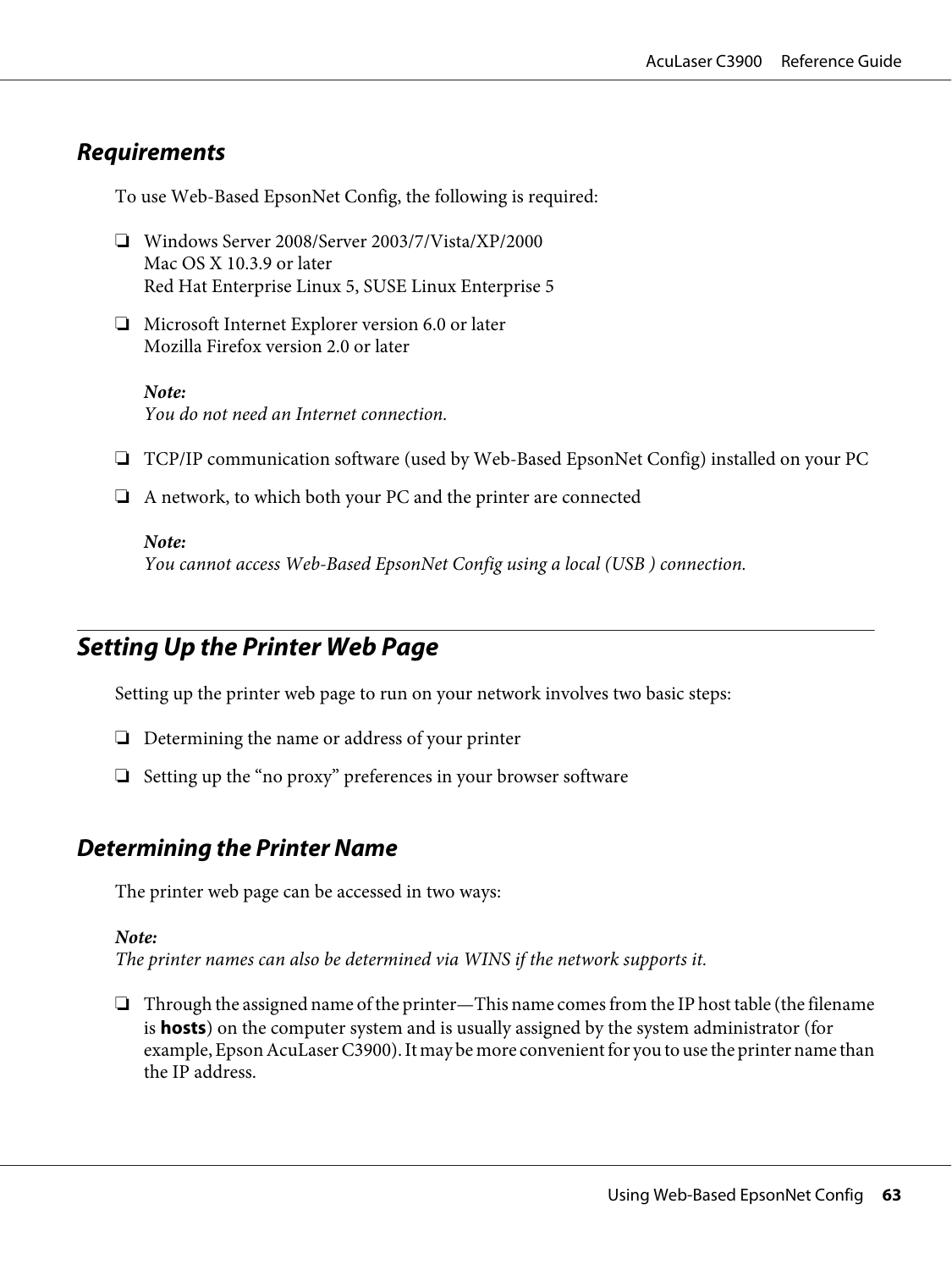#### **Location of the Host Table on the PC**

- ❏ Windows Server 2008/Server 2003/XP/Vista/7 \windows\system32\drivers\etc\hosts
- ❏ Windows 2000\ winnt\system32\drivers\etc\hosts
- ❏ Through the printer's IP address—The IP address of your printer is a unique number and, therefore, may be the preferred identification to enter, especially if you have more printers active in your network. The printer's IP address is listed on the configuration page.

#### **Location of the Configuration Page in the Printer's Configuration Menu**

❏ PRINT MENU - CONFIGURATION PG menu

# **Setting Up Your Browser Software**

Since your printer resides on your intranet and is not accessible beyond the firewall of your network, you must set up the proper "preferences" in your browser software. Your printer name or IP address must be added to the "no proxy" list in the preferences dialog box of the browser.

#### *Note:*

*You need to do this procedure only once.*

The sample screens below may be different from yours depending on software versions and operating systems in use.

#### *Note:*

*Our examples represent the IP address of the printer with: xxx.xxx.xxx.xxx. Always enter your printer's IP address without leading zeros. For example, 192.168.001.002 should be entered as 192.168.1.2.*

#### **Internet Explorer (version 6.0 for Windows)**

- 1. Start Internet Explorer.
- 2. From the **Tools** menu choose **Internet Options**.
- 3. Select the **Connections** tab on the dialog box.
- 4. Choose the **LAN Settings** button to display the Local Area Network (LAN) Settings dialog box.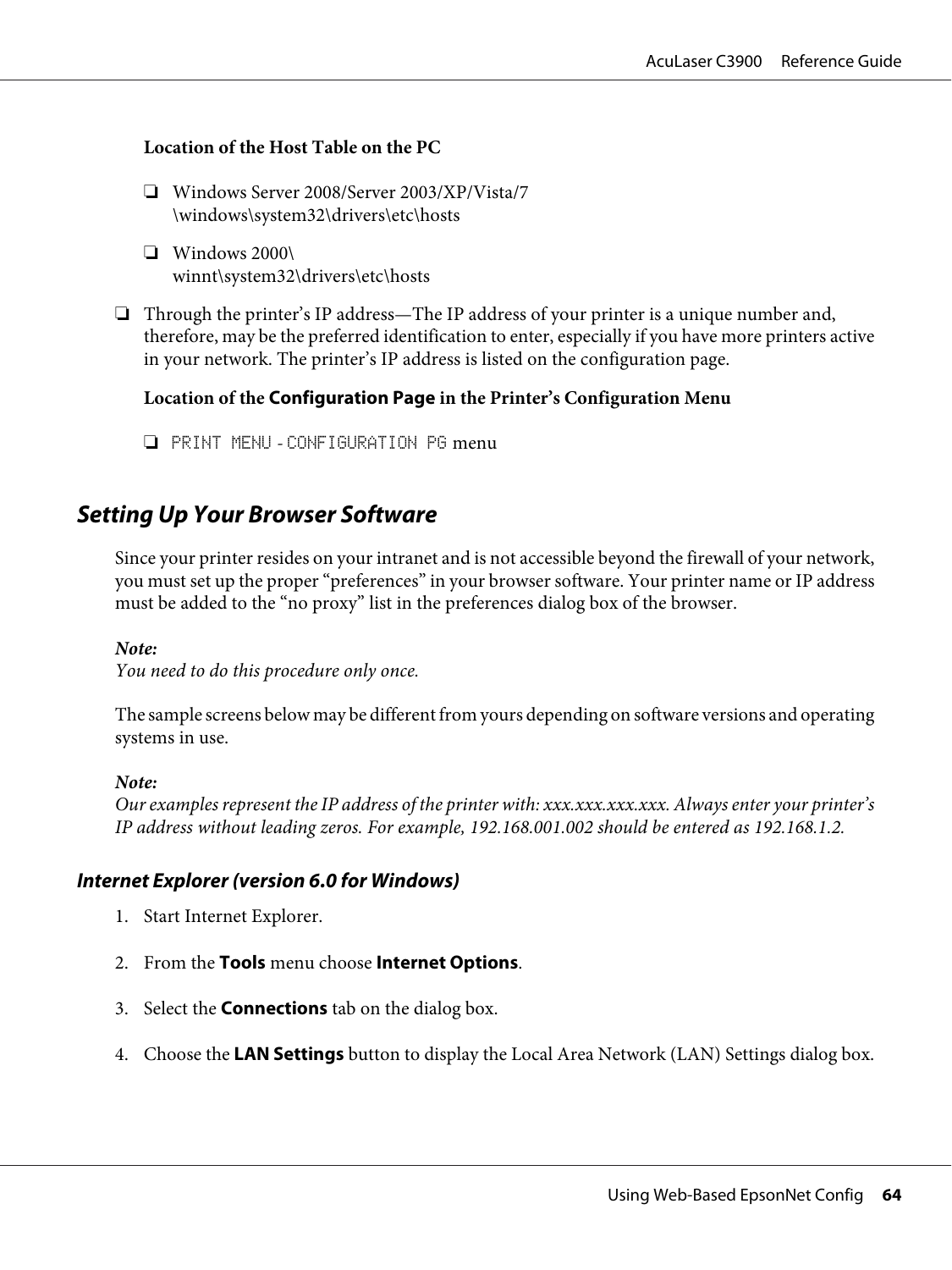- 5. Select **Advanced** in Proxy server to open the Proxy Settings dialog box.
- 6. In the **Exceptions** text box, type a comma after the last entry and then type the printer name or the IP address of your printer.

| <b>Proxy Settings</b> |                |                                                                                                    |         |
|-----------------------|----------------|----------------------------------------------------------------------------------------------------|---------|
| Servers               |                |                                                                                                    |         |
|                       | Type           | Proxy address to use                                                                               | Port    |
|                       | HTTP:          | 000.00.000.000                                                                                     | :  0000 |
|                       | Secure:        | 000.00.000.000                                                                                     | : 10000 |
|                       | FTP:           | 000.00.000.000                                                                                     | 0000    |
|                       | Gopher:        | 000.00.000.000                                                                                     | 0000    |
|                       | Socks:         |                                                                                                    |         |
|                       |                | $\triangledown$ Use the same proxy server for all protocols                                        |         |
| Exceptions<br>用信      | XXX XX XXX XXX | Do not use proxy server for addresses beginning with:<br>Use semicolons ( ; ) to separate entries. |         |
|                       |                | <b>OK</b>                                                                                          | Cancel  |

- 7. Choose **OK** three times to return to the main browser window.
- 8. Enter the printer's IP address in the URL Address box to access the printer home page.



## **Mozilla Firefox (version 2.0)**

- 1. Start Mozilla Firefox.
- 2. From the **Firefox** menu choose **Preferences**.
- 3. Click **Advanced** at the top of the dialog box.
- 4. Click the **Network** tab.
- 5. In the **Connection** section, click **Settings**. The Connection Settings dialog box appears.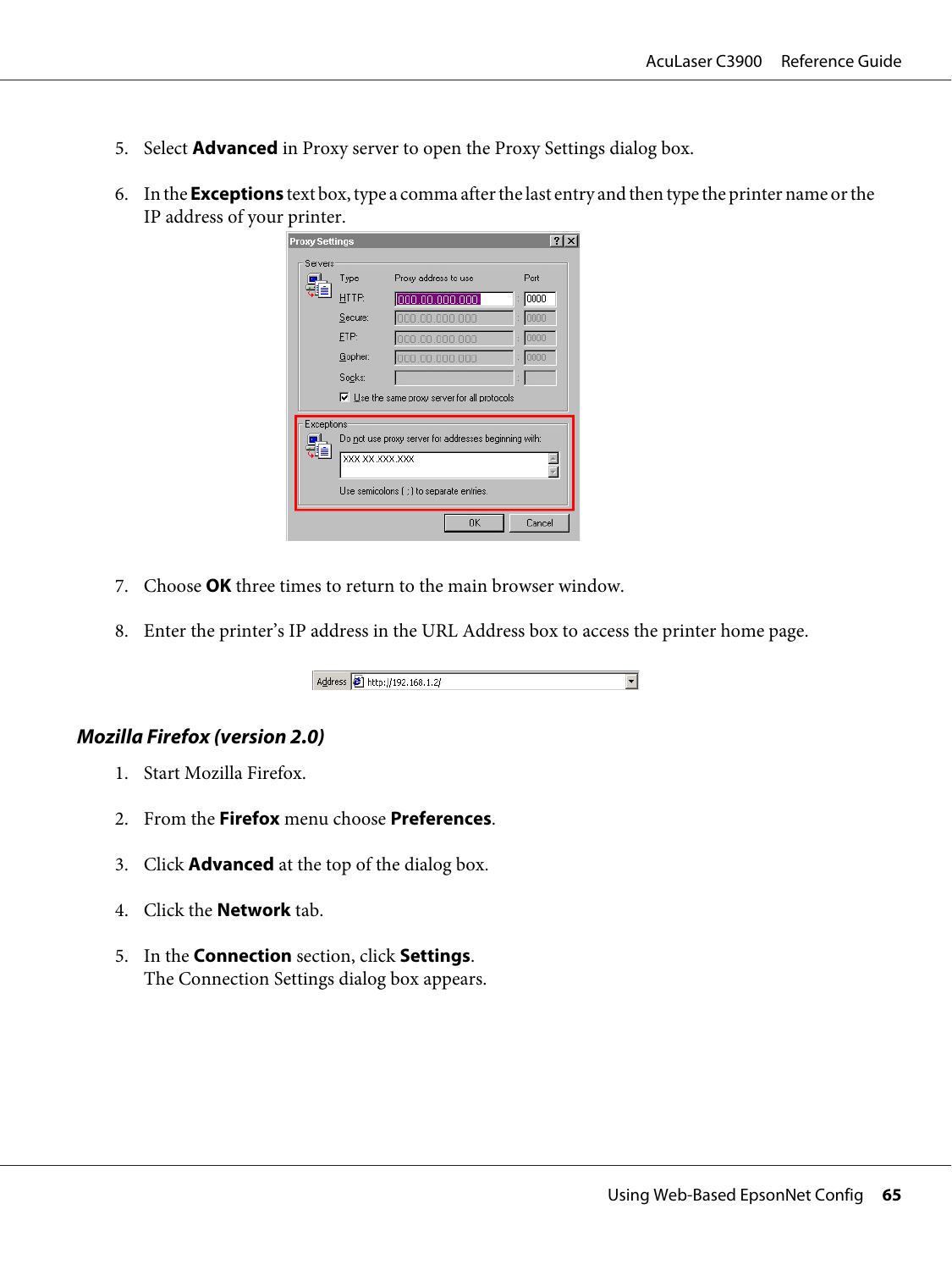6. Select the **Manual proxy configuration** radio button.

| O Direct connection to the Internet |                                                 |         |        |
|-------------------------------------|-------------------------------------------------|---------|--------|
|                                     | (C) Auto-detect proxy settings for this network |         |        |
| A Manual proxy configuration:       |                                                 |         |        |
| <b>HTTP Proxy:</b>                  |                                                 | Port: 0 |        |
|                                     | Use this proxy server for all protocols         |         |        |
| <b>SSL Proxy:</b>                   |                                                 | Port: 0 |        |
| <b>FTP Proxy:</b>                   |                                                 | Port: 0 |        |
| <b>Gopher Proxy:</b>                |                                                 | Port: 0 |        |
| <b>SOCKS Host:</b>                  |                                                 | Port: 0 |        |
|                                     | SOCKS v4 @ SOCKS v5                             |         |        |
|                                     | No Proxy for: localhost, 127.0.0.1              |         |        |
|                                     | Example: .mozilla.org, .net.nz, 192.168.1.0/24  |         |        |
|                                     | Automatic proxy configuration URL:              |         |        |
|                                     |                                                 |         | Reload |

- 7. In the **No Proxy for**: text box, type a comma after the last entry, and then type the printer name or the IP address of your printer.
- 8. Click **OK** in the two dialog boxes to return to the main browser window.
- 9. Enter the printer name or IP address in the URL Location box to access the printer home page.

| http://102.168.1.27<br>-<br>1.1.1.001111 |  |
|------------------------------------------|--|
|------------------------------------------|--|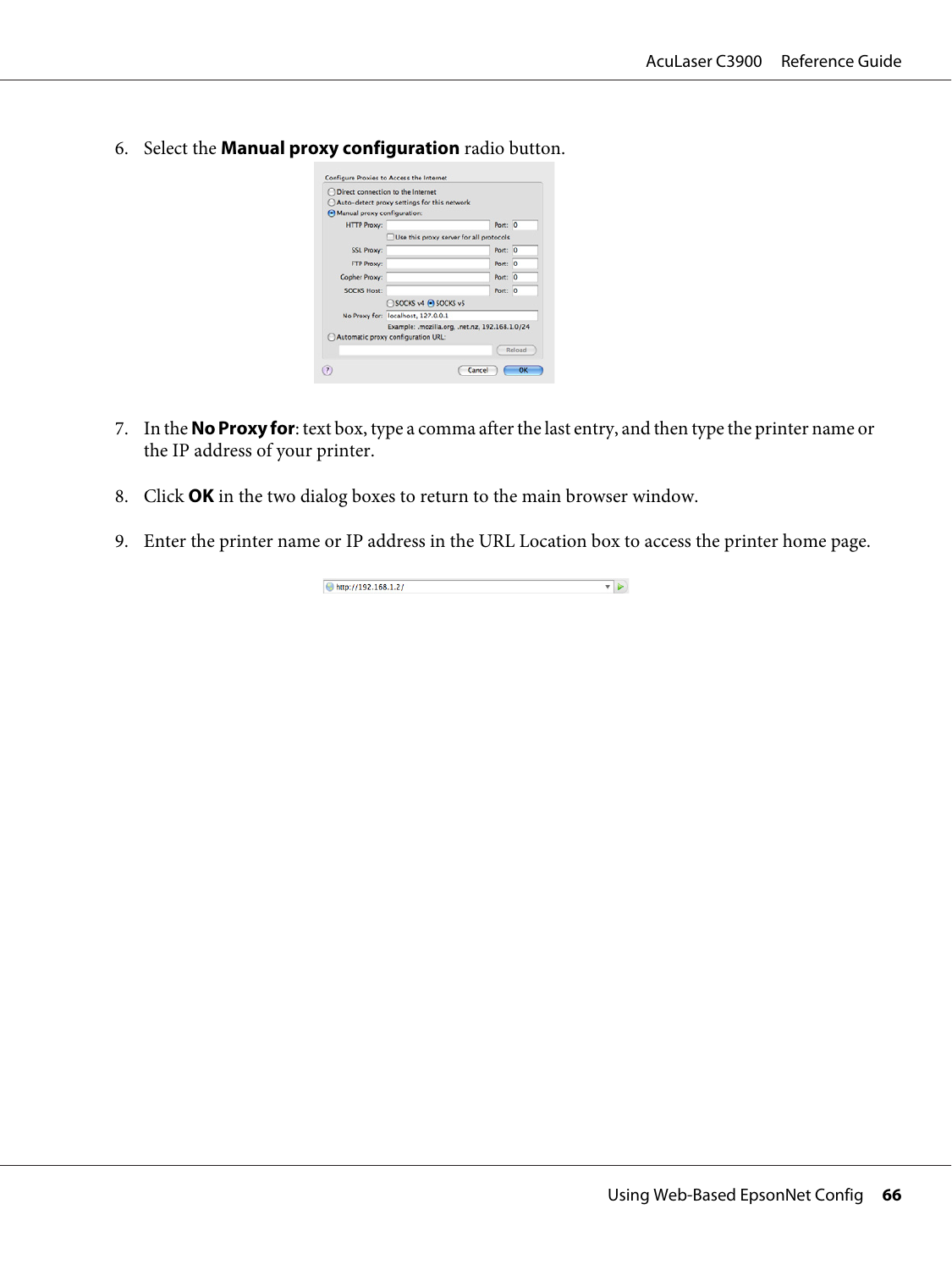# **Understanding the Web-Based EpsonNet Config Window**

The illustration below identifies the navigation and configuration areas of the windows that you see in Web-Based EpsonNet Config windows.



- 1. Current status
- 2. Links to main topics
- 3. Printer name
- 4. Configuration area
- 5. Links to subtopics
- 6. Click to log out of current mode

# **Navigation**

Selecting the main topic and subtopic displays the configuration area for the printer options (parameters) associated with your selections.

To change a current setting, click on the current setting and then select from the available choices or enter the new value.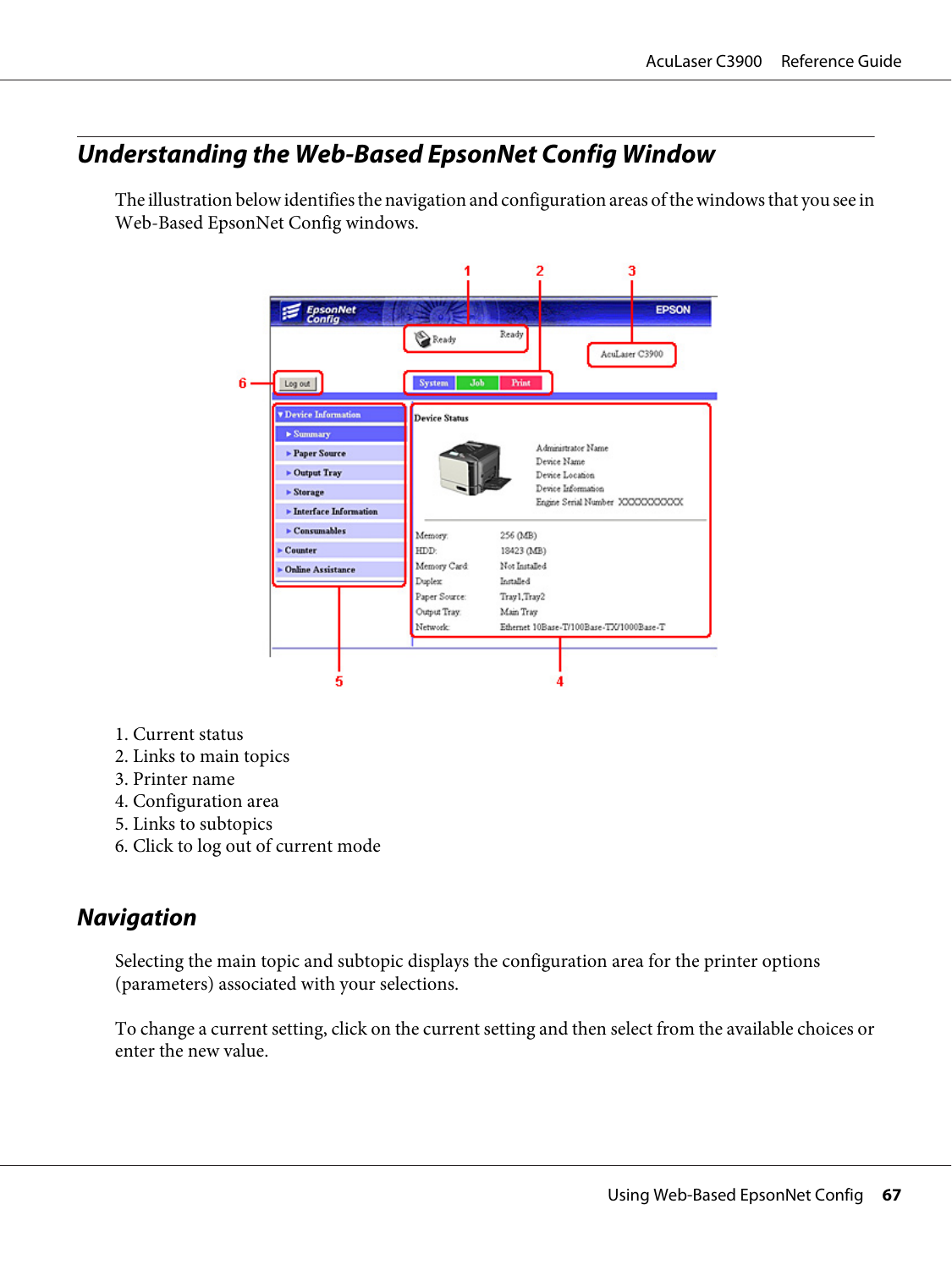*Note:*

*In order to apply or save any changes made to the configuration settings, Web-Based EpsonNet Config must be logged in from Administrator Mode. (For details, refer to ["Administrator Mode" on page](#page-69-0) [70](#page-69-0).)*

# **Current Status**

The current status of the printer is displayed at the top of all Web-Based EpsonNet Config windows. The icon displays the type of status being displayed.

| lcon | <b>Status</b> | <b>Description</b>                                                                      | <b>Examples</b>                         |
|------|---------------|-----------------------------------------------------------------------------------------|-----------------------------------------|
|      | Ready         | The printer is online and either<br>ready to print or printing.                         | <b>READY</b><br>WARMING UP<br>PRINTING  |
|      | Warning       | The printer needs attention,<br>but printing continues.                                 | PAPER EMPTY TRAY 1<br>TONER LOW C       |
|      | Error         | The printer needs attention<br>before printing can resume.                              | <b>REPLACE TONER</b><br>PAPER JAM TRAY2 |
|      | Caution       | The printer needs attention,<br>but printing continues.                                 | Paper Mismatch TRAY1                    |
|      | Fatal         | The printer must be rebooted.<br>If that doesn't fix the error,<br>service is required. | SERVICE CALLC002 RAM ERROR              |

# **Logging on to Web-Based EpsonNet Config**

# **Login Page**

User authentication, account track and language settings can be specified by using Web-Based EpsonNet Config. In order to perform authentication, you must log on in Administrator Mode. For details on authentication, refer to ["Authentication" on page 90](#page-89-0) and ["User Authentication" on page](#page-146-0) [147](#page-146-0).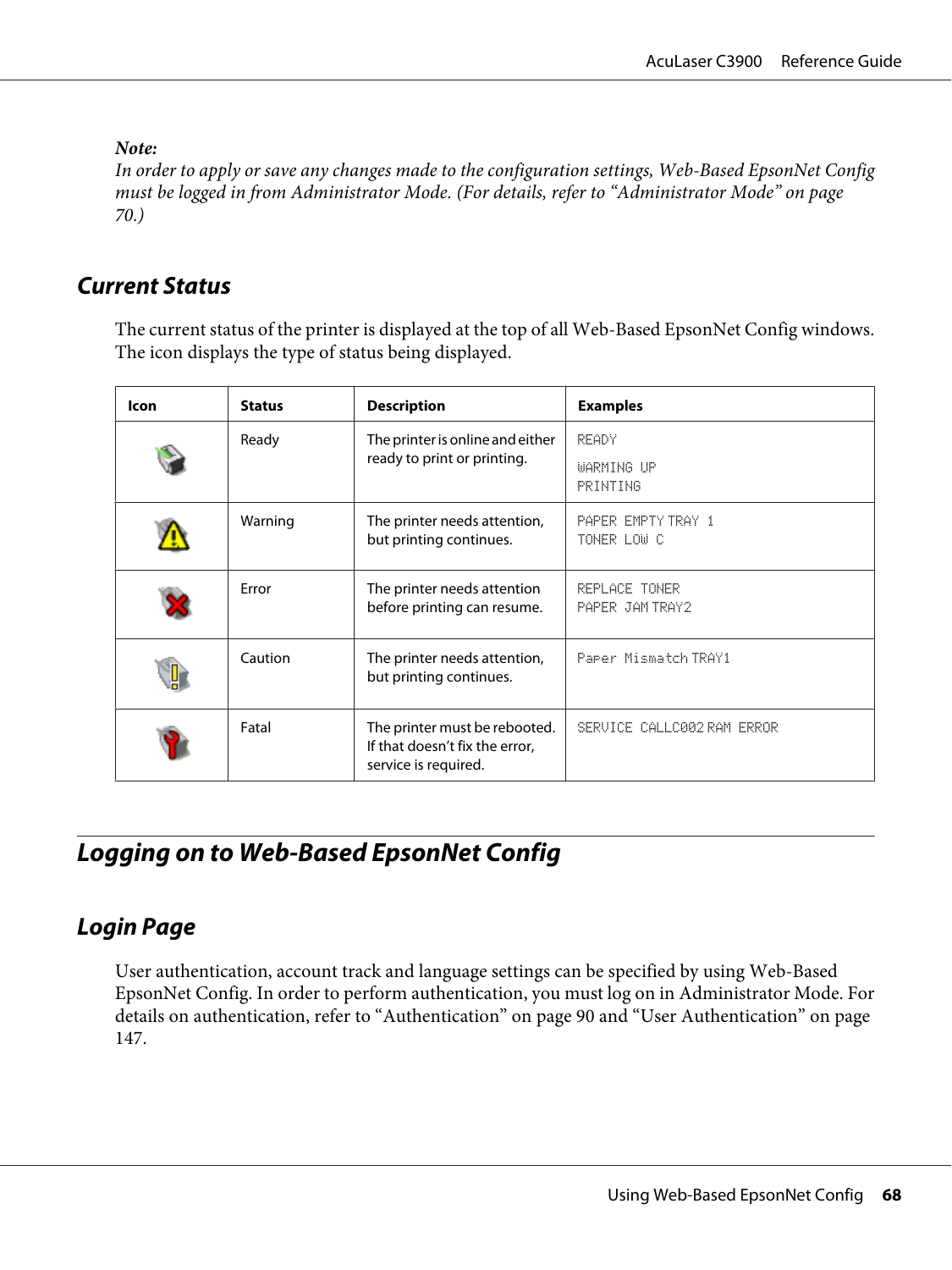<span id="page-68-0"></span>*Note:*

*As many as 100 clients (users and an administrator) can log on to Web-Based EpsonNet Config at the same time. These can be logged on as Public User, Registered User or Administrator. However, no more than one client at a time can be logged on as Administrator.*

# **Language Setting**

If necessary, the display language used for Web-Based EpsonNet Config can be changed.

# **Public User Mode**

In Public User Mode, you can view configuration settings but not change them.

- 1. Select **Public User**.
- 2. Click the **Log in** button.

# **Registered User Mode**

In Registered User Mode, you can view configuration settings but not change them.

## **User Authentication Mode**

*Note:*

*To enter User Authentication Mode, log on in Administrator mode, set* **User Authentication** *(in the* **Network** *-* **Authentication** *-* **User Authentication** *page) to* **On***, and then register a new user in the* **System** *-* **Authentication** *-* **User Registration** *-* **New Registration** *page. For details, refer to ["User](#page-90-0) [Registration" on page 91](#page-90-0) and ["User Authentication" on page 147](#page-146-0).*

- 1. Select **Registered User**.
- 2. Type in the user name and user password in the **User Name** and **User Password** text boxes.
- 3. If **Account Track** (in the **Network Authentication User Authentication** page) is set to **On**, continue with step 4. If it is set to **Off**, continue with step 5.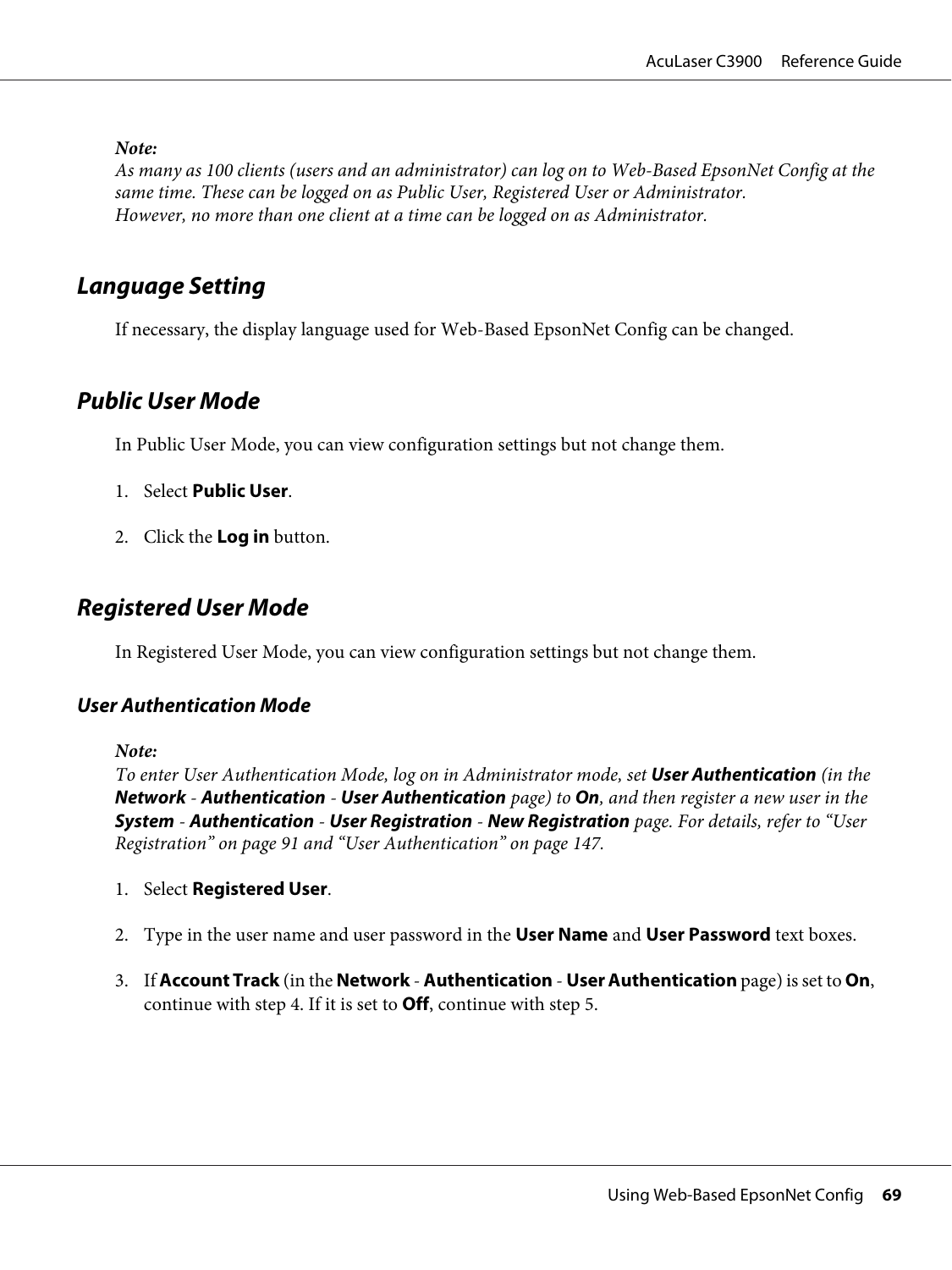<span id="page-69-0"></span>4. – (If **Synchronize User Authentication & Account Track** is set to **Do Not Synchronize** and **Account Track Method** is set to **Account Name & Password** in the **Network** - **Authentication** - **User Authentication** page) Type in the account name and account password in the **Account Name** and **Account Password** text boxes.

– (If **Synchronize User Authentication & Account Track** is set to **Do Not Synchronize** and **Account Track Method** is set to **Password Only** in the **Network** - **Authentication** - **User Authentication** page) Type in the account password in the **Account Password** text box.

#### *Note:*

*When* **Synchronize User Authentication & Account Track** *(in the* **Network** *-* **Authentication** *-* **User Authentication** *page) is set to* **Synchronize***,* **Account Name** *and* **Account Password** *will not be displayed in the login page even if* **Account Track** *is set to* **On***.*

5. Click the **Log in** button.

## **Account Track Mode**

#### *Note:*

*To enter Account Track Mode, log on in Administrator mode, set* **Account Track** *(in the* **Network** *-* **Authentication** *-* **User Authentication** *page) to* **On***, and then register a new account in the* **System** *-* **Authentication** *-* **Account Track Registration** *-* **New Registration** *page. For details, refer to ["Account Track Registration" on page 93](#page-92-0) and ["User Authentication" on page 147.](#page-146-0)*

- 1. Select **Account**.
- 2. (If **Account Track Method** is set to **Account Name & Password** in the **Network Authentication** - **User Authentication** page) Type in the account name and account password in the **Account Name** and **Account Password** text boxes. – (If **Account Track Method** is set to **Password Only** in the **Network** - **Authentication** - **User Authentication** page) Type in the account password in the **Account Password** text box.
- 3. Click the **Log in** button.

# **Administrator Mode**

In order to change any configuration settings through Web-Based EpsonNet Config, you must first enter Administrator Mode.

1. Select **Administrator**.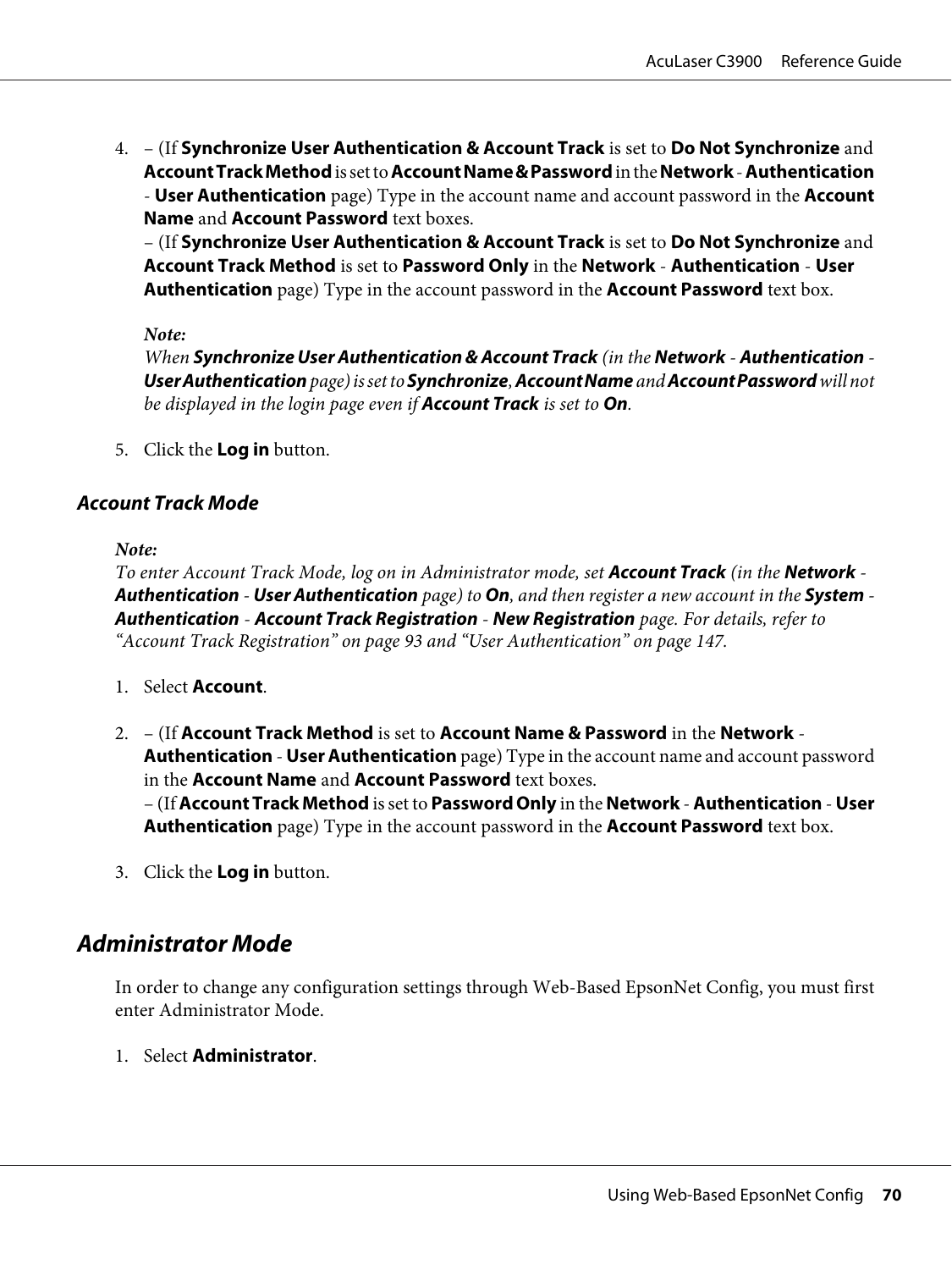- 2. Click the **Log in** button.
- 3. Type the password in the **Admin Password** text box.

#### *Note:*

*Default password is set to "administrator"; however, once you have logged on in Administrator Mode, the password can be specified in the* **System** *-* **Admin Password** *window.*

4. Click **OK** button.

# **Viewing Printer Status**

# **System Page**

On this page you find printer status and current configuration settings, printer identification, and links to all other web pages.

#### *Note:*

*All of the information displayed on the System page is read only.*

## **Device Information**

#### Summary

| Item               | <b>Description</b>                                                                                                                                          |
|--------------------|-------------------------------------------------------------------------------------------------------------------------------------------------------------|
| Memory             | Displays the amount of memory installed in the printer.                                                                                                     |
| HDD                | If an optional hard disk drive is installed in the printer, displays the size of the hard<br>disk.                                                          |
| <b>Duplex</b>      | Indicates wether the duplex unit is installed on the printer.                                                                                               |
| Paper Source       | Identifies the paper feed units installed on the printer.<br>Note:<br><b>Tray3</b> appears only if the optional 500-sheet paper cassette unit is installed. |
| <b>Output Tray</b> | Identifies the output tray installed on the printer.                                                                                                        |
| <b>Network</b>     | Lists the installed printer interface (Ethernet 10Base-T/100Base-TX/1000Base-T).                                                                            |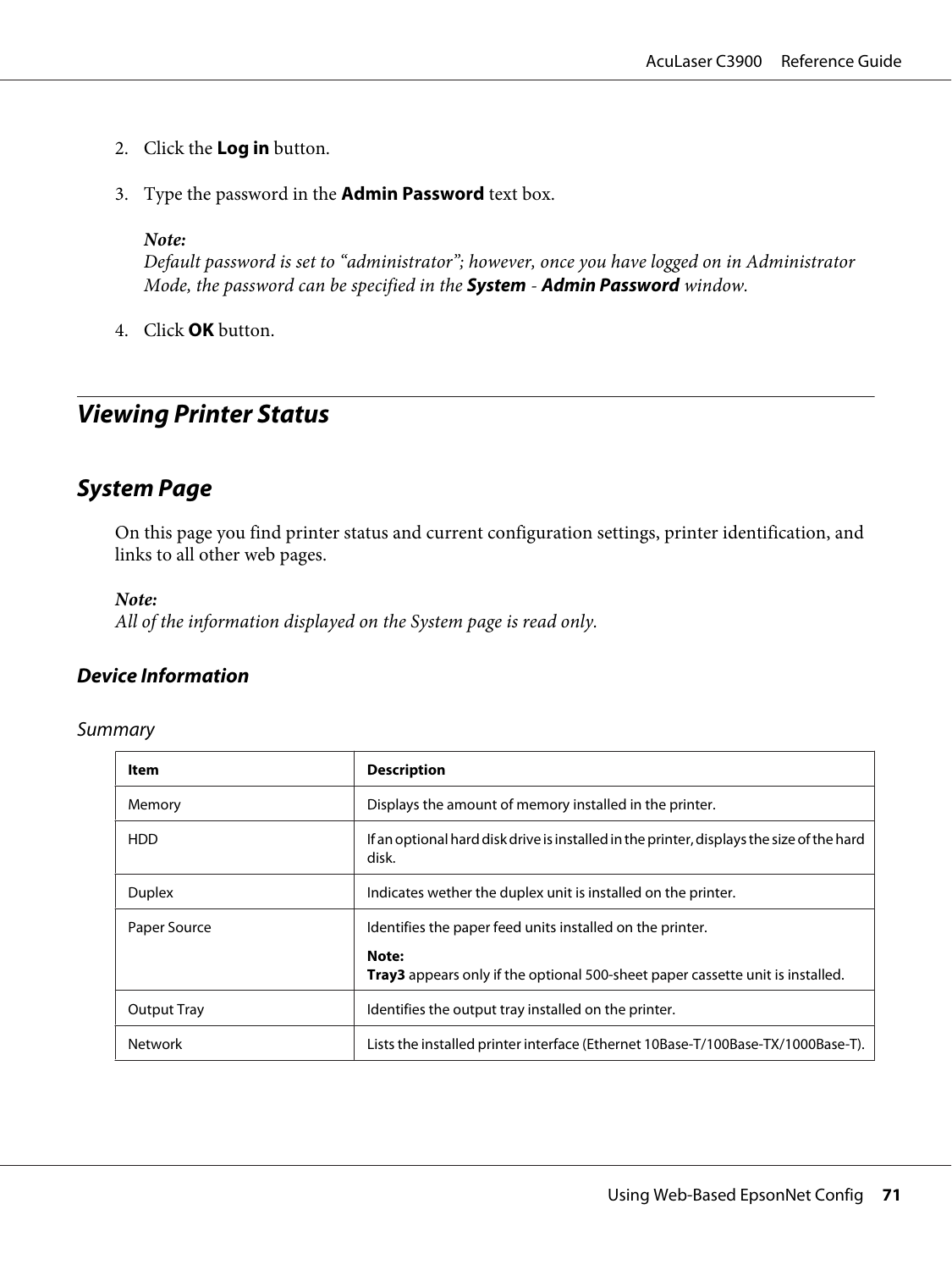# Paper Source

| ltem          | <b>Description</b>                                                   |
|---------------|----------------------------------------------------------------------|
| Paper Source  | Identifies the paper feed units Tray 1/2/3 installed on the printer. |
| Paper Size    | Indicates the size of paper loaded in a specific tray.               |
| Paper Type    | Indicates the type of paper loaded in a specific tray.               |
| Paper         | Indicates the paper status ("Ready" or "Empty") for each tray.       |
| Detail button | Displays detailed information about the paper trays.                 |

# Paper Source (Detail)

| Item               | <b>Description</b>                                 |
|--------------------|----------------------------------------------------|
| Paper Source       | Displays the names of the paper trays.             |
| Paper Size         | Displays the paper sizes.                          |
| Paper Type         | Displays the paper types.                          |
| Capacity           | Displays the maximum capacity for each paper tray. |
| Paper              | Displays the amount of paper remaining.            |
| <b>Back button</b> | Returns to the previous screen.                    |

# Output Tray

| ltem  | <b>Description</b>                                    |
|-------|-------------------------------------------------------|
| Tray  | Displays the name of the output tray.                 |
| Paper | Displays the status (Ready, Full) of the output tray. |

# Storage

| Item  | <b>Description</b>                                                                                                       |
|-------|--------------------------------------------------------------------------------------------------------------------------|
| Total | Displays the total amount of space on the hard disk.<br>If no optional storages are installed, "-" are displayed.        |
| Used  | Displays the amount of space on the hard disk that is used.<br>If no optional storages are installed, "-" are displayed. |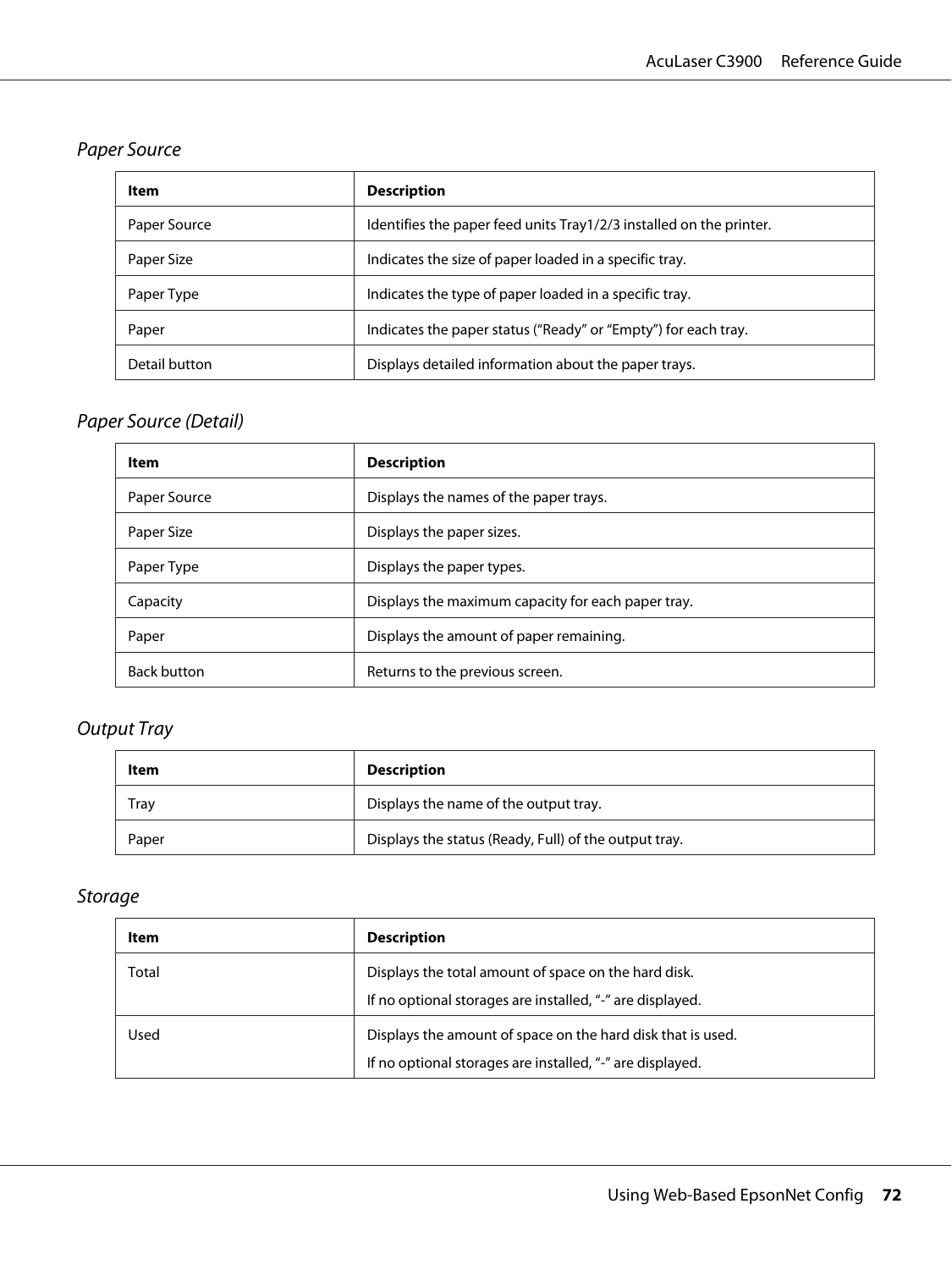| Item      | <b>Description</b>                                        |
|-----------|-----------------------------------------------------------|
| Remaining | Displays the amount of space remaining on the hard disk.  |
|           | If no optional storages are installed, "-" are displayed. |

#### Interface Information

| <b>Item</b>             |                    | <b>Description</b>                              |
|-------------------------|--------------------|-------------------------------------------------|
| Protocol<br>Information | TCP/IP             | If Enable is displayed, TCP/IP is enabled.      |
|                         | IP <sub>v6</sub>   | If Enable is displayed, IPv6 is enabled.        |
|                         | Bonjour            | If Enable is displayed, Bonjour is enabled.     |
|                         | <b>FTP</b>         | If Enable is displayed, FTP is enabled.         |
|                         | <b>Dynamic DNS</b> | If Enable is displayed, Dynamic DNS is enabled. |
|                         | <b>IPP</b>         | If Enable is displayed, IPP is enabled.         |
|                         | <b>LPD</b>         | If Enable is displayed, LPD is enabled.         |
|                         | <b>RAW Port</b>    | If Enable is displayed, RAW Port is enabled.    |
|                         | <b>SLP</b>         | If Enable is displayed, SLP is enabled.         |
|                         | <b>SMTP</b>        | If Enable is displayed, SMTP is enabled.        |
|                         | <b>SNMP</b>        | If Enable is displayed, SNMP is enabled.        |
|                         | <b>WSD Print</b>   | If Enable is displayed, WSD Print is enabled.   |
|                         | <b>LLTD</b>        | If Enable is displayed, LLTD is enabled.        |
|                         | <b>LLMNR</b>       | If Enable is displayed, LLMNR is enabled.       |
|                         | AppleTalk          | If Enable is displayed, AppleTalk is enabled.   |
|                         | <b>NetWare</b>     | If Enable is displayed, NetWare is enabled.     |
|                         | IEEE802.1x         | If Enable is displayed, IEEE802.1x is enabled.  |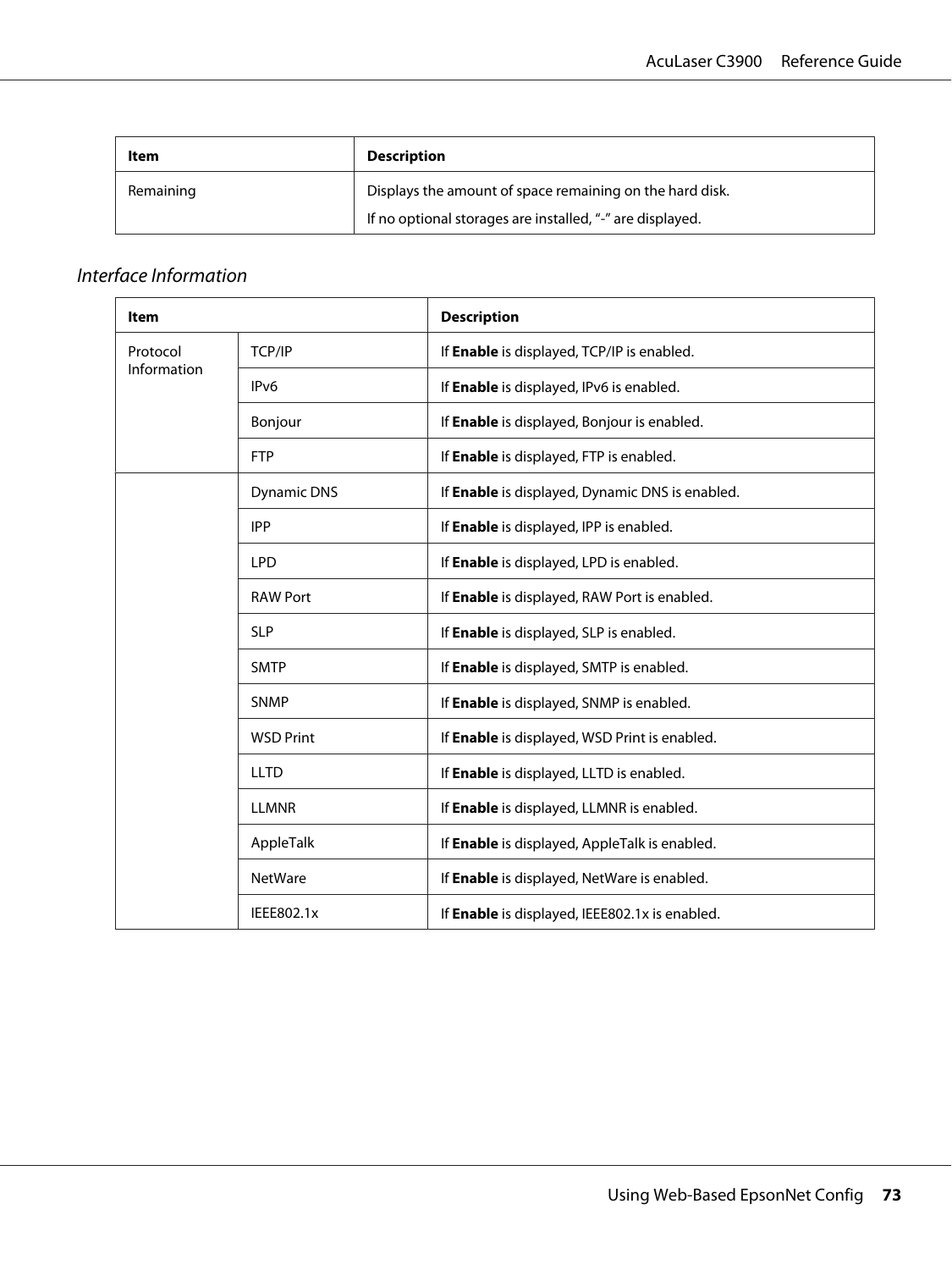| Item                          |                                         | <b>Description</b>                                                                                              |
|-------------------------------|-----------------------------------------|-----------------------------------------------------------------------------------------------------------------|
| <b>Network</b><br>Information | <b>Type</b>                             | Identifies the type of network interface installed on the printer<br>(Ethernet 10Base-T/100Base-TX/1000Base-T). |
|                               | <b>Ethernet Speed</b>                   | Indicates the transmission speed for the network and the<br>transmission method for bidirectional transmission. |
|                               | <b>IP Address</b>                       | Identifies the IP (Internet Protocol) address of the Ethernet interface.                                        |
|                               | <b>IPv6 Link Local Address</b>          | Identifies the IPv6 link local address of the Ethernet interface.                                               |
|                               | <b>IPv6 Global Address</b>              | Identifies the IPv6 global address of the Ethernet interface.                                                   |
|                               | <b>MAC Address</b>                      | Identifies the Media Access Control (MAC) address of the Ethernet<br>interface.                                 |
|                               | <b>Host Name</b>                        | Identifies the host name for the printer.                                                                       |
|                               | Print Server Name<br>(NetWare)          | Identifies the Print Server Name for the NetWare.                                                               |
|                               | Printer Name (Apple Talk)               | Identifies the printer name on AppleTalk.                                                                       |
|                               | <b>Current Zone Name</b><br>(AppleTalk) | Identifies the Current Zone Name for the AppleTalk.                                                             |
|                               | <b>Bonjour Name</b>                     | Displays the Bonjour name for the printer.                                                                      |
|                               | <b>WSD Printer Name</b>                 | Displays the WSD printer name for the printer.                                                                  |

## Consumables and Maintenance

| Item                        | <b>Description</b>                                                        |
|-----------------------------|---------------------------------------------------------------------------|
| Consumables and Maintenance | Identifies the consumables or maintenance parts that are being monitored. |
| <b>Status</b>               | Indicates the remaining life of the consumables or maintenance parts.     |
| <b>TYPF</b>                 | Identifies the type of Toner Cartridge.                                   |

### **Counter**

| Item                         | <b>Description</b>                                    |
|------------------------------|-------------------------------------------------------|
| Pages Printed                | Indicates the number of prints.                       |
| Sheets Printed by Paper Size | Indicates the number of prints grouped by Paper Size. |
| Sheets Printed by Paper Type | Indicates the number of prints grouped by Paper Type. |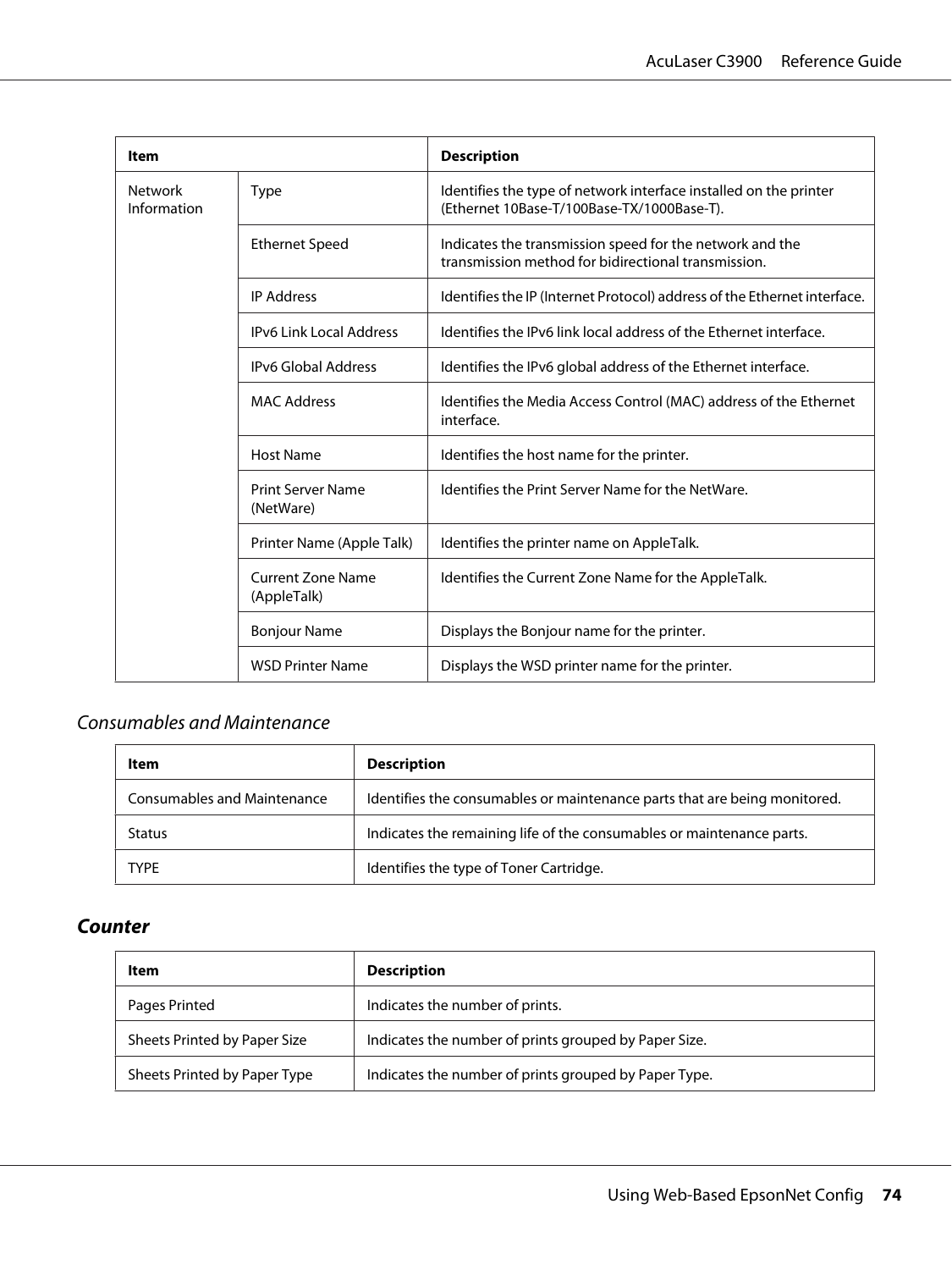### **Online Assistance**

| Item                            | <b>Description</b>                                                             |
|---------------------------------|--------------------------------------------------------------------------------|
| <b>Contact Name</b>             | Displays the organization that provides assistance with the printer.           |
| Contact Information             | Displays the web address for assistance.                                       |
| <b>Product Help URL</b>         | Displays the web address for assistance.                                       |
| Corporate URL                   | Displays the Seiko Epson web address.                                          |
| <b>Supplies and Accessories</b> | Displays the web address where you can order printer supplies and accessories. |
| <b>Contact Phone Number</b>     | Displays the telephone number of the printer administrator.                    |
| <b>Contact Address</b>          | Displays the e-mail address for support.                                       |
| <b>Contact Utility Link</b>     | Displays a link to the Printer Management Utilities.                           |

### **User Authentication**

#### *Note:*

*This page appears only when logged on to Registered User Mode.*

## User Password Change

| Item                    | <b>Description</b>                                                                                                                                                                                                                                                         |
|-------------------------|----------------------------------------------------------------------------------------------------------------------------------------------------------------------------------------------------------------------------------------------------------------------------|
| User Name               | Shows the name of user who is logged on.                                                                                                                                                                                                                                   |
| <b>Current Password</b> | Type in the current password for the user who is logged on.<br>Range: Up to 64 characters                                                                                                                                                                                  |
| New Password            | Type in the new password.<br>Range: Up to 64 characters                                                                                                                                                                                                                    |
| Retype New Password     | Type in the new password again for confirmation.<br>Range: Up to 64 characters                                                                                                                                                                                             |
| Apply button            | Applies the new password.<br>Note:<br>If the password typed in three text boxes doesn't match, the following message<br>displays when you choose the <b>Apply</b> button: "Password was changed<br>unsuccessfully. Please retry." Retype the passwords in both text boxes. |
| Clear button            | Resets all configuration settings to previous values.                                                                                                                                                                                                                      |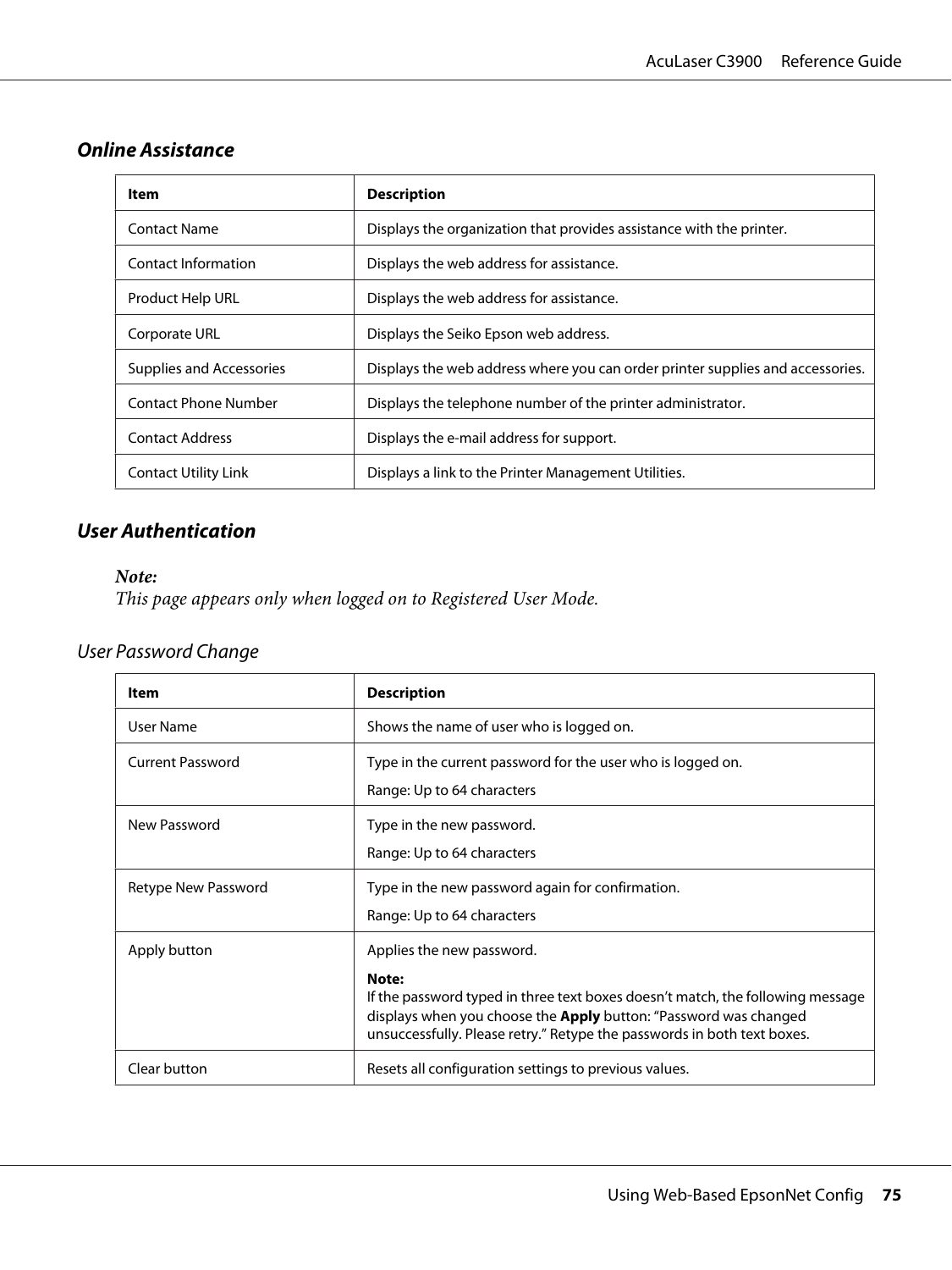#### Registration Information

| Item                                   | <b>Description</b>                                                                                                                                                                                |
|----------------------------------------|---------------------------------------------------------------------------------------------------------------------------------------------------------------------------------------------------|
| <b>Registration User Information</b>   | Shows the registration number (No.), user name and account name for the user<br>who is logged on.                                                                                                 |
|                                        | Note:<br>Only the account name is displayed if <b>Synchronize User Authentication &amp;</b><br>Account Track is set to Synchronize in the Network - Authentication - User<br>Authentication page. |
| <b>Function Permission Information</b> | Shows whether printing is permitted by the user who is logged on.                                                                                                                                 |
| <b>Output Permission Information</b>   | Shows whether color printing and whether black-and-white printing is<br>permitted by the user who is logged on.                                                                                   |

# **Job Page**

This page allows you to view the status of current print jobs.

## **Active Job List**

| ltem          | <b>Description</b>                                                                                                                                                  |
|---------------|---------------------------------------------------------------------------------------------------------------------------------------------------------------------|
| Job Number    | Displays the print job identification number. Each print job that the printer<br>receives is assigned a unique identification number.                               |
| User Name     | If known, displays the owner of the print job.                                                                                                                      |
| File Name     | Displays the name of the print file.<br>This cell remains empty if <b>Hide Personal Information</b> is set to On in the System -<br><b>Machine Settings window.</b> |
| Job Status    | Displays the current status of the print job (Parsing, Printing, Cancel, Pending,<br>Abort or Pending).                                                             |
| Create Time   | Displays the time that the job was queued.                                                                                                                          |
| Delete button | Deletes the print job(s) whose check boxes in column 1 are checked.                                                                                                 |

### **Done Job List**

| Item       | <b>Description</b>                                                                                                                    |
|------------|---------------------------------------------------------------------------------------------------------------------------------------|
| Job Number | Displays the print job identification number. Each print job that the printer<br>receives is assigned a unique identification number. |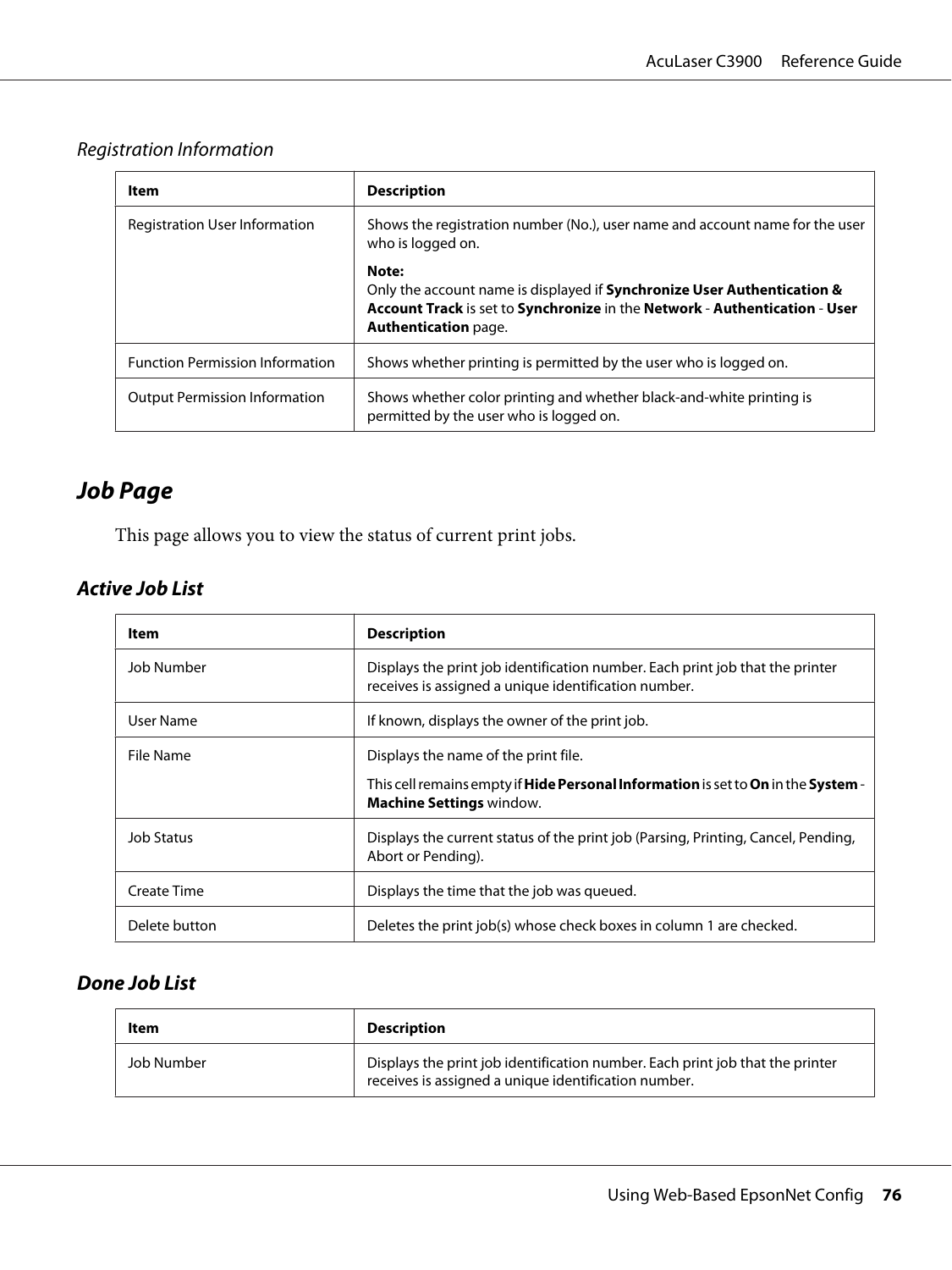| Item            | <b>Description</b>                                                                                                                                           |
|-----------------|--------------------------------------------------------------------------------------------------------------------------------------------------------------|
| User Name       | If known, displays the owner of the print job.                                                                                                               |
| File Name       | Displays the name of the print file.<br>This cell remains empty if Hide Personal Information is set to On in the System -<br><b>Machine Settings window.</b> |
| <b>Fnd Time</b> | Displays the time that printing finished.                                                                                                                    |
| Result          | Displays the result of the print job.                                                                                                                        |
| Detail button   | Displays a screen containing details.                                                                                                                        |

#### **Done Job List (Detail)**

| Item               | <b>Description</b>                                                                                                                          |
|--------------------|---------------------------------------------------------------------------------------------------------------------------------------------|
| Job Number         | Displays the print job identification number. Each print job that the printer<br>receives is assigned a unique identification number.       |
| User Name          | If known, displays the owner of the print job.                                                                                              |
| File Name          | Displays the name of the print file.                                                                                                        |
| Delivery Type      | Displays the delivery method for the job (Print, Print and Hold, Proof then Print,<br>IPP Print, Secured Job, Time Print, or Report Print). |
| Create Time        | Displays the time that the job was queued.                                                                                                  |
| End Time           | Displays the time that printing finished.                                                                                                   |
| Result             | Displays the result of the print job.                                                                                                       |
| <b>Back button</b> | Returns to the previous screen.                                                                                                             |

# **Print Page**

This page allows you to check the settings for printing when there is no PDL printer driver.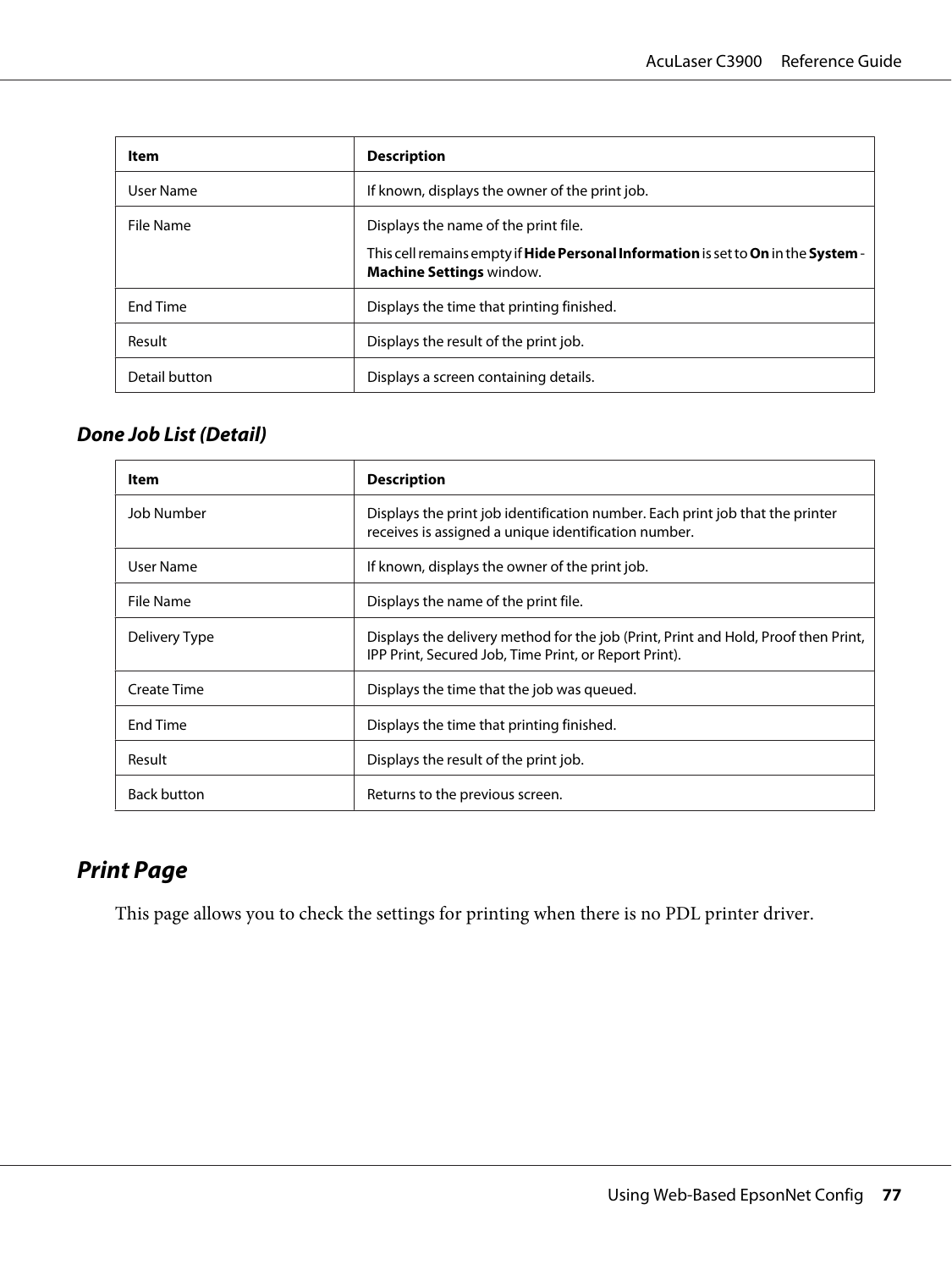### **Default Settings**

## General Settings

| Item               | <b>Description</b>                                                                                                  |  |
|--------------------|---------------------------------------------------------------------------------------------------------------------|--|
| <b>PDL</b>         | Indicates default language to be selected.                                                                          |  |
| Paper Source       | The paper tray that is normally used is indicated.                                                                  |  |
| <b>Duplex</b>      | If Long-Edge Binding is indicated, the pages will be printed on both sides of the<br>paper for long-edge binding.   |  |
|                    | If Short-Edge Binding is indicated, the pages will be printed on both sides of the<br>paper for short-edge binding. |  |
| <b>Output Tray</b> | Displays the name of the output tray.                                                                               |  |
| Copies             | Indicates the default setting for number of copies to be printed.                                                   |  |
| Paper Size         | Indicates the default setting for the size of paper.                                                                |  |
| Width              | Indicates the paper width when Paper Size is set to Custom Size.                                                    |  |
| Length             | Indicates the paper length when <b>Paper Size</b> is set to <b>Custom Size</b> .                                    |  |
| Paper Type         | Indicates the default setting for the type of paper.                                                                |  |
| Collate            | If On is indicated, all pages in a copy of the document can be printed before<br>printing the next copy.            |  |
|                    | If Off is indicated, all copies of the document are not printed separately.                                         |  |
|                    | Note:<br>This menu item appears only if an optional hard disk drive is installed.                                   |  |
| Unit of Measure    | The units for specifying the size of custom paper is indicated between inches and<br>millimeters.                   |  |

#### Paper Source Settings

| Item  |            | <b>Description</b>                                                                |
|-------|------------|-----------------------------------------------------------------------------------|
| Tray1 | Paper Size | Indicates the setting for the size of paper loaded into Tray1.                    |
|       | Width      | Indicates the paper width when <b>Paper Size</b> is set to <b>Custom</b><br>Size. |
|       | Length     | Indicates the paper width when <b>Paper Size</b> is set to <b>Custom</b><br>Size. |
|       | Paper Type | Indicates the setting for the type of paper loaded into Tray1.                    |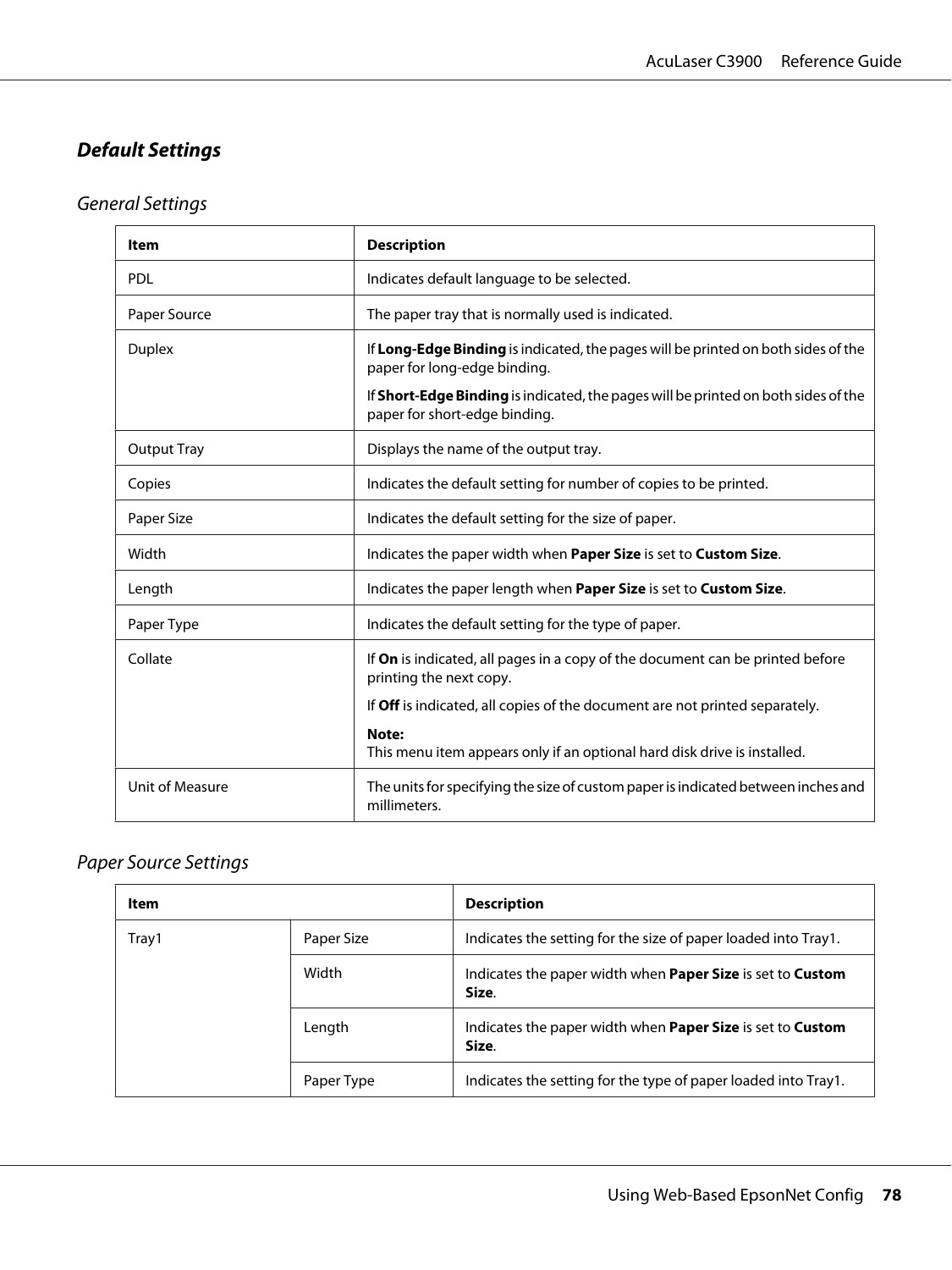| Item                                                                                       |            | <b>Description</b>                                                                                                                                                                                      |
|--------------------------------------------------------------------------------------------|------------|---------------------------------------------------------------------------------------------------------------------------------------------------------------------------------------------------------|
| Tray2                                                                                      | Paper Size | Indicates the setting for the size of paper loaded into Tray2.                                                                                                                                          |
|                                                                                            | Width      | Indicates the paper width when <b>Paper Size</b> is set to <b>Custom</b><br>Size.                                                                                                                       |
|                                                                                            | Length     | Indicates the paper width when <b>Paper Size</b> is set to <b>Custom</b><br>Size.                                                                                                                       |
|                                                                                            | Paper Type | Indicates the setting for the type of paper loaded into Tray2.                                                                                                                                          |
| Tray3                                                                                      | Paper Size | Indicates the setting for the size of paper loaded into Tray3.                                                                                                                                          |
| This item appears only if<br>an optional 500-sheet<br>paper cassette unit is<br>installed. | Paper Type | Indicates the setting for the type of paper loaded into Tray3.                                                                                                                                          |
| Tray Chaining                                                                              |            | If <b>Enable</b> is indicated and the specified paper tray runs out of<br>paper during printing, a paper tray loaded with paper of the same<br>size is automatically selected so printing can continue. |
|                                                                                            |            | If <b>Disable</b> is indicated and the specified paper tray runs out of<br>paper, printing stops.                                                                                                       |

## Tray Mapping Settings

| Item              | <b>Description</b>                                                                                                      |
|-------------------|-------------------------------------------------------------------------------------------------------------------------|
| Tray Mapping Mode | If <b>On</b> is indicated, Tray Mapping function is used.                                                               |
| Logical Tray 0-9  | Indicates the tray that is used for printing when a print job is received from<br>another manufacture's printer driver. |

# PCL Settings

| <b>Item</b>            | <b>Description</b>                                      |
|------------------------|---------------------------------------------------------|
| <b>Font Number</b>     | Displays the default font in the PCL language.          |
| Symbol Set             | Displays the symbol set used with the PCL language.     |
| Lines Per Page         | Indicates how many lines are in a page in PCL language. |
| <b>Font Point Size</b> | Displays the font size in the PCL language.             |
| <b>Font Pitch Size</b> | Displays the font pitch in the PCL language.            |
| <b>CR/LF Mapping</b>   | Indicates CR/LF code definition in PCL language.        |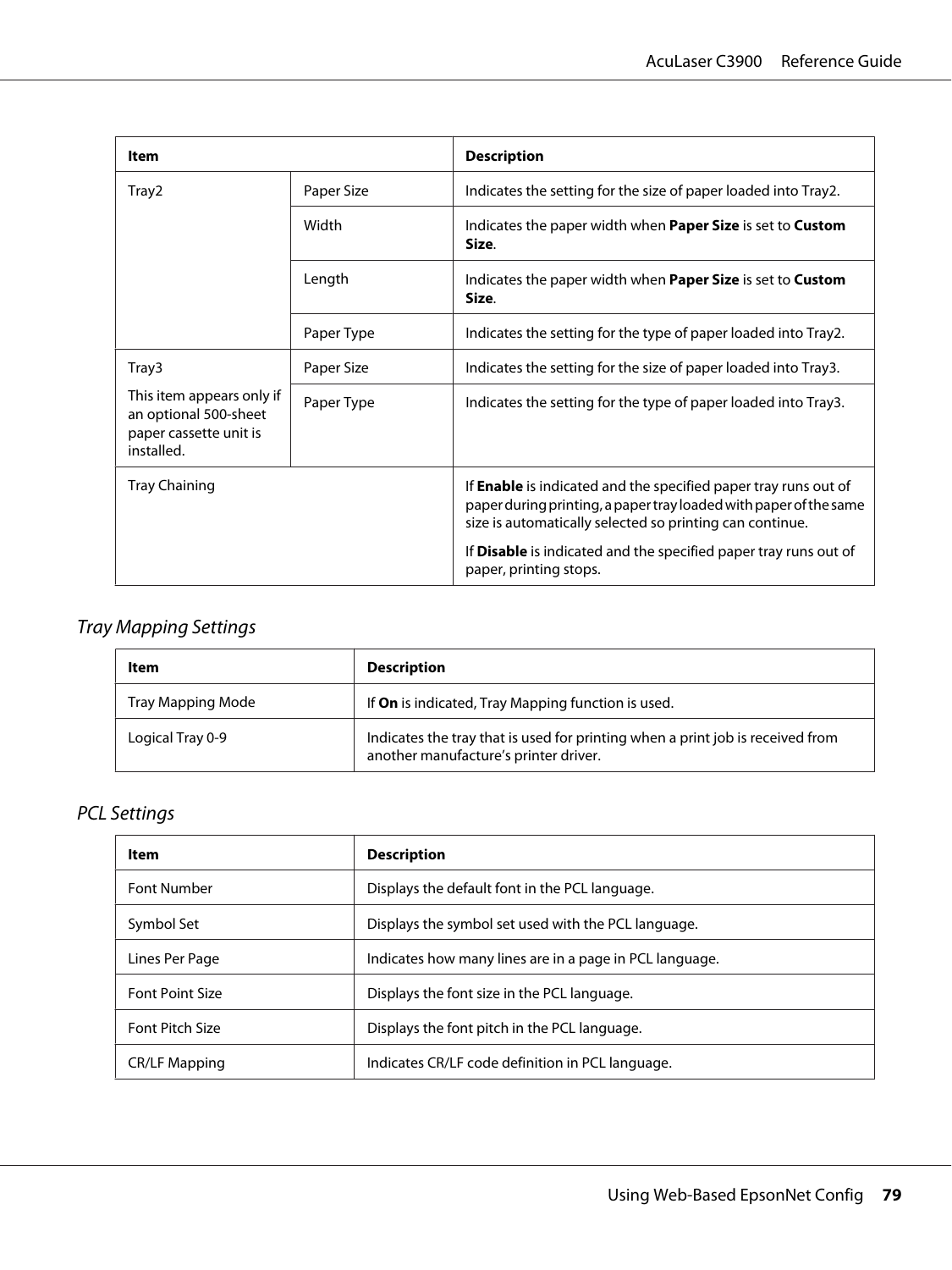## PS Settings

| Item                   | <b>Description</b>                                                             |
|------------------------|--------------------------------------------------------------------------------|
| <b>Wait Timeout</b>    | Indicates Postscript timeout. "0" means that no time-out control is effective. |
| <b>PS</b> Protocol     | Displays the settings for the PS protocol.                                     |
| Print to PS Frror      | Displays whether or not error printing is performed.                           |
| Auto Trapping          | If <b>On</b> is displayed, Auto Trapping is enabled.                           |
| <b>Black Overprint</b> | If <b>On</b> is displayed, Black Overprint is enabled.                         |

#### XPS Settings

#### *Note:*

*This printer does not support XPS printer driver.*

| ltem               | <b>Description</b>                                                                                   |
|--------------------|------------------------------------------------------------------------------------------------------|
| Digital Signature  | Shows whether XPS digital signatures are enabled or disabled.                                        |
| Print to XPS Error | Shows whether or not error information is printed when an error has occurred<br>during XPS printing. |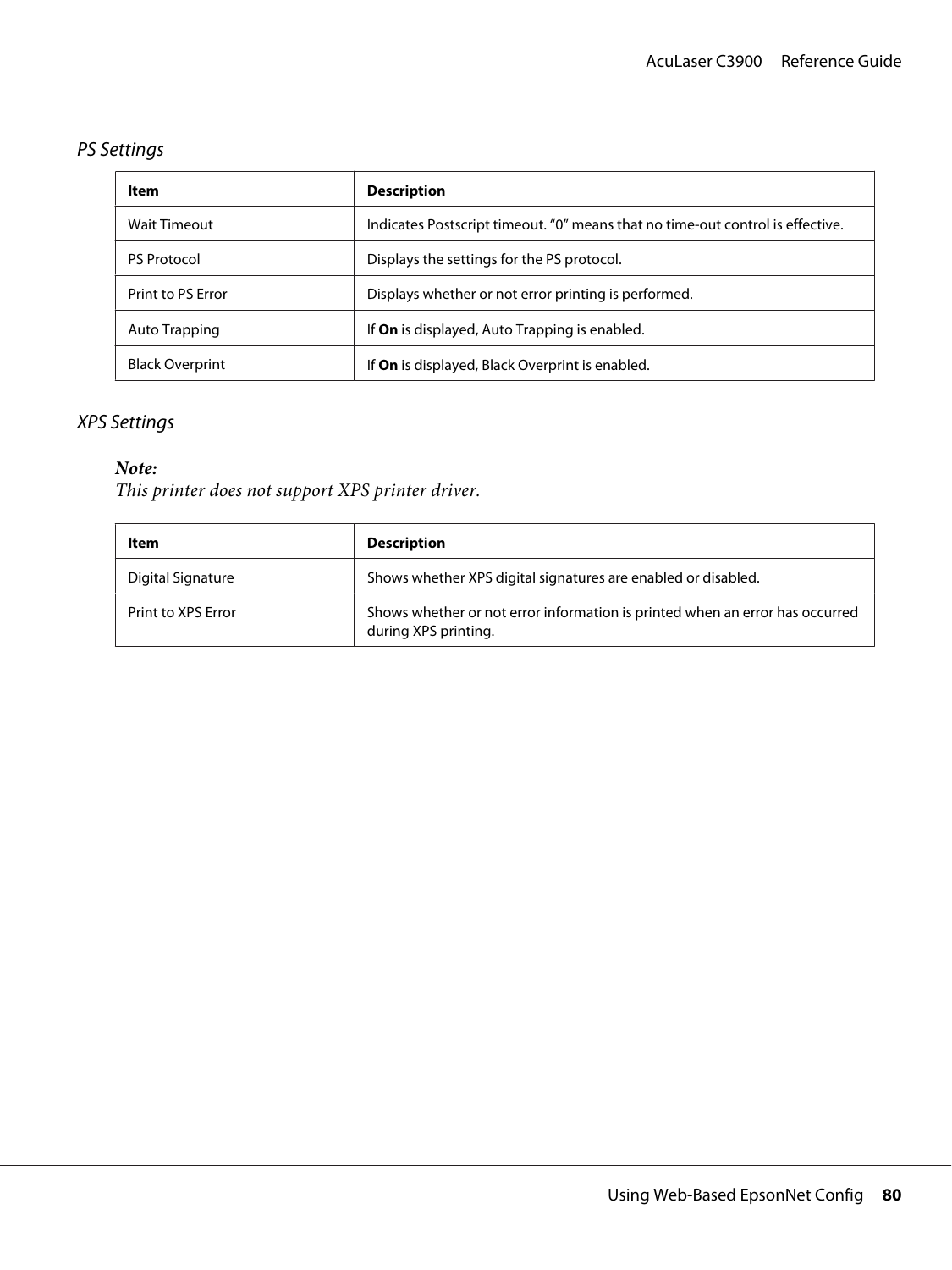# Print Quality Settings

| ltem                             |                                                                                        | <b>Description</b>                                                                                                                                                                     |
|----------------------------------|----------------------------------------------------------------------------------------|----------------------------------------------------------------------------------------------------------------------------------------------------------------------------------------|
| <b>Print Quality</b><br>Settings | Color Mode                                                                             | If Color is indicated, the pages are printed in full color.<br>If Monochrome is indicated, the pages are printed in black and<br>white.                                                |
|                                  | <b>Color Separation</b>                                                                | If On is indicated, color separation is performed.                                                                                                                                     |
|                                  | <b>Brightness</b>                                                                      | Indicates the brightness of the printed image.                                                                                                                                         |
|                                  | Halftone (Image Printing/Text<br><b>Printing/Graphics Printing)</b>                    | Indicates how halftones are reproduced.<br>If Line Art is indicated, halftones are reproduced with high<br>precision.<br>If Detail is indicated, halftones are reproduced with detail. |
|                                  |                                                                                        | If Smooth is indicated, halftones are reproduced with<br>smoothness.                                                                                                                   |
|                                  | <b>Edge Enhancement (Image</b><br>Printing/Text Printing/<br><b>Graphics Printing)</b> | Shows the settings for whether or not edges are emphasized in<br>images, text and graphics.                                                                                            |
|                                  | Edge Strength                                                                          | Shows the setting for the amount that edges are emphasized.                                                                                                                            |
|                                  | <b>Economy Print Mode</b>                                                              | Shows the setting for whether or not Economy Print Mode is<br>enabled. When Economy Print Mode is enabled, the amount of<br>toner used is reduced when printing many drawings.         |
| <b>PCL Settings</b>              | Contrast                                                                               | Indicates the contrast of the image.                                                                                                                                                   |
|                                  | Image Printing/Text Printing/<br><b>Graphics Printing (Source)</b>                     | Identifies the color space for RGB data.                                                                                                                                               |
|                                  | Image Printing/Text Printing/<br><b>Graphics Printing (Intent)</b>                     | Indicates the color intent to be used on conversion RGB to CMYK<br>by printer.                                                                                                         |
|                                  | Image Printing/Text Printing/<br><b>Graphics Printing (Gray</b><br>Treatment)          | Indicates the method to reproduce RGB black and gray.                                                                                                                                  |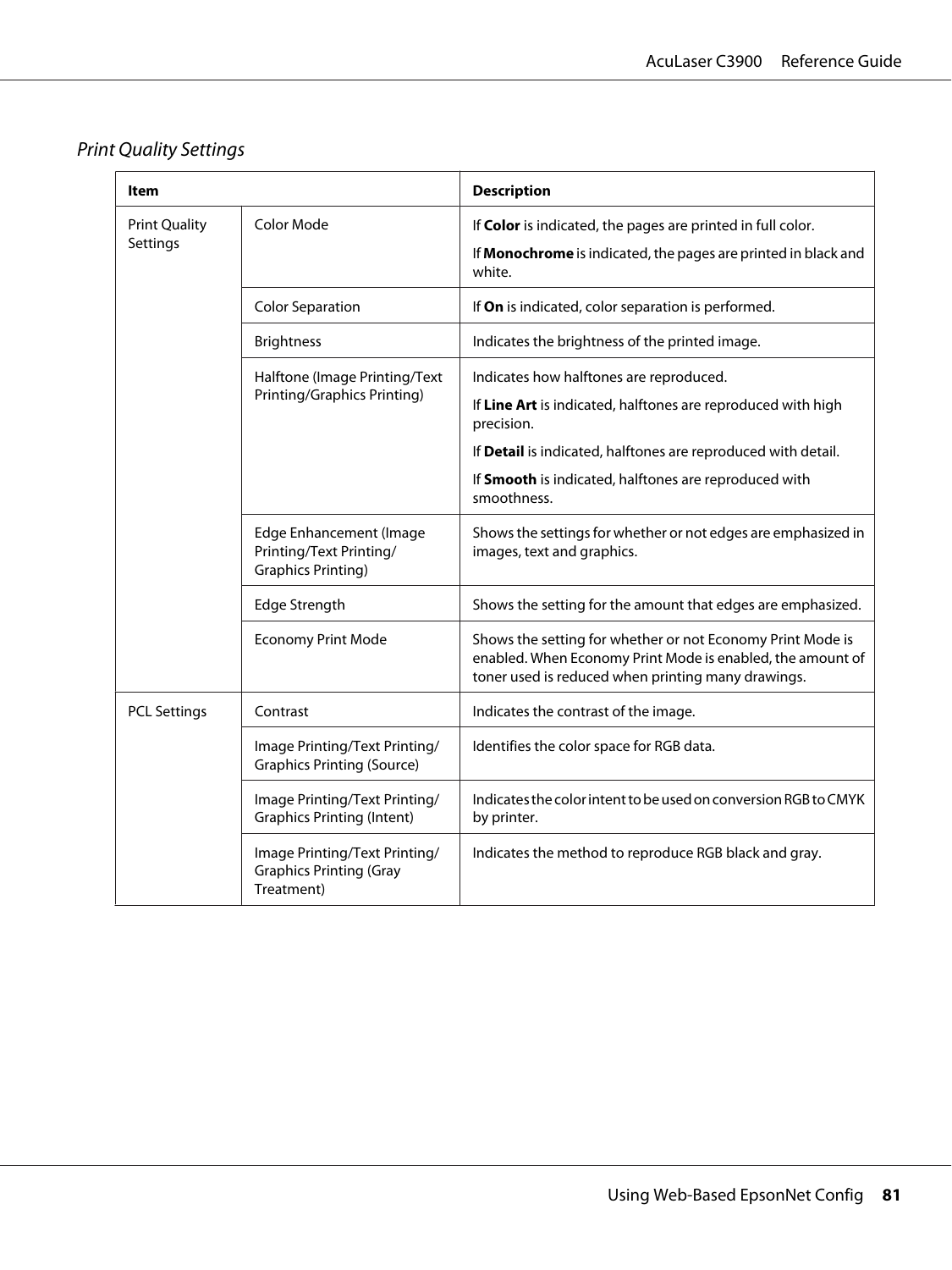| ltem                                                                    |                                                                                    | <b>Description</b>                                                                |
|-------------------------------------------------------------------------|------------------------------------------------------------------------------------|-----------------------------------------------------------------------------------|
| <b>PS Settings</b>                                                      | Image Printing/Text Printing/<br><b>Graphics Printing (RGB Source)</b>             | Identifies the color space for RGB data.                                          |
|                                                                         | Image Printing/Text Printing/<br><b>Graphics Printing (RGB Intent)</b>             | Indicates the color intent to be used on conversion RGB to CMYK<br>by printer.    |
|                                                                         | Image Printing/Text Printing/<br><b>Graphics Printing (RGB Gray</b><br>Treatment)  | Indicates the method to reproduce RGB black and gray.                             |
|                                                                         | Image Printing/Text Printing/<br><b>Graphics Printing (Destination</b><br>Profile) | Indicates the ICC destination profile to be used for printed<br>output.           |
|                                                                         | Simulation (Profile)                                                               | Indicates the specific ICC simulation profile to be used for<br>printed output.   |
|                                                                         | Simulation (Intent)                                                                | Indicates the simulation intent to be used for simulation<br>printing.            |
|                                                                         | Simulation (CMYK Gray<br>Treatment)                                                | Indicates the method to reproduce CMYK black and gray for<br>simulation printing. |
| Calibration                                                             | <b>Tone Calibration</b>                                                            | If On is indicated, image adjustments are applied.                                |
| Settings<br>Density (Highlight)<br>Density (Middle)<br>Density (Shadow) | Cyan/Magenta/Yellow/Black                                                          | Indicates the density of the highlight color.                                     |
|                                                                         | Cyan/Magenta/Yellow/Black                                                          | Indicates the density of the middle color.                                        |
|                                                                         | Cyan/Magenta/Yellow/Black                                                          | Indicates the density of the shadow color.                                        |

## **Font/Form**

### PCL Font

| Item      | <b>Description</b>                       |
|-----------|------------------------------------------|
| Number    | Displays the control number of the font. |
| Font Name | Displays the name of the fonts.          |
| Source    | Displays the storage source of the font. |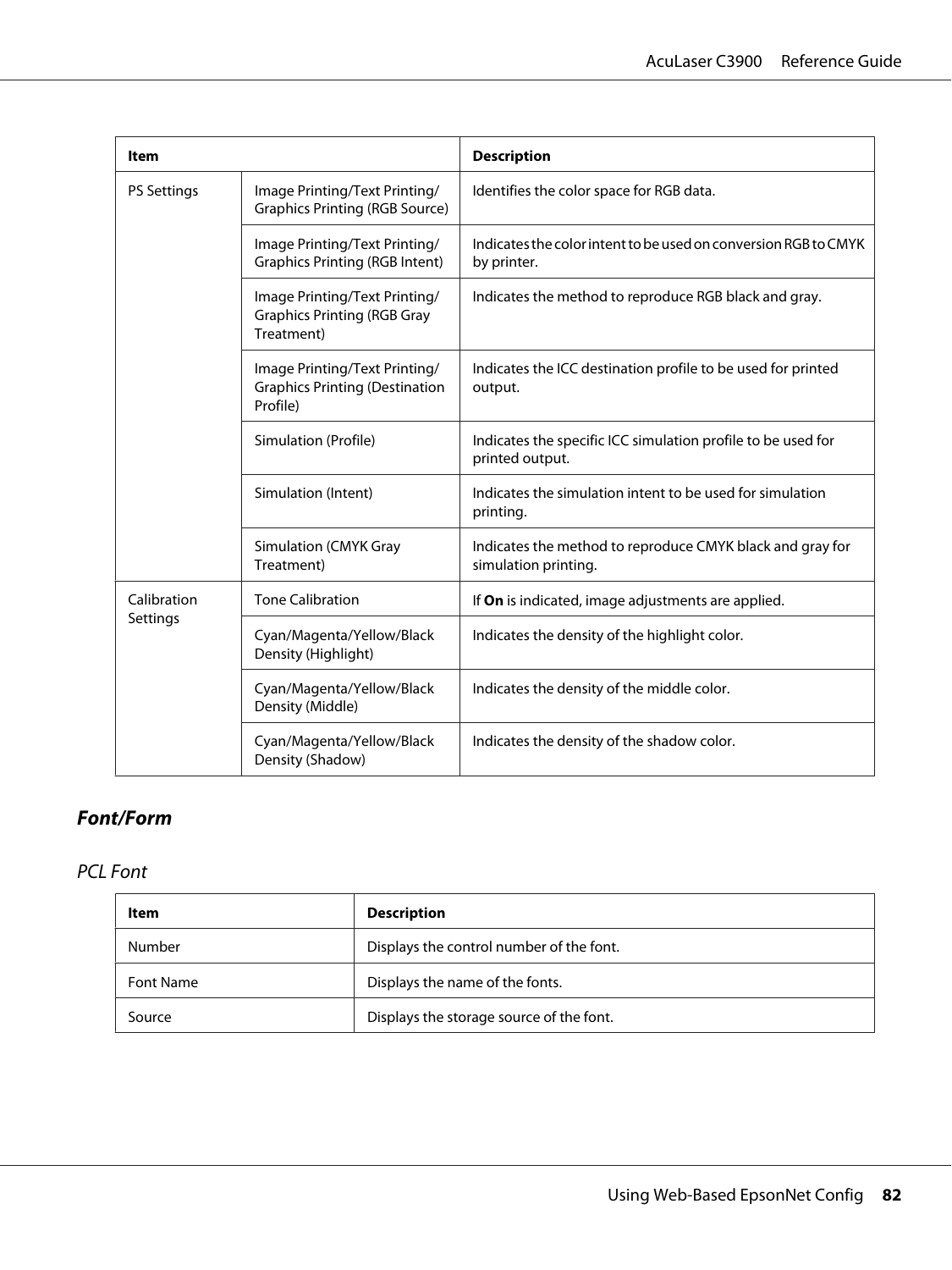### PS Font

| Item      | <b>Description</b>                       |
|-----------|------------------------------------------|
| Number    | Displays the control number of the font. |
| Font Name | Displays the name of the fonts.          |
| Source    | Displays the storage source of the font. |

## Form Overlay

| Item      | <b>Description</b>                               |
|-----------|--------------------------------------------------|
| Number    | Displays the control number of the overlay.      |
| File Name | Displays the name of the overlays.               |
| Source    | Displays the storage source of the form overlay. |

## Color Profile

| Item         | <b>Description</b>                                |  |
|--------------|---------------------------------------------------|--|
| Number       | Displays the control number of the color profile. |  |
| File Name    | Displays the file name of the color profile.      |  |
| Profile Name | Displays the name of the color profile.           |  |
| Class        | Displays the type of color profile.               |  |
| Color Space  | Displays the color space for the color profile.   |  |
| Source       | Displays the storage source of the color profile. |  |

# **Report Types**

| Item                   | <b>Description</b>                                              |  |
|------------------------|-----------------------------------------------------------------|--|
| Configuration Page     | Prints the printer configuration page.                          |  |
| <b>Statistics Page</b> | Prints the statistics page such as the number of pages printed. |  |
| PCL Font Page          | Prints the PCL font lists.                                      |  |
| PS Font Page           | Prints the PostScript font lists.                               |  |
| Menu Map Page          | Prints the menu map.                                            |  |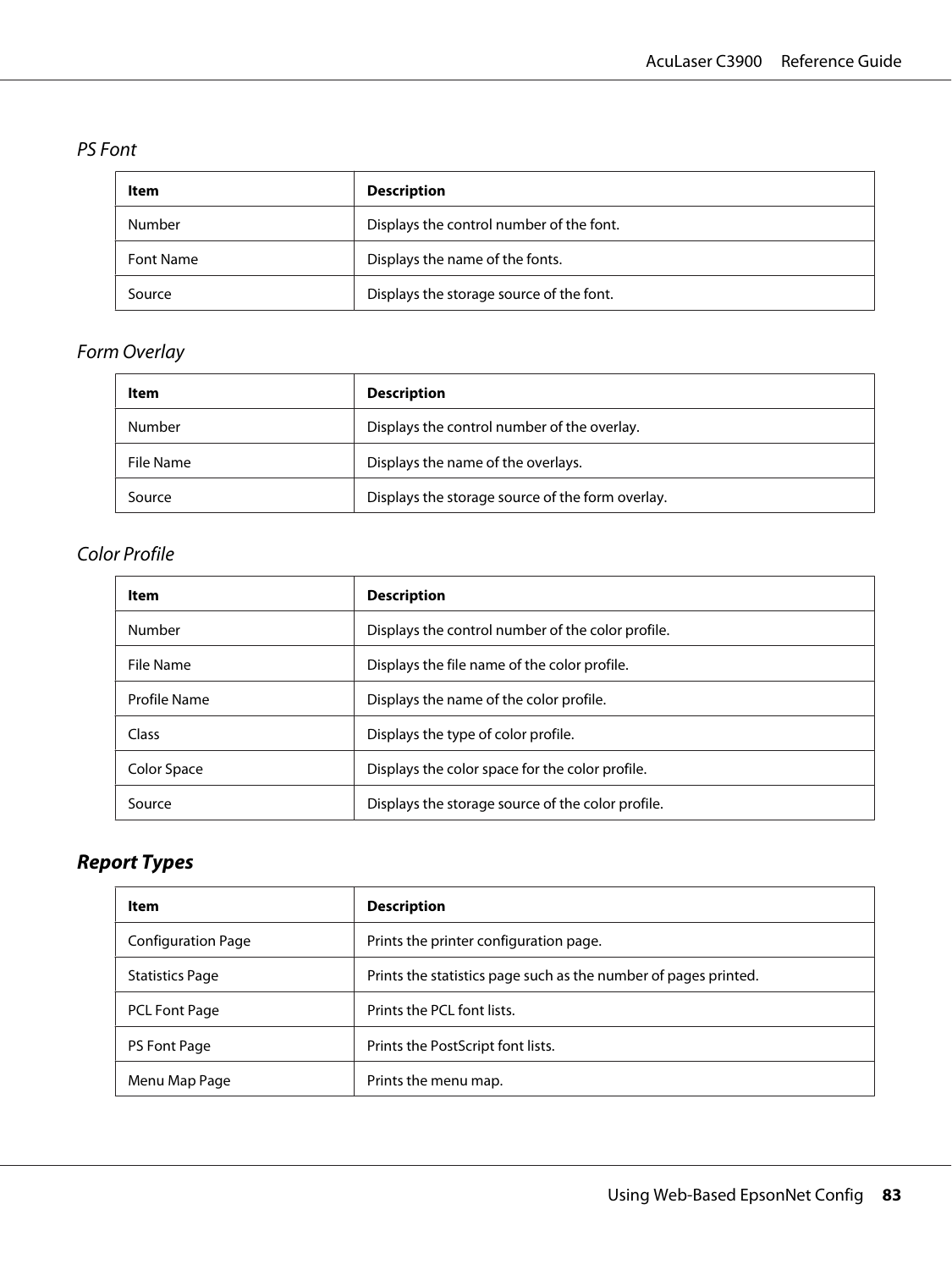| Item                   | <b>Description</b>                                                                |  |
|------------------------|-----------------------------------------------------------------------------------|--|
| Directory Listing Page | Prints the directory list.                                                        |  |
|                        | Note:<br>This menu item appears only if an optional hard disk drive is installed. |  |
| Print button           | Sends the page to the printer.                                                    |  |
| Clear button           | Cancels the selected settings.                                                    |  |

#### **Direct Print**

*Note:*

- ❏ *This page appears only if an optional hard disk drive is installed.*
- ❏ *This page appears when both* **Public Access** *(in the* **Network****Authentication****User Authentication** *page) and* **Print** *(in the* **System** *-* **Authentication** *-* **Default Permission Settings***) are set to* **Allow***.*
- ❏ *The following file formats can be printed using direct printing: PDF, TIF, and JPEG.*

| ltem          | <b>Description</b>                                            |  |
|---------------|---------------------------------------------------------------|--|
| File Name     | Specify the location of the file to be printed.               |  |
|               | Click <b>Browse</b> , and then select the file.               |  |
| Browse button | Displays a dialog box for browsing to the file to be printed. |  |
| Send button   | Sends the specified file to the printer.                      |  |

# **Configuring the Printer**

In order to make any configuration changes through Web-Based EpsonNet Config, you must first enter Administrator Mode. See ["Administrator Mode" on page 70.](#page-69-0) for instructions on logging into Administrator Mode.

## **System Page**

This page allows you to configure several user- and printer-specific items.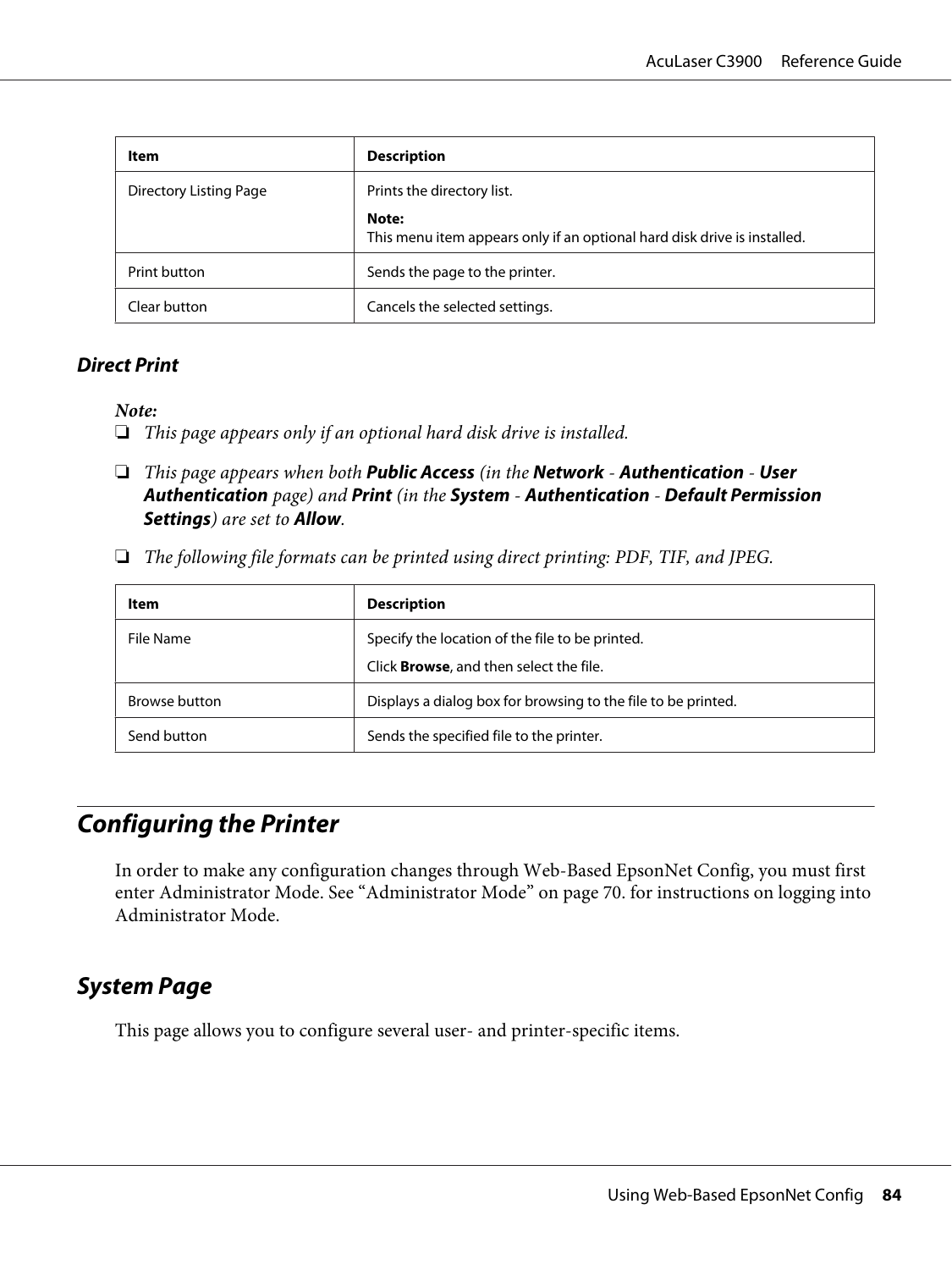## **Device Information**

## Summary

| Item               | <b>Description</b>                                                                                                                                   |  |
|--------------------|------------------------------------------------------------------------------------------------------------------------------------------------------|--|
| Memory             | Displays the amount of memory installed in the printer.                                                                                              |  |
| <b>HDD</b>         | If an optional hard disk drive is installed in the printer, displays the size of the hard<br>disk.                                                   |  |
| <b>Duplex</b>      | Indicates wether the duplex unit is installed on the printer.                                                                                        |  |
| Paper Source       | Identifies the paper feed units installed on the printer.<br>Note:<br>Tray3 appears only if the optional 500-sheet paper cassette unit is installed. |  |
| <b>Output Tray</b> | Identifies the output trays installed on the printer.                                                                                                |  |
| <b>Network</b>     | Lists the installed printer interface (Ethernet 10Base-T/100Base-TX/1000Base-T).                                                                     |  |

#### Paper Source

| ltem          | <b>Description</b>                                                   |  |
|---------------|----------------------------------------------------------------------|--|
| Paper Source  | Identifies the paper feed units Tray 1/2/3 installed on the printer. |  |
| Paper Size    | Indicates the size of paper loaded in a specific tray.               |  |
| Paper Type    | Indicates the type of paper loaded in a specific tray.               |  |
| Paper         | Indicates the paper status ("Ready" or "Empty") for each tray.       |  |
| Detail button | Displays detailed information about the paper trays.                 |  |

#### Paper Source (Detail)

| <b>Item</b>  | <b>Description</b>                                 |  |
|--------------|----------------------------------------------------|--|
| Paper Source | Displays the names of the paper trays.             |  |
| Paper Size   | Displays the paper sizes.                          |  |
| Paper Type   | Displays the paper types.                          |  |
| Capacity     | Displays the maximum capacity for each paper tray. |  |
| Paper        | Displays the amount of paper remaining.            |  |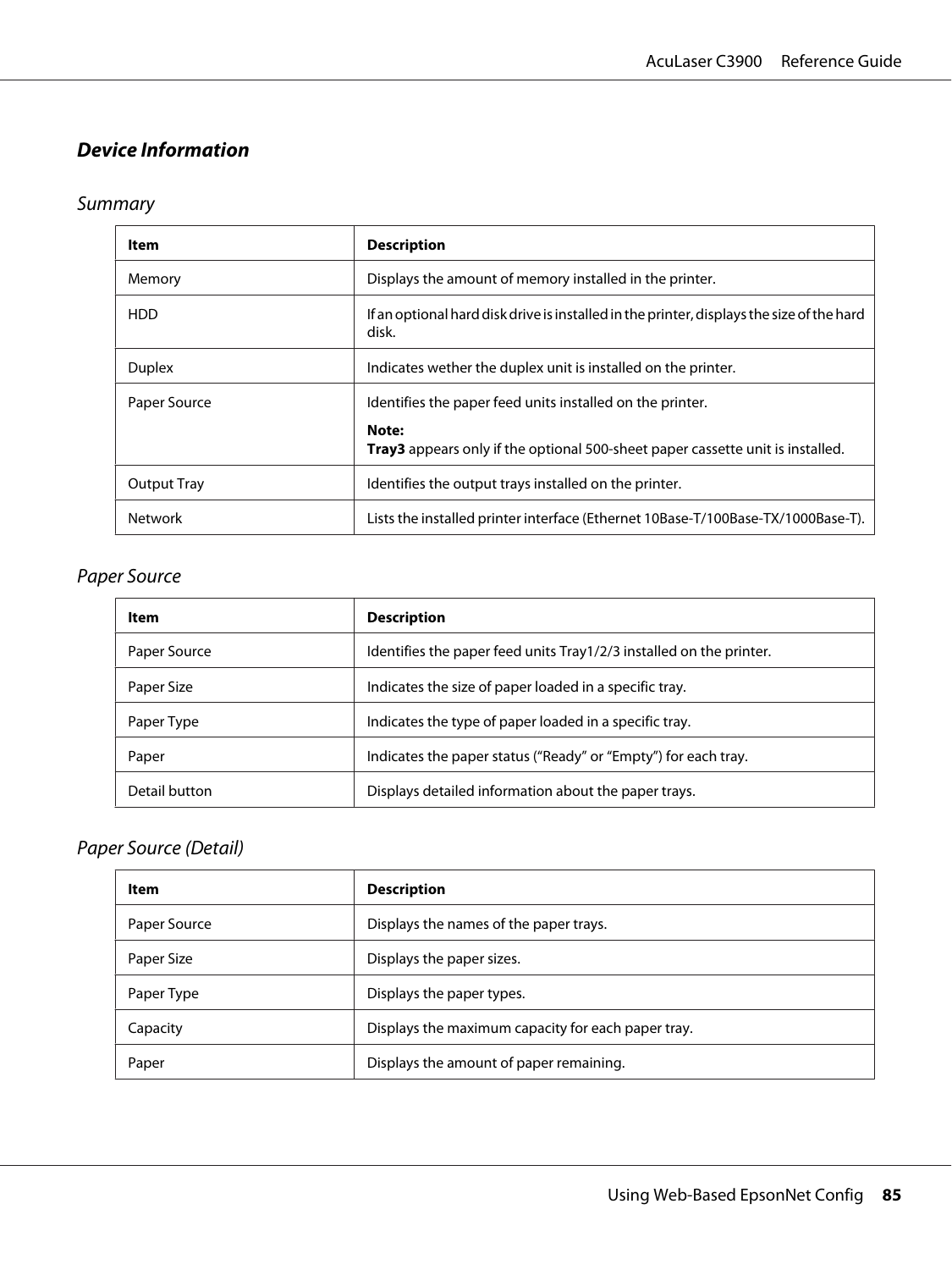| ltem        | <b>Description</b>              |  |
|-------------|---------------------------------|--|
| Back button | Returns to the previous screen. |  |

# Output Tray

| Item  | <b>Description</b>                                    |  |
|-------|-------------------------------------------------------|--|
| Tray  | Displays the name of the output tray.                 |  |
| Paper | Displays the status (Ready, Full) of the output tray. |  |

## Storage

| ltem      | <b>Description</b>                                                                                                       |  |
|-----------|--------------------------------------------------------------------------------------------------------------------------|--|
| Total     | Displays the total amount of space on the hard disk.<br>If no optional storages are installed, "-" are displayed.        |  |
| Used      | Displays the amount of space on the hard disk that is used.<br>If no optional storages are installed, "-" are displayed. |  |
| Remaining | Displays the amount of space remaining on the hard disk.<br>If no optional storages are installed, "-" are displayed.    |  |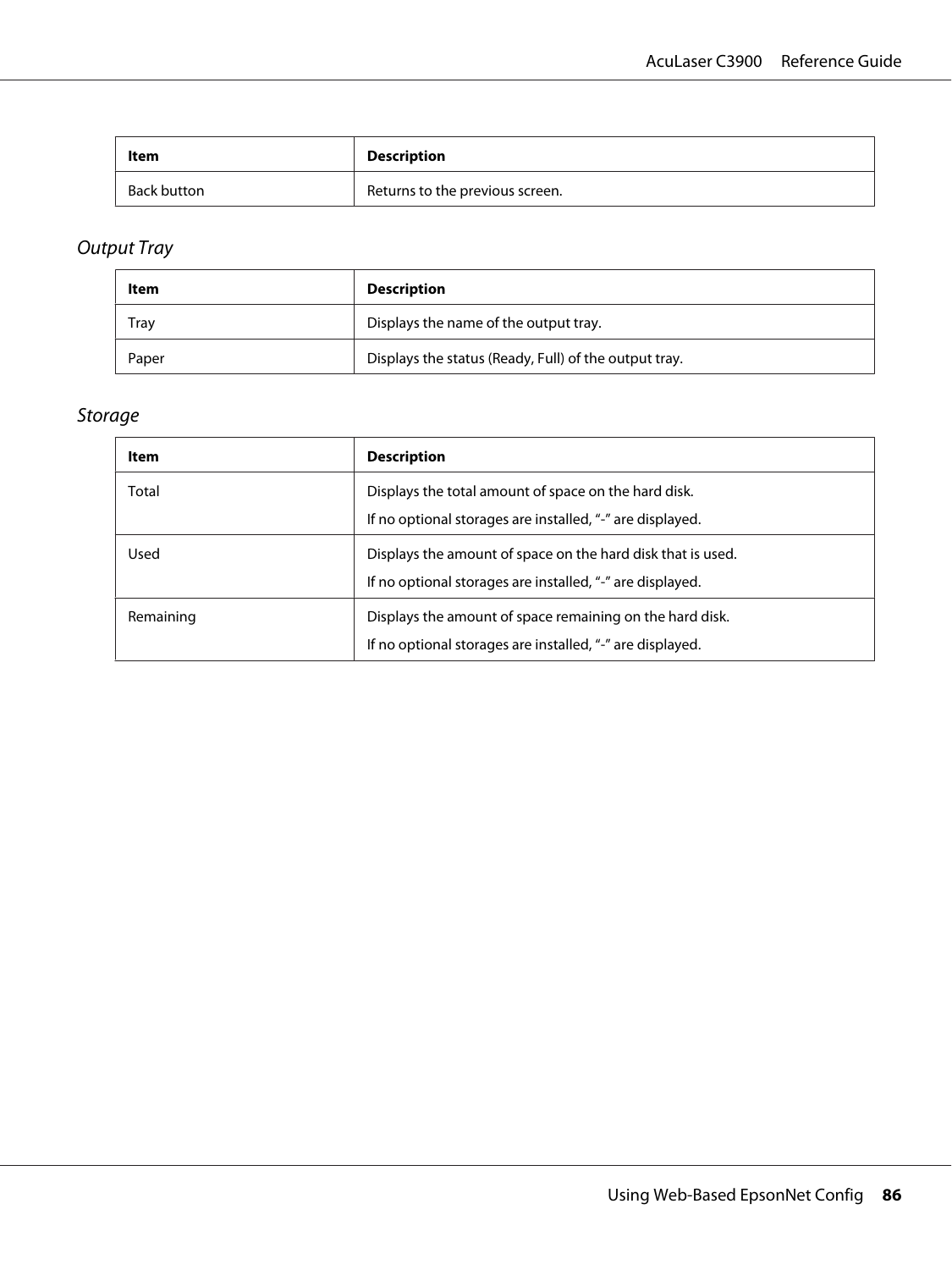| <b>Item</b> |                    | <b>Description</b>                              |
|-------------|--------------------|-------------------------------------------------|
| Protocol    | TCP/IP             | If Enable is displayed, TCP/IP is enabled.      |
| Information | IP <sub>v6</sub>   | If Enable is displayed, IPv6 is enabled.        |
|             | Bonjour            | If Enable is displayed, Bonjour is enabled.     |
|             | <b>FTP</b>         | If Enable is displayed, FTP is enabled.         |
|             | <b>Dynamic DNS</b> | If Enable is displayed, Dynamic DNS is enabled. |
|             | <b>IPP</b>         | If Enable is displayed, IPP is enabled.         |
|             | <b>LPD</b>         | If Enable is displayed, LPD is enabled.         |
|             | <b>RAW Port</b>    | If Enable is displayed, RAW Port is enabled.    |
|             | <b>SLP</b>         | If Enable is displayed, SLP is enabled.         |
|             | <b>SMTP</b>        | If Enable is displayed, SMTP is enabled.        |
|             | <b>SNMP</b>        | If Enable is displayed, SNMP is enabled.        |
|             | <b>WSD Print</b>   | If Enable is displayed, WSD Print is enabled.   |
|             | <b>LLTD</b>        | If Enable is displayed, LLTD is enabled.        |
|             | <b>LLMNR</b>       | If Enable is displayed, LLMNR is enabled.       |
|             | AppleTalk          | If Enable is displayed, AppleTalk is enabled.   |
|             | <b>NetWare</b>     | If Enable is displayed, NetWare is enabled.     |
|             | IEEE802.1x         | If Enable is displayed, IEEE802.1x is enabled.  |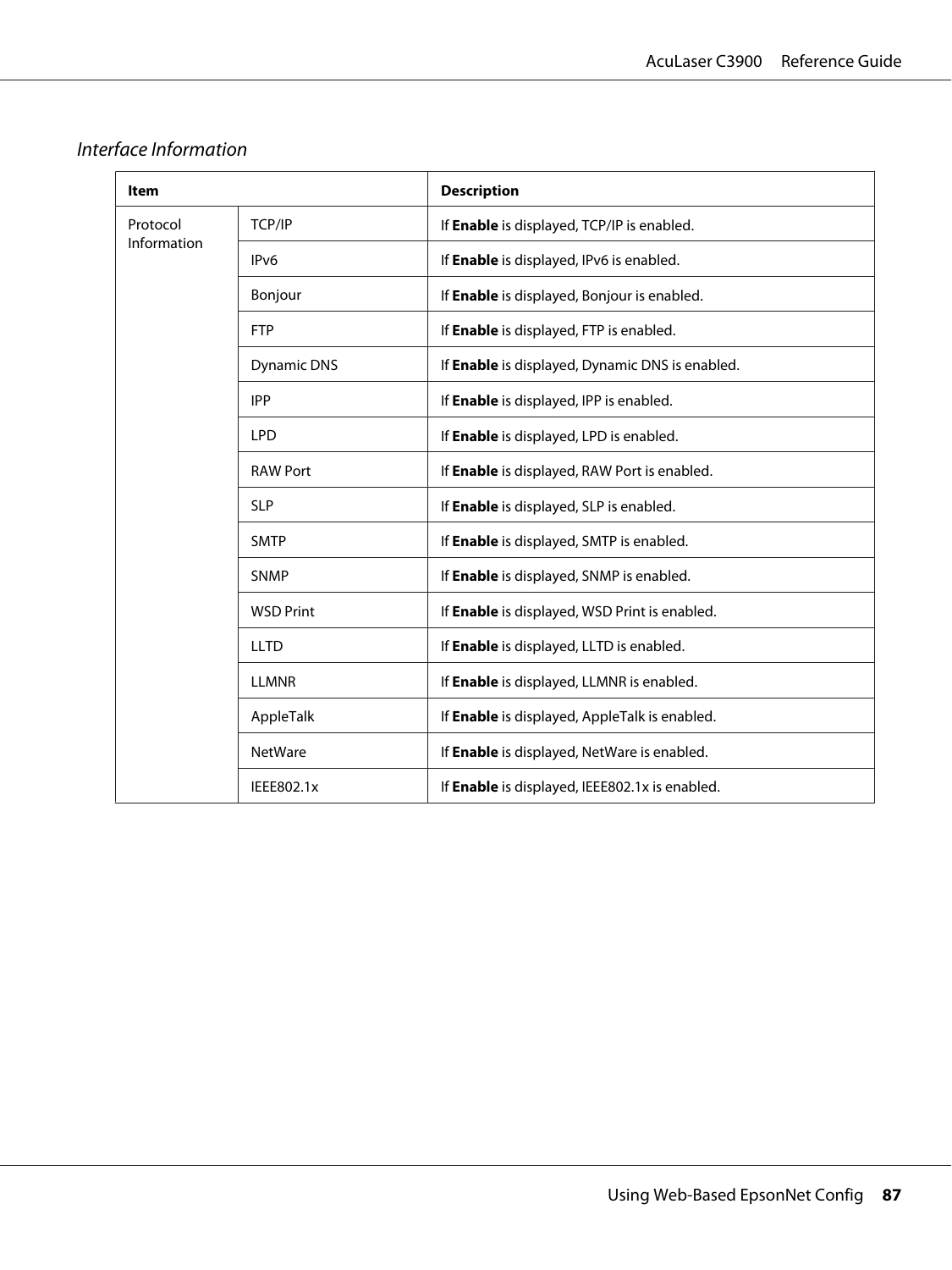| Item                          |                                         | <b>Description</b>                                                                                              |
|-------------------------------|-----------------------------------------|-----------------------------------------------------------------------------------------------------------------|
| <b>Network</b><br>Information | <b>Type</b>                             | Identifies the type of network interface installed on the printer<br>(Ethernet 10Base-T/100Base-TX/1000Base-T). |
|                               | <b>Ethernet Speed</b>                   | Indicates the transmission speed for the network and the<br>transmission method for bidirectional transmission. |
|                               | <b>IP Address</b>                       | Identifies the IP (Internet Protocol) address of the Ethernet interface.                                        |
|                               | <b>IPv6 Link Local Address</b>          | Identifies the IPv6 link local address of the Ethernet interface.                                               |
|                               | <b>IPv6 Global Address</b>              | Identifies the IPv6 global address of the Ethernet interface.                                                   |
|                               | <b>MAC Address</b>                      | Identifies the Media Access Control (MAC) address of the Ethernet<br>interface.                                 |
| <b>Host Name</b>              |                                         | Identifies the host name for the printer.                                                                       |
|                               | Print Server Name<br>(NetWare)          | Identifies the Print Server Name for the NetWare.                                                               |
|                               | Printer Name (Apple Talk)               | Identifies the printer name on AppleTalk.                                                                       |
|                               | <b>Current Zone Name</b><br>(AppleTalk) | Identifies the Current Zone Name for the AppleTalk.                                                             |
|                               | <b>Bonjour Name</b>                     | Displays the Bonjour name for the printer.                                                                      |
|                               | <b>WSD Printer Name</b>                 | Displays the WSD printer name for the printer.                                                                  |

## Consumables and Maintenance

| Item                        | <b>Description</b>                                                        |
|-----------------------------|---------------------------------------------------------------------------|
| Consumables and Maintenance | Identifies the consumables or maintenance parts that are being monitored. |
| <b>Status</b>               | Indicates the remaining life of the consumables or maintenance parts.     |
| <b>TYPF</b>                 | Identifies the type of Toner Cartridge.                                   |

### **Counter**

| Item                         | <b>Description</b>                                    |
|------------------------------|-------------------------------------------------------|
| Pages Printed                | Indicates the number of prints.                       |
| Sheets Printed by Paper Size | Indicates the number of prints grouped by Paper Size. |
| Sheets Printed by Paper Type | Indicates the number of prints grouped by Paper Type. |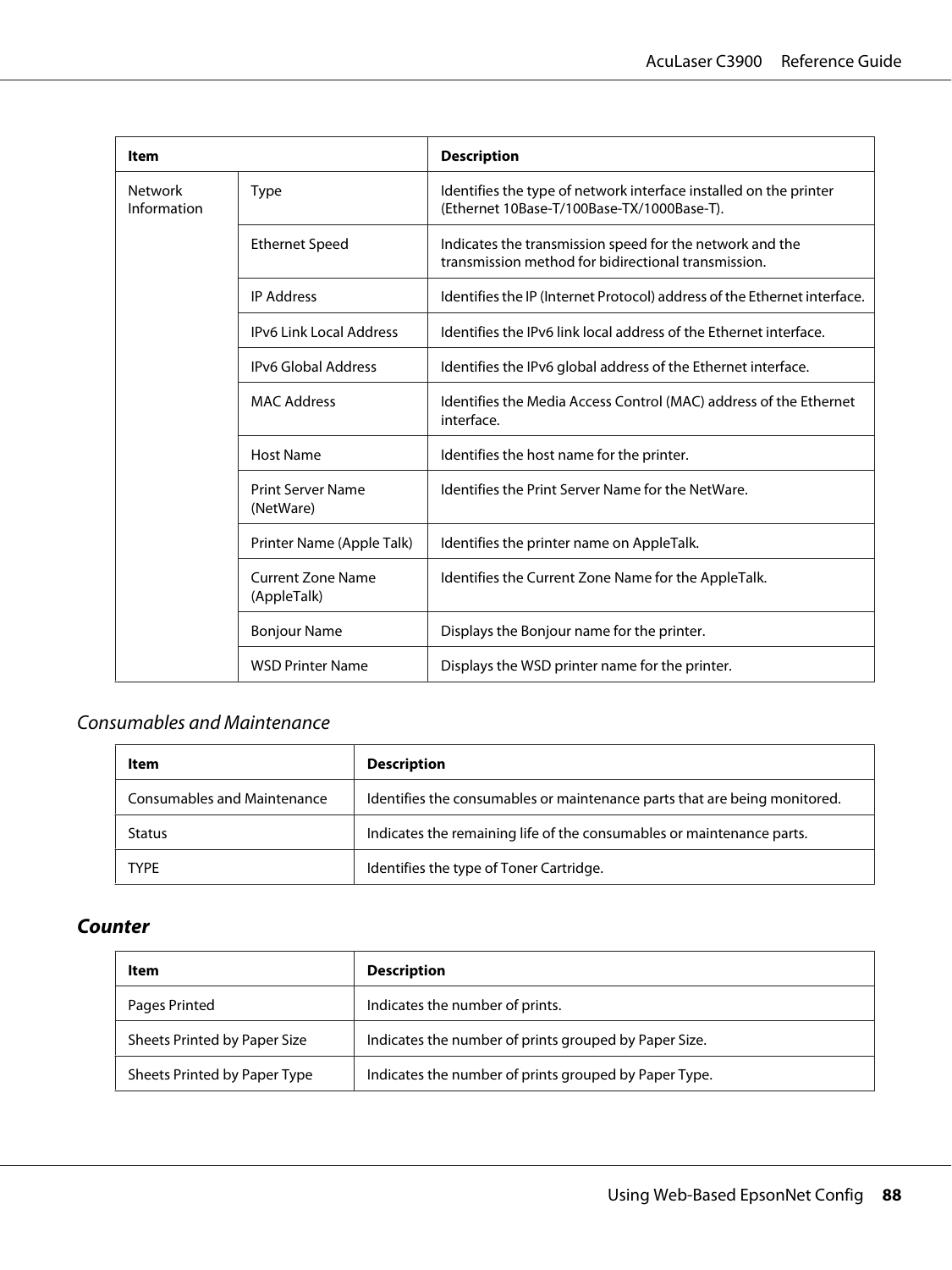#### **Online Assistance**

| ltem                            | <b>Description</b>                                                                                    |
|---------------------------------|-------------------------------------------------------------------------------------------------------|
| <b>Contact Name</b>             | Sets the name of the person or organization responsible for providing assistance<br>with the printer. |
|                                 | Range: Up to 63 characters                                                                            |
| <b>Contact Information</b>      | Sets the web site for printer assistance.                                                             |
|                                 | Range: Up to 127 characters                                                                           |
| Product Help URL                | Sets the help web site address for printer assistance.                                                |
|                                 | Range: Up to 127 characters                                                                           |
| Corporate URL                   | Sets the Seiko Epson corporate web site address.                                                      |
|                                 | Range: Up to 127 characters                                                                           |
| <b>Supplies and Accessories</b> | Sets the web address where you can purchase printer supplies and accessories.                         |
|                                 | Range: Up to 127 characters                                                                           |
| <b>Contact Phone Number</b>     | Specifies the telephone number of the printer administrator.                                          |
|                                 | Range: Up to 31 characters                                                                            |
| <b>Contact Address</b>          | Specifies the address of the printer administrator.                                                   |
|                                 | Range: Up to 320 characters                                                                           |
| <b>Contact Utility Link</b>     | Specifies the link to the Printer Management Utilities.                                               |
|                                 | Range: Up to 127 characters                                                                           |
| Apply button                    | Applies the configuration settings for this window.                                                   |
| Clear button                    | Resets all configuration settings to previous values.                                                 |

#### **Import/Export**

#### *Note:*

*This page appears only if an optional hard disk drive is installed. In addition, this page appears when Job* **Log** *(in the* **System** *-* **Machine Settings** *page) is set to* **Enable***.*

#### Job Log

#### *Note:*

*This page appears when* **Job Log** *(in the* **System** *-* **Machine Settings** *page) is set to* **Enable***.*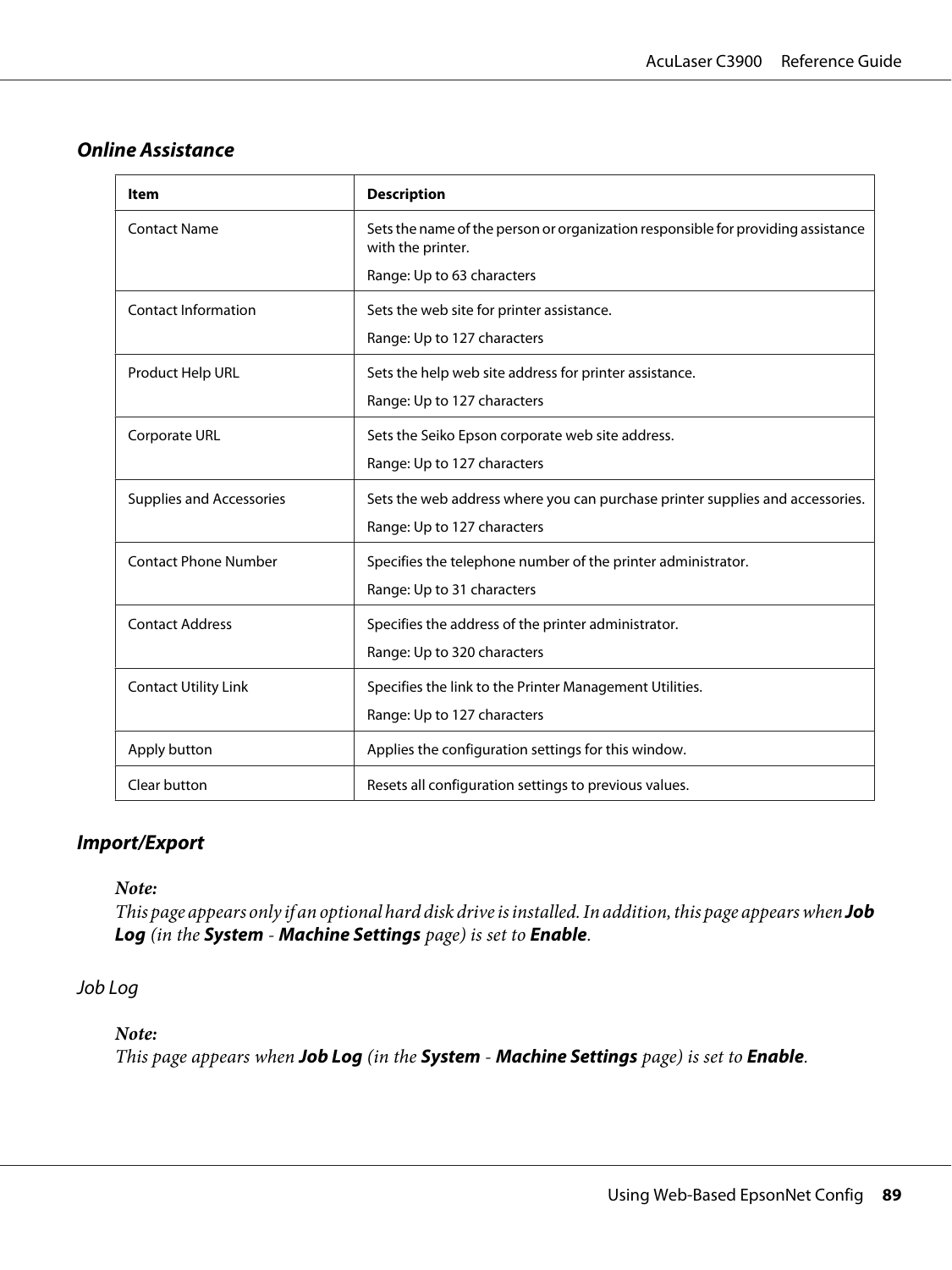| Item          | <b>Description</b>                                                                                                                                                                                                                                  |
|---------------|-----------------------------------------------------------------------------------------------------------------------------------------------------------------------------------------------------------------------------------------------------|
| Export        | Specify the number of job logs to be retrieved. The specified number of job logs is<br>retrieved from the most recent job logs. If the specified number of job logs is<br>larger than the number of job logs available, all job logs are retrieved. |
|               | Choices: Last 10, Last 50, Last 100, Last 250, Last 500, All                                                                                                                                                                                        |
|               | Default: Last 10                                                                                                                                                                                                                                    |
| Export button | Exports the job log information on the device to the computer.                                                                                                                                                                                      |
| Clear button  | Clears the job log from the device.                                                                                                                                                                                                                 |

#### User Information

#### *Note:*

*This page appears when* **User Authentication** *(in the* **Network** *-* **Authentication** *-* **User Authentication** *page) is set to* **On***.*

| Item                 | <b>Description</b>                                                                                        |
|----------------------|-----------------------------------------------------------------------------------------------------------|
| Import text box      | Type in the name of the file containing the registered user authentication<br>information to be imported. |
| <b>Browse button</b> | Allows the registered user authentication information transferred to the device<br>to be searched.        |
| Import button        | Transfers the registered user authentication information to the device.                                   |
| Export button        | Exports the registered user authentication information to the computer.                                   |

#### **Authentication**

*Note:*

- ❏ *This page appears only if an optional hard disk drive is installed.*
- ❏ *This page doesn't appear when both* **User Authentication** *and* **Account Track** *are set to* **Off** *and* **Public Access** *is set to* **Restrict** *(in the* **Network** *-* **Authentication** *-* **User Authentication** *page).*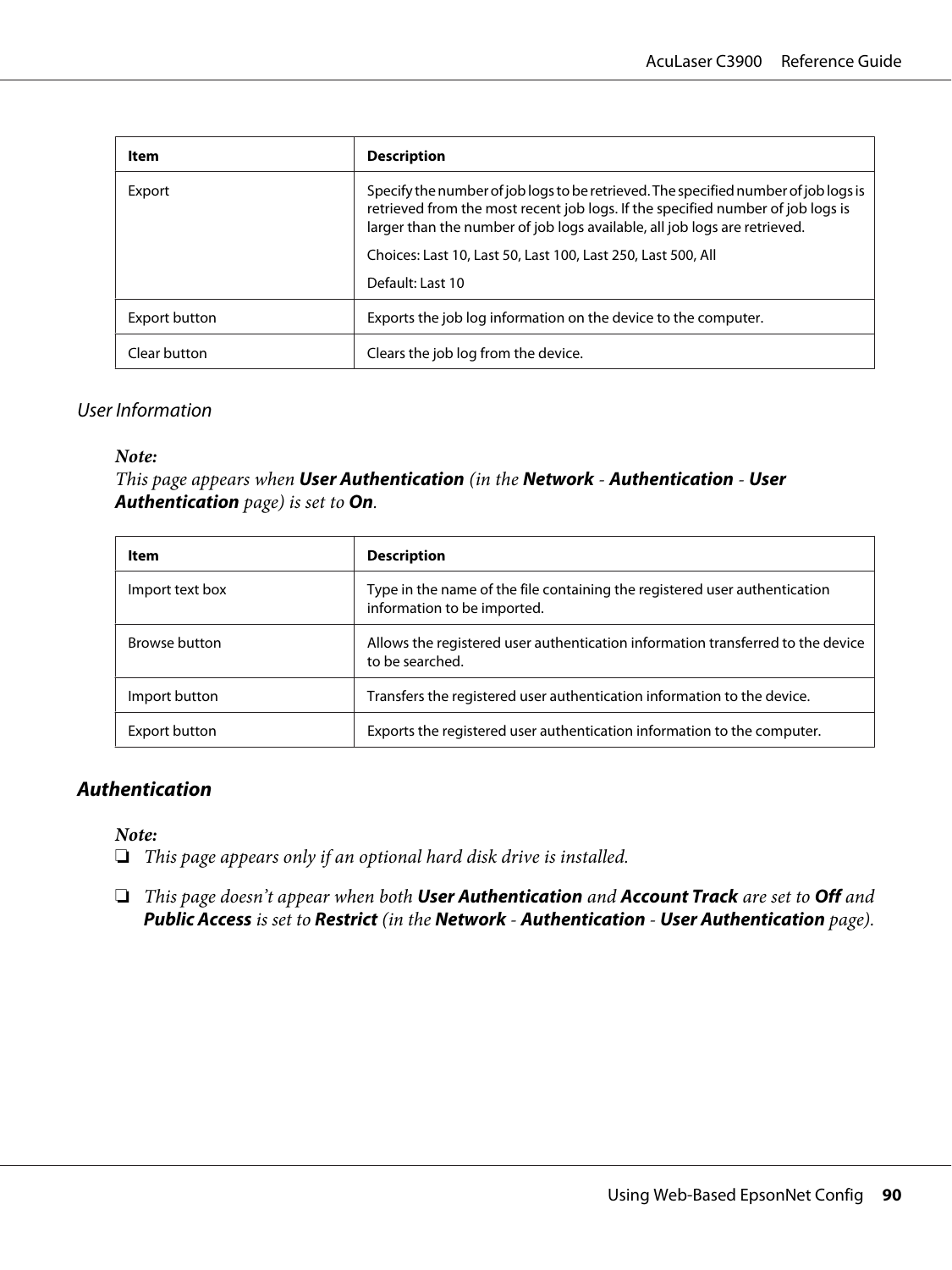#### Default Permission Settings

| Item                          |       | <b>Description</b>                                                                                                            |
|-------------------------------|-------|-------------------------------------------------------------------------------------------------------------------------------|
| <b>Function</b><br>Permission | Print | Select whether or not printing is permitted when public authentication is used.<br>Choices: Allow, Restrict<br>Default: Allow |
| Apply button                  |       | Applies the configuration settings for this window.                                                                           |
| Clear button                  |       | Resets all configuration settings to previous values.                                                                         |

#### User Registration

#### *Note:*

*This menu item appears when* **User Authentication** *(in the* **Network** *-* **Authentication** *-* **User Authentication** *page) is set to* **On***.*

| Item                    | <b>Description</b>                                            |
|-------------------------|---------------------------------------------------------------|
| Search for Number       | Select the user registration number (No.) to be searched for. |
|                         | Range: 1 - 1000                                               |
|                         | Default: 1 - 50                                               |
| No.                     | Shows the user registration number (No.) to be registered.    |
| User Name               | Shows the user name to be registered.                         |
| Edit icon               | The information for the user to be registered can be edited.  |
| Delete icon             | The user to be registered can be deleted.                     |
| New Registration button | Registers a new user.                                         |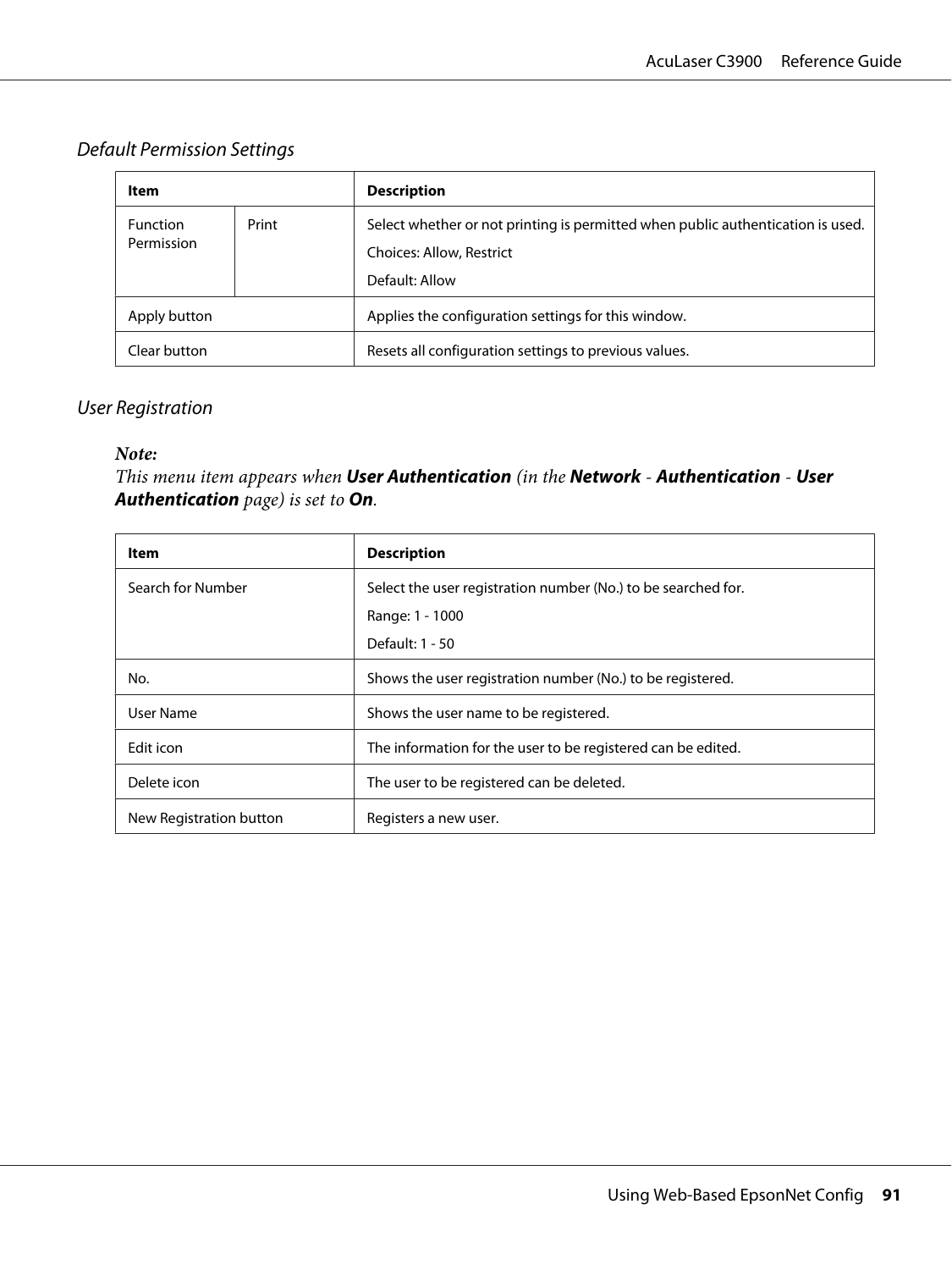| Item                     |                         | <b>Description</b>                                                                                                                                                                                                                              |
|--------------------------|-------------------------|-------------------------------------------------------------------------------------------------------------------------------------------------------------------------------------------------------------------------------------------------|
| <b>User Registration</b> | No.                     | Shows the new user registration number (No.).                                                                                                                                                                                                   |
|                          | User Name               | Specify the name of the new user.                                                                                                                                                                                                               |
|                          |                         | Range: Up to 64 characters                                                                                                                                                                                                                      |
|                          |                         | Note:                                                                                                                                                                                                                                           |
|                          |                         | A user name that already exists cannot be specified.<br>❏                                                                                                                                                                                       |
|                          |                         | "Public" cannot be specified as the user name.<br>❏                                                                                                                                                                                             |
|                          | User Password           | Specify the password of the new user.                                                                                                                                                                                                           |
|                          |                         | Range: Up to 64 characters                                                                                                                                                                                                                      |
|                          |                         | Note:                                                                                                                                                                                                                                           |
|                          |                         | The User Password box can be left blank.                                                                                                                                                                                                        |
|                          | Retype User<br>Password | Type in the new password again for confirmation.                                                                                                                                                                                                |
|                          |                         | Range: Up to 64 characters                                                                                                                                                                                                                      |
|                          | <b>Account Name</b>     | Specify the account that the user belongs to.                                                                                                                                                                                                   |
|                          |                         | Range: Up to 8 characters                                                                                                                                                                                                                       |
|                          |                         | Note:                                                                                                                                                                                                                                           |
|                          |                         | Create the account in the System - Authentication - Account Track<br>❏<br>Registration - New Registration page, and then specify this setting.<br>When specifying this setting, an account name that does not exist cannot<br>be specified.     |
|                          |                         | This menu item appears only when both User Authentication and<br>□<br>Account Track are set to On and Synchronize User Authentication &<br>Account Track is set to Synchronize (in the Network - Authentication -<br>User Authentication page). |
| Function                 | Print                   | Select whether or not the new user is permitted to print.                                                                                                                                                                                       |
| Permission               |                         | Choices: Allow, Restrict                                                                                                                                                                                                                        |
|                          |                         | Default: Allow                                                                                                                                                                                                                                  |
| Output<br>Permission     | Color                   | Select whether or not the new user is permitted to print in color.                                                                                                                                                                              |
|                          |                         | Choices: Allow, Economy Print Mode Only, Restrict                                                                                                                                                                                               |
|                          |                         | Default: Allow                                                                                                                                                                                                                                  |
|                          | <b>Black</b>            | Select whether or not the new user is permitted to print in black and white.                                                                                                                                                                    |
|                          |                         | Choices: Allow, Restrict                                                                                                                                                                                                                        |
|                          |                         | Default: Allow                                                                                                                                                                                                                                  |

## User Registration (New Registration)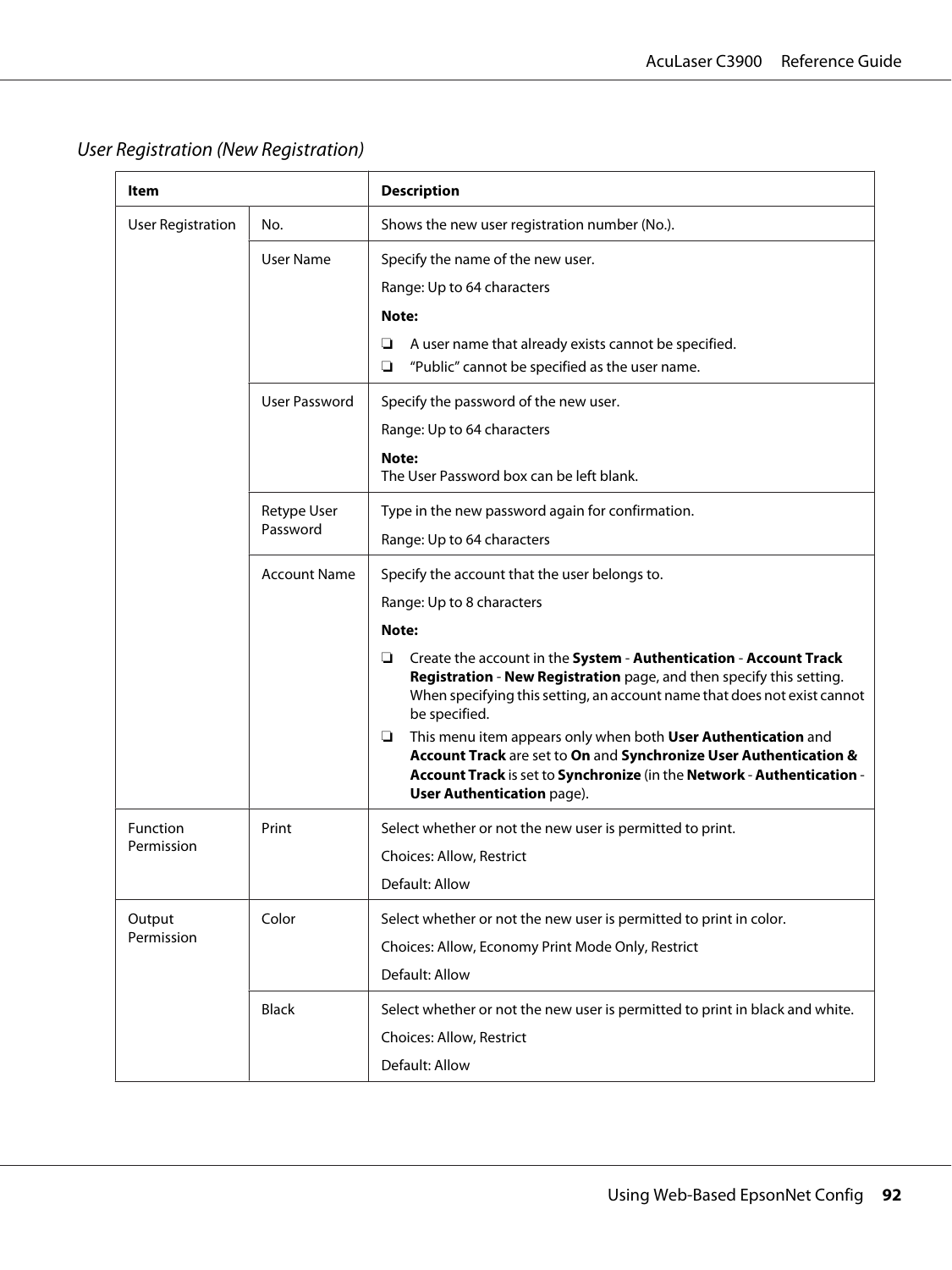| Item          | <b>Description</b>                                                                                             |
|---------------|----------------------------------------------------------------------------------------------------------------|
| Apply button  | Applies the configuration settings for this window.                                                            |
| Clear button  | Resets all configuration settings to previous values.                                                          |
| Cancel button | Click to cancel the entered data and return to the System - Authentication -<br><b>User Registration page.</b> |

#### Account Track Registration

#### *Note:*

*This menu item appears when* **Account Track** *(in the* **Network** *-* **Authentication** *-* **User Authentication** *page) is set to* **On***.*

| Item                    | <b>Description</b>                                               |
|-------------------------|------------------------------------------------------------------|
| Search for Number       | Select the account registration number (No.) to be searched for. |
|                         | Range: 1 - 1000                                                  |
|                         | Default: 1 - 50                                                  |
| No.                     | Shows the account registration number (No.) to be registered.    |
| <b>Account Name</b>     | Shows the account name to be registered.                         |
| Edit icon               | The information for the account to be registered can be edited.  |
| Delete icon             | The account to be registered can be deleted.                     |
| New Registration button | Registers a new account.                                         |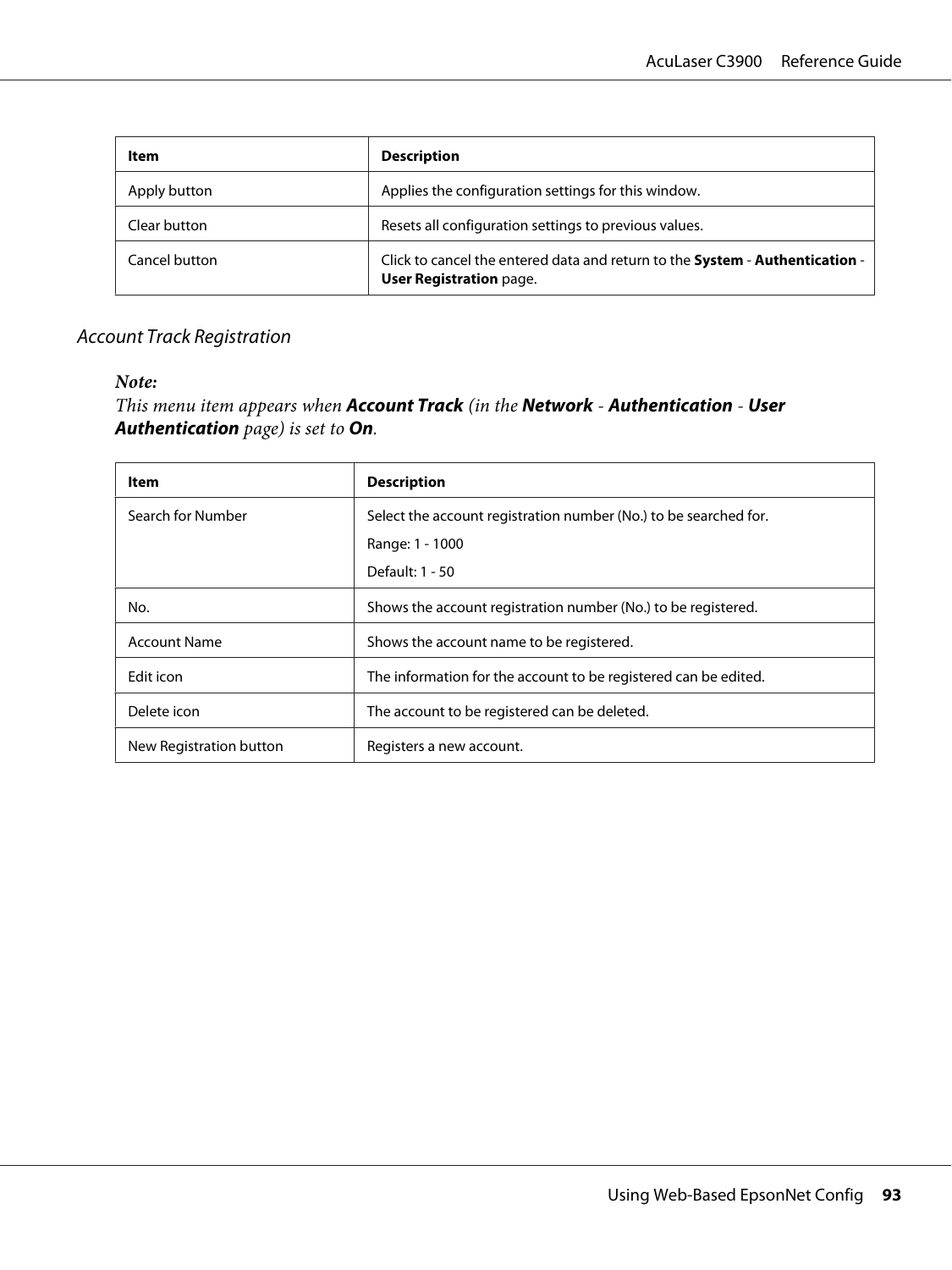| Item                                 |                     | <b>Description</b>                                                                                                      |
|--------------------------------------|---------------------|-------------------------------------------------------------------------------------------------------------------------|
| <b>Account Track</b><br>Registration | No.                 | Shows the new account registration number (No.).                                                                        |
|                                      | <b>Account Name</b> | Specify the name of the new account.                                                                                    |
|                                      |                     | Range: Up to 8 characters                                                                                               |
|                                      |                     | Note:<br>An account name that already exists cannot be specified.                                                       |
|                                      | Account             | Specify the password of the new account.                                                                                |
|                                      | Password            | Range: Up to 8 characters                                                                                               |
|                                      | Retype              | Type in the new password again for confirmation.                                                                        |
|                                      | Account<br>Password | Range: Up to 8 characters                                                                                               |
| Function                             | Print               | Select whether or not the new account is permitted to print.                                                            |
| Permission                           |                     | Choices: Allow, Restrict                                                                                                |
|                                      |                     | Default: Allow                                                                                                          |
| Output                               | Color               | Select whether or not the new account is permitted to print in color.                                                   |
| Permission                           |                     | Choices: Allow, Economy Print Mode Only, Restrict                                                                       |
|                                      |                     | Default: Allow                                                                                                          |
|                                      | <b>Black</b>        | Select whether or not the new account is permitted to print in black and white.                                         |
|                                      |                     | Choices: Allow, Restrict                                                                                                |
|                                      |                     | Default: Allow                                                                                                          |
| Apply button                         |                     | Applies the configuration settings for this window.                                                                     |
| Clear button                         |                     | Resets all configuration settings to previous values.                                                                   |
| Cancel button                        |                     | Click to cancel the entered data and return to the System - Authentication -<br><b>Account Track Registration page.</b> |

Account Track Registration (New Registration)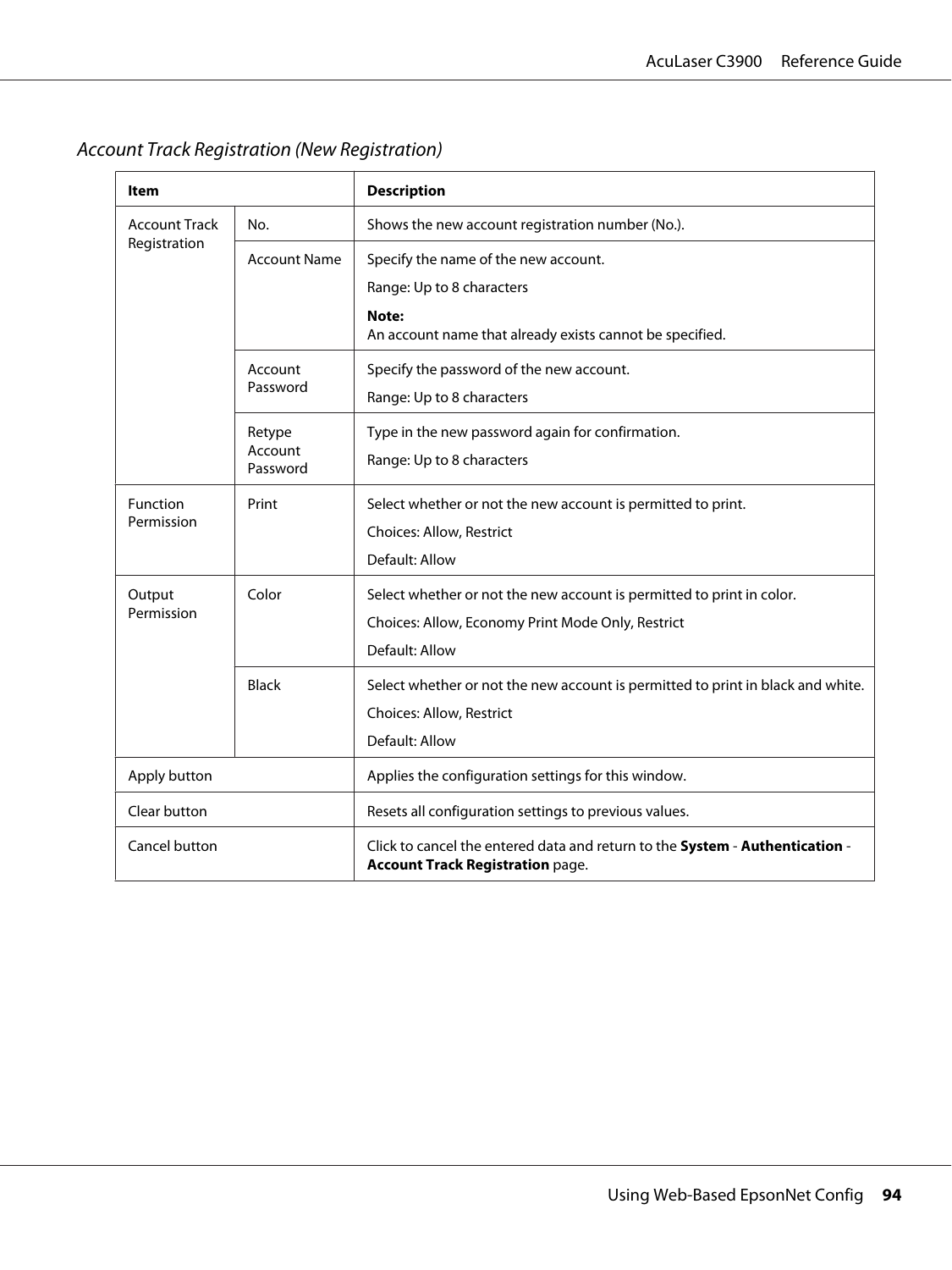### **Date/Time**

# Manual Settings

| Item         | <b>Description</b>                                                        |  |  |
|--------------|---------------------------------------------------------------------------|--|--|
| Year         | Specifies the year for the printer's internal clock.                      |  |  |
|              | Range: 2008 - 2032                                                        |  |  |
|              | <b>Configuration Menu Equivalent:</b><br>SYS DEFAULT MENU - CLOCK - DATE  |  |  |
| Month        | Specifies the month for the printer's internal clock.                     |  |  |
|              | Range: 1 - 12                                                             |  |  |
|              | <b>Configuration Menu Equivalent:</b><br>SYS DEFAULT MENU - CLOCK - DATE  |  |  |
| Day          | Specifies the day for the printer's internal clock.                       |  |  |
|              | Range: 1 - 31                                                             |  |  |
|              | <b>Configuration Menu Equivalent:</b><br>SYS DEFAULT MENU - CLOCK - DATE  |  |  |
| Hour         | Specifies the hour for the printer's internal clock.                      |  |  |
|              | Range: 0 - 23                                                             |  |  |
|              | <b>Configuration Menu Equivalent:</b><br>SYS DEFAULT MENU - CLOCK - TIME  |  |  |
| Minute       | Specifies the minute for the printer's internal clock.                    |  |  |
|              | Range: 0 - 59                                                             |  |  |
|              | <b>Configuration Menu Equivalent:</b><br>SYS DEFAULT MENU-CLOCK-TIME      |  |  |
| Time Zone    | Specifies the time zone for sending e-mail notifications.                 |  |  |
|              | Range: -12:00 - +13:00                                                    |  |  |
|              | Default: 0:00                                                             |  |  |
|              | <b>Configuration Menu Equivalent:</b><br>SYS DEFAULT MENU-CLOCK-TIME ZONE |  |  |
| Apply button | Applies the configuration settings for this window.                       |  |  |
| Clear button | Resets all configuration settings to previous values.                     |  |  |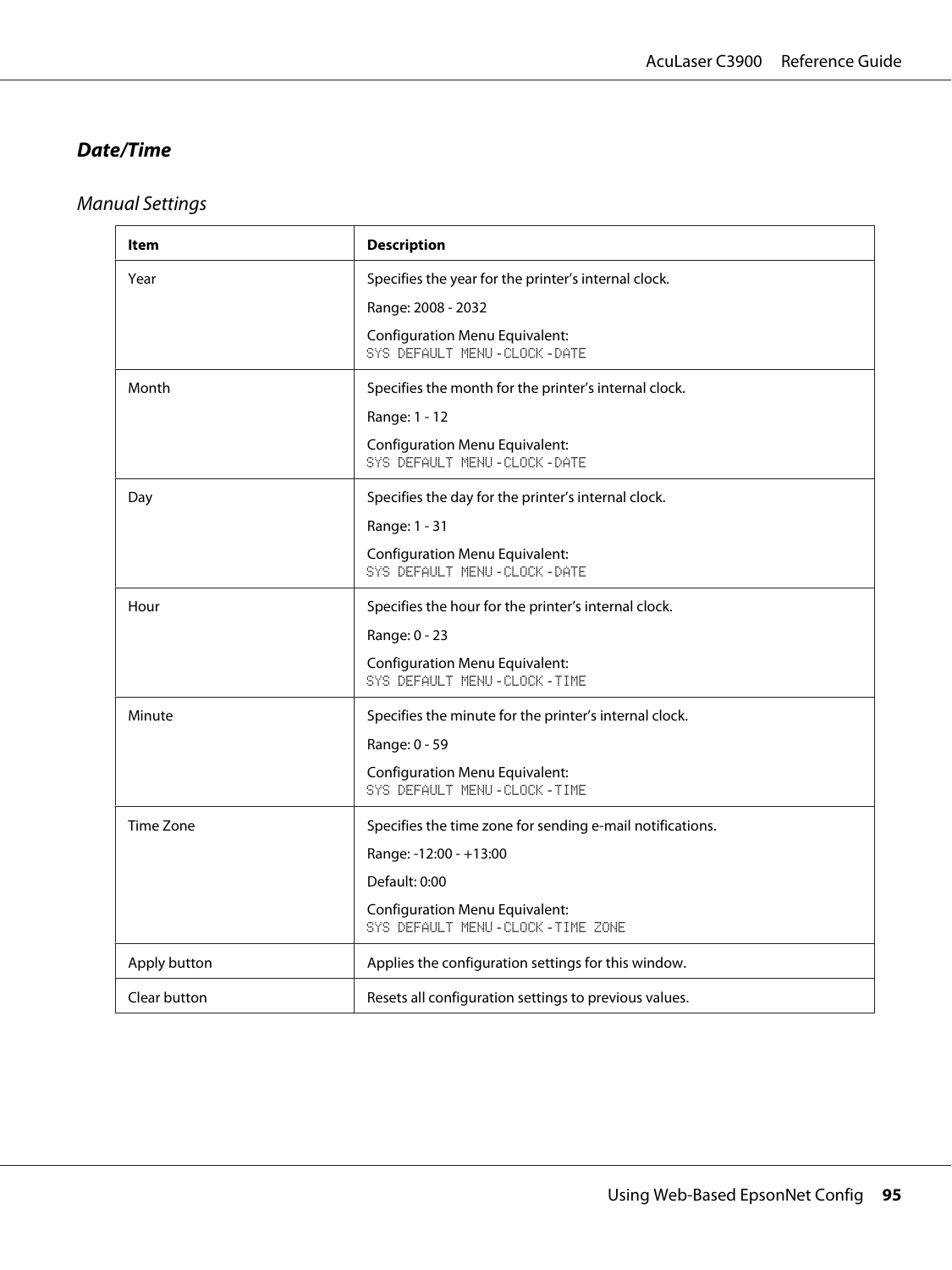## Time Adjustment Settings

| Item                   | <b>Description</b>                                                                             |  |  |
|------------------------|------------------------------------------------------------------------------------------------|--|--|
| Time Adjustment        | Select whether or not the time is automatically adjusted with NTP.<br>Choices: Enable, Disable |  |  |
|                        | Default: Disable                                                                               |  |  |
| NTP Server Address     | Specifies the NTP server address.                                                              |  |  |
|                        | IPv4 address, IPv6 address or FQDN (Fully Qualified Domain Name) can be<br>specified.          |  |  |
|                        | Range: Up to 63 characters                                                                     |  |  |
|                        | Default: 0.0.0.0                                                                               |  |  |
| Port Number            | Specifies the NTP server port number.                                                          |  |  |
|                        | Range: 1 - 65535                                                                               |  |  |
|                        | Default: 123                                                                                   |  |  |
| Time Zone              | Specifies the time difference from GMT.                                                        |  |  |
|                        | Range: -12:00 - +13:00                                                                         |  |  |
|                        | Default: 0:00                                                                                  |  |  |
| <b>Adjustment Time</b> | Shows the last modification date and time.                                                     |  |  |
|                        | Default: Unknown                                                                               |  |  |
| Apply button           | Applies the configuration settings for this window.                                            |  |  |
| Clear button           | Resets all configuration settings to previous values.                                          |  |  |

## **Admin Password**

| Item                    | <b>Description</b>                                                                                                             |  |
|-------------------------|--------------------------------------------------------------------------------------------------------------------------------|--|
| <b>Current Password</b> | Type in the current password.<br>Range: Up to 16 characters                                                                    |  |
| New Password            | Sets a new password to enter Administrator Mode.<br>Range: Up to 16 characters                                                 |  |
|                         | Note:<br>Passwords can be set to any string of numbers and letters (uppercase and<br>lowercase) up to 16 characters in length. |  |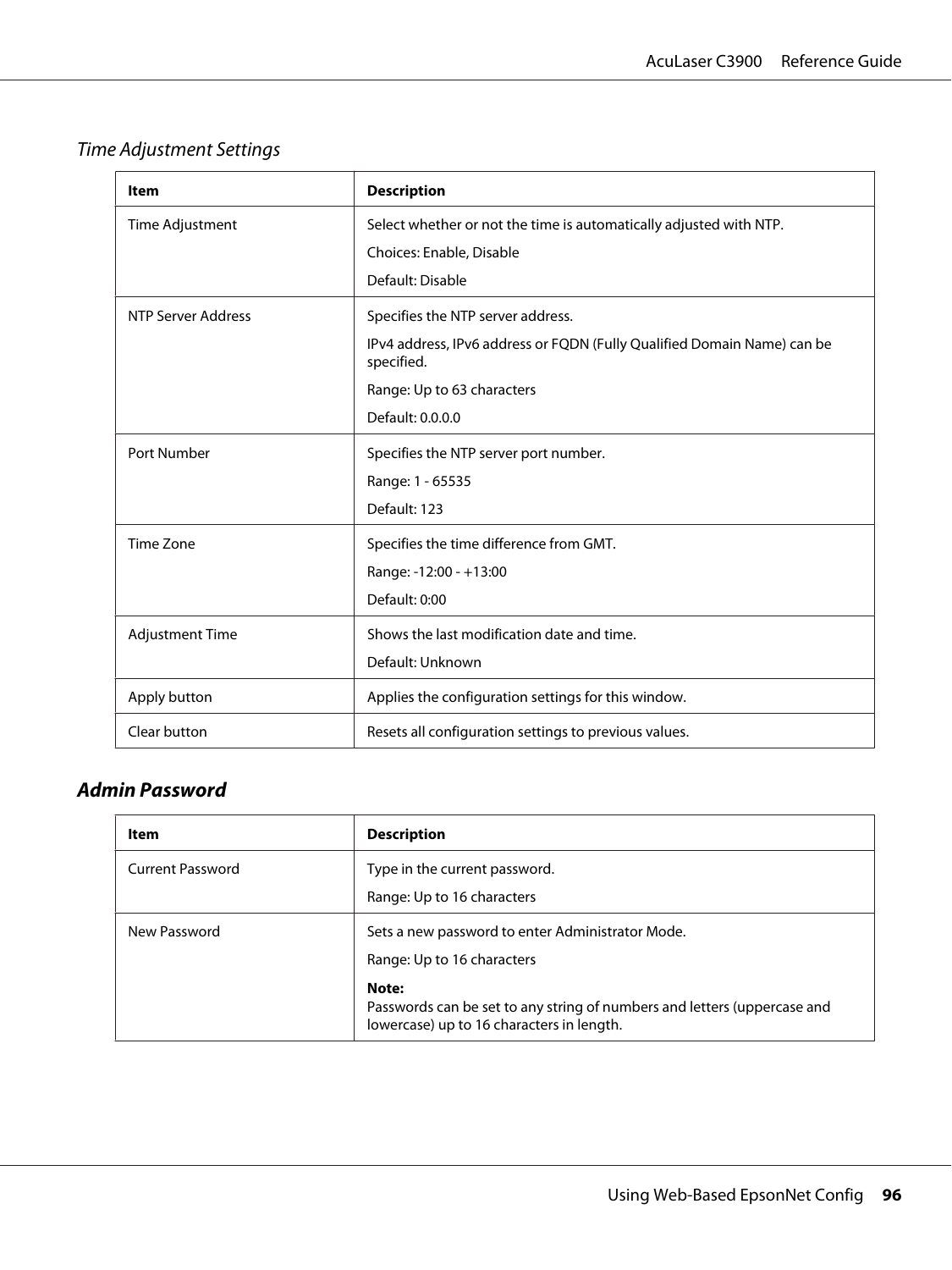| Item            | <b>Description</b>                                                                                                                                                                                                                                                         |  |
|-----------------|----------------------------------------------------------------------------------------------------------------------------------------------------------------------------------------------------------------------------------------------------------------------------|--|
| Retype Password | Verifies the new password typed in the <b>New Password</b> text box.                                                                                                                                                                                                       |  |
|                 | Range: Up to 16 characters                                                                                                                                                                                                                                                 |  |
|                 | Note:<br>If the password typed in three text boxes doesn't match, the following message<br>displays when you choose the <b>Apply</b> button: "Password was changed<br>unsuccessfully. Please retry." Click OK button, and then retype the passwords in<br>both text boxes. |  |
| Apply button    | Applies the configuration settings for this window.                                                                                                                                                                                                                        |  |
| Clear button    | Resets all configuration settings to previous values.                                                                                                                                                                                                                      |  |

#### *Note:*

*If you forget the new password you've assigned, use the printer's* SYS DEFAULT MENU *-* RESTORE DEFAULTS *-* RESTORE NETWORK *menu to reset the password (and all other network configuration choices) to administrator.*

#### **Machine Settings**

| Item                      | <b>Description</b>                                                                 |  |
|---------------------------|------------------------------------------------------------------------------------|--|
| <b>Administrator Name</b> | Specifies the name of the administrator for the printer.                           |  |
|                           | Range: Up to 127 characters                                                        |  |
| Device Name               | Specifies the name of the printer.                                                 |  |
|                           | Range: Up to 127 characters                                                        |  |
| Device Location           | Specifies the setup location for the printer.                                      |  |
|                           | Range: Up to 127 characters                                                        |  |
| Device Information        | Specifies the information for the printer.                                         |  |
|                           | Range: Up to 127 characters                                                        |  |
| Do Startup Page           | Selects whether or not a startup page is printed when the printer is turned on.    |  |
|                           | Choices: On, Off                                                                   |  |
|                           | Default: Off                                                                       |  |
|                           | Configuration Menu Equivalent:<br>SYS DEFAULT MENU-STARTUP OPTIONS-DO STARTUP PAGE |  |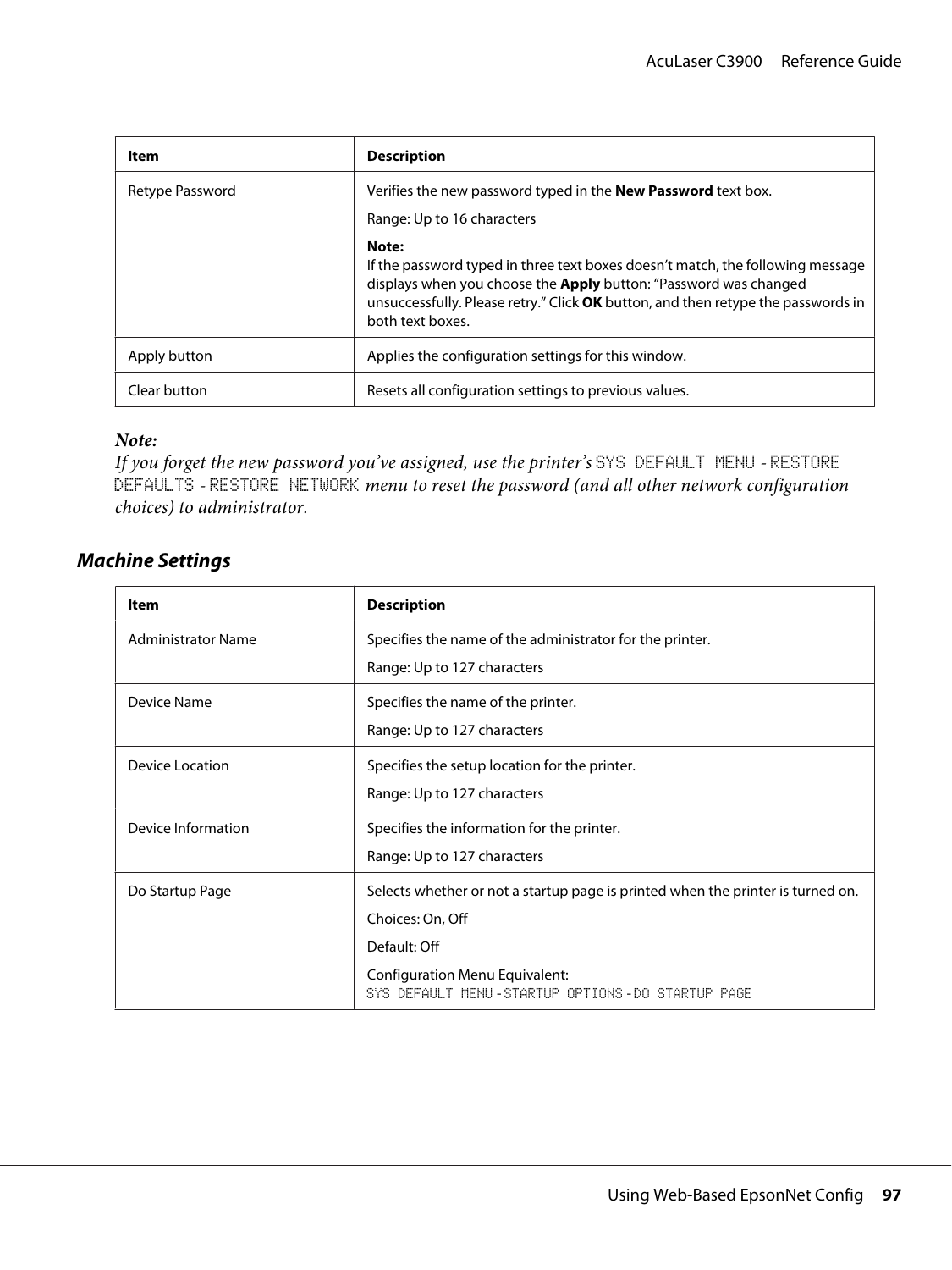| Item                     | <b>Description</b>                                                                                                                                                                                                                                           |  |  |
|--------------------------|--------------------------------------------------------------------------------------------------------------------------------------------------------------------------------------------------------------------------------------------------------------|--|--|
| Auto Continue            | Selects whether or not printing continues if the size or type of paper in the<br>selected paper tray is different from the size or type of paper for the print job.                                                                                          |  |  |
|                          | Choices: On, Off                                                                                                                                                                                                                                             |  |  |
|                          | Default: Off                                                                                                                                                                                                                                                 |  |  |
|                          | <b>Configuration Menu Equivalent:</b><br>SYS DEFAULT MENU-AUTO CONTINUE                                                                                                                                                                                      |  |  |
| <b>Hold Job Timeout</b>  | Specifies the length of time until print jobs saved on the hard disk are deleted. If<br>Disable is selected, print jobs are not deleted at a specific time.                                                                                                  |  |  |
|                          | Choices: Disabled, One Hour, Four Hours, One Day, One Week                                                                                                                                                                                                   |  |  |
|                          | Default: Disabled                                                                                                                                                                                                                                            |  |  |
|                          | <b>Configuration Menu Equivalent:</b><br>SYS DEFAULT MENU-HOLD JOB TIMEOUT                                                                                                                                                                                   |  |  |
|                          | Note:<br>This menu item appears only if an optional hard disk drive is installed.                                                                                                                                                                            |  |  |
| <b>Energy Saver Time</b> | Specifies the length of time until the machine enters Energy Saver mode.                                                                                                                                                                                     |  |  |
|                          | Choices: 5-15 Minutes, 30 Minutes, 1 Hour, 3 Hours                                                                                                                                                                                                           |  |  |
|                          | Default: 15 Minutes                                                                                                                                                                                                                                          |  |  |
|                          | <b>Configuration Menu Equivalent:</b><br>SYS DEFAULT MENU-ENERGY SAVER TIME                                                                                                                                                                                  |  |  |
| Grayscale Page           | Specify the operation to be performed for black-and-white pages in a job<br>specified for color printing.                                                                                                                                                    |  |  |
|                          | If Auto is selected, the printer determines whether the data is color or<br>black-and-white before printing it.                                                                                                                                              |  |  |
|                          | If Grayscale Print is selected, black-and-white printing is automatically<br>performed depending on each page. It may decrease the printing speed in some<br>cases, but it reduces the consumption of the color toner cartridges and<br>photoconductor unit. |  |  |
|                          | If Color Print is selected, color printing is performed, even for a black-and-white<br>page.                                                                                                                                                                 |  |  |
|                          | Choices: Auto, Grayscale Print, Color Print                                                                                                                                                                                                                  |  |  |
|                          | Default: Auto                                                                                                                                                                                                                                                |  |  |
|                          | <b>Configuration Menu Equivalent:</b><br>SYS DEFAULT MENU - GRAYSCALE PAGE                                                                                                                                                                                   |  |  |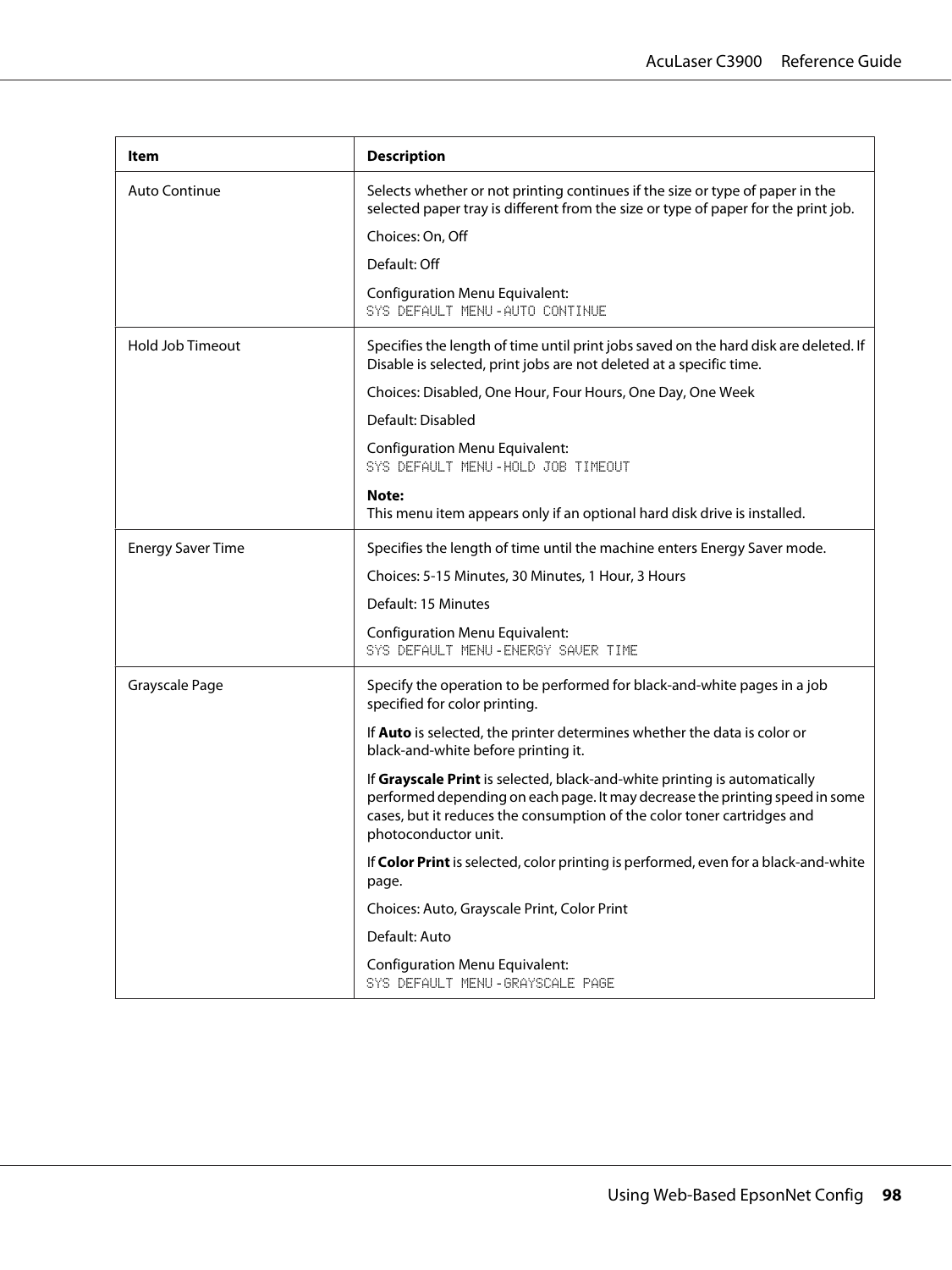| Item                      | <b>Description</b>                                                                             |  |  |
|---------------------------|------------------------------------------------------------------------------------------------|--|--|
| Job Log                   | Select whether or not the Job Log function is used.                                            |  |  |
|                           | Choices: Enable, Disable                                                                       |  |  |
|                           | Default: Disable                                                                               |  |  |
|                           | Note:<br>This menu item appears only if an optional hard disk drive is installed.              |  |  |
| Hide Personal Information | Select whether or not the names of printed files (File Name) are displayed in the<br>Job page. |  |  |
|                           | Choices: On, Off                                                                               |  |  |
|                           | Default: Off                                                                                   |  |  |
| Apply button              | Applies the configuration settings for this window.                                            |  |  |
| Clear button              | Resets all configuration settings to previous values.                                          |  |  |

### **ROM Version**

| Item                          | <b>Description</b>                                  |  |
|-------------------------------|-----------------------------------------------------|--|
| Engine ROM Version            | Displays the ROM version of the printer engine.     |  |
| <b>Controller ROM Version</b> | Displays the ROM version of the printer controller. |  |
| <b>Boot ROM Version</b>       | Displays the ROM version of the Boot ROM.           |  |

### **Maintenance**

#### Clear Settings

| Item                    | <b>Description</b>                                                                             |  |  |
|-------------------------|------------------------------------------------------------------------------------------------|--|--|
| <b>Printer Settings</b> | Resets the printer settings to their defaults.                                                 |  |  |
|                         | Configuration Menu Equivalent:<br>SYS DEFAULT MENU-RESTORE DEFAULTS-RESTORE PRINTER            |  |  |
| <b>Network Settings</b> | Resets the network settings to their defaults.                                                 |  |  |
|                         | <b>Configuration Menu Equivalent:</b><br>SYS DEFAULT MENU - RESTORE DEFAULTS - RESTORE NETWORK |  |  |
| <b>All Settings</b>     | Resets all settings to their defaults.                                                         |  |  |
|                         | <b>Configuration Menu Equivalent:</b><br>SYS DEFAULT MENU-RESTORE DEFAULTS-RESTORE ALL         |  |  |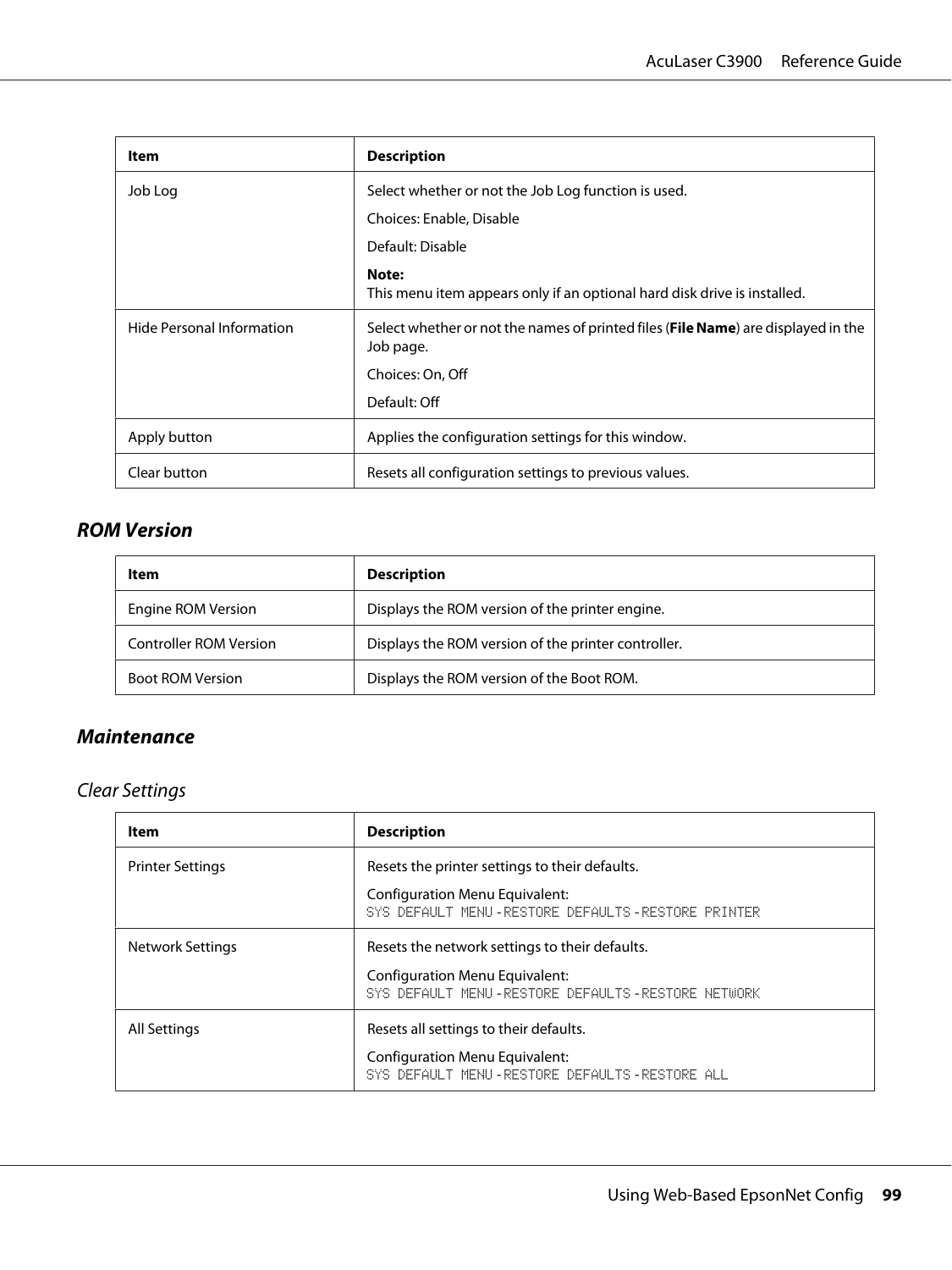| Item         | <b>Description</b>                                                                                                                                                              |  |
|--------------|---------------------------------------------------------------------------------------------------------------------------------------------------------------------------------|--|
| Clear button | When clicked, the message "Is it OK to restore Factory Defaults?" appears. Click<br>OK to automatically restart the printer and return the settings to their default<br>values. |  |

#### Reset Printer

| Item         | <b>Description</b>                                                                                                    |  |
|--------------|-----------------------------------------------------------------------------------------------------------------------|--|
| Reset button | When clicked, the message "Is it OK to reset the Printer?" appears. Click OK to<br>automatically restart the printer. |  |

# **Status Notification Settings**

| Item               |                             | <b>Description</b>                                                                                            |
|--------------------|-----------------------------|---------------------------------------------------------------------------------------------------------------|
| <b>IP Address</b>  | <b>Notification Address</b> | Specify the IP address of the SNMP trap receiver. An IPv4 or IPv6<br>address or a host name can be specified. |
|                    |                             | Range: Up to 63 characters                                                                                    |
|                    |                             | Default: 0.0.0.0                                                                                              |
|                    | Port Number                 | Specify the port number of the SNMP trap.                                                                     |
|                    |                             | Range: 1 - 65535                                                                                              |
|                    |                             | Default: 162                                                                                                  |
|                    | <b>Community Name</b>       | Specify the community name for the SNMP trap.                                                                 |
|                    |                             | Range: Up to 15 characters                                                                                    |
|                    |                             | Default: public                                                                                               |
| <b>IPX Address</b> | <b>Notification Address</b> | Specify the IPX address of the SNMP trap receiver.                                                            |
|                    |                             | Range: 8 characters                                                                                           |
|                    |                             | Default: 00000000                                                                                             |
|                    | Node Address                | Specify the node address of the SNMP trap receiver.                                                           |
|                    |                             | Range: 12 characters                                                                                          |
|                    |                             | Default: 000000000000                                                                                         |
|                    | <b>Community Name</b>       | Specify the community name for the SNMP trap.                                                                 |
|                    |                             | Range: Up to 15 characters                                                                                    |
|                    |                             | Default: public                                                                                               |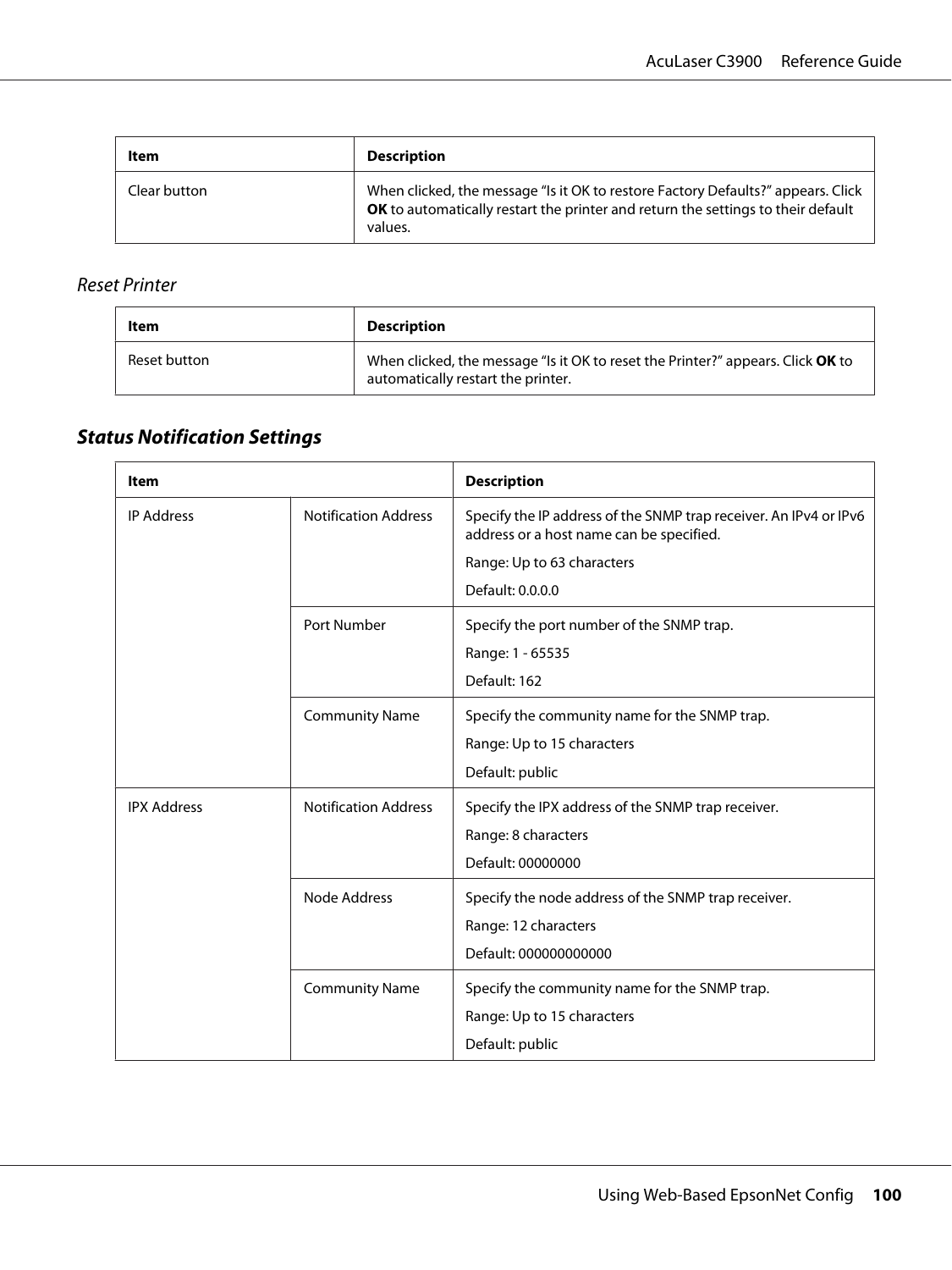| Item                 |                             | <b>Description</b>                                                                                              |
|----------------------|-----------------------------|-----------------------------------------------------------------------------------------------------------------|
| <b>Email Address</b> | <b>Email Notice</b>         | Specifies whether or not a notification is sent by e-mail when a<br>warning occurs in the printer.              |
|                      |                             | Choices: Enable, Disable                                                                                        |
|                      |                             | Default: Enable                                                                                                 |
|                      | <b>Notification Address</b> | Specifies the e-mail address where the notification is sent.                                                    |
|                      |                             | Range: Up to 320 characters                                                                                     |
| Alert                | Paper Empty                 | Specifies whether or not a notification is sent when the paper tray<br>runs out of paper.                       |
|                      |                             | Choices: Enable, Disable                                                                                        |
|                      |                             | Default: Enable                                                                                                 |
|                      | Paper Jam                   | Specifies whether or not a notification is sent when a paper<br>misfeed occurs.                                 |
|                      |                             | Choices: Enable, Disable                                                                                        |
|                      |                             | Default: Enable                                                                                                 |
|                      | Maintenance                 | Specifies whether or not a notification is sent when the time for a<br>periodic maintenance has been reached.   |
|                      |                             | Choices: Enable, Disable                                                                                        |
|                      |                             | Default: Enable                                                                                                 |
|                      | Replace Toner               | Specifies whether or not a notification is sent when the toner is<br>empty.                                     |
|                      |                             | Choices: Enable, Disable                                                                                        |
|                      |                             | Default: Enable                                                                                                 |
|                      | <b>Output Tray Full</b>     | Specifies whether or not a notification is sent when the output<br>tray has become full.                        |
|                      |                             | Choices: Enable, Disable                                                                                        |
|                      |                             | Default: Enable                                                                                                 |
|                      | <b>Fuser Unit End</b>       | Specifies whether or not a notification is sent when the fuser unit<br>has reached the end of its service life. |
|                      |                             | Choices: Enable, Disable                                                                                        |
|                      |                             | Default: Enable                                                                                                 |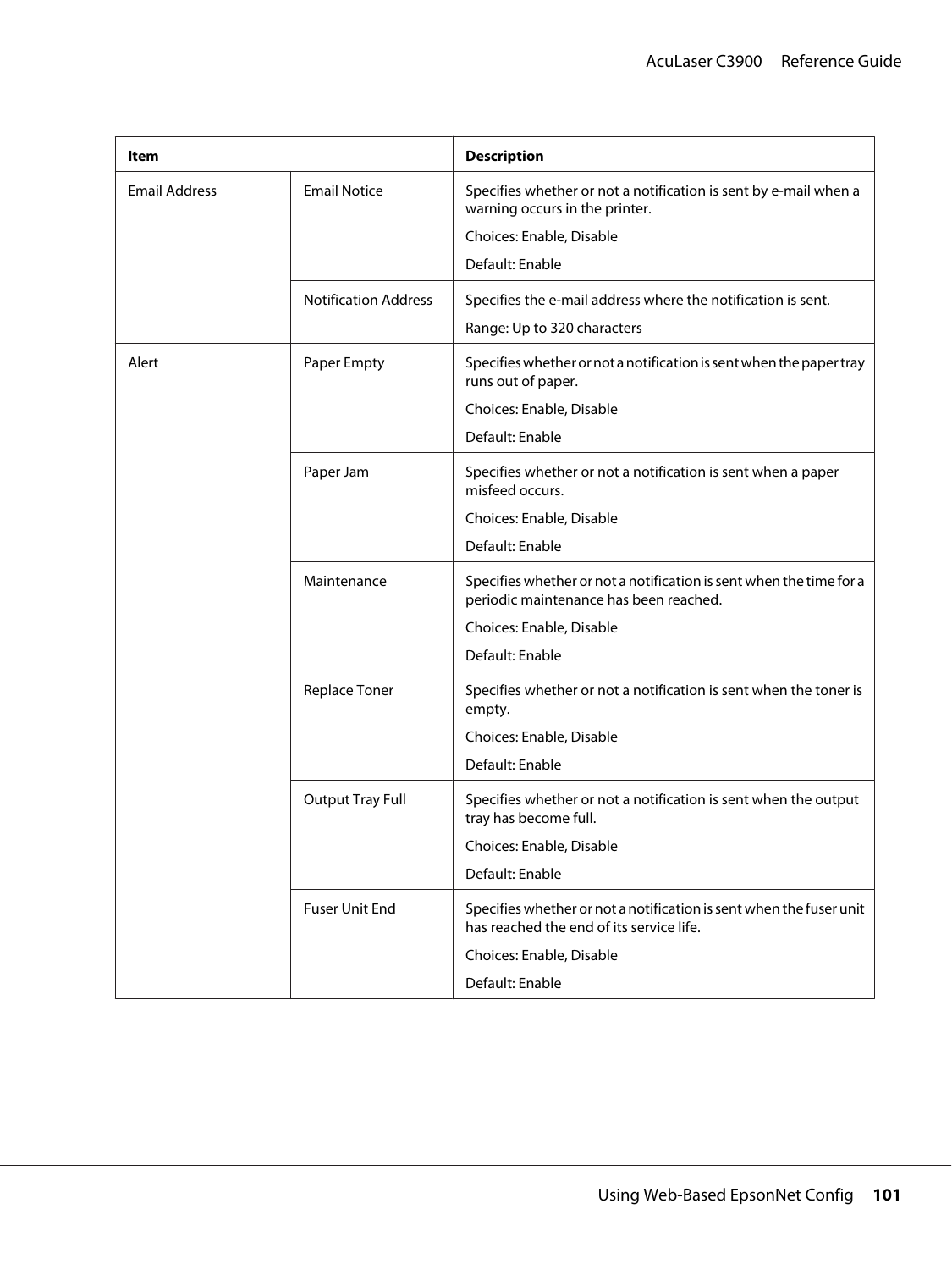| Item         |                      | <b>Description</b>                                                                                                                                        |
|--------------|----------------------|-----------------------------------------------------------------------------------------------------------------------------------------------------------|
|              | <b>Operator Call</b> | Specifies whether or not a notification is sent when the operator<br>must be called.                                                                      |
|              |                      | Choices: Enable, Disable                                                                                                                                  |
|              |                      | Default: Enable                                                                                                                                           |
|              | Service Call         | Selects whether or not notification is sent to the service<br>representative when a condition occurs that requires servicing.<br>Choices: Enable, Disable |
|              |                      | Default: Enable                                                                                                                                           |
|              | Job Complete         | Specifies whether or not a notification is sent when a print job is<br>completed correctly.                                                               |
|              |                      | Choices: Enable, Disable                                                                                                                                  |
|              |                      | Default: Enable                                                                                                                                           |
|              | Job Error            | Specifies whether or not a notification is sent when a job could<br>not be printed because an error occurred.                                             |
|              |                      | Choices: Enable, Disable                                                                                                                                  |
|              |                      | Default: Enable                                                                                                                                           |
| Apply button |                      | Applies the configuration settings for this window.                                                                                                       |
| Clear button |                      | Resets all configuration settings to previous values.                                                                                                     |

# **Job Page**

This page allows you to view the status of the current print jobs.

### **Active Job List**

| Item       | <b>Description</b>                                                                                                                        |  |
|------------|-------------------------------------------------------------------------------------------------------------------------------------------|--|
| Job Number | Displays the print job identification number. Each print job that the printer<br>receives is assigned a unique identification number.     |  |
| User Name  | If known, displays the owner of the print job.                                                                                            |  |
| File Name  | Displays the name of the print file.                                                                                                      |  |
|            | This cell remains empty if <b>Hide Personal Information</b> is set to <b>On</b> in the <b>System</b> -<br><b>Machine Settings window.</b> |  |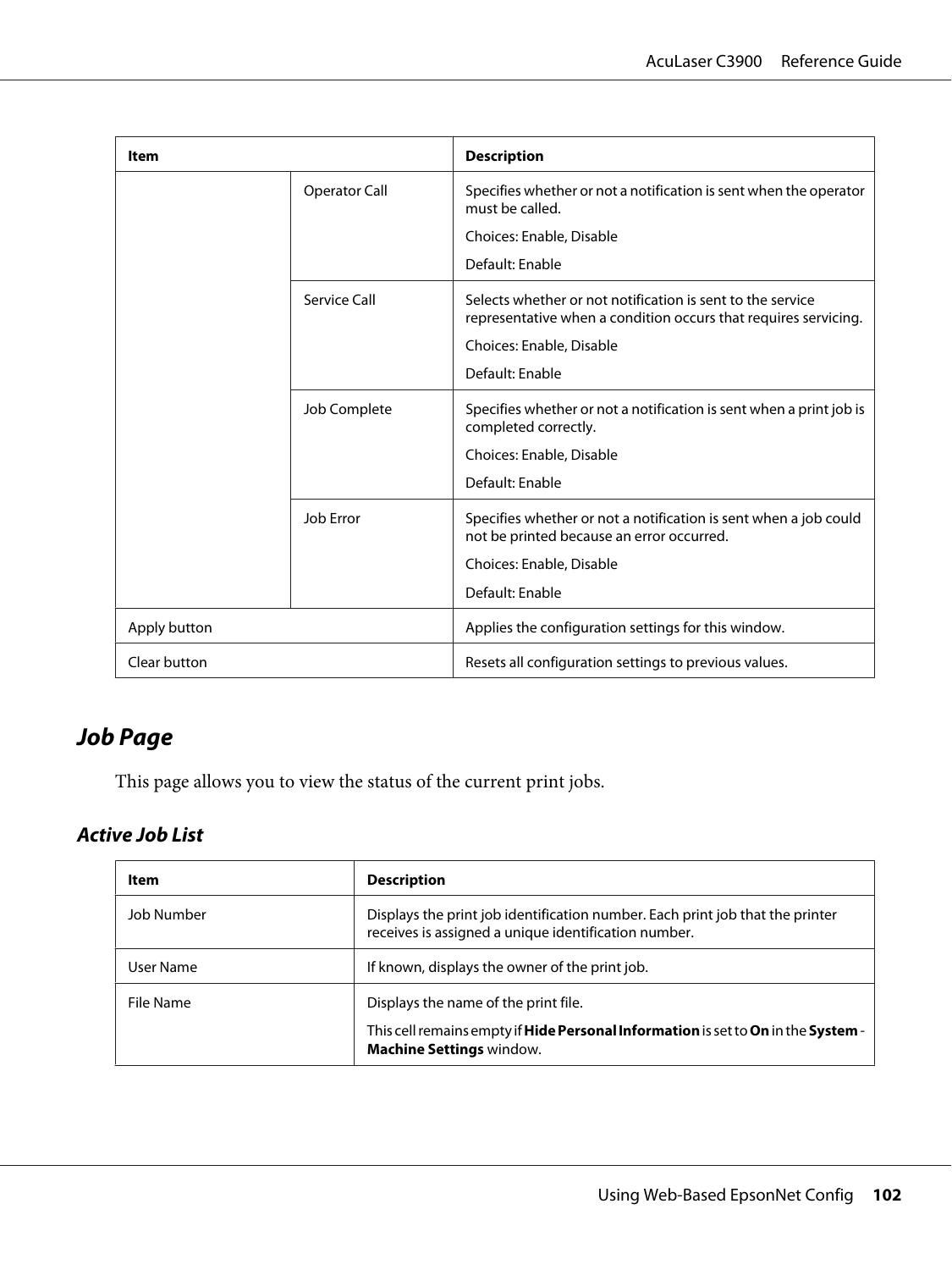| ltem          | <b>Description</b>                                                                                      |
|---------------|---------------------------------------------------------------------------------------------------------|
| Job Status    | Displays the current status of the print job (Parsing, Printing, Cancel, Pending,<br>Abort or Pending). |
| Create Time   | Displays the time that the job was queued.                                                              |
| Delete button | Deletes the print job(s) whose check boxes in column 1 are checked.                                     |

### **Done Job List**

| Item          | <b>Description</b>                                                                                                                        |  |
|---------------|-------------------------------------------------------------------------------------------------------------------------------------------|--|
| Job Number    | Displays the print job identification number. Each print job that the printer<br>receives is assigned a unique identification number.     |  |
| User Name     | If known, displays the owner of the print job.                                                                                            |  |
| File Name     | Displays the name of the print file.                                                                                                      |  |
|               | This cell remains empty if <b>Hide Personal Information</b> is set to <b>On</b> in the <b>System</b> -<br><b>Machine Settings window.</b> |  |
| End Time      | Displays the time that printing finished.                                                                                                 |  |
| Result        | Displays the result of the print job (OK, Error, or Canceled).                                                                            |  |
| Detail button | Displays a screen containing details.                                                                                                     |  |

### **Done Job List (Detail)**

| Item               | <b>Description</b>                                                                                                                          |  |
|--------------------|---------------------------------------------------------------------------------------------------------------------------------------------|--|
| Job Number         | Displays the print job identification number. Each print job that the printer<br>receives is assigned a unique identification number.       |  |
| User Name          | If known, displays the owner of the print job.                                                                                              |  |
| File Name          | Displays the name of the print file.                                                                                                        |  |
| Delivery Type      | Displays the delivery method for the job (Print, Print and Hold, Proof then Print,<br>IPP Print, Secured Job, Time Print, or Report Print). |  |
| Create Time        | Displays the time that the job was queued.                                                                                                  |  |
| <b>End Time</b>    | Displays the time that printing finished.                                                                                                   |  |
| Result             | Displays the result of the print job (OK, Error, or Canceled).                                                                              |  |
| <b>Back button</b> | Returns to the previous screen.                                                                                                             |  |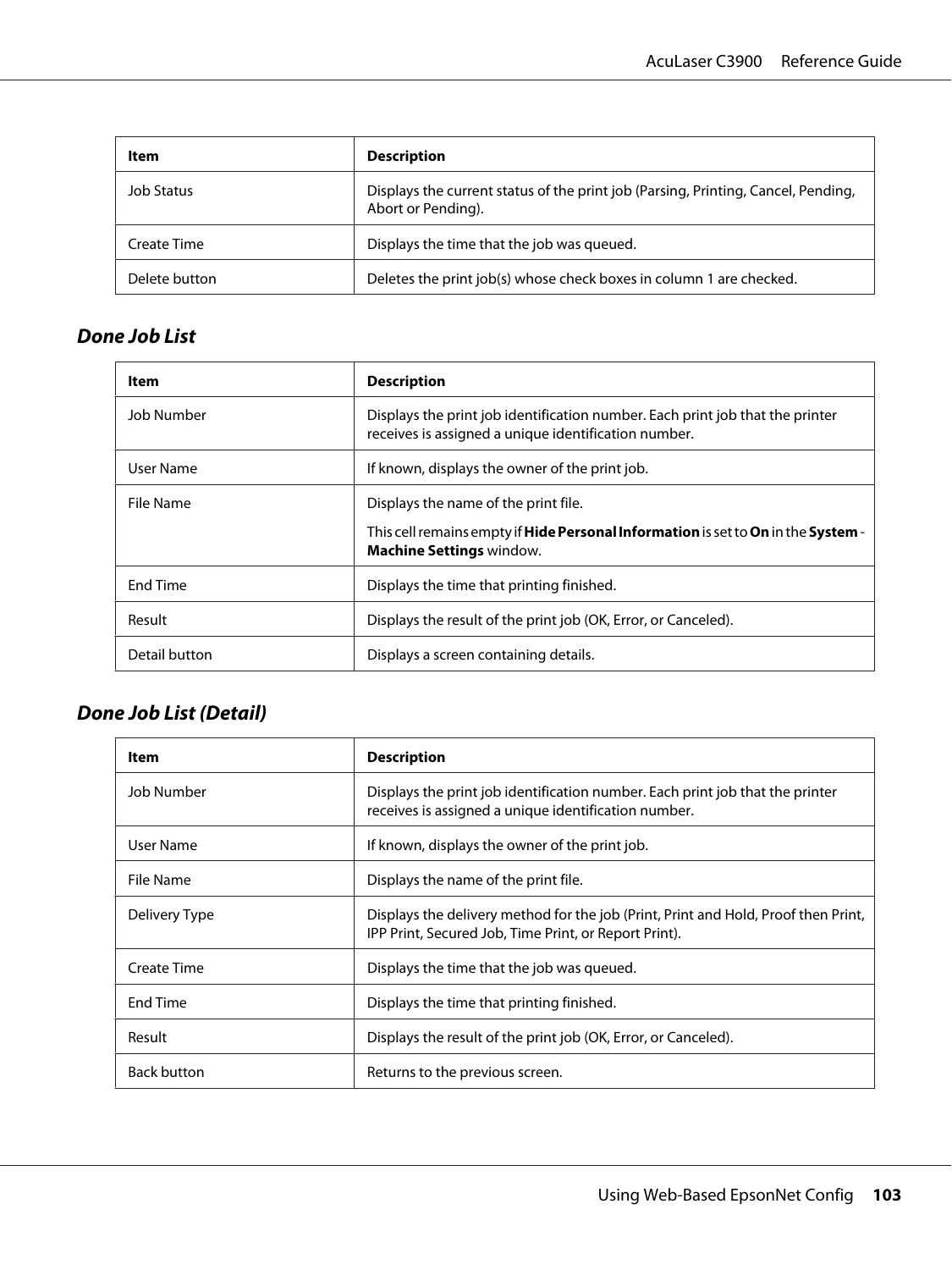## **Print Page**

This page allows more detailed printer settings to be specified.

## **Local Interface**

| Item         | <b>Description</b>                                           |  |
|--------------|--------------------------------------------------------------|--|
| I/O Timeout  | Specifies the reception timeout (in seconds).                |  |
|              | Range: 5-300                                                 |  |
|              | Default: 15                                                  |  |
|              | Configuration Menu Equivalent:<br>INTERFACE MENU-JOB TIMEOUT |  |
| Apply button | Applies the configuration settings for this window.          |  |
| Clear button | Resets all configuration settings to previous values.        |  |

### **Default Settings**

#### General Settings

| Item         | <b>Description</b>                                                                     |  |
|--------------|----------------------------------------------------------------------------------------|--|
| <b>PDL</b>   | Selects default language to be selected.                                               |  |
|              | Choices: Auto, PCL, PS                                                                 |  |
|              | Default: Auto                                                                          |  |
|              | Configuration Menu Equivalent:<br>SYS DEFAULT MENU-EMULATION-DEF. EMULATION            |  |
| Paper Source | The paper tray that is normally used can be specified.<br>Choices: Tray1, Tray2, Tray3 |  |
|              |                                                                                        |  |
|              | Default: Tray2                                                                         |  |
|              | Configuration Menu Equivalent:<br>PAPER MENU-PAPER SOURCE-DEFAULT TRAY                 |  |
|              | Note:<br>Tray3 appears only if an optional 500-sheet paper cassette unit is installed. |  |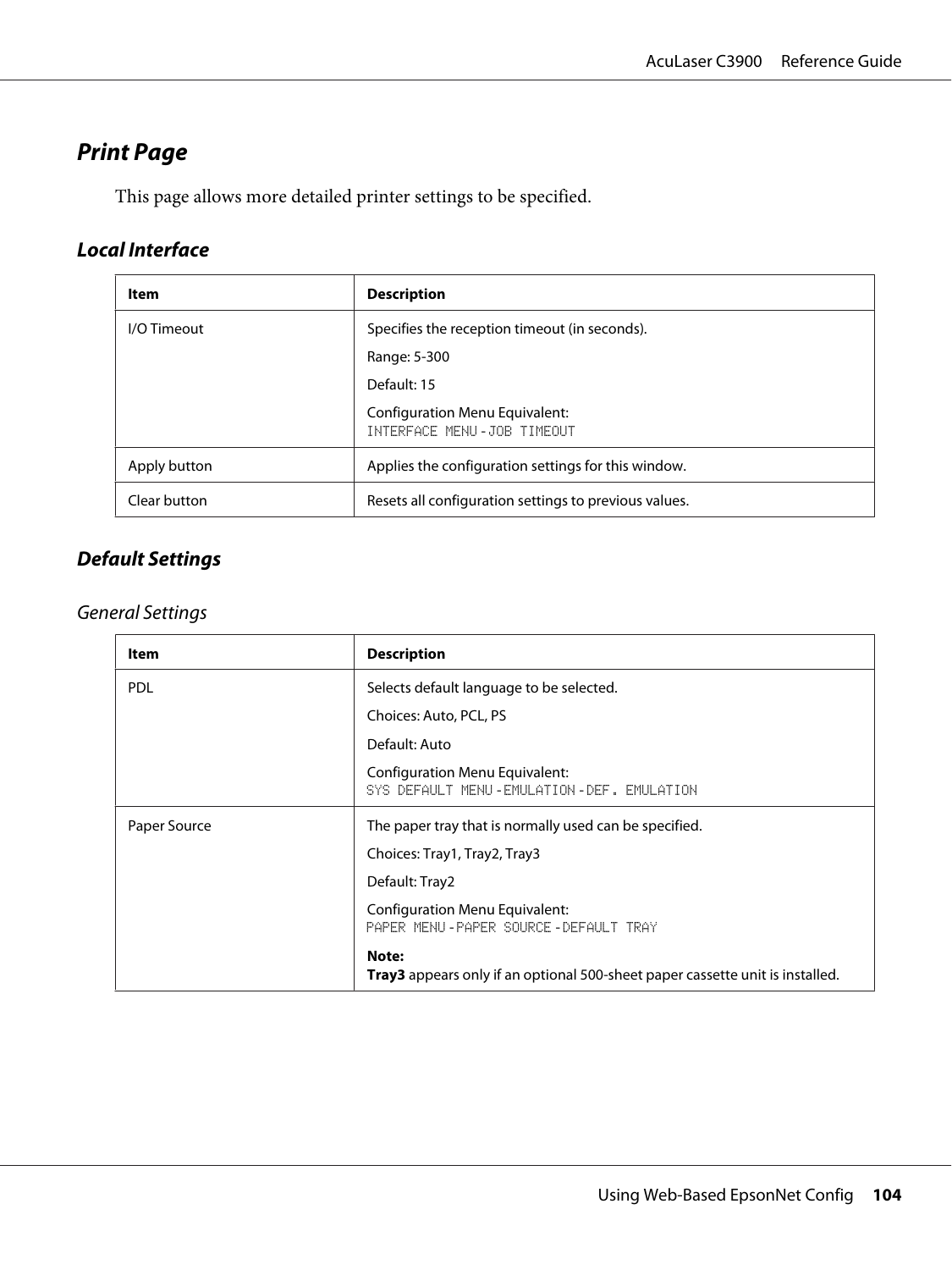| ltem               | <b>Description</b>                                                                                                                              |  |
|--------------------|-------------------------------------------------------------------------------------------------------------------------------------------------|--|
| <b>Duplex</b>      | If Long-Edge Binding is selected, the pages will be printed on both sides of the<br>paper for long-edge binding.                                |  |
|                    | If Short-Edge Binding is selected, the pages will be printed on both sides of the<br>paper for short-edge binding.                              |  |
|                    | Choices: Off, Short-Edge Binding, Long-Edge Binding                                                                                             |  |
|                    | Default: Off                                                                                                                                    |  |
|                    | <b>Configuration Menu Equivalent:</b><br>PAPER MENU - DUPLEX                                                                                    |  |
| <b>Output Tray</b> | Displays the name of the output tray.                                                                                                           |  |
| Copies             | Specifies the default setting for number of copies to be printed.                                                                               |  |
|                    | Range: 1-9999                                                                                                                                   |  |
|                    | Default: 1                                                                                                                                      |  |
|                    | <b>Configuration Menu Equivalent:</b><br>PAPER MENU-COPIES                                                                                      |  |
| Paper Size         | Specifies the default setting for the size of paper.                                                                                            |  |
|                    | <b>Configuration Menu Equivalent:</b><br>SYS DEFAULT MENU-PAPER-DEFAULT PAPER-PAPER SIZE                                                        |  |
| Width              | Specifies the paper width when Paper Size is set to Custom Size.                                                                                |  |
|                    | Range: 3.63 - 8.50 (inch) / 92 - 216 (mm)                                                                                                       |  |
|                    | <b>Configuration Menu Equivalent:</b><br>SYS DEFAULT MENU-PAPER-DEFAULT PAPER-CUSTOM SIZE-WIDTH                                                 |  |
| Length             | Specifies the paper length when Paper Size is set to Custom Size.                                                                               |  |
|                    | Range: 5.83 - 14.00 (inch) / 148 - 356 (mm)                                                                                                     |  |
|                    | <b>Configuration Menu Equivalent:</b><br>SYS DEFAULT MENU-PAPER-DEFAULT PAPER-CUSTOM SIZE-LENGTH                                                |  |
| Paper Type         | Specifies the default setting for the type of paper.                                                                                            |  |
|                    | Choices: Plain Paper, Recycled, Thick 1, Thick 2, Label, Envelope, Postcard,<br>Letterhead, Glossy 1, Glossy 2, Single Side Only, Special Paper |  |
|                    | Default: Plain Paper                                                                                                                            |  |
|                    | <b>Configuration Menu Equivalent:</b><br>SYS DEFAULT MENU-PAPER-DEFAULT PAPER-PAPER TYPE                                                        |  |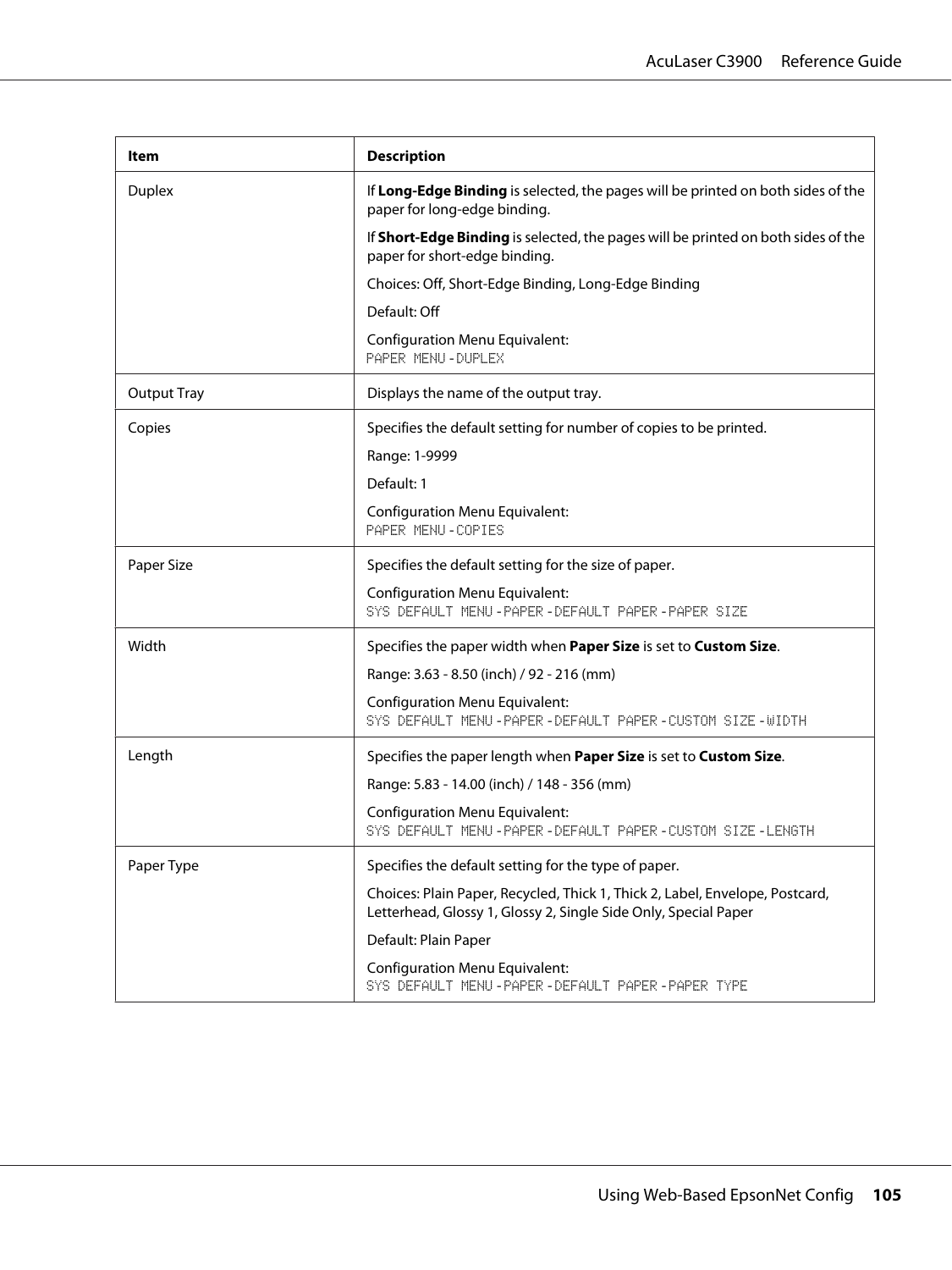| <b>Item</b>     | <b>Description</b>                                                                                             |  |
|-----------------|----------------------------------------------------------------------------------------------------------------|--|
| Collate         | If <b>On</b> is selected, all pages in a copy of the document can be printed before<br>printing the next copy. |  |
|                 | If Off is selected, all copies of the document are not printed separately.                                     |  |
|                 | Choices: On, Off                                                                                               |  |
|                 | Default: Off                                                                                                   |  |
|                 | <b>Configuration Menu Equivalent:</b><br>PAPER MENU - COLLATE                                                  |  |
|                 | Note:<br>This menu item appears only if an optional hard disk drive is installed.                              |  |
| Unit of Measure | The unit for specifying the size of custom paper can be specified between inches<br>and millimeters.           |  |
|                 | Choices: Inches, Millimeters                                                                                   |  |
|                 | Configuration Menu Equivalent:<br>SYS DEFAULT MENU-PAPER-UNIT OF MEASURE                                       |  |
| Apply button    | Applies the configuration settings for this window.                                                            |  |
| Clear button    | Resets all configuration settings to previous values.                                                          |  |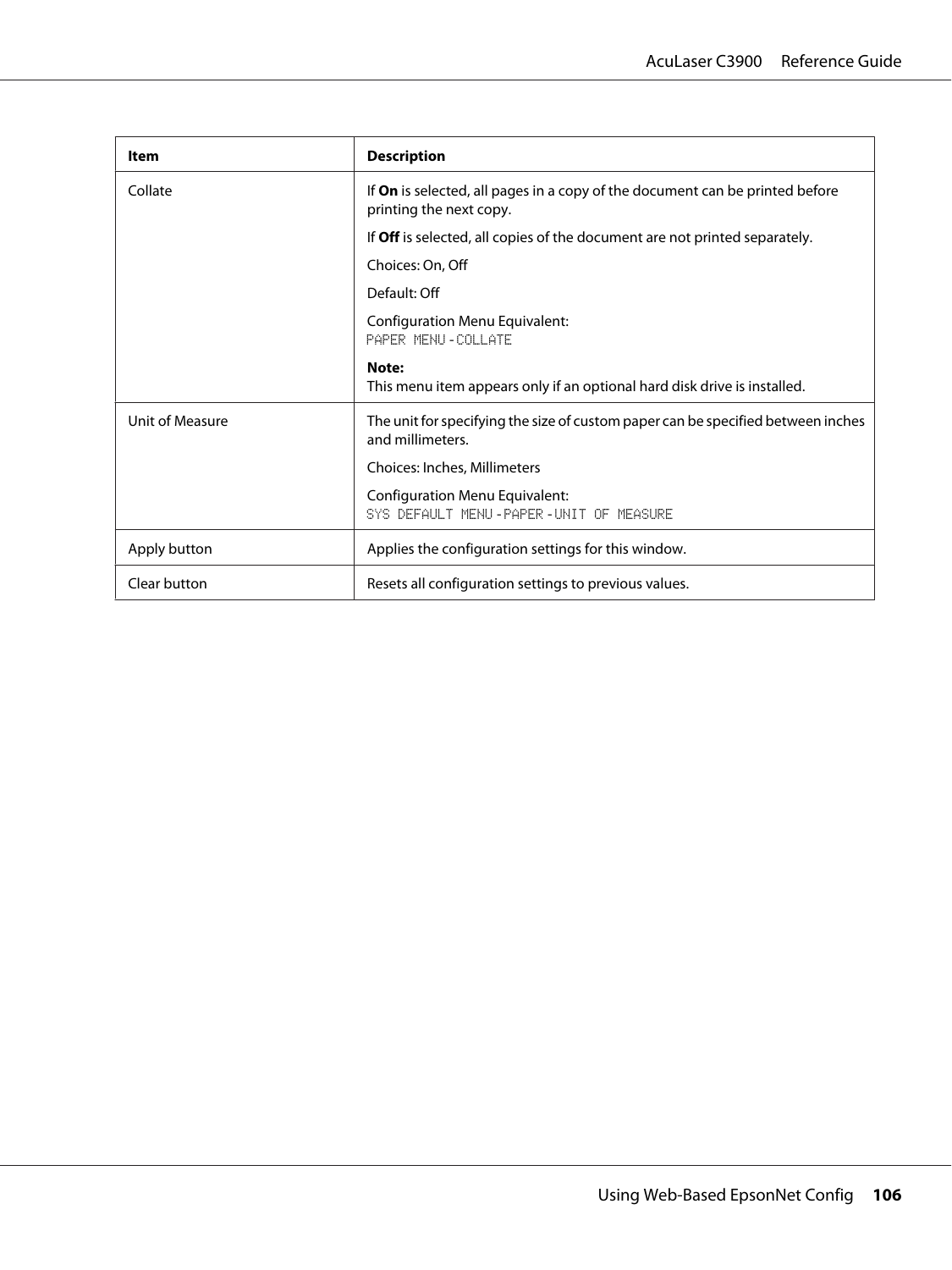# Paper Source Settings

| Item  |            | <b>Description</b>                                                                                                                                                        |
|-------|------------|---------------------------------------------------------------------------------------------------------------------------------------------------------------------------|
| Tray1 | Paper Size | Specifies the setting for the size of paper loaded into Tray 1.<br>Default: A4<br><b>Configuration Menu Equivalent:</b><br>PAPER MENU - PAPER SOURCE - TRAY1 - PAPER SIZE |
|       | Width      | Specifies the paper width when <b>Paper Size</b> is set to <b>Custom</b><br>Size.                                                                                         |
|       |            | Range: 3.63 - 8.50 (inch) / 92 - 216 (mm)<br>Configuration Menu Equivalent:                                                                                               |
|       |            | PAPER MENU-PAPER SOURCE-TRAY1-CUSTOM STZE-MIDTH                                                                                                                           |
|       | Length     | Specifies the paper length when <b>Paper Size</b> is set to <b>Custom</b><br>Size.                                                                                        |
|       |            | Range: 5.83 - 14.00 (inch) / 148 - 356 (mm)                                                                                                                               |
|       |            | <b>Configuration Menu Equivalent:</b><br>PAPER MENU-PAPER SOURCE-TRAY1-CUSTOM SIZE-LENGTH                                                                                 |
|       | Paper Type | Specifies the setting for the type of paper loaded into Tray 1.                                                                                                           |
|       |            | Choices: Any, Plain Paper, Recycled, Thick 1, Thick 2, Label,<br>Envelope, Postcard, Letterhead, Glossy 1, Glossy 2, Single Side<br>Only, Special Paper                   |
|       |            | Default: Plain Paper                                                                                                                                                      |
|       |            | <b>Configuration Menu Equivalent:</b><br>PAPER MENU-PAPER SOURCE-TRAY1-PAPER TYPE                                                                                         |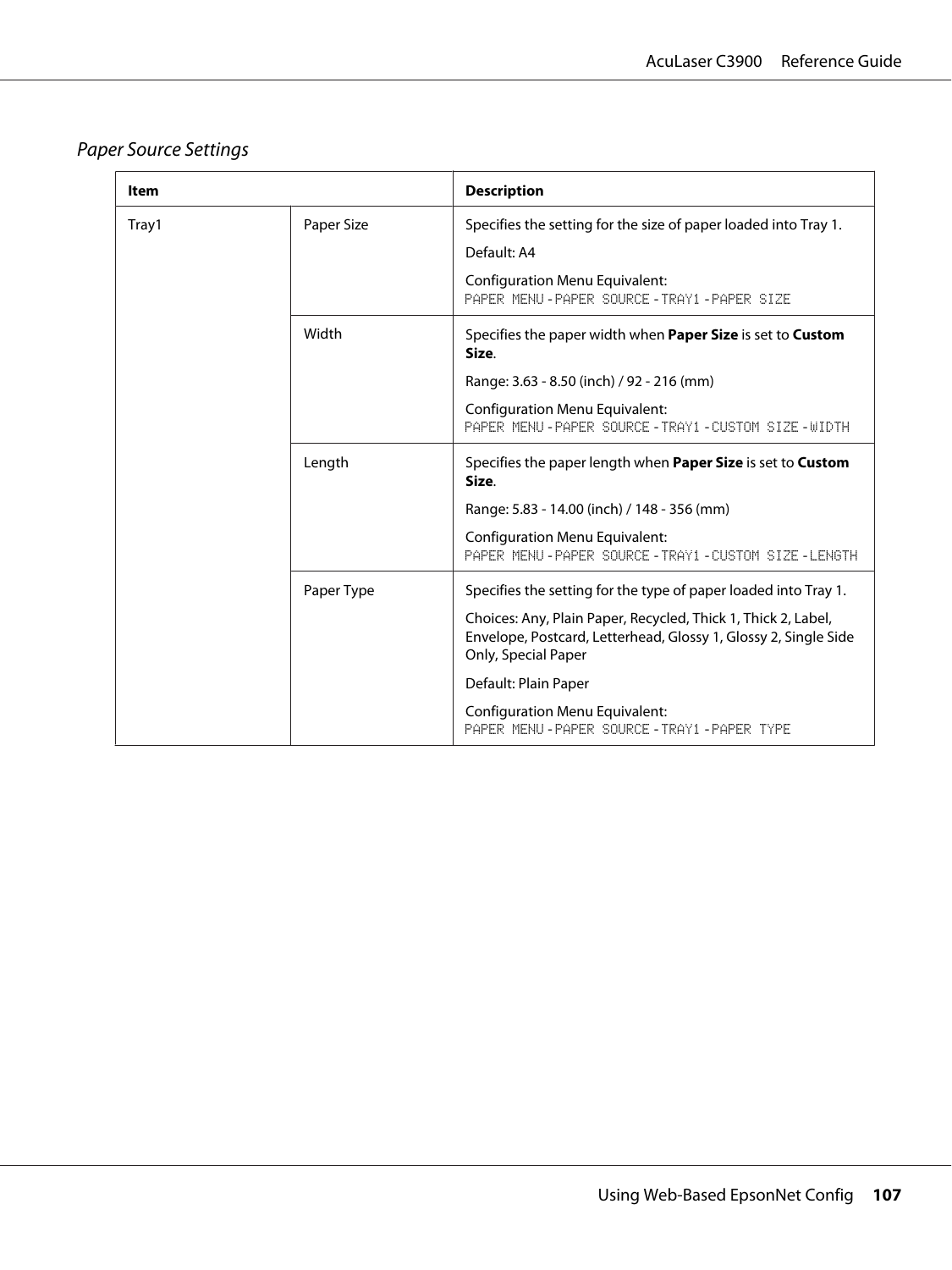| Item                                                                                       |            | <b>Description</b>                                                                                                                            |
|--------------------------------------------------------------------------------------------|------------|-----------------------------------------------------------------------------------------------------------------------------------------------|
| Tray2                                                                                      | Paper Size | Specifies the setting for the size of paper loaded into Tray 2.                                                                               |
|                                                                                            |            | Default: A4                                                                                                                                   |
|                                                                                            |            | <b>Configuration Menu Equivalent:</b><br>PAPER MENU-PAPER SOURCE-TRAY2-PAPER SIZE                                                             |
|                                                                                            | Width      | Specifies the paper width when Paper Size is set to Custom<br>Size.                                                                           |
|                                                                                            |            | Range: 3.63 - 8.50 (inch) / 92 - 216 (mm)                                                                                                     |
|                                                                                            |            | <b>Configuration Menu Equivalent:</b><br>PAPER MENU-PAPER SOURCE-TRAY2-CUSTOM SIZE-WIDTH                                                      |
|                                                                                            | Length     | Specifies the paper length when Paper Size is set to Custom<br>Size.                                                                          |
|                                                                                            |            | Range: 5.83 - 11.69 (inch) / 148 - 297 (mm)                                                                                                   |
|                                                                                            |            | <b>Configuration Menu Equivalent:</b><br>PAPER MENU-PAPER SOURCE-TRAY2-CUSTOM SIZE-LENGTH                                                     |
|                                                                                            | Paper Type | Specifies the setting for the type of paper loaded into Tray 2.                                                                               |
|                                                                                            |            | Choices: Any, Plain Paper, Recycled, Thick 1, Thick 2, Label,<br>Postcard, Letterhead, Glossy 1, Glossy 2, Single Side Only, Special<br>Paper |
|                                                                                            |            | Default: Plain Paper                                                                                                                          |
|                                                                                            |            | <b>Configuration Menu Equivalent:</b><br>PAPER MENU-PAPER SOURCE-TRAY2-PAPER TYPE                                                             |
| Tray3                                                                                      | Paper Size | Displays the setting for the size of paper loaded into Tray 3.                                                                                |
| This item appears only if<br>an optional 500-sheet<br>paper cassette unit is<br>installed. |            | <b>Configuration Menu Equivalent:</b><br>PAPER MENU-PAPER SOURCE-TRAY3-PAPER SIZE                                                             |
|                                                                                            | Paper Type | Specifies the setting for the type of paper loaded into Tray 3.                                                                               |
|                                                                                            |            | Choices: Any, Plain Paper, Recycled, Single Side Only, Special<br>Paper                                                                       |
|                                                                                            |            | Default: Plain Paper                                                                                                                          |
|                                                                                            |            | <b>Configuration Menu Equivalent:</b><br>PAPER MENU-PAPER SOURCE-TRAY3-PAPER TYPE                                                             |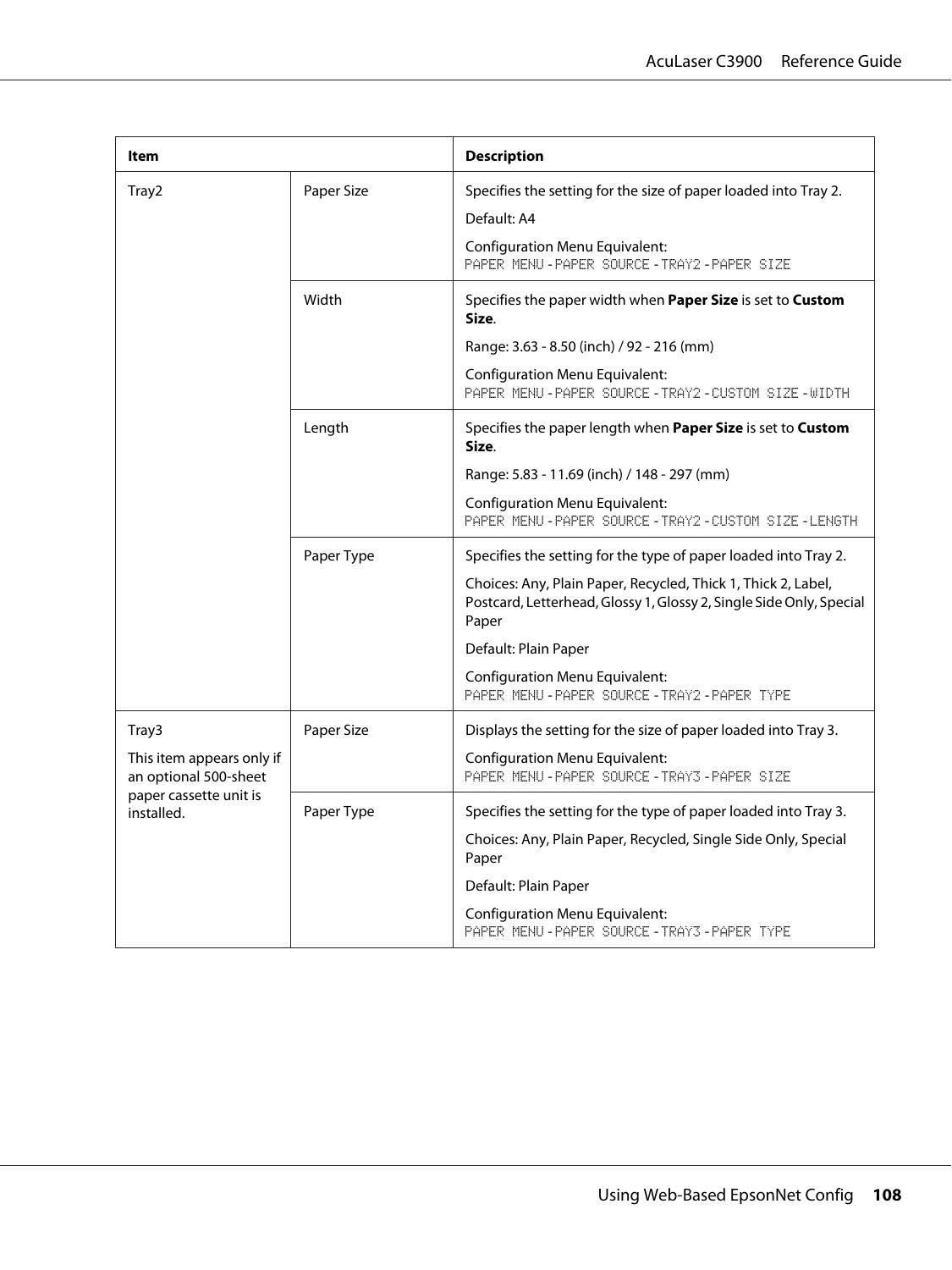| Item                 |                      | <b>Description</b>                                                                                                                                                                                     |
|----------------------|----------------------|--------------------------------------------------------------------------------------------------------------------------------------------------------------------------------------------------------|
| <b>Tray Chaining</b> | <b>Tray Chaining</b> | If <b>Enable</b> is selected and the specified paper tray runs out of<br>paper during printing, a paper tray loaded with paper of the same<br>size is automatically selected so printing can continue. |
|                      |                      | If <b>Disable</b> is selected and the specified paper tray runs out of<br>paper, printing stops.                                                                                                       |
|                      |                      | Choices: Enable, Disable                                                                                                                                                                               |
|                      |                      | Default: Enable                                                                                                                                                                                        |
|                      |                      | Configuration Menu Equivalent:<br>PAPER MENU-PAPER SOURCE-TRAY CHAINING                                                                                                                                |
| Apply button         |                      | Applies the configuration settings for this window.                                                                                                                                                    |
| Clear button         |                      | Resets all configuration settings to previous values.                                                                                                                                                  |

# Tray Mapping Settings

| Item                     | <b>Description</b>                                                                                                                       |
|--------------------------|------------------------------------------------------------------------------------------------------------------------------------------|
| <b>Tray Mapping Mode</b> | Select whether or not the Tray Mapping function is used.                                                                                 |
|                          | Choices: On, Off                                                                                                                         |
|                          | Default: Off                                                                                                                             |
|                          | <b>Configuration Menu Equivalent:</b><br>PAPER MENU-PAPER SOURCE-TRAY MAPPING-TRAY MAPPING MODE                                          |
| Logical Tray 0-9         | Select the tray that is used for printing when a print job is received from another<br>manufacturer's printer driver.                    |
|                          | The default setting for <b>Logical Tray 1</b> is <b>Physical Tray 1</b> . The default setting for all<br>other trays is Physical Tray 2. |
|                          | Choices: Physical Tray 1, Physical Tray 2, Physical Tray 3                                                                               |
|                          | <b>Configuration Menu Equivalent:</b><br>PAPER MENIL-PAPER SOURCE-TRAY MAPPING-LOGICAL TRAYR-9                                           |
|                          | Note:<br>Physical Tray 3 appears only if an optional 500-sheet paper cassette unit is<br>installed.                                      |
| Apply button             | Applies the configuration settings for this window.                                                                                      |
| Clear button             | Resets all configuration settings to previous values.                                                                                    |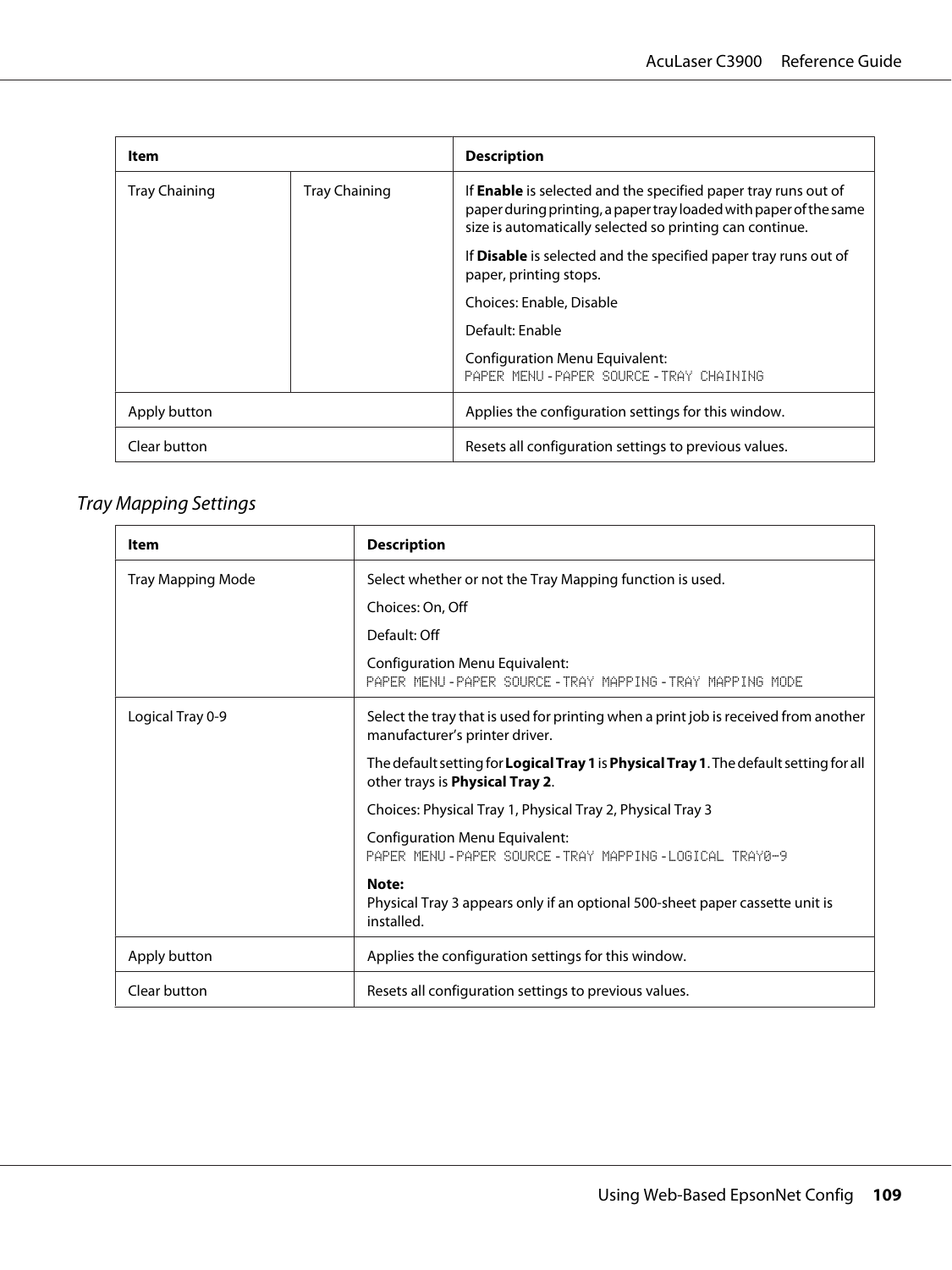# PCL Settings

| ltem                   | <b>Description</b>                                                                                                                                                                                                                     |
|------------------------|----------------------------------------------------------------------------------------------------------------------------------------------------------------------------------------------------------------------------------------|
| Font Number            | Sets the default font in the PCL language.<br>Range: 0 - 102<br>Default: 0<br><b>Configuration Menu Equivalent:</b><br>SYS DEFAULT MENU - EMULATION - PCL - FONT SOURCE - FONT NUMBER                                                  |
| Symbol Set             | Selects the symbol set used with the PCL language.<br>Default: PC-8<br><b>Configuration Menu Equivalent:</b><br>SYS DEFAULT MENU - EMULATION - PCL - FONT SOURCE - SYMBOL SET                                                          |
| Lines Per Page         | Selects how many lines are in a page in PCL language.<br>Range: 5 - 128<br>Default: 60<br><b>Configuration Menu Equivalent:</b><br>SYS DEFAULT MENU-EMULATION-PCL-LINES PER PAGE                                                       |
| <b>Font Point Size</b> | Sets the font size in the PCL language.<br>Range: 4.00 - 999.75<br>Default: 12.00<br><b>Configuration Menu Equivalent:</b><br>SYS DEFAULT MENU - EMULATION - PCL - FONT SOURCE - POINT SIZE                                            |
| <b>Font Pitch Size</b> | Sets the font pitch in the PCL language.<br>Range: 0.44 - 99.99<br>Default: 10.00<br><b>Configuration Menu Equivalent:</b><br>SYS DEFAULT MENU-EMULATION-PCL-FONT SOURCE-PITCH SIZE                                                    |
| <b>CR/LF Mapping</b>   | Selects CR/LF code definition in PCL language.<br>Choices: CR=CR LF=LF, CR=CRLF LF=LF, CR=CR LF=LFCR, CR=CRLF LF=LFCR<br>Default: CR=CR LF=LF<br><b>Configuration Menu Equivalent:</b><br>SYS DEFAULT MENU-EMULATION-PCL-CR/LF MAPPING |
| Apply button           | Applies the configuration settings for this window.                                                                                                                                                                                    |
| Clear button           | Resets all configuration settings to previous values.                                                                                                                                                                                  |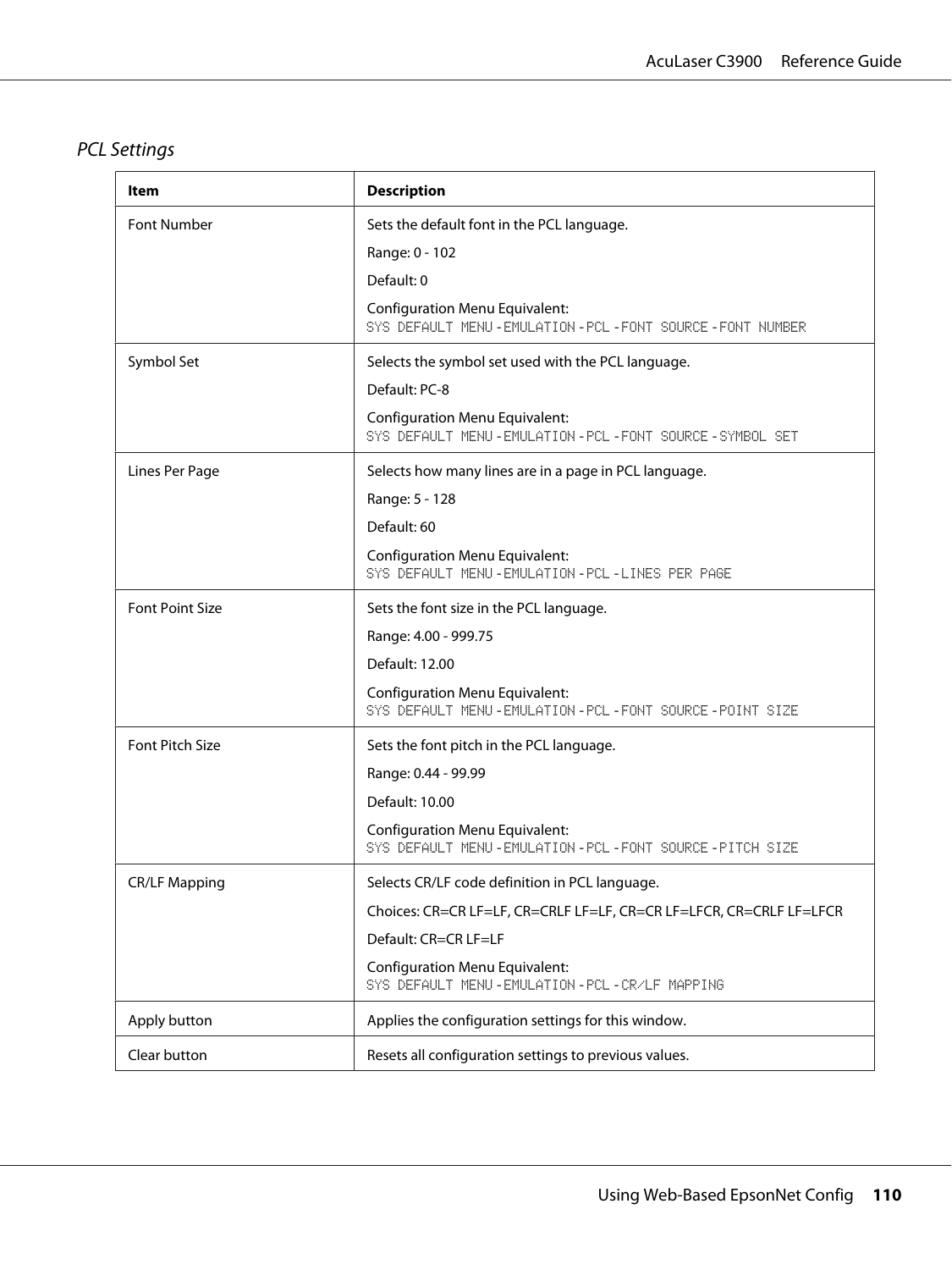# PS Settings

| Item                   | <b>Description</b>                                                                                                                                     |
|------------------------|--------------------------------------------------------------------------------------------------------------------------------------------------------|
| <b>Wait Timeout</b>    | Sets Postscript timeout. "0" means that no time-out control is effective.                                                                              |
|                        | Range: 0 - 300 (in seconds)                                                                                                                            |
|                        | Default: 0                                                                                                                                             |
|                        | <b>Configuration Menu Equivalent:</b><br>SYS DEFAULT MENU - EMULATION - POSTSCRIPT - WAIT TIMEOUT                                                      |
| <b>PS Protocol</b>     | Specifies the PS protocol.                                                                                                                             |
|                        | Choices: Auto, Normal, Binary                                                                                                                          |
|                        | Default: Auto                                                                                                                                          |
|                        | <b>Configuration Menu Equivalent:</b><br>SYS DEFAULT MENU-EMULATION-POSTSCRIPT-PS PROTOCOL                                                             |
| Print to PS Error      | Specifies whether or not error printing is performed.                                                                                                  |
|                        | Choices: On, Off                                                                                                                                       |
|                        | Default: Off                                                                                                                                           |
|                        | <b>Configuration Menu Equivalent:</b><br>SYS DEFAULT MENU-EMULATION-POSTSCRIPT-PS ERROR PAGE                                                           |
| <b>Auto Trapping</b>   | Select whether or not neighboring colors are printed superimposed in order to<br>prevent white space around images.                                    |
|                        | Choices: On, Off                                                                                                                                       |
|                        | Default: Off                                                                                                                                           |
|                        | <b>Configuration Menu Equivalent:</b><br>SYS DEFAULT MENU-EMULATION-POSTSCRIPT-AUTO TRAPPING                                                           |
| <b>Black Overprint</b> | Specify whether black objects are printed (superimposed) on a neighboring color<br>in order to prevent white space around black characters or figures. |
|                        | If Text/Graphic is selected, superimposed printing is applied to text and<br>graphics.                                                                 |
|                        | If Text is selected, superimposed printing is applied to text.                                                                                         |
|                        | Choices: Text/Graphic, Text, Off                                                                                                                       |
|                        | Default: Off                                                                                                                                           |
|                        | <b>Configuration Menu Equivalent:</b><br>SYS DEFAULT MENU-EMULATION-POSTSCRIPT-BLACK OVERPRINT                                                         |
| Apply button           | Applies the configuration settings for this window.                                                                                                    |
| Clear button           | Resets all configuration settings to previous values.                                                                                                  |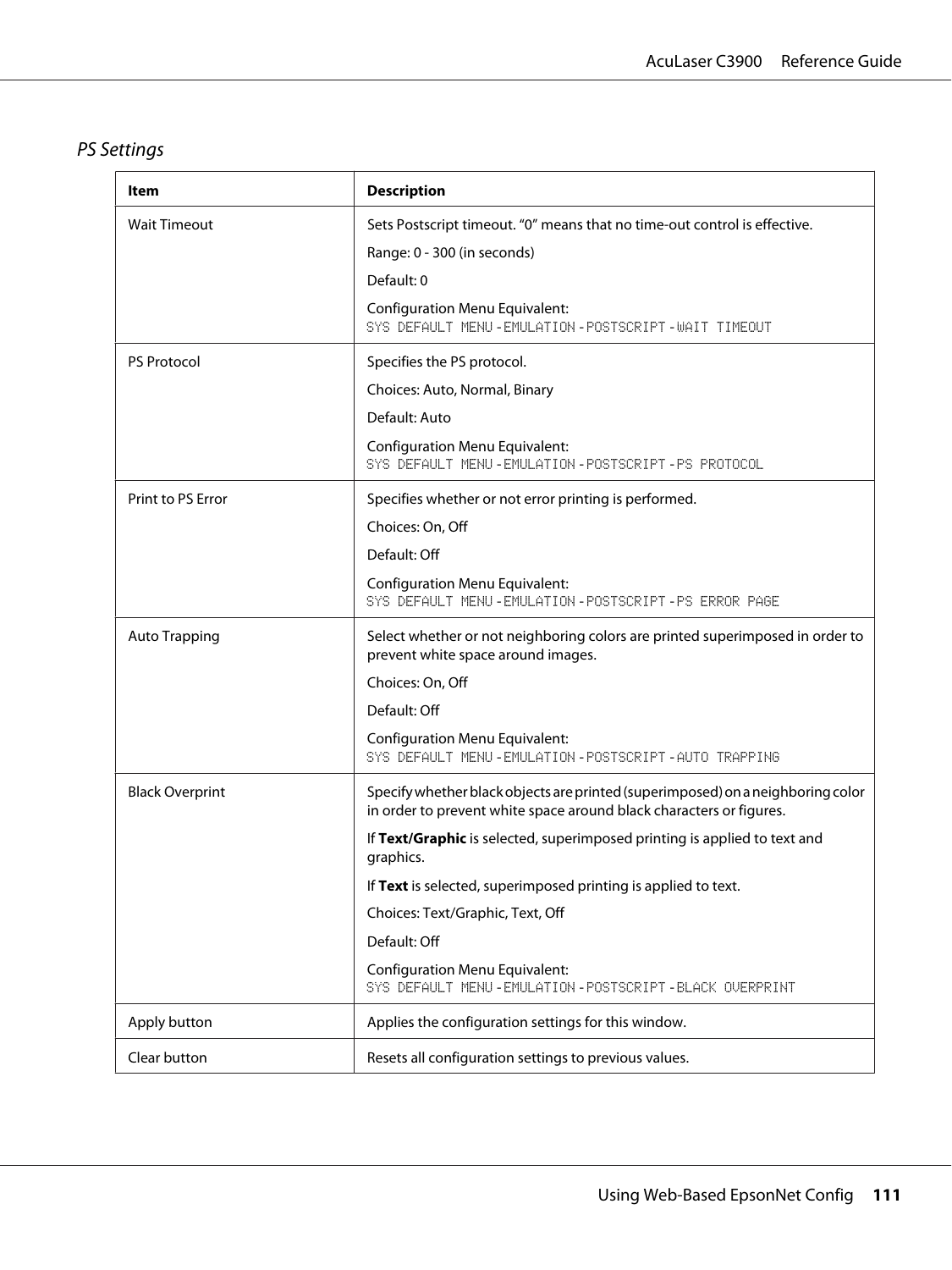### XPS Settings

### *Note:*

*This printer does not support XPS printer driver.*

| Item               | <b>Description</b>                                                                                                                             |  |
|--------------------|------------------------------------------------------------------------------------------------------------------------------------------------|--|
| Digital Signature  | Specify whether to verify digital signature. When <b>Enable</b> is selected, the<br>document without a valid digital signature is not printed. |  |
|                    | Choices: Enable, Disable                                                                                                                       |  |
|                    | Default: Disable                                                                                                                               |  |
|                    | <b>Configuration Menu Equivalent:</b><br>SYS DEFAULT MENU-EMULATION-XPS-DIGITAL SIGNATURE                                                      |  |
| Print to XPS Error | Specify whether to print error message when an error occurs during XPS print.                                                                  |  |
|                    | Choices: On, Off                                                                                                                               |  |
|                    | Default: On                                                                                                                                    |  |
|                    | Configuration Menu Equivalent:<br>SYS DEFAULT MENU-EMULATION-XPS-XPS ERROR PAGE                                                                |  |
| Apply button       | Applies the configuration settings for this window.                                                                                            |  |
| Clear button       | Resets all configuration settings to previous values.                                                                                          |  |

### Print Quality Settings

| Item                 |            | <b>Description</b>                                                          |
|----------------------|------------|-----------------------------------------------------------------------------|
| <b>Print Quality</b> | Color Mode | If Color is selected, the pages are printed in full color.                  |
| Settings             |            | If <b>Monochrome</b> is selected, the pages are printed in black and white. |
|                      |            | Choices: Color, Monochrome                                                  |
|                      |            | Default: Color                                                              |
|                      |            | Configuration Menu Equivalent:<br>QUALITY MENU - COLOR MODE                 |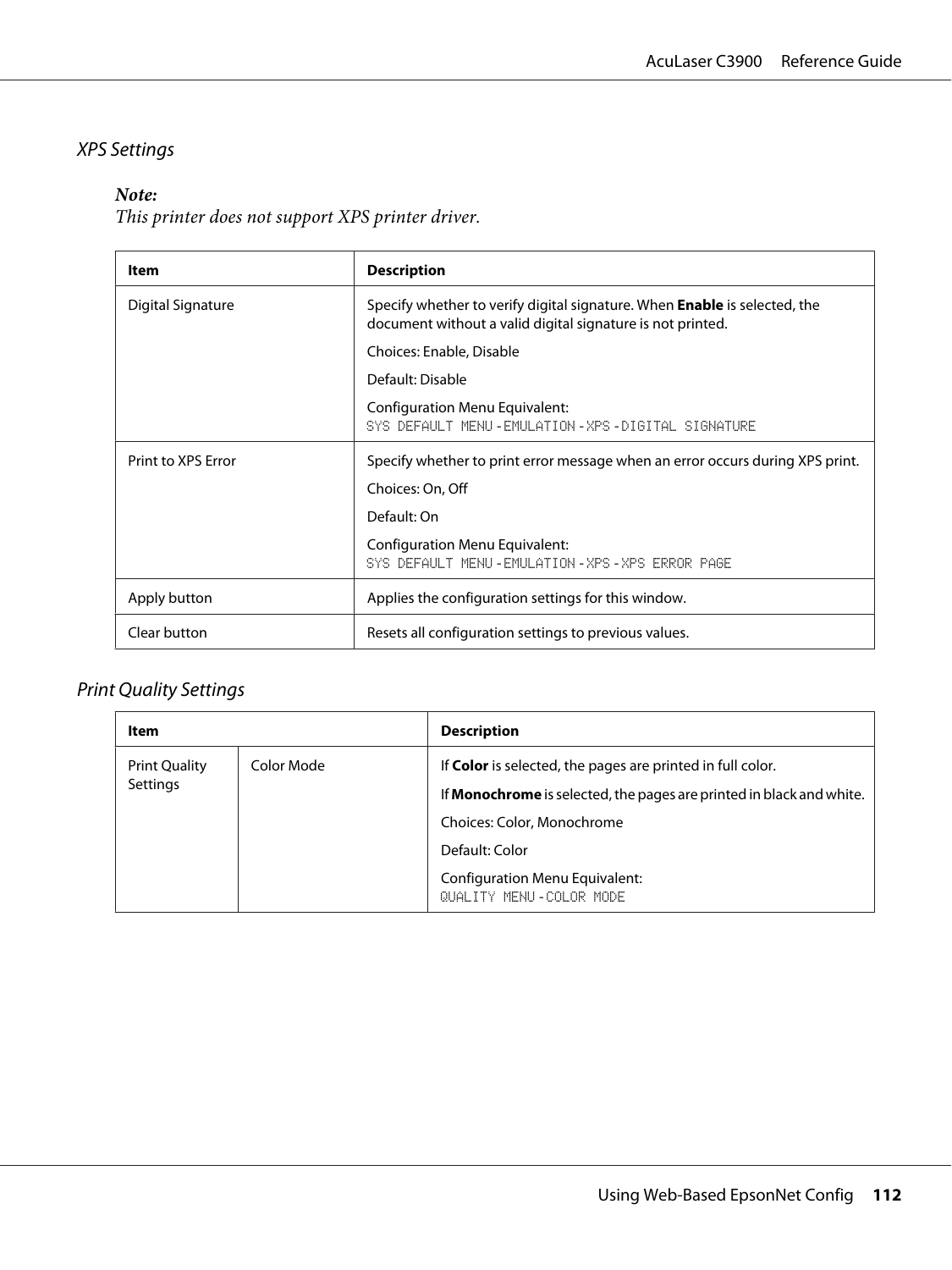| Item |                                                                         | <b>Description</b>                                                                                                |
|------|-------------------------------------------------------------------------|-------------------------------------------------------------------------------------------------------------------|
|      | <b>Color Separation</b>                                                 | If <b>On</b> is selected, color separation is performed.                                                          |
|      |                                                                         | Choices: On, Off                                                                                                  |
|      |                                                                         | Default: Off                                                                                                      |
|      |                                                                         | <b>Configuration Menu Equivalent:</b><br>QUALITY MENU-COLOR SEPARATION                                            |
|      | <b>Brightness</b>                                                       | Specifies the brightness of the printed image.                                                                    |
|      |                                                                         | Choices: +15%, +10%, +5%, 0, -5%, -10%, -15%                                                                      |
|      |                                                                         | Default: 0                                                                                                        |
|      |                                                                         | <b>Configuration Menu Equivalent:</b><br>QUALITY MENU - RRIGHTNESS                                                |
|      | Halftone (Image Printing/<br><b>Text Printing/Graphics</b><br>Printing) | Specifies how halftones are reproduced.                                                                           |
|      |                                                                         | If Line Art is selected, halftones are reproduced with high precision.                                            |
|      |                                                                         | If <b>Detail</b> is selected, halftones are reproduced with detail.                                               |
|      |                                                                         | If Smooth is selected, halftones are reproduced with smoothness.                                                  |
|      |                                                                         | Choices: Line Art, Detail, Smooth                                                                                 |
|      |                                                                         | Default: Detail (Image/Graphics) / Line Art (Text)                                                                |
|      |                                                                         | <b>Configuration Menu Equivalent:</b><br>QUALITY MENU-HALFTONE-IMAGE PRINTING/TEXT PRINTING/<br>GRAPHICS PRINTING |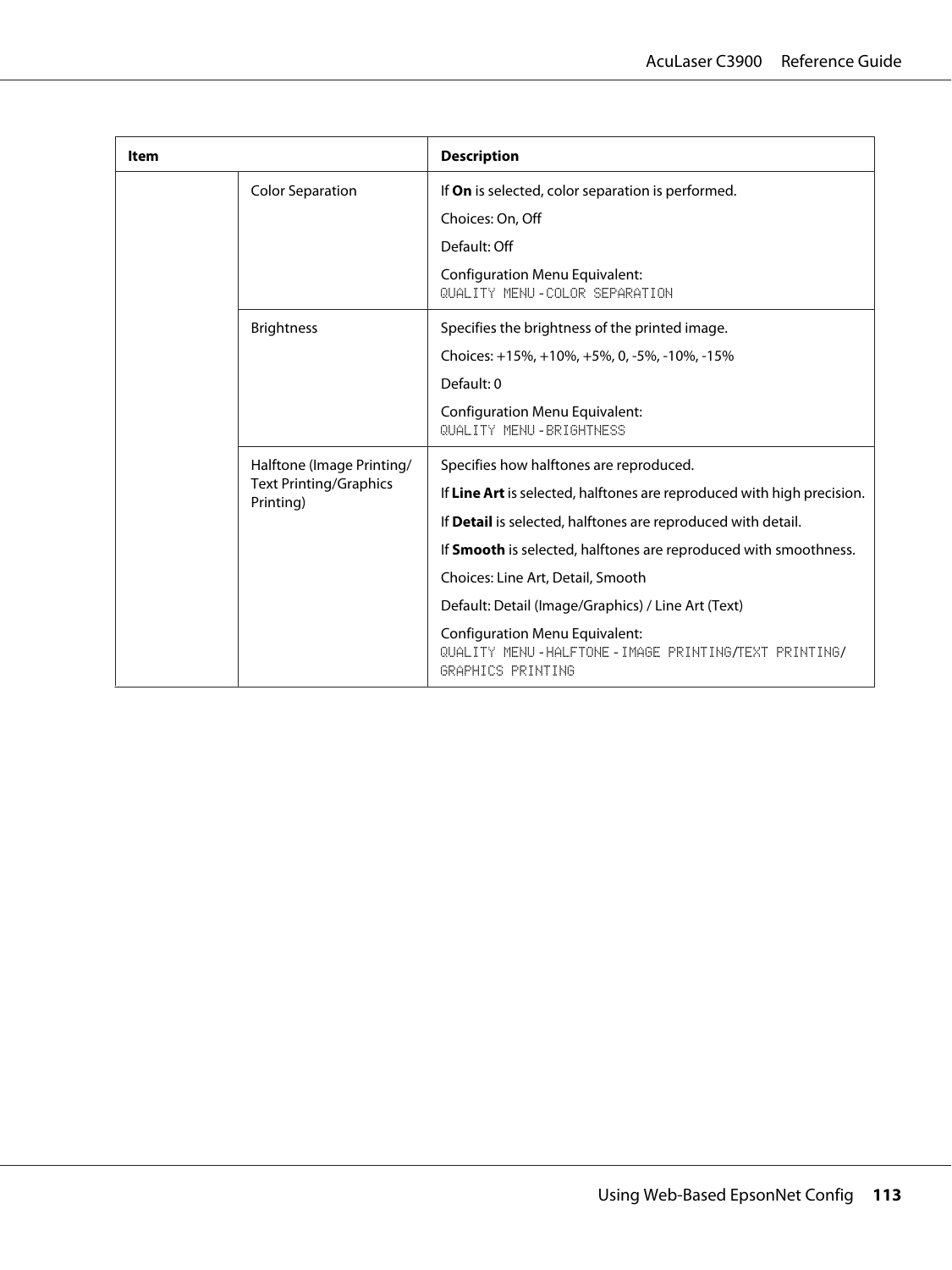| Item |                                                                                   | <b>Description</b>                                                                                                       |
|------|-----------------------------------------------------------------------------------|--------------------------------------------------------------------------------------------------------------------------|
|      | <b>Edge Enhancement</b><br>(Image Printing/Text<br>Printing/Graphics<br>Printing) | Select whether image/text/graphics edges are emphasized.                                                                 |
|      |                                                                                   | If On is selected, the edges are emphasized.                                                                             |
|      |                                                                                   | Choices: On, Off                                                                                                         |
|      |                                                                                   | Default: Off (Image) / On (Text/Graphics)                                                                                |
|      |                                                                                   | <b>Configuration Menu Equivalent:</b><br>QUALITY MENU-EDGE ENHANCEMENT-IMAGE PRINTING/TEXT<br>PRINTING/GRAPHICS PRINTING |
|      | Edge Strength                                                                     | Select the desired amount that edges are emphasized.                                                                     |
|      |                                                                                   | If Off is selected, the edges are not emphasized.                                                                        |
|      |                                                                                   | If Low is selected, the edges are slightly emphasized.                                                                   |
|      |                                                                                   | If Middle is selected, the edges are emphasized by an average<br>amount.                                                 |
|      |                                                                                   | If High is selected, the edges are highly emphasized.                                                                    |
|      |                                                                                   | Choices: Off, Low, Middle, High                                                                                          |
|      |                                                                                   | Default: Middle                                                                                                          |
|      |                                                                                   | <b>Configuration Menu Equivalent:</b><br>QUALITY MENU - FDGE STRENGTH                                                    |
|      | <b>Economy Print Mode</b>                                                         | Select whether to print graphics with a reduced density by reducing<br>the amount of toner that is used.                 |
|      |                                                                                   | When Economy Print Mode is enabled, the amount of toner used is<br>reduced when printing many drawings.                  |
|      | Choices: On, Off                                                                  |                                                                                                                          |
|      |                                                                                   | Default: Off                                                                                                             |
|      |                                                                                   | <b>Configuration Menu Equivalent:</b><br>QUALITY MENU-ECONOMY PRINT                                                      |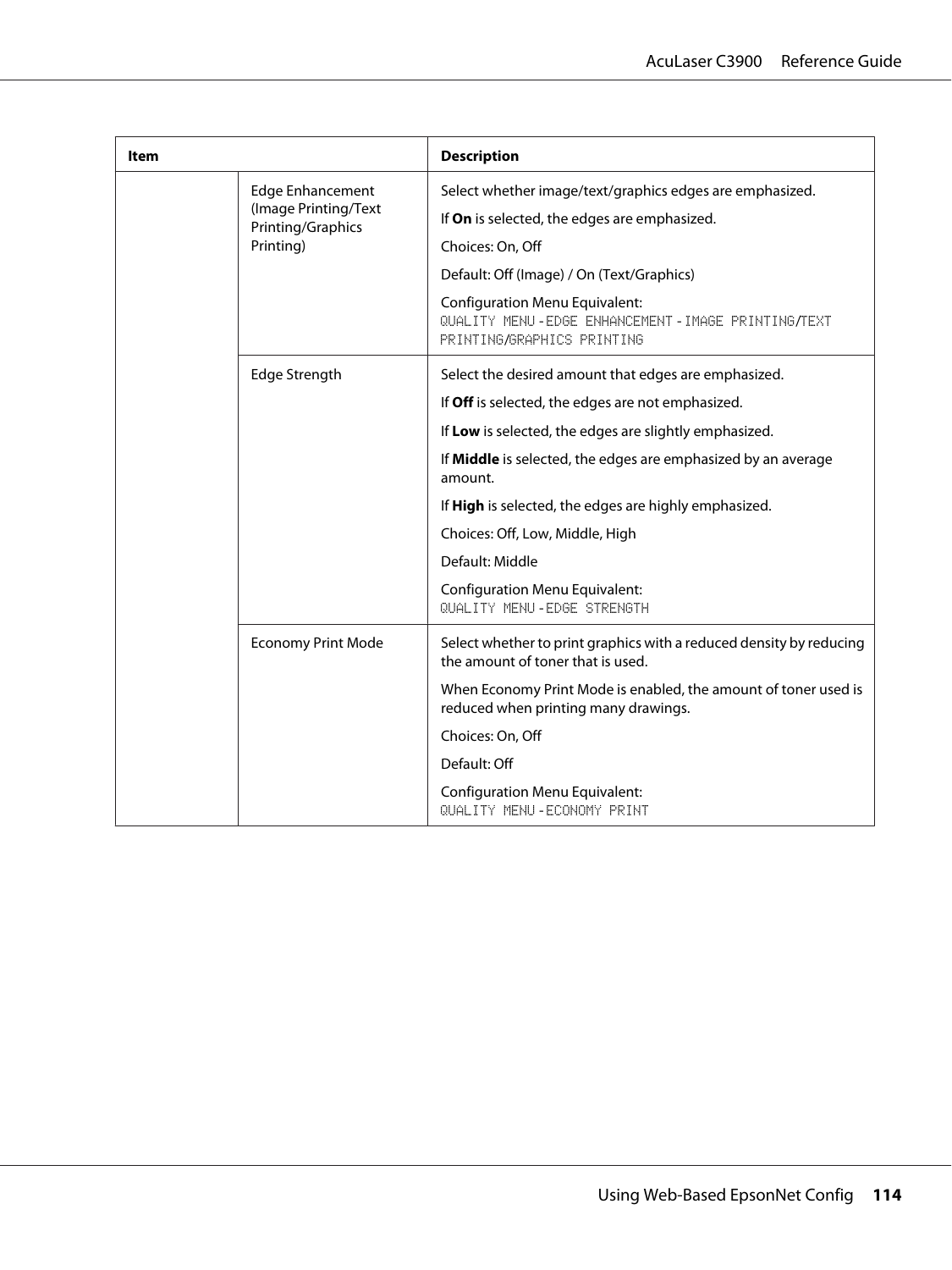| ltem                |                                                                              | <b>Description</b>                                                                                                              |
|---------------------|------------------------------------------------------------------------------|---------------------------------------------------------------------------------------------------------------------------------|
| <b>PCL Settings</b> | Contrast                                                                     | Specifies the contrast of the image.                                                                                            |
|                     |                                                                              | Choices: +15%, +10%, +5%, 0, -5%, -10%, -15%                                                                                    |
|                     |                                                                              | Default: 0                                                                                                                      |
|                     |                                                                              | <b>Configuration Menu Equivalent:</b><br>QUALITY MENU-PCL SETTING-CONTRAST                                                      |
|                     | Image Printing/Text                                                          | Specifies the color space for RGB data.                                                                                         |
|                     | <b>Printing/Graphics Printing</b><br>(Source)                                | Choices: Device Color, sRGB                                                                                                     |
|                     |                                                                              | Default: sRGB                                                                                                                   |
|                     |                                                                              | <b>Configuration Menu Equivalent:</b><br>QUALITY MENU-PCL SETTING-IMAGE PRINTING/TEXT PRINTING/<br>GRAPHICS PRINTING-RGB SOURCE |
|                     | Image Printing/Text<br><b>Printing/Graphics Printing</b><br>(Intent)         | Specifies the color intent to be used on conversion RGB to CMYK by<br>printer.                                                  |
|                     |                                                                              | Choices: Vivid, Photographic                                                                                                    |
|                     |                                                                              | Default: Photographic (Image) / Vivid (Text/Graphics)                                                                           |
|                     |                                                                              | <b>Configuration Menu Equivalent:</b><br>QUALITY MENU-PCL SETTING-IMAGE PRINTING/TEXT PRINTING/<br>GRAPHICS PRINTING-RGB INTENT |
|                     | Image Printing/Text<br><b>Printing/Graphics Printing</b><br>(Gray Treatment) | Specifies the method to reproduce RGB black and gray.                                                                           |
|                     |                                                                              | Choices: Composite Black, Black and Gray, Black Only                                                                            |
|                     |                                                                              | Default: Composite Black (Image) / Black and Gray (Text/Graphics)                                                               |
|                     |                                                                              | <b>Configuration Menu Equivalent:</b><br>QUALITY MENU-PCL SETTING-IMAGE PRINTING/TEXT PRINTING/<br>GRAPHICS PRINTING-RGB GRAY   |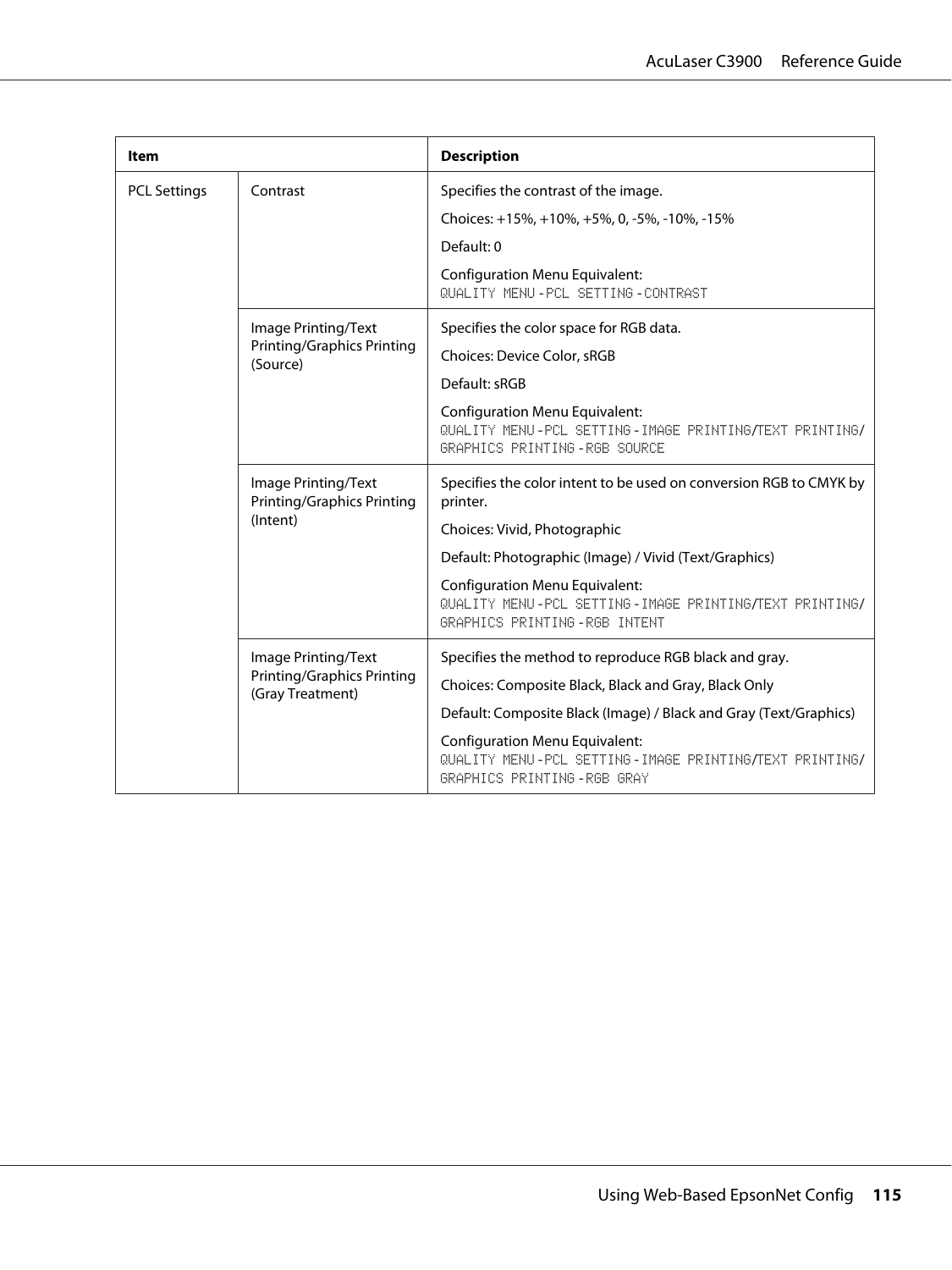| Item               |                                                                                  | <b>Description</b>                                                                                                             |
|--------------------|----------------------------------------------------------------------------------|--------------------------------------------------------------------------------------------------------------------------------|
| <b>PS Settings</b> | Image Printing/Text<br><b>Printing/Graphics Printing</b><br>(RGB Source)         | Specifies the color space for RGB data.                                                                                        |
|                    |                                                                                  | Choices: Device Color, sRGB, Apple RGB, Adobe RGB (1998),<br>ColorMatch RGB, Blue Adjust RGB, Custom Profile                   |
|                    |                                                                                  | Default: sRGB                                                                                                                  |
|                    |                                                                                  | <b>Configuration Menu Equivalent:</b><br>QUALITY MENU-PS SETTING-IMAGE PRINTING/TEXT PRINTING/<br>GRAPHICS PRINTING-RGB SOURCE |
|                    | Image Printing/Text<br><b>Printing/Graphics Printing</b><br>(RGB Intent)         | Specifies the color intent to be used on conversion RGB to CMYK by<br>printer.                                                 |
|                    |                                                                                  | Choices: Vivid, Photographic, Relative Color, Absolute Color                                                                   |
|                    |                                                                                  | Default: Photographic (Image) / Vivid (Text/Graphics)                                                                          |
|                    |                                                                                  | <b>Configuration Menu Equivalent:</b><br>QUALITY MENU-PS SETTING-IMAGE PRINTING/TEXT PRINTING/<br>GRAPHICS PRINTING-RGB INTENT |
|                    | Image Printing/Text<br><b>Printing/Graphics Printing</b><br>(RGB Gray Treatment) | Specifies the method to reproduce RGB black and gray.                                                                          |
|                    |                                                                                  | Choices: Composite Black, Black and Gray, Black Only                                                                           |
|                    |                                                                                  | Default: Composite Black (Image) / Black and Gray (Text/Graphics)                                                              |
|                    |                                                                                  | <b>Configuration Menu Equivalent:</b><br>QUALITY MENU-PS SETTING-IMAGE PRINTING/TEXT PRINTING/<br>GRAPHICS PRINTING-RGB GRAY   |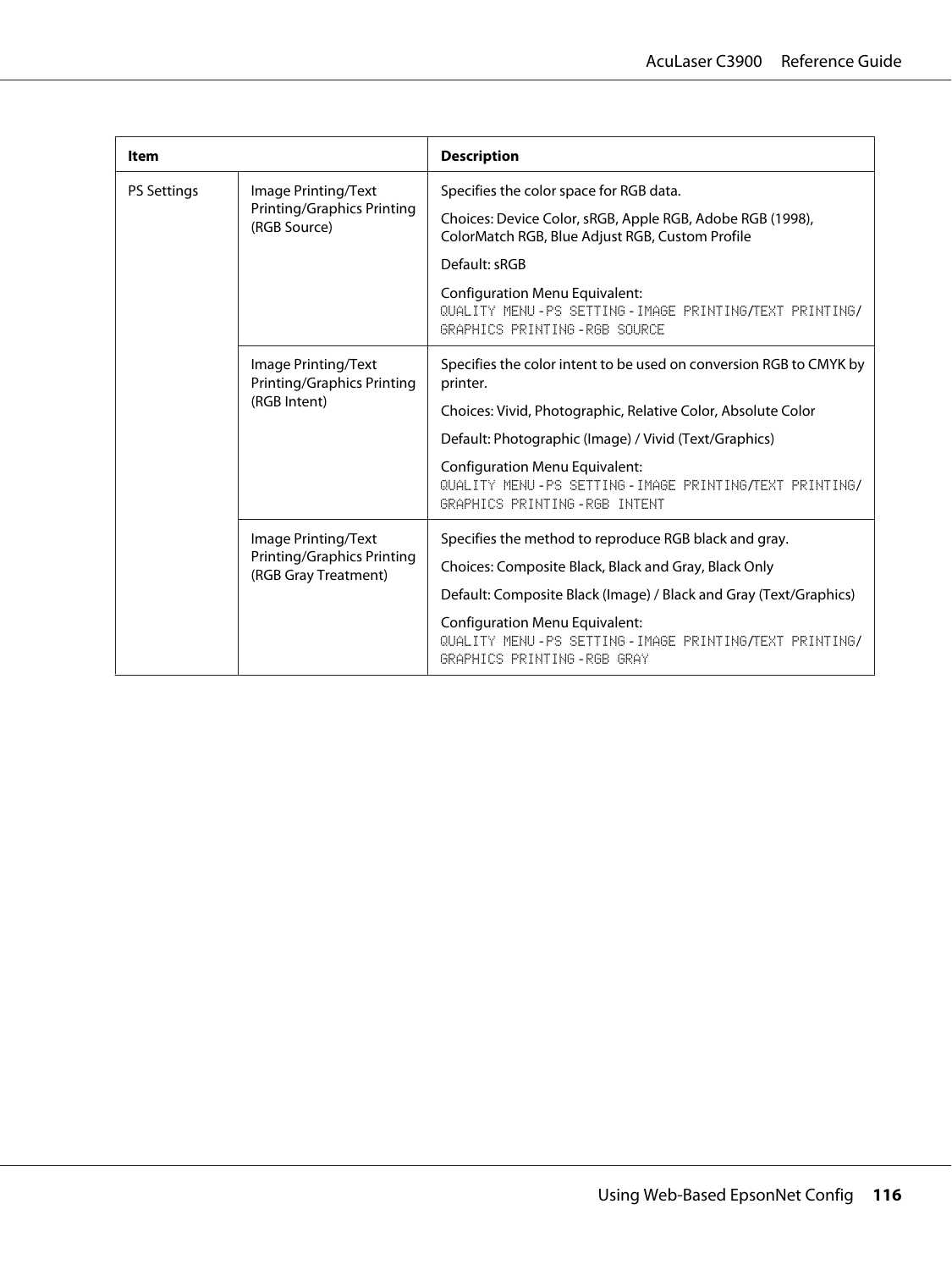| ltem |                                                            | <b>Description</b>                                                                                                                   |
|------|------------------------------------------------------------|--------------------------------------------------------------------------------------------------------------------------------------|
|      | Image Printing/Text                                        | Specifies the ICC destination profile to be used for printed output.                                                                 |
|      | <b>Printing/Graphics Printing</b><br>(Destination Profile) | Choices: Auto, Custom Profile                                                                                                        |
|      |                                                            | Default: Auto                                                                                                                        |
|      |                                                            | <b>Configuration Menu Equivalent:</b><br>QUALITY MENU-PS SETTING-IMAGE PRINTING/TEXT PRINTING/<br>GRAPHICS PRINTING-DESTINATION PROF |
|      | Simulation (Profile)                                       | Specifies the specific ICC simulation profile to be used for printed<br>output.                                                      |
|      |                                                            | Choices: None, SWOP, Euroscale, Commercial Press, Japan Color<br>TOYO, DIC, Custom Profile                                           |
|      |                                                            | Default: None                                                                                                                        |
|      |                                                            | <b>Configuration Menu Equivalent:</b><br>QUALITY MENU-PS SETTING-SIMULATION-SIMULATION PROF                                          |
|      | Simulation (Intent)                                        | Specifies the simulation intent to be used for simulation printing.                                                                  |
|      |                                                            | Choices: Relative Color, Absolute Color                                                                                              |
|      |                                                            | Default: Relative Color                                                                                                              |
|      |                                                            | <b>Configuration Menu Equivalent:</b><br>QUALITY MENU-PS SETTING-SIMULATION-SIMULATION INTENT                                        |
|      | Simulation (CMYK Gray<br>Treatment)                        | Specifies the method to reproduce CMYK black and gray for<br>simulation printing.                                                    |
|      |                                                            | Choices: Composite Black, Black and Gray, Black Only                                                                                 |
|      |                                                            | Default: Composite Black                                                                                                             |
|      |                                                            | <b>Configuration Menu Equivalent:</b><br>QUALITY MENU-PS SETTING-SIMULATION-CMYK GRAY                                                |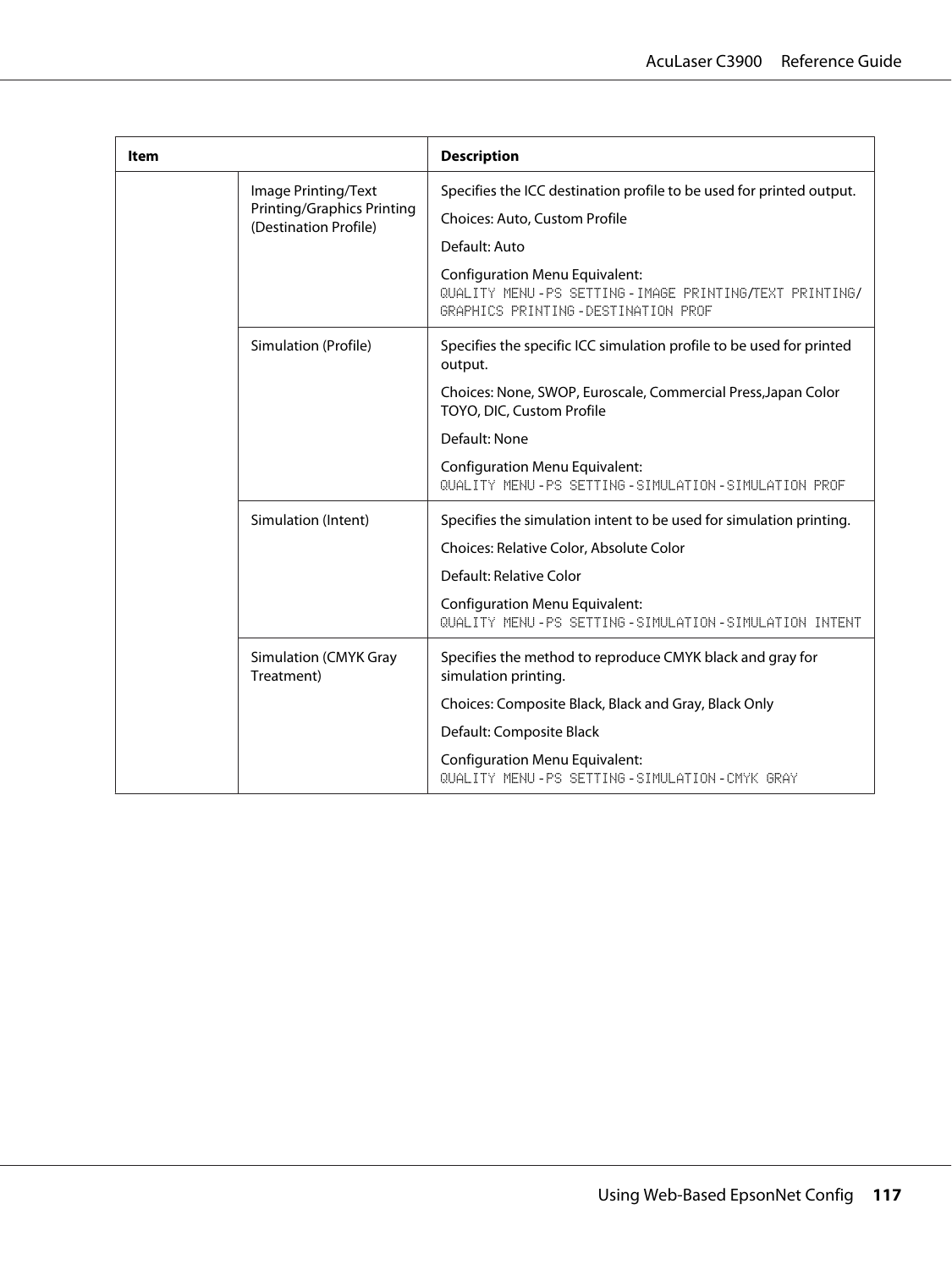| Item         |                                                       | <b>Description</b>                                                                                                       |
|--------------|-------------------------------------------------------|--------------------------------------------------------------------------------------------------------------------------|
| Calibration  | <b>Tone Calibration</b>                               | If On is indicated, image adjustments are applied.                                                                       |
| Settings     |                                                       | Choices: On, Off                                                                                                         |
|              |                                                       | Default: On                                                                                                              |
|              |                                                       | <b>Configuration Menu Equivalent:</b><br>QUALITY MENU-CALIBRATION-TONE CALIBRATION                                       |
|              | Cyan/Magenta/Yellow/                                  | Specifies the density of the highlight color.                                                                            |
|              | <b>Black Density (Highlight)</b>                      | Choices: +3, +2, +1, 0, -1, -2, -3                                                                                       |
|              |                                                       | Default: 0                                                                                                               |
|              |                                                       | <b>Configuration Menu Equivalent:</b><br>QUALITY MENU-CALIBRATION-CMYK DENSITY-CYAN/MAGENTA/<br>YELLOW/BLACK - HIGHLIGHT |
|              | Cyan/Magenta/Yellow/<br><b>Black Density (Middle)</b> | Specifies the density of the middle color.                                                                               |
|              |                                                       | Choices: $+3, +2, +1, 0, -1, -2, -3$                                                                                     |
|              |                                                       | Default: 0                                                                                                               |
|              |                                                       | <b>Configuration Menu Equivalent:</b><br>QUALITY MENU-CALIBRATION-CMYK DENSITY-CYAN/MAGENTA/<br>YELLOW/BLACK - MIDDLE    |
|              | Cyan/Magenta/Yellow/<br><b>Black Density (Shadow)</b> | Specifies the density of the shadow color.                                                                               |
|              |                                                       | Choices: $+3, +2, +1, 0, -1, -2, -3$                                                                                     |
|              |                                                       | Default: 0                                                                                                               |
|              |                                                       | <b>Configuration Menu Equivalent:</b><br>QUALITY MENU-CALIBRATION-CMYK DENSITY-CYAN/MAGENTA/<br>YELLOW/BLACK - SHADOW    |
| Apply button |                                                       | Applies the configuration settings for this window.                                                                      |
| Clear button |                                                       | Resets all configuration settings to previous values.                                                                    |

## **Download Font/Form**

*Note:*

*This page appears only if an optional hard disk drive is installed.*

### PS Font

## *Note:*

*The printer must have an optional hard disk drive to use the PS Font parameters described below.*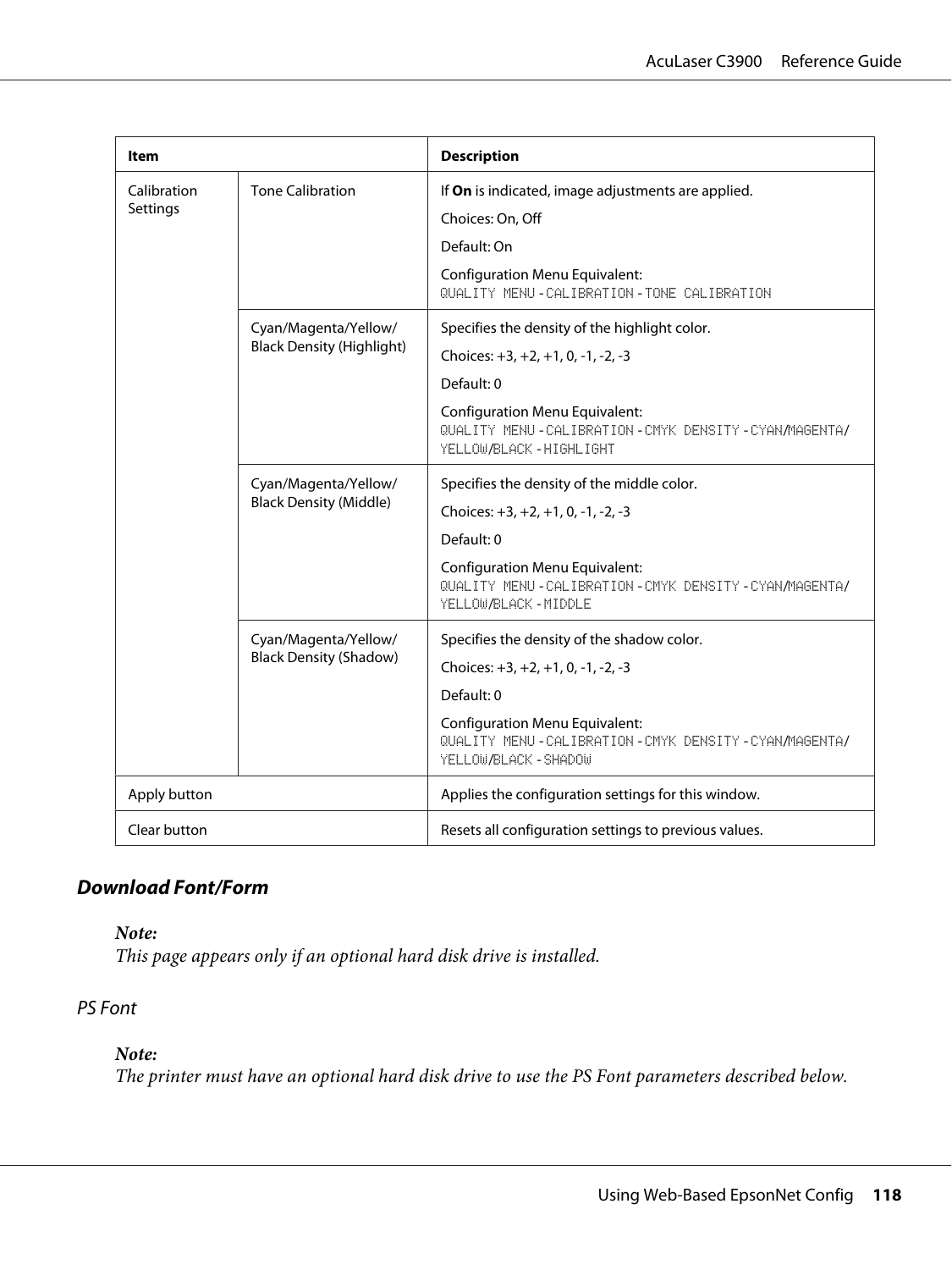| Item             |                      | <b>Description</b>                                                                                                            |
|------------------|----------------------|-------------------------------------------------------------------------------------------------------------------------------|
| Download PS Font | HDD radio button     | Specifies the download destination (HDD) of the font.                                                                         |
|                  | Text box             | Specifies the file name for the PostScript font to be downloaded.                                                             |
|                  | <b>Browse button</b> | Displays a dialog box for browsing to the PostScript font file.                                                               |
|                  | Submit button        | Sends the specified PostScript font file to the printer.                                                                      |
| Delete PS Font   | Check box            | Select the check box of the font to be deleted, and then click<br><b>Delete</b> to delete the selected font from the printer. |
|                  | Number               | Displays the control number of the font.                                                                                      |
|                  | <b>Font Name</b>     | Displays the name of the fonts.                                                                                               |
|                  | Source               | Displays the storage source of the font.                                                                                      |
| Delete button    |                      | Deletes the PostScript font file(s) whose check boxes the left end<br>are checked.                                            |

# Form Overlay

| Item                  |                      | <b>Description</b>                                                                                                                             |
|-----------------------|----------------------|------------------------------------------------------------------------------------------------------------------------------------------------|
| Download Form Overlay | HDD radio button     | Specifies the download destination (HDD) of the form overlay<br>file.                                                                          |
|                       | Text box             | Specifies the file name for the form overlay to be downloaded.                                                                                 |
|                       | <b>Browse button</b> | Displays a dialog box for browsing to the form overlay file.                                                                                   |
|                       | Submit button        | Sends the specified form overlay file to the printer.                                                                                          |
| Delete Form Overlay   | Check box            | Select the check box of the form overlay file to be deleted, and<br>then click Delete to delete the selected form overlay from the<br>printer. |
|                       | Number               | Displays the control number of the overlay.                                                                                                    |
|                       | File Name            | Displays the name of the overlays.                                                                                                             |
|                       | Source               | Displays the storage source of the form overlay.                                                                                               |
| Delete button         |                      | Deletes the PostScript font file(s) whose check boxes the left end<br>are checked.                                                             |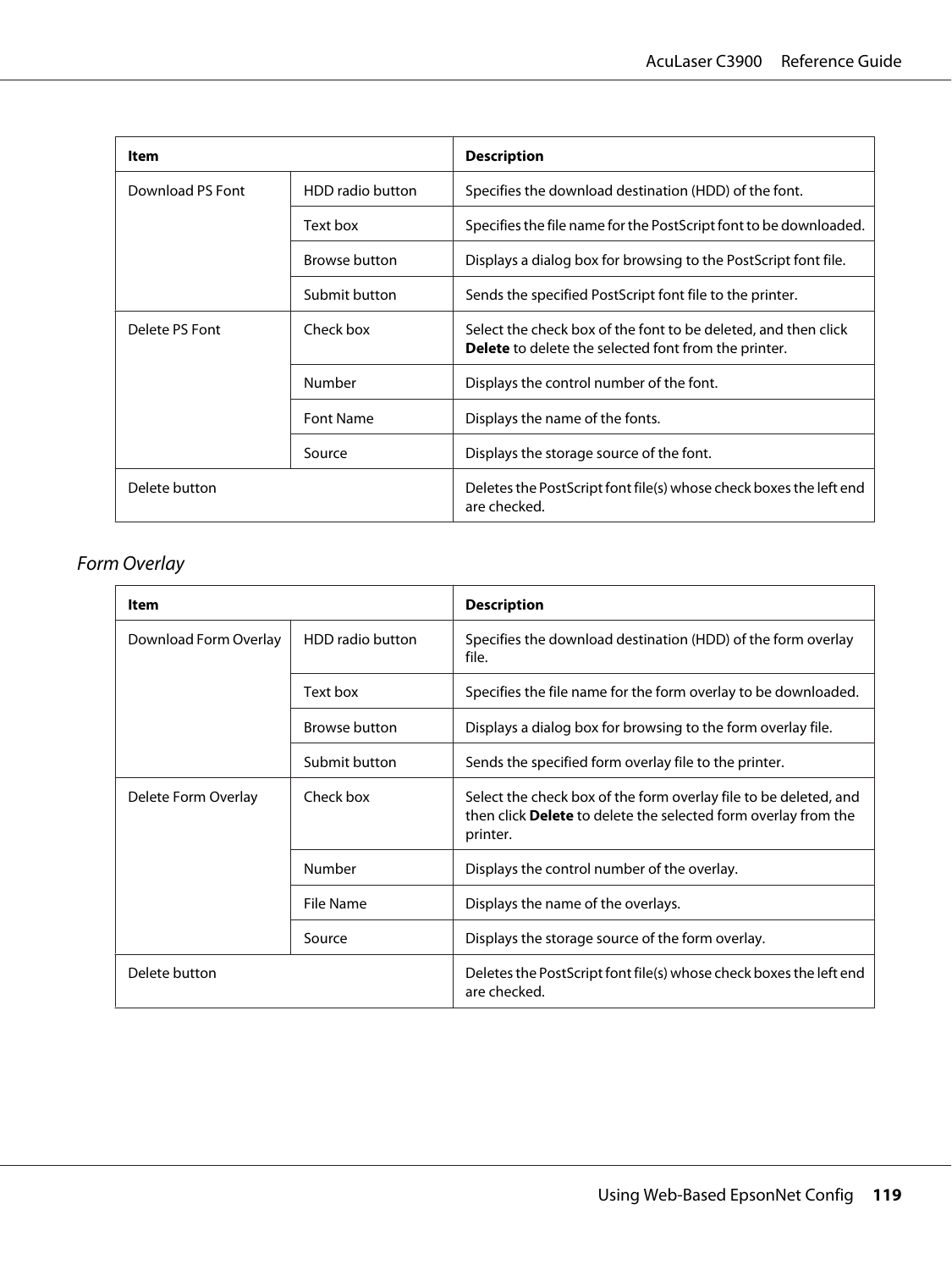| ltem                   |                      | <b>Description</b>                                                                                                                               |
|------------------------|----------------------|--------------------------------------------------------------------------------------------------------------------------------------------------|
| Download Color Profile | HDD radio button     | Specifies the download destination (HDD) of the color profile.                                                                                   |
|                        | Text box             | Specifies the file name for the color profile to be downloaded.                                                                                  |
|                        | <b>Browse button</b> | Displays a dialog box for browsing to the color profile file.                                                                                    |
|                        | Submit button        | Sends the specified color profile file to the printer.                                                                                           |
| Delete Color Profile   | Check box            | Select the check box of the color profile file to be deleted, and<br>then click Delete to delete the selected color profile from the<br>printer. |
|                        | Number               | Displays the control number of the color profile.                                                                                                |
|                        | File Name            | Displays the name of the color profile.                                                                                                          |
|                        | Profile Name         | Displays the name of the color profile.                                                                                                          |
|                        | Class                | Displays the type of color profile.                                                                                                              |
|                        | Color Space          | Displays the color space for the color profile.                                                                                                  |
|                        | Source               | Displays the storage source of the color profile.                                                                                                |
| Delete button          |                      | Deletes the PostScript font file(s) whose check boxes the left end<br>are checked.                                                               |

#### Color Profile

# **Network Page**

This page allows you to configure network settings. For more information on these protocols, see Chapter 4["Network Printing " on page 49.](#page-48-0)

## **TCP/IP**

### TCP/IP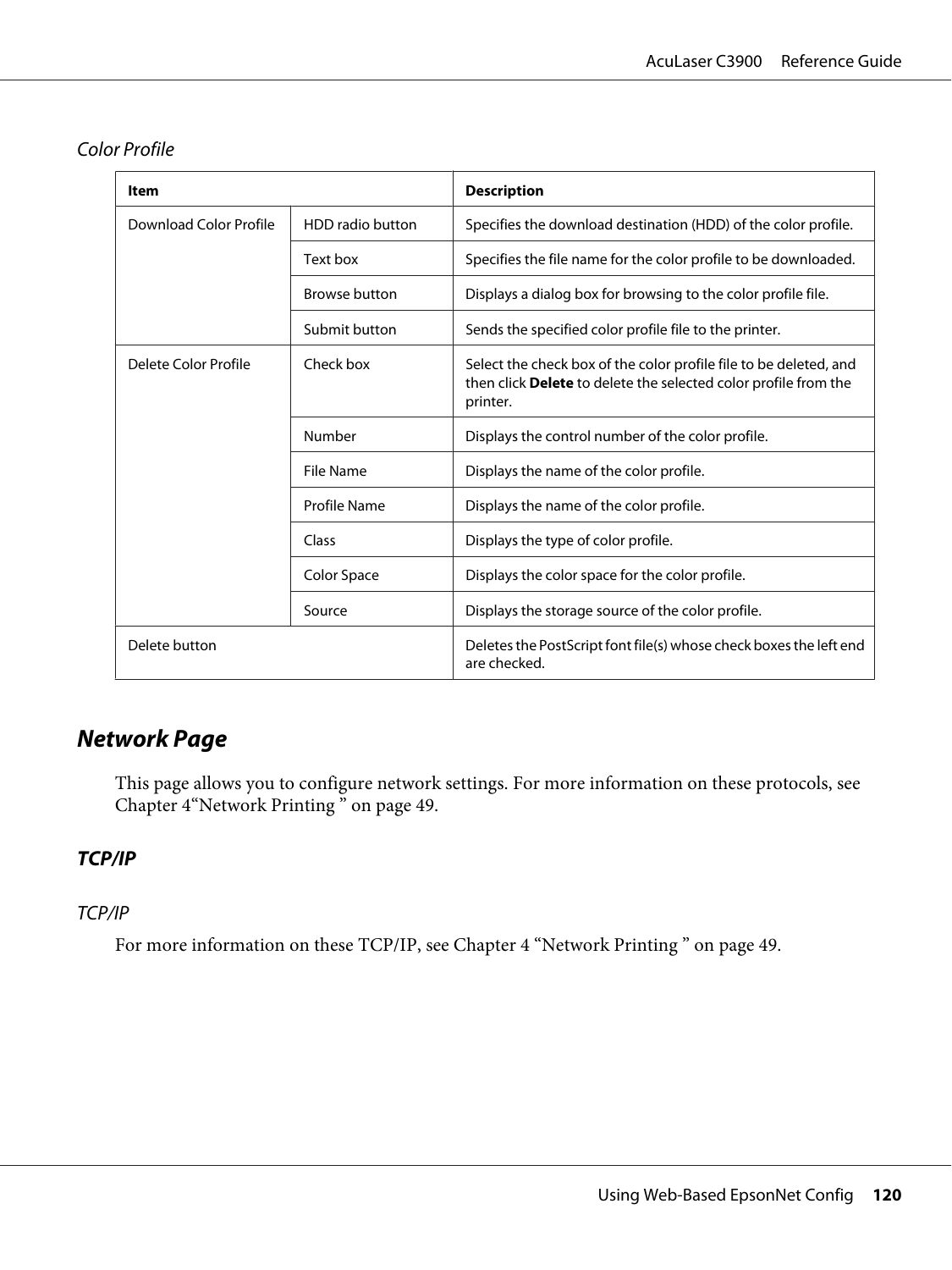| ltem         | <b>Description</b>                                                                                          |
|--------------|-------------------------------------------------------------------------------------------------------------|
| TCP/IP       | Sets whether or not to use TCP/IP.                                                                          |
|              | Choices: Enable, Disable                                                                                    |
|              | Default: Enable                                                                                             |
|              | <b>Configuration Menu Equivalent:</b><br><b>INTERFACE MENU-ETHERNET-TCP/IP-ENABLE</b>                       |
| Speed        | Specifies the operating mode and speed for Ethernet.                                                        |
|              | Choices: Auto, 10Base-T (Half), 10Base-T (Full), 100Base-TX (Half), 100Base-TX (Full),<br>1000Base-T (Full) |
|              | Default: Auto                                                                                               |
|              | <b>Configuration Menu Equivalent:</b><br>INTERFACE MENU - ETHERNET - SPEED/DUPLEX                           |
| <b>LPD</b>   | Select whether or not LPD is used.                                                                          |
|              | Choices: Enable, Disable                                                                                    |
|              | Default: Enable                                                                                             |
| <b>SLP</b>   | Select whether or not SLP is used.                                                                          |
|              | Choices: Enable, Disable                                                                                    |
|              | Default: Enable                                                                                             |
|              | <b>Configuration Menu Equivalent:</b><br>INTERFACE MENU - ETHERNET - TCP/IP - SLP - ENABLE                  |
| <b>LLMNR</b> | Select whether or not LLMNR is used.                                                                        |
|              | Choices: Enable, Disable                                                                                    |
|              | Default: Enable                                                                                             |
| Apply button | Applies the configuration settings for this window.                                                         |
| Clear button | Resets all configuration settings to previous values.                                                       |

# IPv4 Settings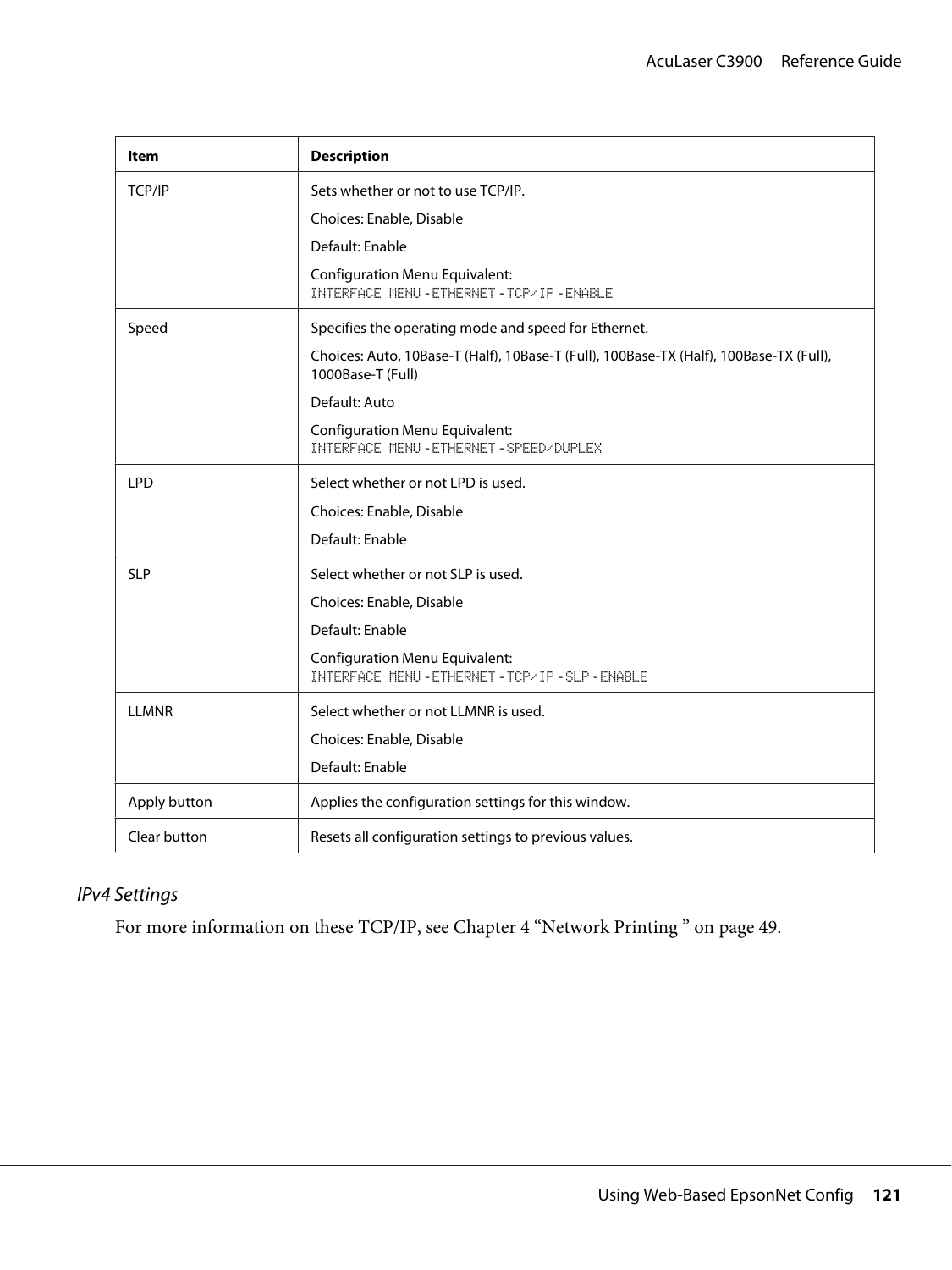| Item                                 | <b>Description</b>                                                                                                                                                                                      |
|--------------------------------------|---------------------------------------------------------------------------------------------------------------------------------------------------------------------------------------------------------|
| Auto IP                              | Specifies the automatic assigning method for the printer IP address.                                                                                                                                    |
|                                      | Choices: DHCP, BootP, ARP/PING                                                                                                                                                                          |
|                                      | Default: DHCP                                                                                                                                                                                           |
|                                      | <b>Configuration Menu Equivalent:</b><br>INTERFACE MENU-ETHERNET-TCP/IP-DHCP, BOOTP, ARP/PING                                                                                                           |
| IP Address*                          | Sets the printer's IP address.                                                                                                                                                                          |
|                                      | Range: 0-255 for each xxx triplet                                                                                                                                                                       |
|                                      | Default: 0.0.0.0                                                                                                                                                                                        |
|                                      | Note:<br>If the specified IP address is outside of the allowable range, the value is not changed, even<br>after the Apply button is clicked. The setting returns to the previous value.                 |
|                                      | <b>Configuration Menu Equivalent:</b><br>INTERFACE MENU-ETHERNET-TCP/IP-IP ADDRESS                                                                                                                      |
| Subnet Mask*                         | Sets the printer's subnet mask address.                                                                                                                                                                 |
|                                      | Range: 0-255 for each xxx triplet                                                                                                                                                                       |
|                                      | Default: 0.0.0.0                                                                                                                                                                                        |
|                                      | Note:<br>If the specified subnet mask address is outside of the allowable range, the value is not<br>changed, even after the <b>Apply</b> button is clicked. The setting returns to the previous value. |
|                                      | <b>Configuration Menu Equivalent:</b><br>INTERFACE MENU - ETHERNET - TCP/IP - SUBNET MASK                                                                                                               |
| Default Gateway*                     | If a router is used on the network, sets the router's address.                                                                                                                                          |
|                                      | Range: 0-255 for each xxx triplet                                                                                                                                                                       |
|                                      | Default: 0.0.0.0                                                                                                                                                                                        |
|                                      | Note:<br>If the specified router address is outside of the allowable range, the value is not changed,<br>even after the Apply button is clicked. The setting returns to the previous value.             |
|                                      | <b>Configuration Menu Equivalent:</b><br>INTERFACE MENU-ETHERNET-TCP/IP-DEFAULT GATEWAY                                                                                                                 |
| Domain Name Automatic<br>Acquisition | Select whether or not the default DNS domain name is automatically acquired from the<br>DHCP server to overwrite the current setting.                                                                   |
|                                      | Choices: Enable, Disable                                                                                                                                                                                |
|                                      | Default: Enable                                                                                                                                                                                         |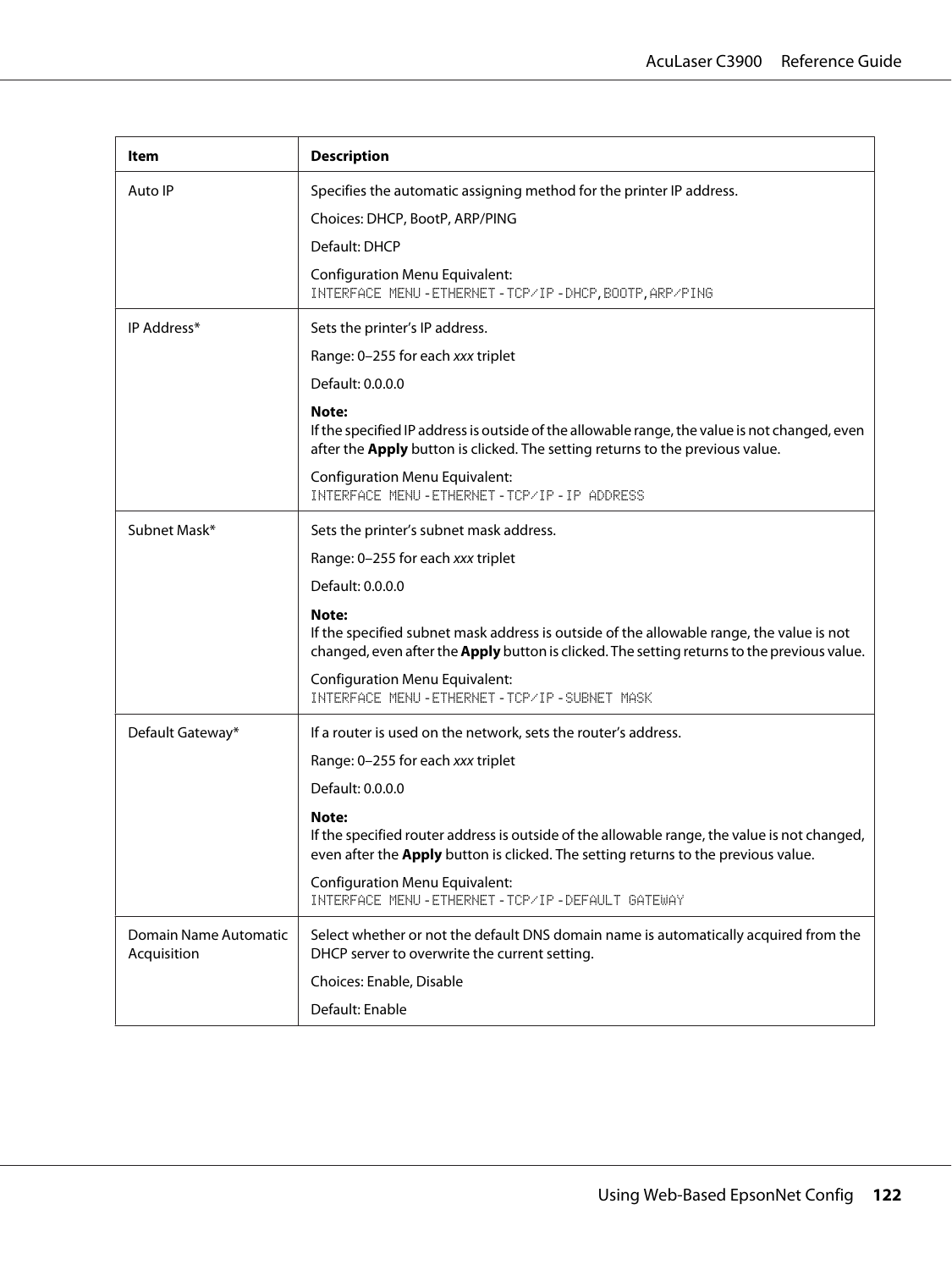| Item                                       | <b>Description</b>                                                                                                               |
|--------------------------------------------|----------------------------------------------------------------------------------------------------------------------------------|
| <b>DNS Server Automatic</b><br>Acquisition | Select whether or not the DNS server address is automatically acquired from the DHCP<br>server to overwrite the current setting. |
|                                            | Choices: Enable, Disable                                                                                                         |
|                                            | Default: Enable                                                                                                                  |
| Apply button                               | Applies the configuration settings for this window.                                                                              |
| Clear button                               | Resets all configuration settings to previous values.                                                                            |

\* Always enter these addresses without leading zeros. For example, 131.011.010.001 should be entered as 131.11.10.1.

### IPv6 Settings

| Item                           | <b>Description</b>                                                                                                            |
|--------------------------------|-------------------------------------------------------------------------------------------------------------------------------|
| IP <sub>v6</sub>               | Select whether or not IPv6 is used.                                                                                           |
|                                | Choices: Enable, Disable                                                                                                      |
|                                | Default: Enable                                                                                                               |
|                                | <b>Configuration Menu Equivalent:</b><br>INTERFACE MENU - ETHERNET - TCP/IP - IPv6 - ENABLE                                   |
| IPv6 Auto Setting              | Select whether or not the IPv6 auto setting is used.                                                                          |
|                                | Choices: Enable, Disable                                                                                                      |
|                                | Default: Enable                                                                                                               |
|                                | <b>Configuration Menu Equivalent:</b><br>INTERFACE MENU-ETHERNET-TCP/IP-IPv6-AUTO SETTING                                     |
| <b>IPv6 Link Local Address</b> | Displays IPv6 Link Local Address.                                                                                             |
|                                | <b>Configuration Menu Equivalent:</b><br>INTERFACE MENU-ETHERNET-TCP/IP-IPv6-LINK LOCAL                                       |
| <b>IPv6 Global Address</b>     | Specifies the IPv6 Global Address.                                                                                            |
|                                | Range: 4 to 43 characters                                                                                                     |
|                                | <b>Configuration Menu Equivalent:</b><br>INTERFACE MENU-ETHERNET-TCP/IP-IPv6-6LOBAL ADDRESS                                   |
|                                | Note:<br>When <b>IPv6 Auto Setting</b> is set to <b>Enable</b> , this item is not applied, even if the setting is<br>changed. |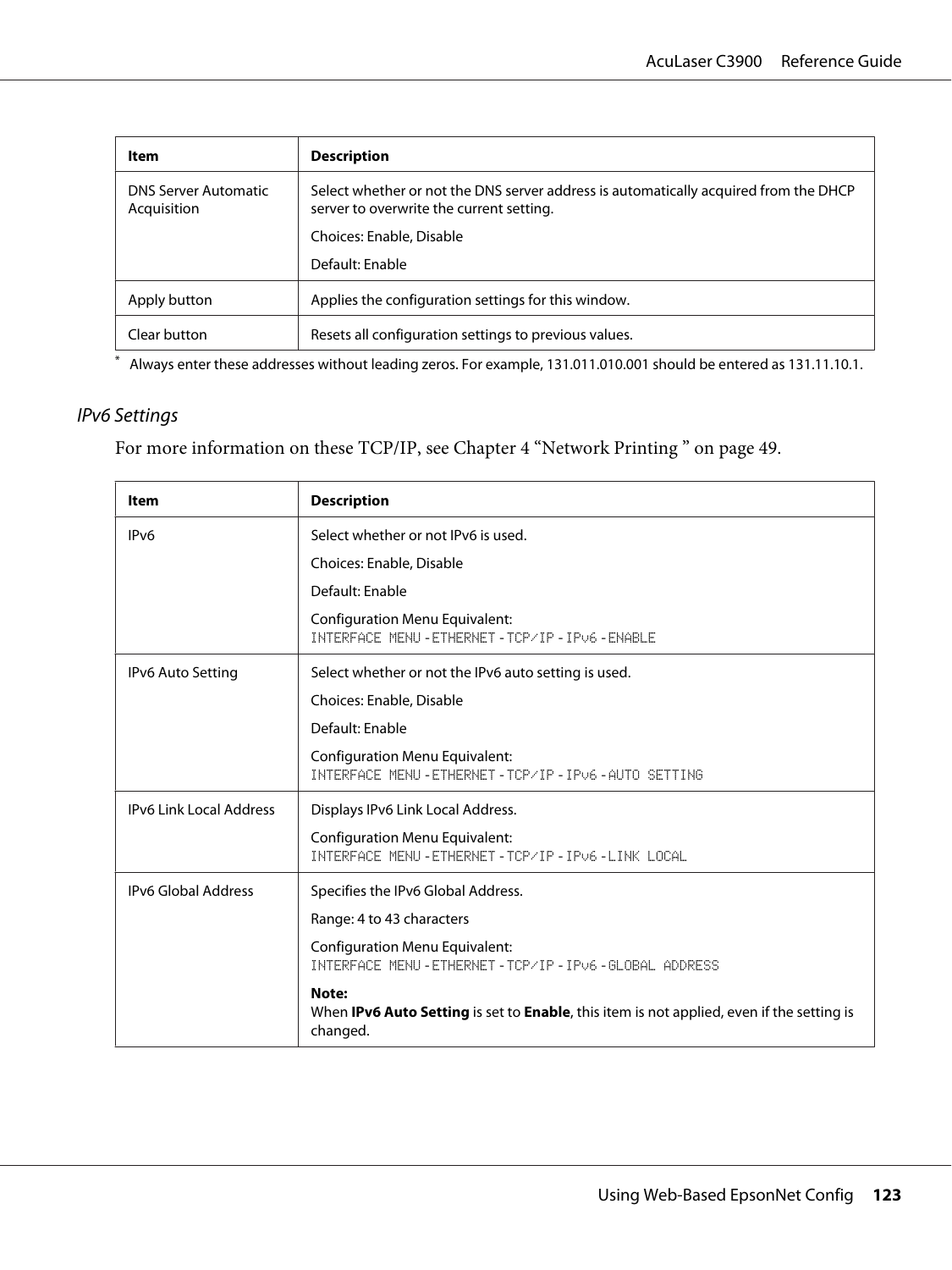| ltem                                               | <b>Description</b>                                                                                                                     |
|----------------------------------------------------|----------------------------------------------------------------------------------------------------------------------------------------|
| IPv6 Gateway Address                               | Specifies the IPv6 Gateway Address.                                                                                                    |
|                                                    | Range: 6 to 39 characters                                                                                                              |
|                                                    | <b>Configuration Menu Equivalent:</b><br>INTERFACE MENU - ETHERNET - TCP/IP - IPv6 - GATEWAY ADDRESS                                   |
|                                                    | Note:<br>When IPv6 Auto Setting is set to Enable, this item is not applied, even if the setting is<br>changed.                         |
| DHCP <sub>v6</sub>                                 | Select whether or not DHCPv6 is used.                                                                                                  |
|                                                    | Choices: Enable, Disable                                                                                                               |
|                                                    | Default: Enable                                                                                                                        |
| <b>DNS Server Automatic</b><br>Acquisition         | Select whether or not the DNS server address is automatically acquired from the DHCPv6<br>server to overwrite the current setting.     |
|                                                    | Choices: Enable, Disable                                                                                                               |
|                                                    | Default: Enable                                                                                                                        |
| Search Domain Name<br><b>Automatic Acquisition</b> | Select whether or not the DNS search domain name is automatically acquired from the<br>DHCPv6 server to overwrite the current setting. |
|                                                    | Choices: Enable, Disable                                                                                                               |
|                                                    | Default: Enable                                                                                                                        |
| <b>NTP Server Automatic</b><br>Acquisition         | Select whether or not the SNTP server address is automatically acquired from the DHCPv6<br>server to overwrite the current setting.    |
|                                                    | Choices: Enable, Disable                                                                                                               |
|                                                    | Default: Enable                                                                                                                        |
| Apply button                                       | Applies the configuration settings for this window.                                                                                    |
| Clear button                                       | Resets all configuration settings to previous values.                                                                                  |

# RAW Port Settings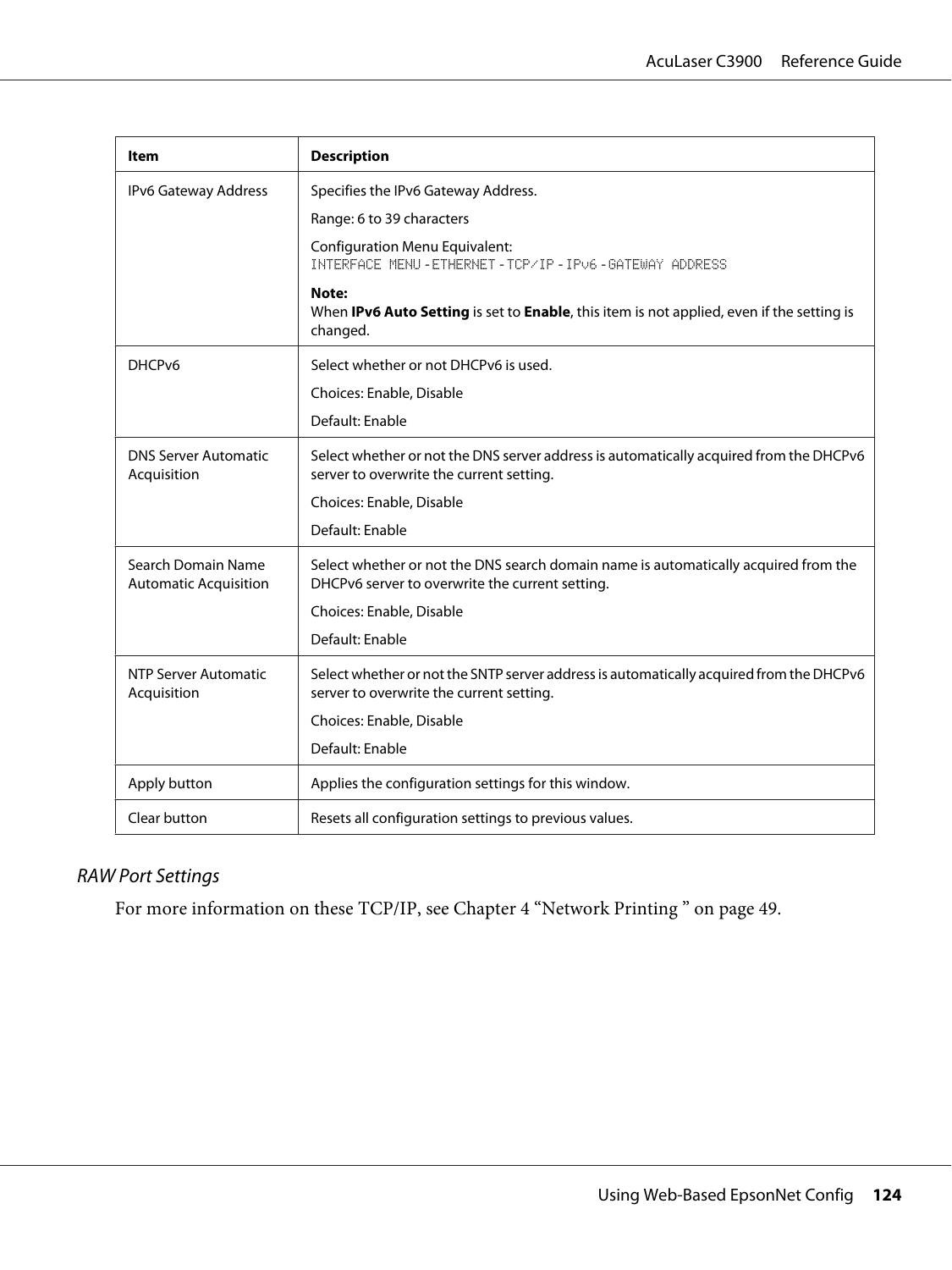| Item                          | <b>Description</b>                                                                              |
|-------------------------------|-------------------------------------------------------------------------------------------------|
| <b>RAW Port</b>               | Select whether or not RAW port is used.                                                         |
|                               | Choices: Enable, Disable                                                                        |
|                               | Default: Enable                                                                                 |
|                               | <b>Configuration Menu Equivalent:</b><br>INTERFACE MENU - ETHERNET - TCP/IP - RAW PORT - ENABLE |
| <b>RAW Port Number</b>        | Identifies the number of the printer's RAW port.                                                |
|                               | Choices: 1 - 65535                                                                              |
|                               | Default: 9100                                                                                   |
|                               | Note:<br>The currently used port number and numbers 161, 443 and 631 cannot be specified.       |
| <b>RAW Port Bidirectional</b> | Select whether or not the RAW Port bidirectional is used.                                       |
|                               | Choices: Enable, Disable                                                                        |
|                               | Default: Disable                                                                                |
|                               | <b>Configuration Menu Equivalent:</b><br>INTERFACE MENU-ETHERNET-TCP/IP-RAW PORT-BIDIRECTIONAL  |
| Apply button                  | Applies the configuration settings for this window.                                             |
| Clear button                  | Resets all configuration settings to previous values.                                           |

### DNS Settings

| Item             | <b>Description</b>                                                           |
|------------------|------------------------------------------------------------------------------|
| Host Name        | Specifies the host name.                                                     |
|                  | Range: Up to 63 characters                                                   |
|                  | Default: EPSON AL-C3900-xxxxxx                                               |
|                  | Note:<br>xxxxxx displays six last digits of the MAC address in hexadecimals. |
| Domain Name      | Specifies the domain name.                                                   |
|                  | Range: Up to 63 characters                                                   |
| DNS Server(IPv4) | Specifies the DNS server.                                                    |
|                  | A maximum of three IPv4 addresses can be specified.                          |
|                  | Default: 0.0.0.0                                                             |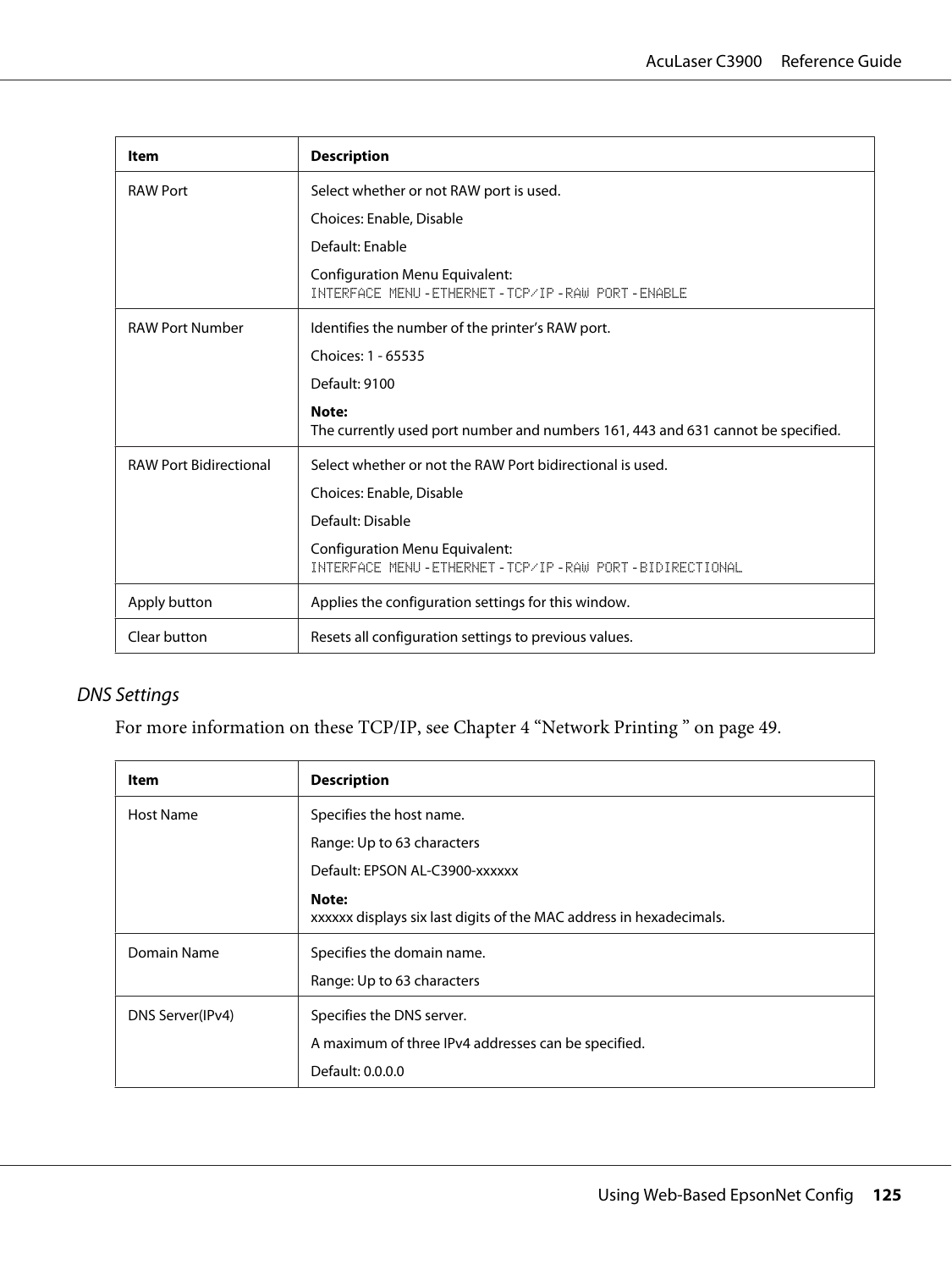| Item               | <b>Description</b>                                                                  |
|--------------------|-------------------------------------------------------------------------------------|
| DNS Server(IPv6)   | Specifies the DNS server.                                                           |
|                    | A maximum of three IPv6 addresses can be specified.                                 |
|                    | Default: $::$                                                                       |
| Search Domain Name | Specifies the DNS Search Domain.                                                    |
|                    | A maximum of three FQDN (fully qualified domain names) can be specified.            |
| Dynamic DNS        | Select whether or not Dynamic DNS is used.                                          |
|                    | Choices: Enable, Disable                                                            |
|                    | Default: Disable                                                                    |
|                    | Configuration Menu Equivalent:<br>INTERFACE MENU-ETHERNET-TCP/IP-DYNAMIC DNS-ENABLE |
| Apply button       | Applies the configuration settings for this window.                                 |
| Clear button       | Resets all configuration settings to previous values.                               |

### IP Address Filtering

#### *Note:*

- ❏ *The settings described below are not applied to the DNS server and DHCP server.*
- ❏ *If the range of permitted IP addresses in* **Access Permission Address** *overlaps the range of refused IP address in* **Access Refuse Address***, the refuse setting of* **Access Refuse Address** *is given priority.*

| <b>Item</b>                         | <b>Description</b>                                                                                                                                       |  |
|-------------------------------------|----------------------------------------------------------------------------------------------------------------------------------------------------------|--|
| <b>Access Permission</b><br>Address | If <b>Enable</b> is selected, the range of IP addresses permitted access to the printer can be<br>specified.                                             |  |
|                                     | A maximum of five ranges of permitted IP addresses can be specified. In addition, access<br>from an IP address out of the specified range is prohibited. |  |
|                                     | Choices: Enable, Disable                                                                                                                                 |  |
|                                     | Default: Disable                                                                                                                                         |  |
|                                     | <b>Configuration Menu Equivalent:</b><br>INTERFACE MENU-FIHERNEI-ICP/IP-IP ADDRESS FILIER-ACCESS PERMISSION                                              |  |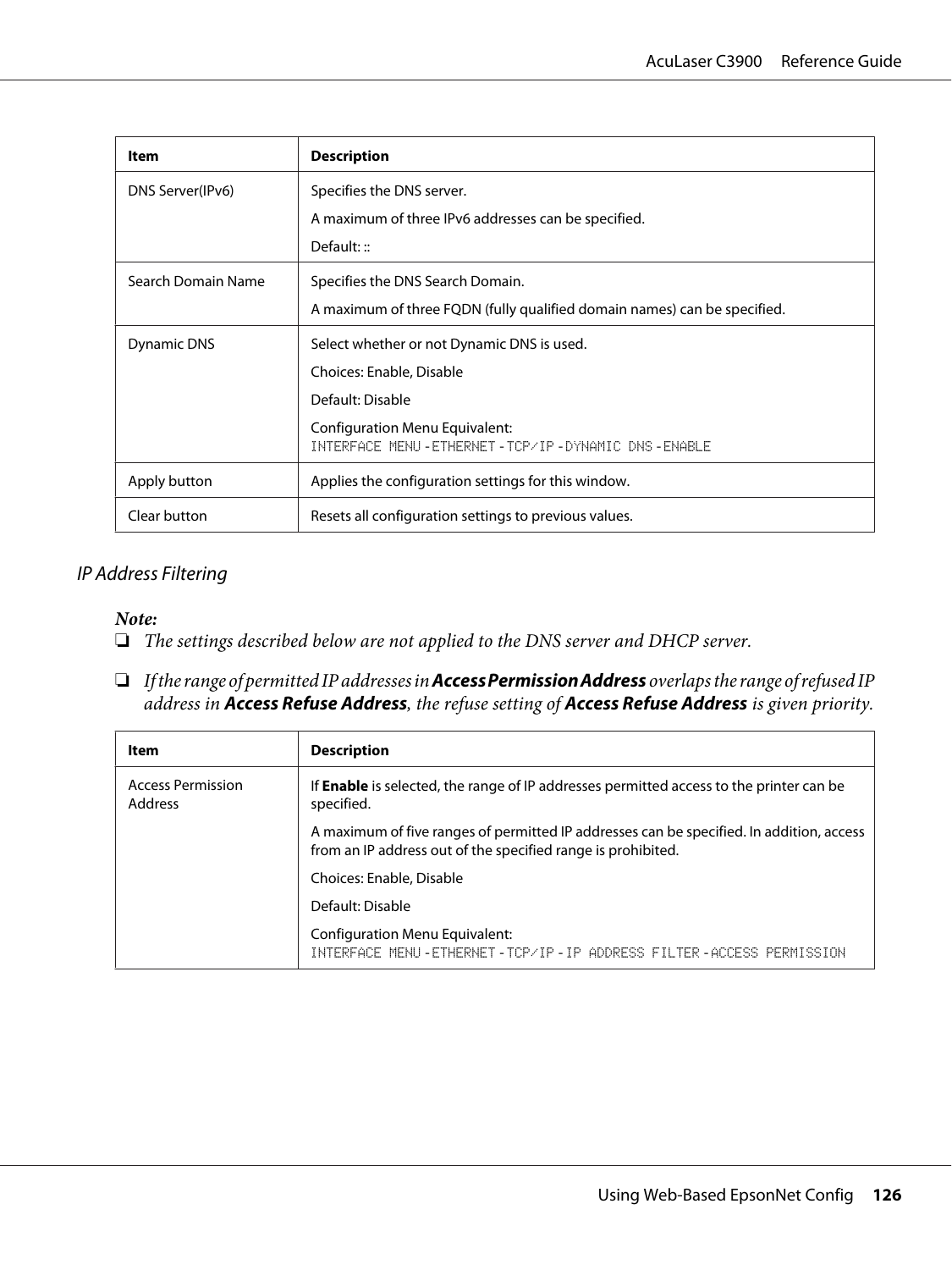| Item                                     | <b>Description</b>                                                                                                                                                                                                                           |
|------------------------------------------|----------------------------------------------------------------------------------------------------------------------------------------------------------------------------------------------------------------------------------------------|
| Range of IP address<br>permitted access* | Specify the range of IP addresses permitted access to the printer. Type the IP address at the<br>beginning of the range into the box on the left, and the IP address at the end of the range<br>into the box on the right.                   |
|                                          | Range: 0-255 for each xxx triplet                                                                                                                                                                                                            |
|                                          | Default: 0.0.0.0                                                                                                                                                                                                                             |
|                                          | Note:                                                                                                                                                                                                                                        |
|                                          | To specify a single IP address, type the same IP address into both the box for the<br>❏<br>starting IP address and for the ending IP address, or type "0.0.0.0" into the box for<br>either the starting IP address or the ending IP address. |
|                                          | If the starting IP address is larger than the ending IP address, the setting is not applied.<br>❏                                                                                                                                            |
| <b>Access Refuse Address</b>             | If Enable is selected, the range of IP addresses refused access to the printer can be<br>specified.                                                                                                                                          |
|                                          | A maximum of five ranges of refused IP addresses can be specified.                                                                                                                                                                           |
|                                          | Choices: Enable, Disable                                                                                                                                                                                                                     |
|                                          | Default: Disable                                                                                                                                                                                                                             |
|                                          | <b>Configuration Menu Equivalent:</b><br>INTERFACE MENU-ETHERNET-TCP/IP-IP ADDRESS FILTER-ACCESS REFUSE                                                                                                                                      |
| Range of IP address<br>refused access*   | Specify the range of IP addresses refused access to the printer. Type the IP address at the<br>beginning of the range into the box on the left, and the IP address at the end of the range<br>into the box on the right.                     |
|                                          | Range: 0-255 for each xxx triplet                                                                                                                                                                                                            |
|                                          | Default: 0.0.0.0                                                                                                                                                                                                                             |
|                                          | Note:                                                                                                                                                                                                                                        |
|                                          | To specify a single IP address, type the same IP address into both the box for the<br>❏<br>starting IP address and for the ending IP address, or type "0.0.0.0" into the box for<br>either the starting IP address or the ending IP address. |
|                                          | If the starting IP address is larger than the ending IP address, the setting is not applied.<br>❏                                                                                                                                            |
| Apply button                             | Applies the configuration settings in this page.                                                                                                                                                                                             |
| Clear button                             | Resets all configuration settings to previous values.                                                                                                                                                                                        |

\* Always enter these addresses without leading zeros. For example, 131.011.010.001 should be entered as 131.11.10.1.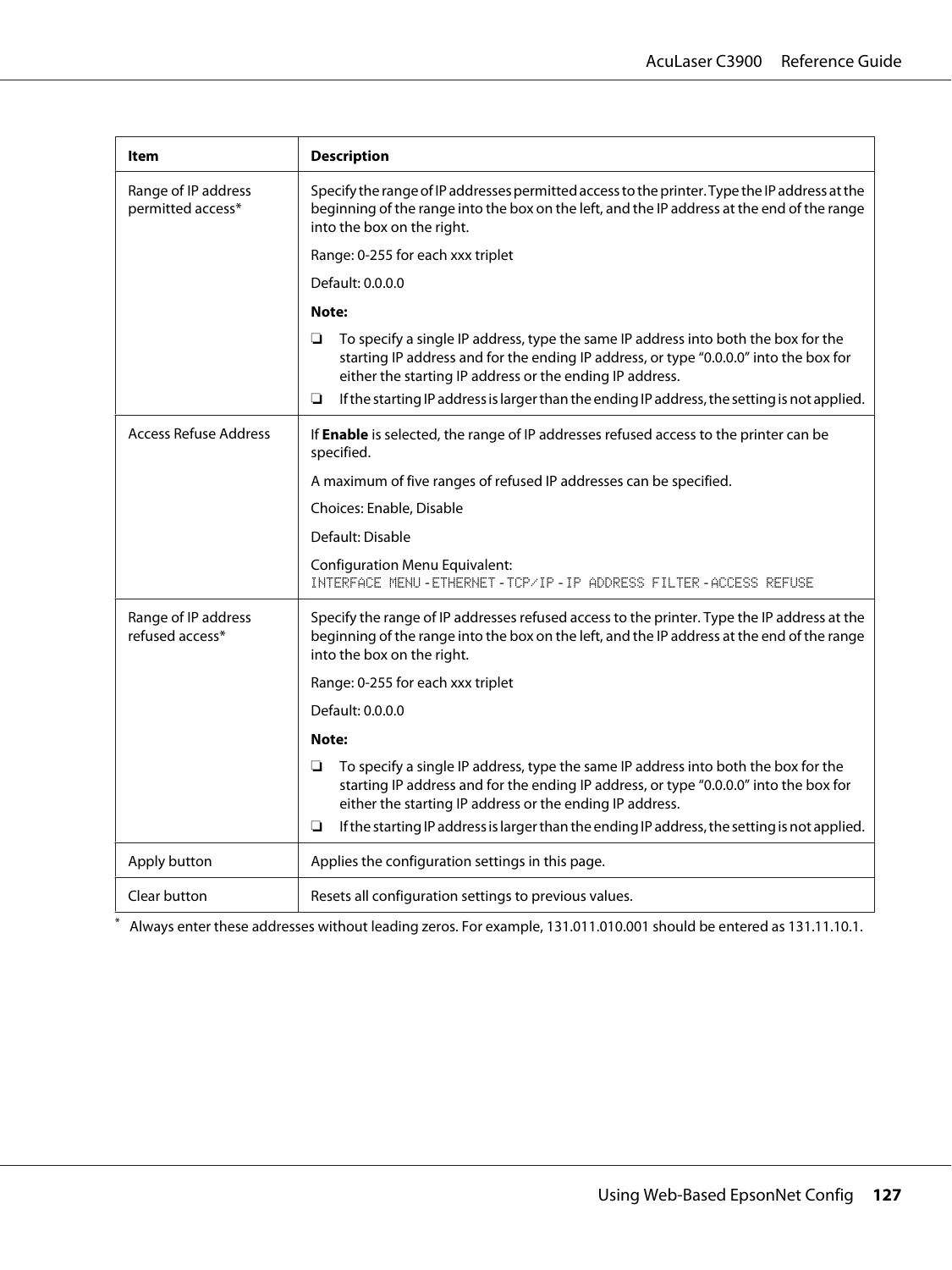IPsec

| Item                                                                |                                    | <b>Description</b>                                        |
|---------------------------------------------------------------------|------------------------------------|-----------------------------------------------------------|
| Generic                                                             | <b>IPsec</b>                       | Displays whether to enable or disable the IPsec function. |
| Settings                                                            | <b>IKE Life Time</b>               | Display the IKE Life Time.                                |
|                                                                     | <b>IKE Diffie-Hellman</b><br>Group | Display the IKE Diffie-Hellman Group.                     |
|                                                                     | <b>IPsec SA Life Time</b>          | Display the IPsec SA Life Time.                           |
|                                                                     | Edit icon                          | Click this icon to display the settings page.             |
| IKE Settings/IPsec SA Settings/IPsec Peer<br>Settings               |                                    | Displays the registered settings.                         |
| IKE Settings/IPsec SA Settings/IPsec Peer<br>Settings (Edit icon)   |                                    | Click this icon to display the settings page.             |
| IKE Settings/IPsec SA Settings/IPsec Peer<br>Settings (Delete icon) |                                    | Click this icon to delete the settings.                   |

# IPsec (General Settings)

| <b>Item</b>               | <b>Description</b>                                                                    |
|---------------------------|---------------------------------------------------------------------------------------|
| <b>IPsec</b>              | Select whether to enable or disable the IPsec function.                               |
|                           | Choices: Enable, Disable                                                              |
|                           | Default: Disable                                                                      |
|                           | Configuration Menu Equivalent:<br>INTERFACE MENU - ETHERNET - TCP/IP - IPSEC - ENABLE |
| <b>IKE Life Time</b>      | Specifies the IKE Life Time (in seconds).                                             |
|                           | Range: 80-604800                                                                      |
|                           | Default: 28800                                                                        |
| IKE Diffie-Hellman Group  | Selects IKE Diffie-Hellman Group.                                                     |
|                           | Choices: Group1, Group2                                                               |
|                           | Default: Group2                                                                       |
| <b>IPsec SA Life Time</b> | Specifies the IPsec SA Life Time (in seconds).                                        |
|                           | Range: 120-604800                                                                     |
|                           | Default: 3600                                                                         |
| Apply button              | Applies the configuration settings for this window.                                   |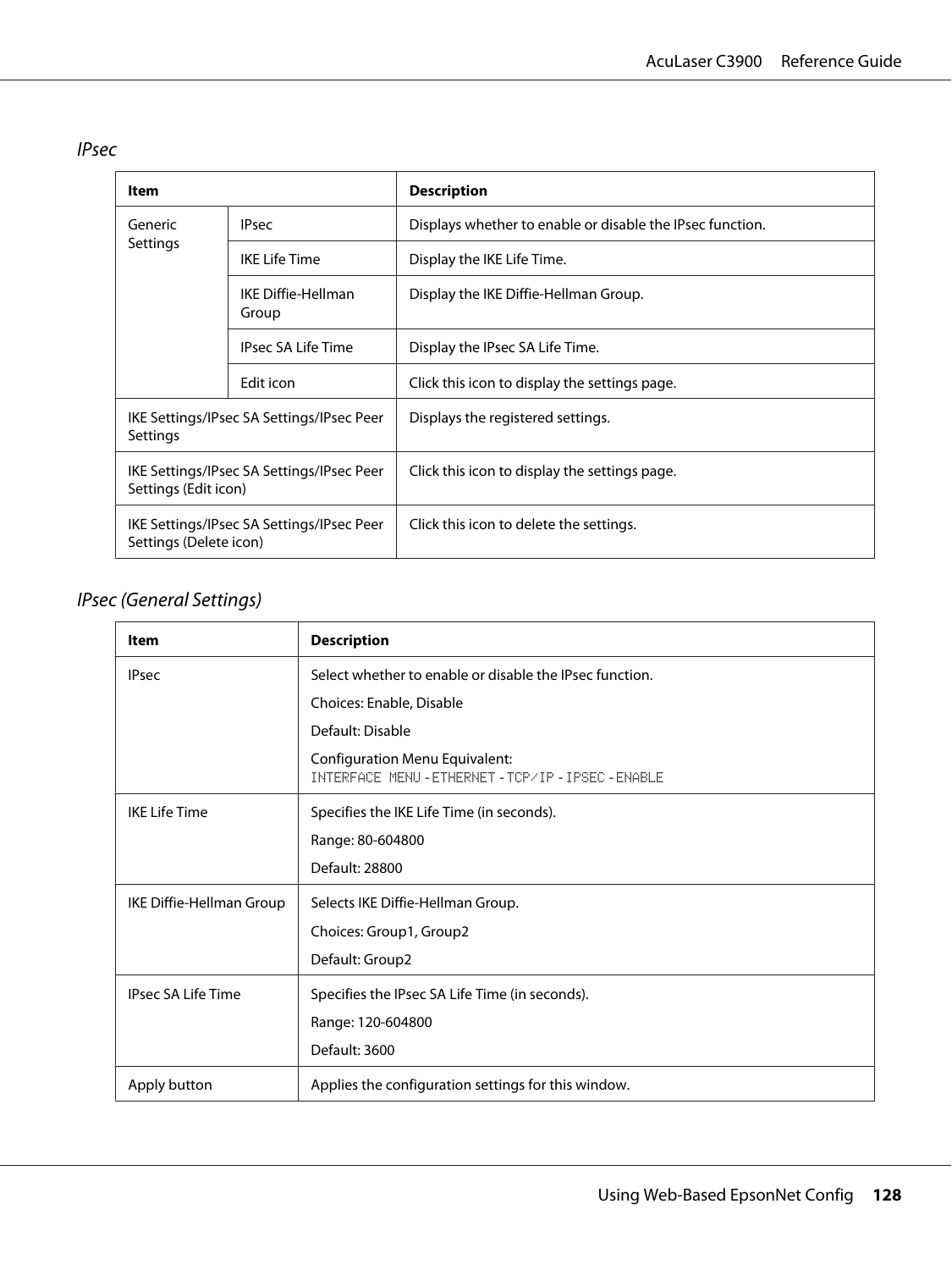| Item          | <b>Description</b>                                                                       |
|---------------|------------------------------------------------------------------------------------------|
| Clear button  | Resets all configuration settings to previous values.                                    |
| Cancel button | Click to cancel the entered data and return to the <b>Network - TCP/IP - IPsec</b> page. |

# IPsec (IKE Settings)

| Item                        | <b>Description</b>                                                                                                           |
|-----------------------------|------------------------------------------------------------------------------------------------------------------------------|
| No.                         | Displays the number (No.) to be registered.                                                                                  |
| Encryption Algorithm        | Select the encryption algorithm to be used when creating a control tunnel.<br>Choices: DES-CBC, 3DES-CBC<br>Default: DES-CBC |
| Authentication<br>Algorithm | Select the authentication algorithm to be used when creating a control tunnel.<br>Choices: MD5, SHA-1<br>Default: MD5        |
| Apply button                | Applies the configuration settings for this window.                                                                          |
| Clear button                | Resets all configuration settings to previous values.                                                                        |
| Cancel button               | Click to cancel the entered data and return to the <b>Network - TCP/IP - IPsec</b> page.                                     |

### IPsec (IPsec SA Settings)

| ltem                                   | <b>Description</b>                                                                                   |
|----------------------------------------|------------------------------------------------------------------------------------------------------|
| No.                                    | Displays the number (No.) to be registered.                                                          |
| Security Protocol                      | Select the security protocol.                                                                        |
|                                        | Choices: AH, ESP, ESP & AH                                                                           |
|                                        | Default: AH                                                                                          |
| Encryption Algorithm for<br><b>ESP</b> | When <b>ESP</b> is selected for <b>Security Protocol</b> , specify the ESP encryption algorithm.     |
|                                        | Choices: None, DES-CBC, 3DES-CBC, AES-CBC, AES-CTR                                                   |
|                                        | Default: None                                                                                        |
| Authentication<br>Algorithm for ESP    | When <b>ESP</b> is selected for <b>Security Protocol</b> , specify the ESP authentication algorithm. |
|                                        | Choices: None, MD5, SHA-1                                                                            |
|                                        | Default: None                                                                                        |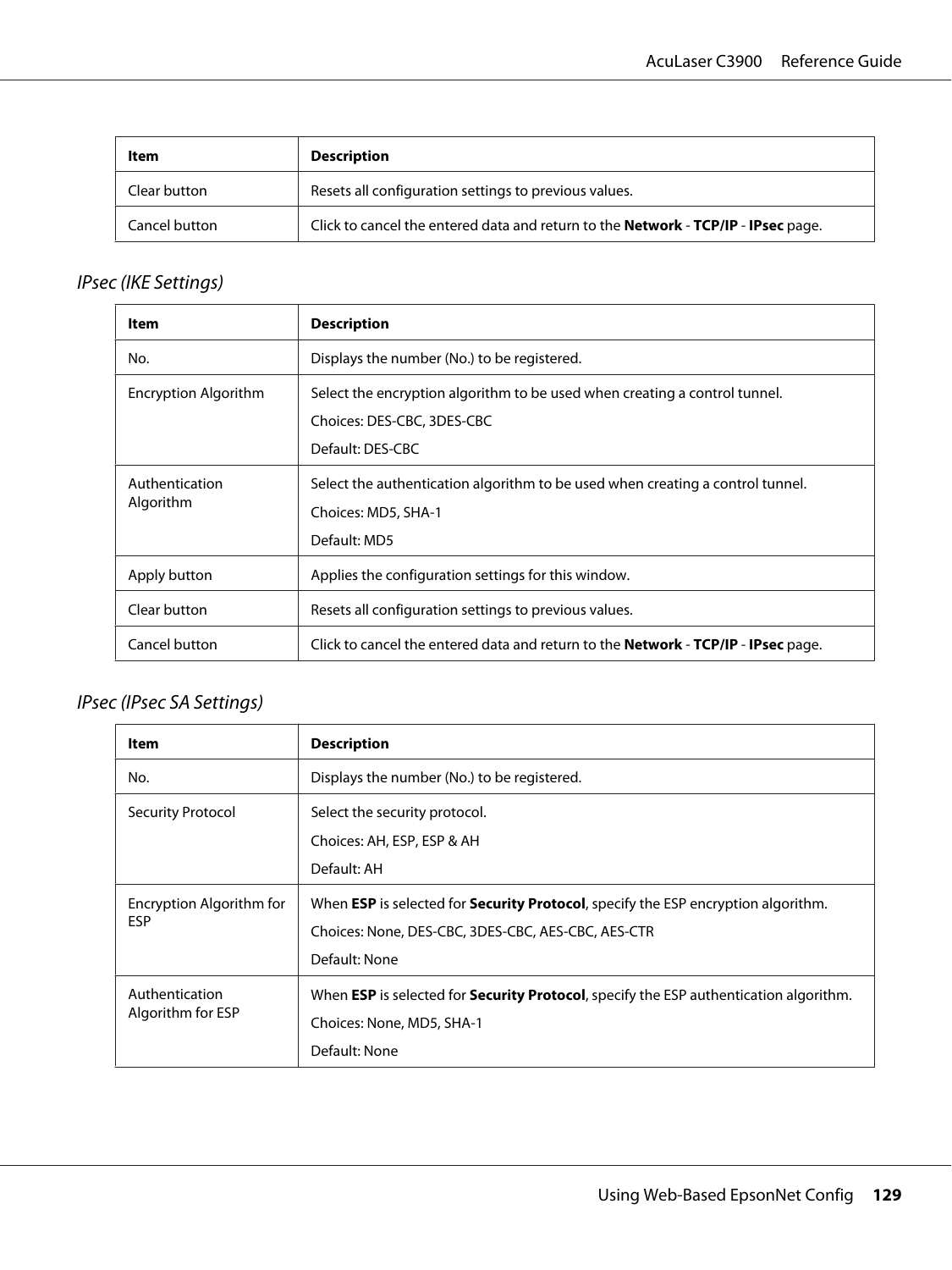| Item                               | <b>Description</b>                                                                                                                 |
|------------------------------------|------------------------------------------------------------------------------------------------------------------------------------|
| Authentication<br>Algorithm for AH | When AH is selected for <b>Security Protocol</b> , specify the AH authentication algorithm.<br>Choices: MD5, SHA-1<br>Default: MD5 |
| Apply button                       | Applies the configuration settings for this window.                                                                                |
| Clear button                       | Resets all configuration settings to previous values.                                                                              |
| Cancel button                      | Click to cancel the entered data and return to the <b>Network - TCP/IP - IPsec</b> page.                                           |

# IPsec (IPsec Peer Settings)

| <b>Item</b>                    | <b>Description</b>                                                                                        |
|--------------------------------|-----------------------------------------------------------------------------------------------------------|
| No.                            | Displays the number (No.) to be registered.                                                               |
| <b>Perfect Forward Secrecy</b> | To increase the IKE strength, select Use.<br>Choices: Not Use, Use<br>Default: Not Use                    |
| Peer's Address                 | Specify the IP address of the peer.<br>Range: 2 to 39 characters                                          |
| Pre-Shared Key                 | Specify the Pre-Shared Key text shared with the peer.<br>Range: Up to 64 characters                       |
| <b>Encapsulation Mode</b>      | Specify the operation mode of IPsec.<br>Choices: Not Use, Tunnel Mode, Transport Mode<br>Default: Not Use |
| Apply button                   | Applies the configuration settings for this window.                                                       |
| Clear button                   | Resets all configuration settings to previous values.                                                     |
| Cancel button                  | Click to cancel the entered data and return to the <b>Network - TCP/IP - IPsec</b> page.                  |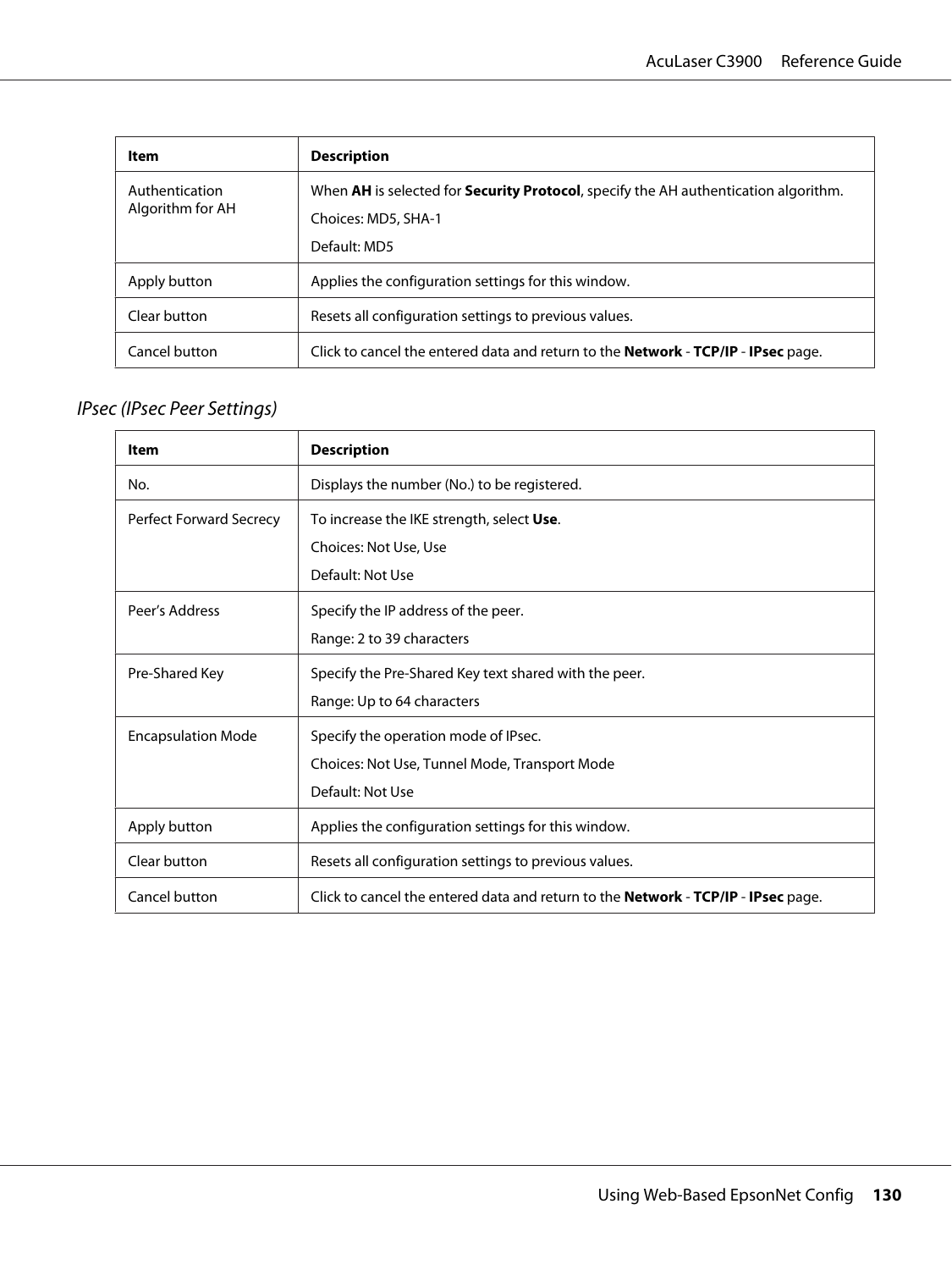# **Bonjour**

| Item                     | <b>Description</b>                                                                     |
|--------------------------|----------------------------------------------------------------------------------------|
| Bonjour                  | Select whether to enable or disable the Bonjour function.                              |
|                          | Choices: Enable, Disable                                                               |
|                          | Default: Enable                                                                        |
|                          | <b>Configuration Menu Equivalent:</b><br>INTERFACE MENU-ETHERNET-TCP/IP-BONJOUR-ENABLE |
| <b>Bonjour Name</b>      | Specify the Bonjour name for the printer.                                              |
|                          | Range: 1 to 63 characters                                                              |
|                          | Default: EPSON AL-C3900 (xx.xx.xx)                                                     |
|                          | Note:<br>"xx.xx.xx" refers to the last six digits of the MAC address (in hexadecimal). |
| <b>Priority Protocol</b> | Specify the connection protocol given priority with Bonjour.                           |
|                          | Choices: LPD, RAW Port, IPP                                                            |
|                          | Default: RAW Port                                                                      |
| Apply button             | Applies the configuration settings in this page.                                       |
| Clear button             | Resets all configuration settings to previous values.                                  |

### **WSD**

| <b>Item</b>      | <b>Description</b>                                                                       |
|------------------|------------------------------------------------------------------------------------------|
| <b>WSD Print</b> | Select whether to enable or disable the WSD print function.                              |
|                  | Choices: Enable, Disable                                                                 |
|                  | Default: Enable                                                                          |
|                  | <b>Configuration Menu Equivalent:</b><br>INTERFACE MENU-ETHERNET-TCP/IP-USD PRINT-ENABLE |
| Secure Mode      | Select whether or not WSD communication is performed with SSL.                           |
|                  | Choices: Enable, Disable                                                                 |
|                  | Default: Disable                                                                         |
|                  | Note:<br>This item appears only if the SSL/TLS settings are enabled.                     |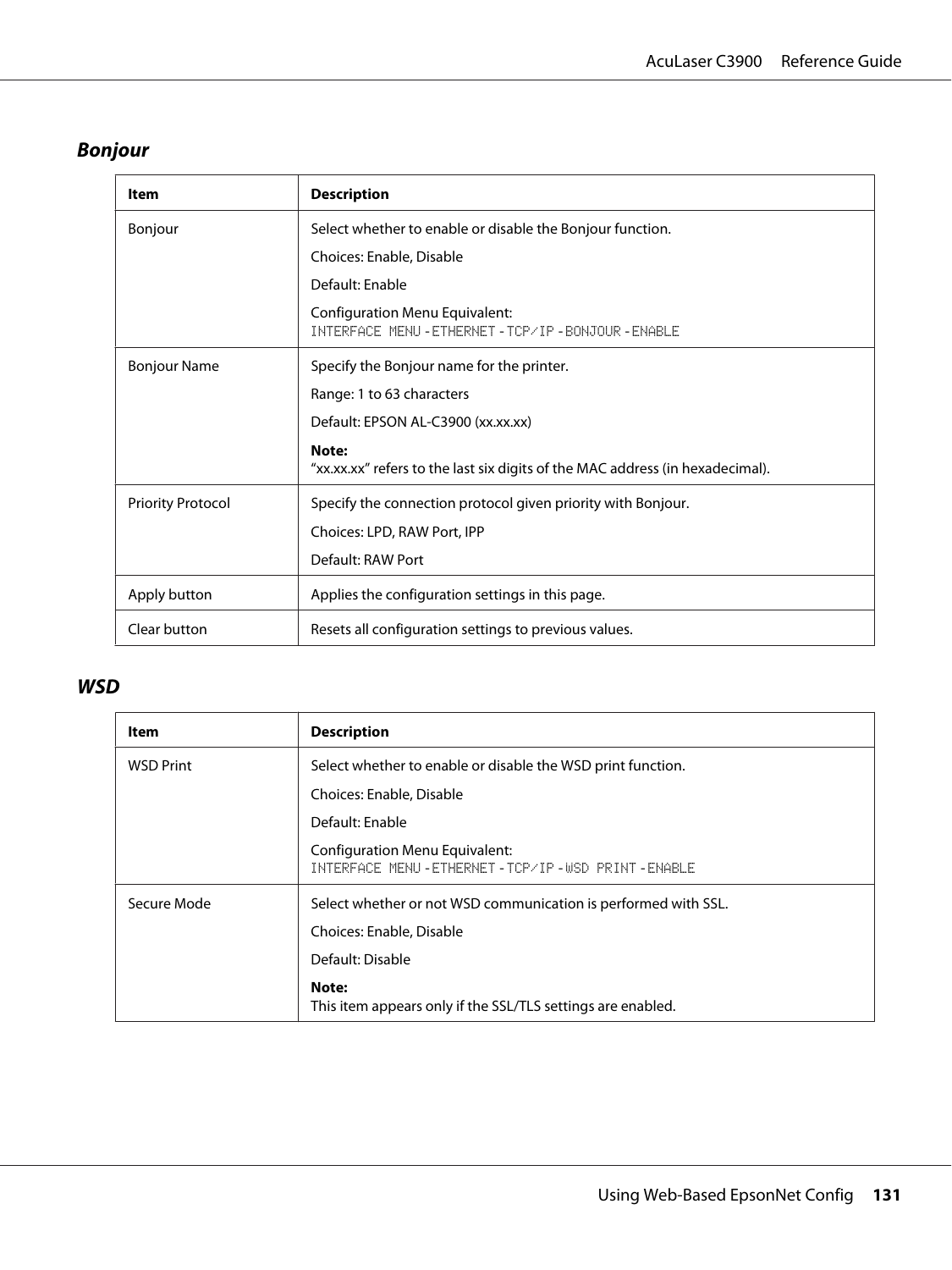| <b>Item</b>        | <b>Description</b>                                                                   |
|--------------------|--------------------------------------------------------------------------------------|
| Device Name        | Displays the device name.                                                            |
|                    | Default: EPSON AL-C3900 (xx.xx.xx)                                                   |
|                    | Note:<br>Specify the settings from the <b>System</b> - <b>Machine Settings</b> page. |
| Device Location    | Displays the device location.                                                        |
|                    | Note:<br>Specify the settings from the <b>System - Machine Settings</b> page.        |
| Device Information | Displays the device information.                                                     |
|                    | Note:<br>Specify the settings from the <b>System - Machine Settings</b> page.        |
| Apply button       | Applies the configuration settings for this window.                                  |
| Clear button       | Resets all configuration settings to previous values.                                |

### **LLTD**

| Item         | <b>Description</b>                                     |
|--------------|--------------------------------------------------------|
| LLTD         | Select whether to enable or disable the LLTD function. |
|              | Choices: Enable, Disable                               |
|              | Default: Enable                                        |
| Apply button | Applies the configuration settings for this window.    |
| Clear button | Resets all configuration settings to previous values.  |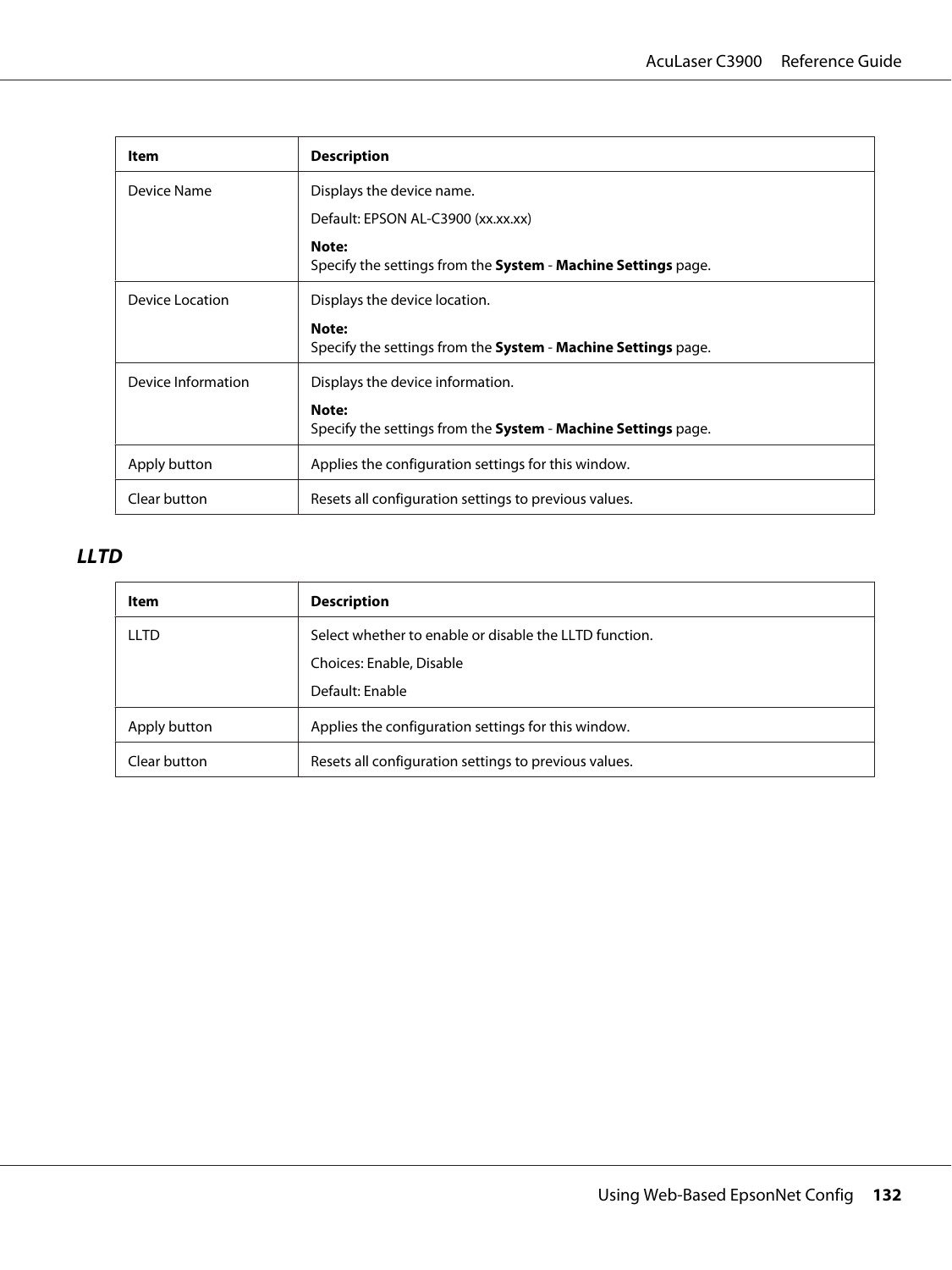### **NetWare**

**NetWare** 

| Item           |                      | <b>Description</b>                                                                    |
|----------------|----------------------|---------------------------------------------------------------------------------------|
| <b>NetWare</b> | <b>NetWare Print</b> | Enables or Disables the NetWare print option.                                         |
|                |                      | Choices: Enable, Disable                                                              |
|                |                      | Default: Disable                                                                      |
|                |                      | <b>Configuration Menu Equivalent:</b><br>INTERFACE MENU - ETHERNET - NETWARE - ENABLE |
|                | Frame Type           | Specifies the Frame Type.                                                             |
|                |                      | Choices: Auto, Ethernet 802.2, Ethernet 802.3, Ethernet II,<br><b>Ethernet SNAP</b>   |
|                |                      | Default: Auto                                                                         |
|                | Mode                 | Specifies the NetWare Configuration mode.                                             |
|                |                      | Choices: Disable, PServer, NPrinter/RPrinter                                          |
|                |                      | Default: Disable                                                                      |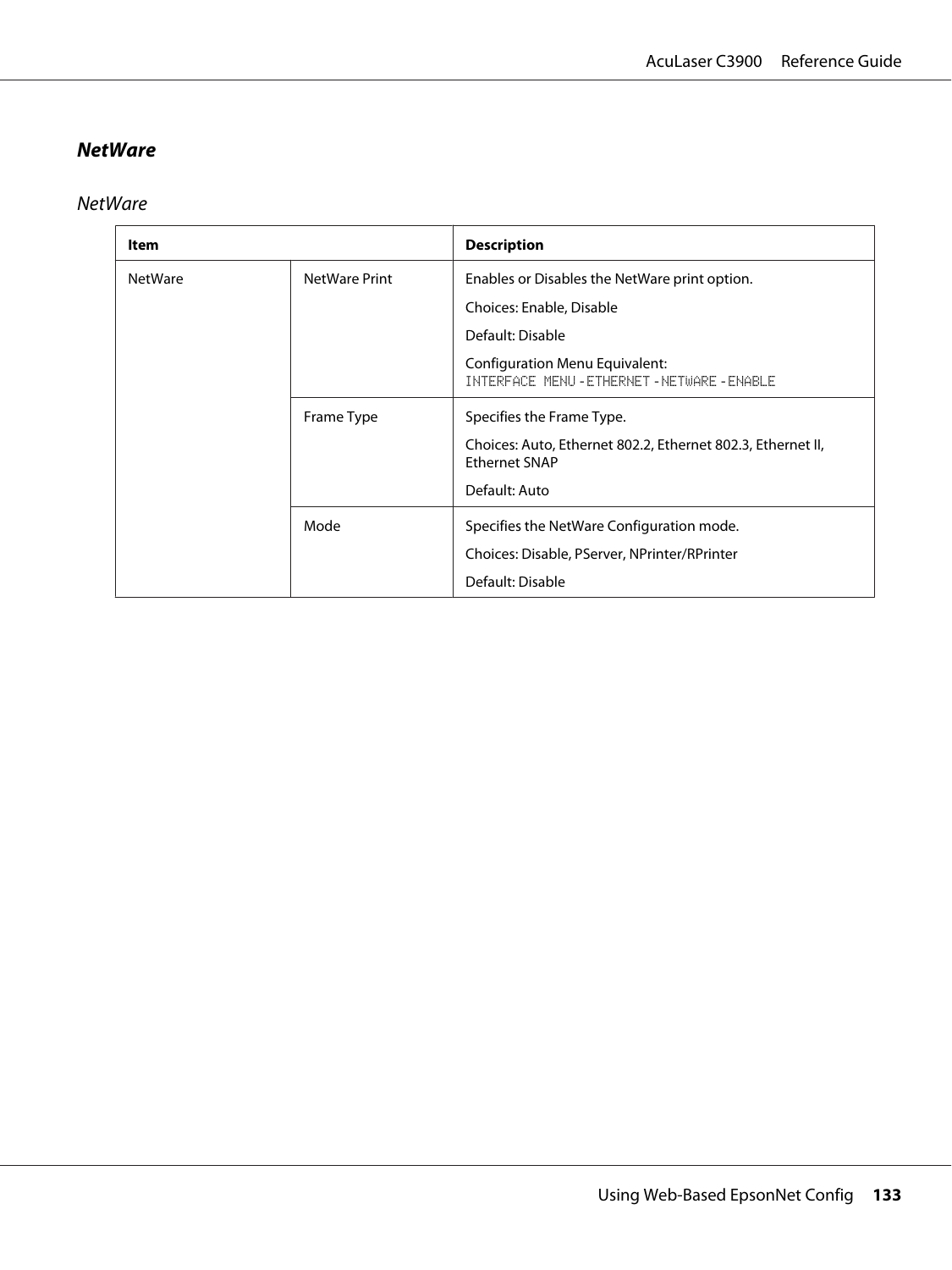| ltem              |                                             | <b>Description</b>                                                           |
|-------------------|---------------------------------------------|------------------------------------------------------------------------------|
| PServer           | <b>Print Server Name</b>                    | Sets the Print Server Name for the printer.                                  |
|                   |                                             | Range: 1 to 63 characters                                                    |
|                   |                                             | Default: AL-C3900-xxxxxx                                                     |
|                   |                                             | Note:<br>xxxxxx displays six last digits of the MAC address in hexadecimals. |
|                   | <b>Print Server Password</b>                | Sets the Print Server password.                                              |
|                   |                                             | Range: Up to 31 characters                                                   |
|                   | Retype Password                             | Verifies the new password typed in the Print Server Password text<br>box.    |
|                   |                                             | Range: Up to 31 characters                                                   |
|                   | Print Queue Scan Rate                       | Sets the number of the queue scan interval.                                  |
|                   |                                             | Range: 1 - 65535 (Seconds)                                                   |
|                   |                                             | Default: 1                                                                   |
|                   | Bindery/NDS                                 | Specifies the bindery options.                                               |
|                   |                                             | Choices: NDS, Bindery/NDS, Bindery                                           |
|                   |                                             | Default: NDS                                                                 |
|                   | Preferred File Server                       | Sets the Preferred File Server for the printer.                              |
|                   |                                             | Range: Up to 47 characters                                                   |
|                   | <b>Preferred NDS</b><br><b>Context Name</b> | Sets the Preferred NDS Context for the printer.                              |
|                   |                                             | Range: Up to 191 characters                                                  |
|                   | Preferred NDS Tree                          | Sets the Preferred NDS Tree for the printer.                                 |
|                   | Name                                        | Range: Up to 63 characters                                                   |
| NPrinter/RPrinter | <b>Printer Name</b>                         | Sets the printer's name.                                                     |
|                   |                                             | Range: 1 to 63 characters                                                    |
|                   |                                             | Default: AL-C3900-xxxxxx                                                     |
|                   |                                             | Note:<br>xxxxxx displays six last digits of the MAC address in hexadecimals. |
|                   | <b>Printer Number</b>                       | Sets the Printer Number.                                                     |
|                   |                                             | Range: 0 - 255                                                               |
|                   |                                             | Default: 255                                                                 |
| Apply button      |                                             | Applies the configuration settings for this window.                          |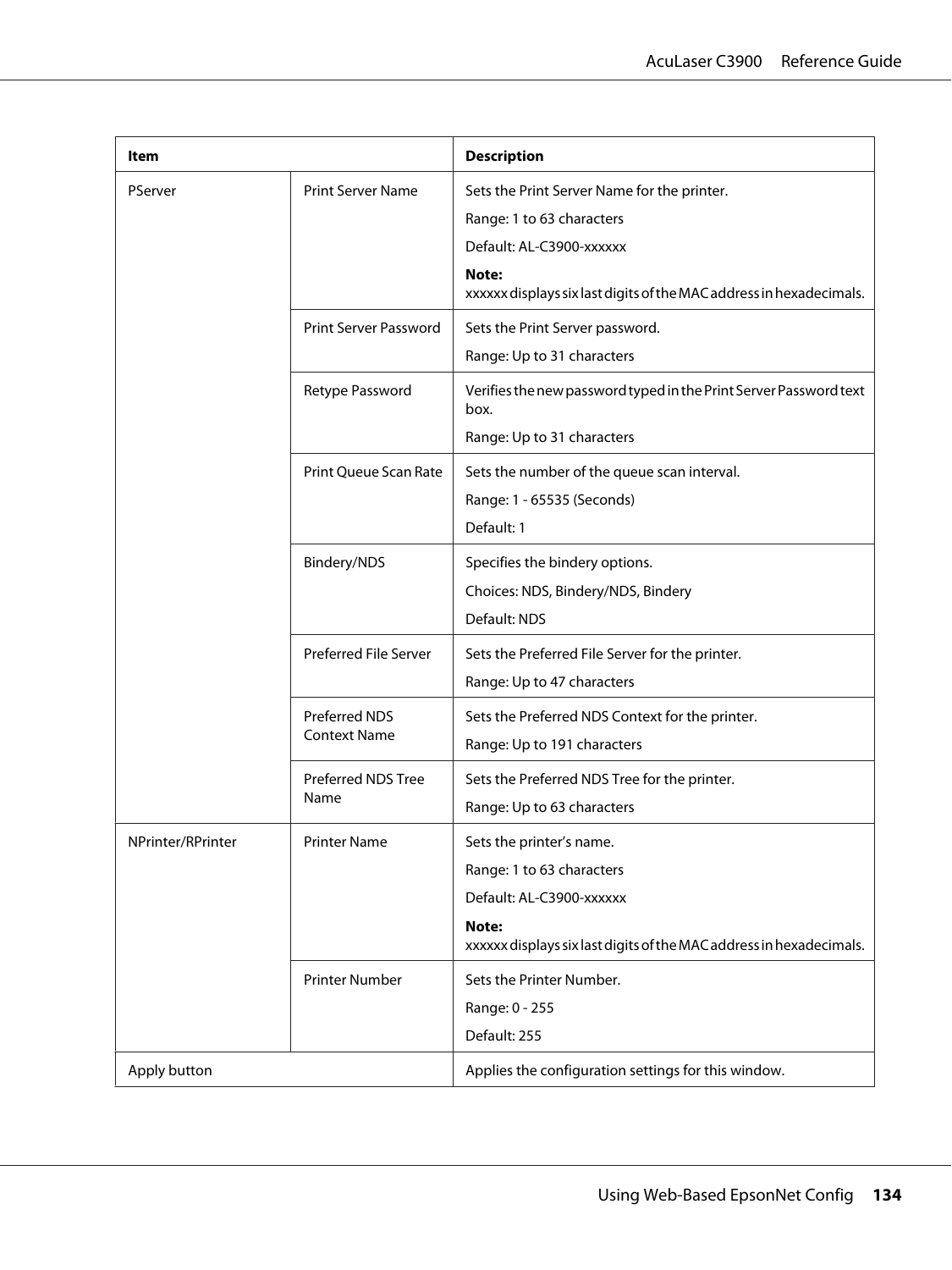| Item         | <b>Description</b>                                    |
|--------------|-------------------------------------------------------|
| Clear button | Resets all configuration settings to previous values. |

#### NetWare Status

| Item         | <b>Description</b>                      |
|--------------|-----------------------------------------|
| File Server  | Identifies current NetWare file server. |
| Queue Name   | Identifies current NetWare queue name.  |
| Oueue Status | Identifies current NetWare status.      |

#### **IPP**

For details on IPP, refer to Chapter 4 ["Network Printing " on page 49.](#page-48-0) In order to apply the settings, the printer must be turned off, then on again after the setting is specified.

| Item                    | <b>Description</b>                                                                         |
|-------------------------|--------------------------------------------------------------------------------------------|
| <b>IPP Print</b>        | Sets whether or not to use IPP.                                                            |
|                         | Choices: Enable, Disable                                                                   |
|                         | Default: Enable                                                                            |
|                         | <b>Configuration Menu Equivalent:</b><br>INTERFACE MENU - ETHERNET - TCP/IP - IPP - ENABLE |
| Accept IPP Job          | Sets whether or not to accept IPP Job.                                                     |
|                         | Choices: Enable, Disable                                                                   |
|                         | Default: Enable                                                                            |
| <b>Printer Name</b>     | Displays the printer's name.                                                               |
|                         | Range: Up to 127 characters                                                                |
|                         | Default: EPSON_IPP_Printer-xxxxxx                                                          |
|                         | Note:<br>Specify the settings from the System - Machine Settings page.                     |
| <b>Printer Location</b> | Displays the printer's location.                                                           |
|                         | Note:<br>Specify the settings from the System - Machine Settings page.                     |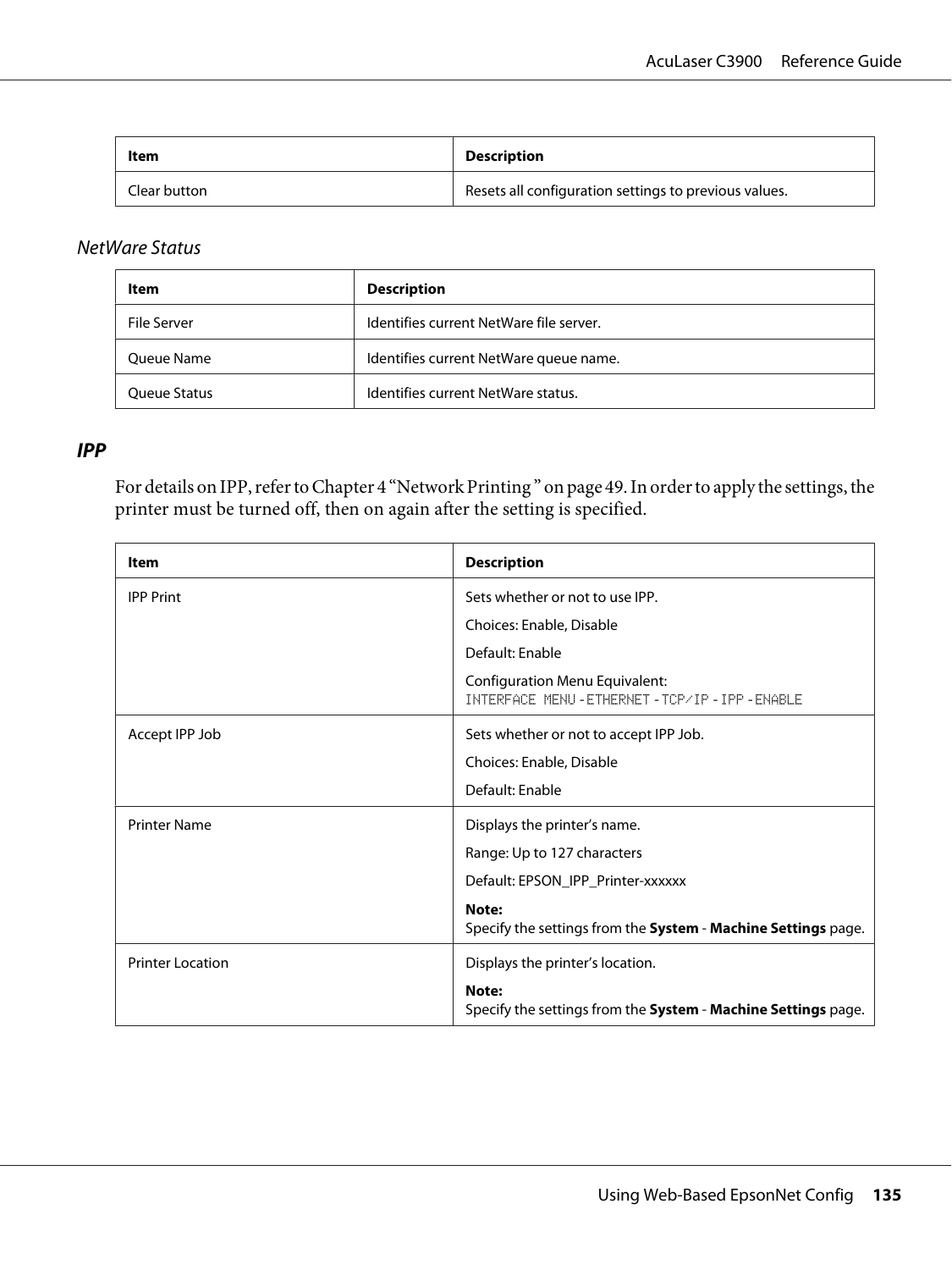| Item                       | <b>Description</b>                                                                                               |
|----------------------------|------------------------------------------------------------------------------------------------------------------|
| <b>Printer Information</b> | Displays the printer information.                                                                                |
|                            | Note:<br>Specify the settings from the System - Machine Settings page.                                           |
| <b>Printer URI</b>         | Displays the printer's Uniform Resource Identifier (URI).                                                        |
|                            | http:// <ip_address>/ipp<br/>❏</ip_address>                                                                      |
|                            | http://FQDN:/ipp<br>❏                                                                                            |
|                            | ipp:// <ip_address>/ipp<br/>❏</ip_address>                                                                       |
|                            | ipp://FQDN:/ipp<br>❏                                                                                             |
|                            | https:// <lp_address>/ipp<br/>❏</lp_address>                                                                     |
|                            | https://FQDN:/ipp<br>❏                                                                                           |
|                            | Note:<br>"https://[IP_address]/ipp", and "https://FQDN:/ipp" appear only<br>if the SSL/TLS settings are enabled. |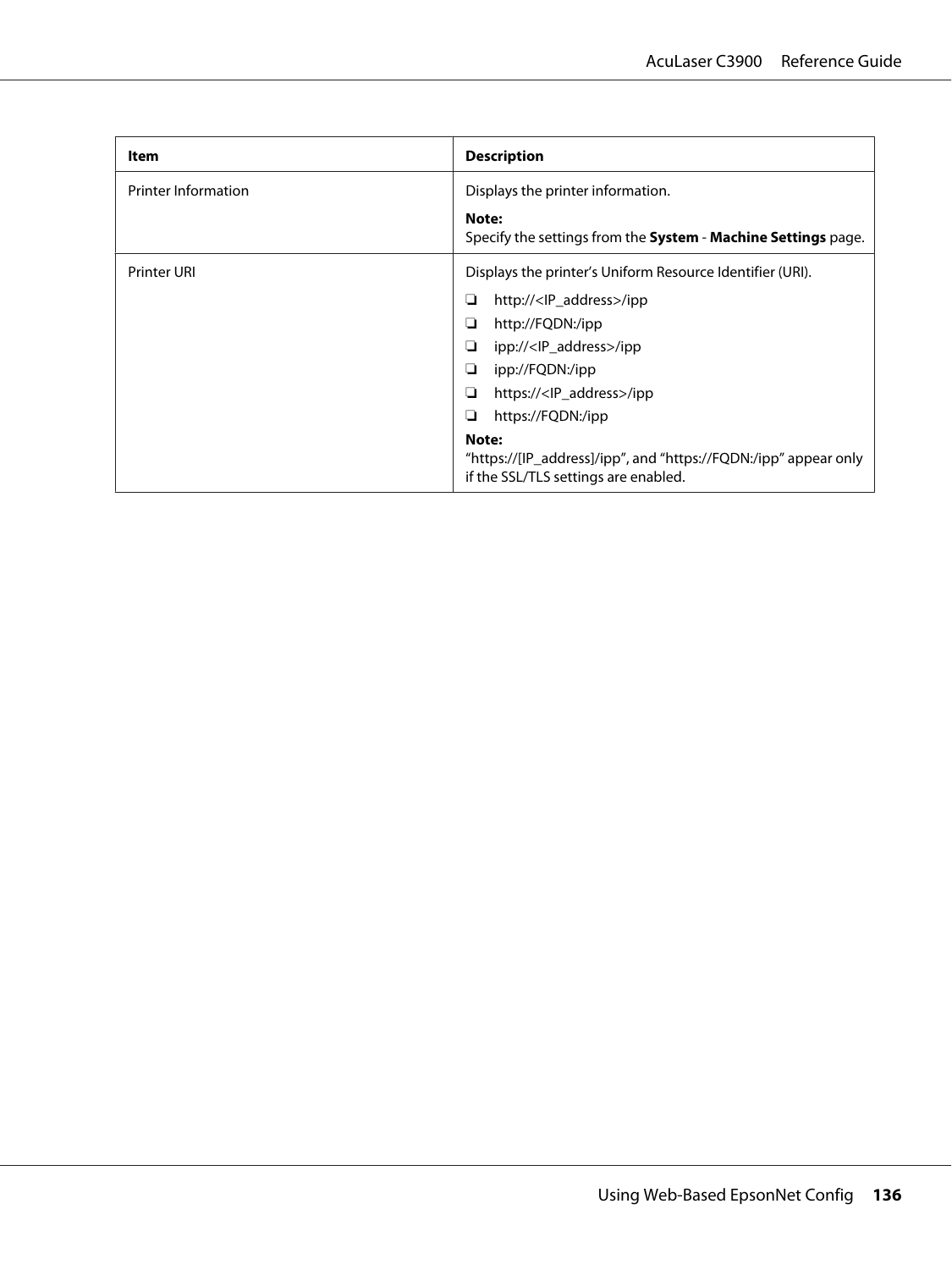| ltem                                                                                     |                                                                                                                                                 | <b>Description</b>                                                                                            |
|------------------------------------------------------------------------------------------|-------------------------------------------------------------------------------------------------------------------------------------------------|---------------------------------------------------------------------------------------------------------------|
| <b>Operational Support</b>                                                               | Print Job                                                                                                                                       | If this check box is selected, Print Job is enabled.<br>Default: Checked                                      |
|                                                                                          | Validate Job                                                                                                                                    | If this check box is selected, Validate Job is enabled.<br>Default: Checked                                   |
|                                                                                          | Cancel Job                                                                                                                                      | If this check box is selected, Cancel Job is enabled.<br>Default: Checked                                     |
|                                                                                          | Get Job Attributes                                                                                                                              | If this check box is selected, Get Job Attributes is enabled.<br>Default: Checked                             |
|                                                                                          | Get Jobs                                                                                                                                        | If this check box is selected, Get Jobs is enabled.<br>Default: Checked                                       |
| <b>Get Print Attributes</b><br><b>IPP Authentication</b><br><b>User Name</b><br>Password |                                                                                                                                                 | If this check box is selected, Get Print Attributes is enabled.<br>Default: Checked                           |
|                                                                                          | Specifies the authentication method for IPP connections.<br>Choices: None, Requesting-user-name, Basic, Digest<br>Default: Requesting-user-name |                                                                                                               |
|                                                                                          |                                                                                                                                                 | Specify the user name used with Basic or Digest authentication.<br>Range: 1 to 20 characters<br>Default: user |
|                                                                                          |                                                                                                                                                 | Specify the password used with Basic or Digest authentication.<br>Range: 1 to 20 characters<br>Default: pass  |
|                                                                                          | Realm                                                                                                                                           | Specify the realm used with Basic or Digest authentication.<br>Range: 1 to 127 characters<br>Default: IPP     |
| Apply button                                                                             |                                                                                                                                                 | Applies the configuration settings for this window.                                                           |
| Clear button                                                                             |                                                                                                                                                 | Resets all configuration settings to previous values.                                                         |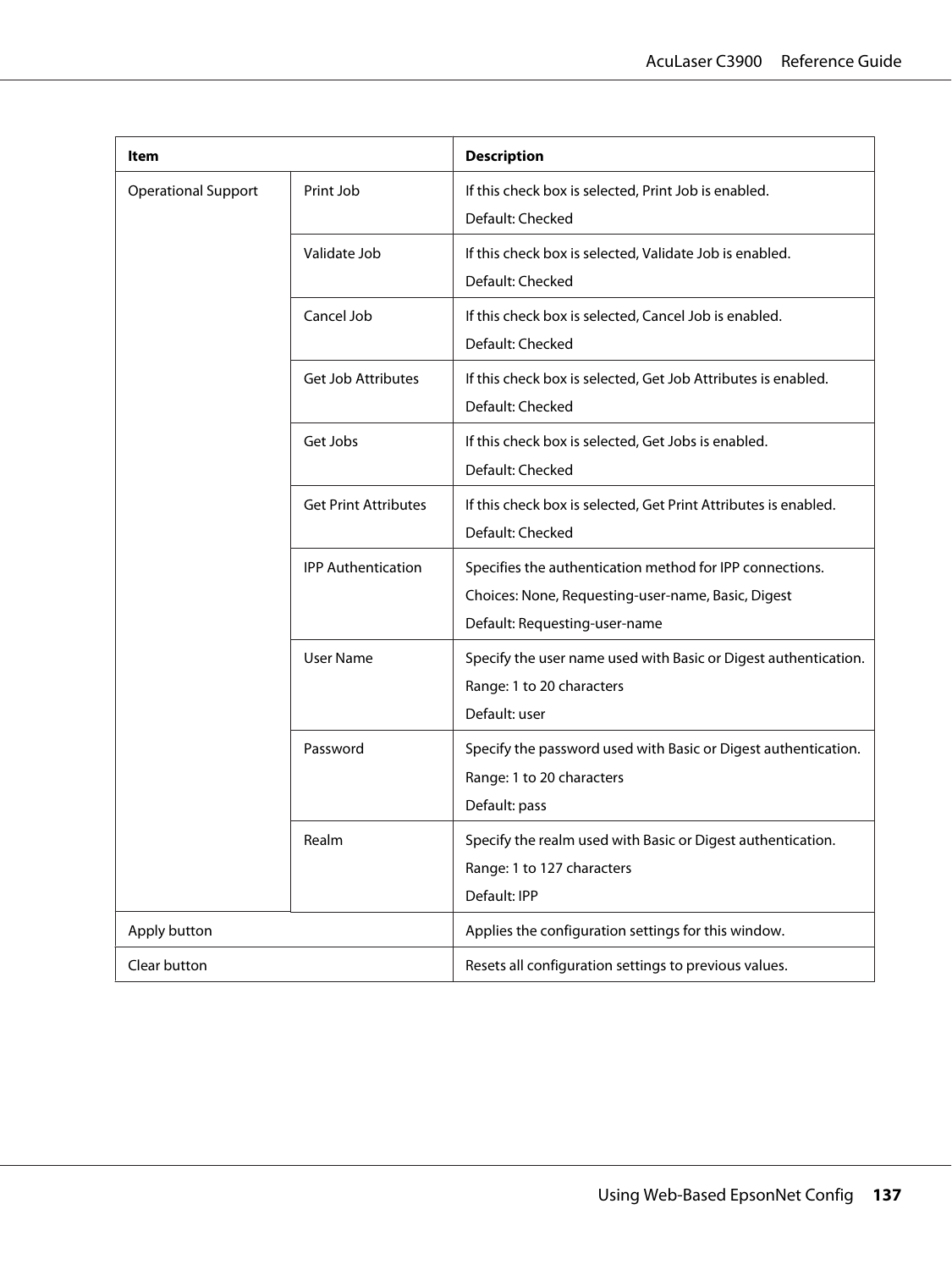## **FTP**

Server

| Item              | <b>Description</b>                                                          |  |
|-------------------|-----------------------------------------------------------------------------|--|
| <b>FTP Server</b> | Enables or Disables the FTP server.                                         |  |
|                   | Choices: Enable, Disable                                                    |  |
|                   | Default: Disable                                                            |  |
|                   | Configuration Menu Equivalent:<br>INTERFACE MENU-ETHERNET-TCP/IP-FTP-ENABLE |  |
| Apply button      | Applies the configuration settings for this window.                         |  |
| Clear button      | Resets all configuration settings to previous values.                       |  |

## **SNMP**

| <b>Item</b>                 |                   | <b>Description</b>                                                                          |
|-----------------------------|-------------------|---------------------------------------------------------------------------------------------|
| <b>SNMP</b>                 | <b>SNMP</b>       | If Enable is selected, SNMP is enabled.                                                     |
|                             |                   | Choices: Enable, Disable                                                                    |
|                             |                   | Default: Enable                                                                             |
|                             |                   | <b>Configuration Menu Equivalent:</b><br>INTERFACE MENU - ETHERNET - TCP/IP - SNMP - ENABLE |
|                             | SNMP $v1/v2c(IP)$ | If Enable is selected, SNMP v1/v2c(IP) is enabled.                                          |
|                             |                   | Choices: Enable, Disable                                                                    |
| SNMP v3(IP)<br>SNMP v1(IPX) |                   | Default: Enable                                                                             |
|                             |                   | If Enable is selected, SNMP v3(IP) is enabled.                                              |
|                             |                   | Choices: Enable, Disable                                                                    |
|                             |                   | Default: Enable                                                                             |
|                             |                   | If <b>Enable</b> is selected, SNMP v1(IPX) is enabled.                                      |
|                             |                   | Choices: Enable, Disable                                                                    |
|                             |                   | Default: Enable                                                                             |
|                             | <b>UDP Port</b>   | Specifies the UDP port number.                                                              |
|                             |                   | Range: 1 - 65535                                                                            |
|                             |                   | Default: 161                                                                                |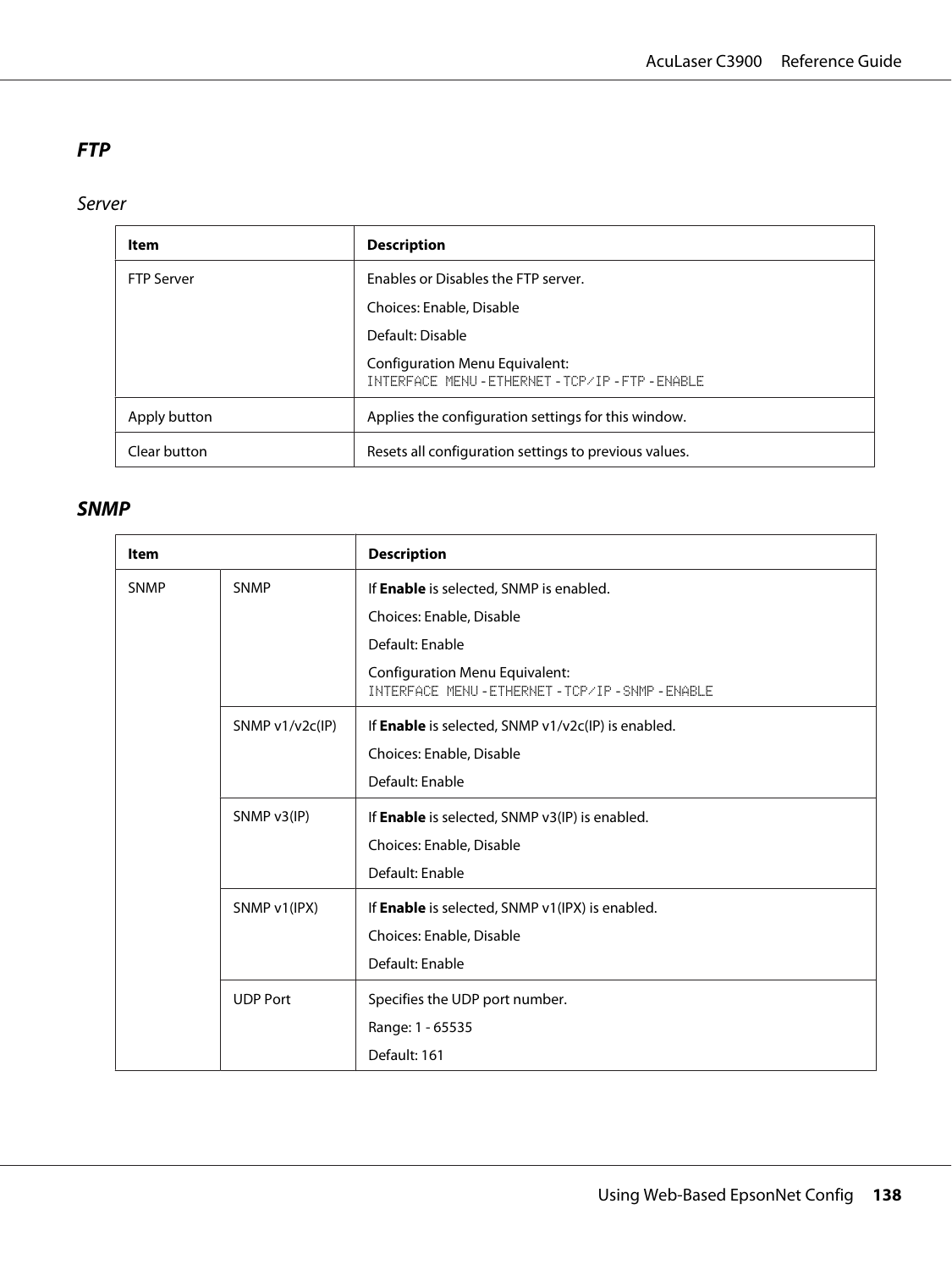| ltem                                                 |                                                                                                       | <b>Description</b>                                                                                                                                                     |
|------------------------------------------------------|-------------------------------------------------------------------------------------------------------|------------------------------------------------------------------------------------------------------------------------------------------------------------------------|
| SNMP v1/<br><b>Read Community</b><br>v2c(IP)<br>Name | Specifies the community name to be used for scanning.<br>Range: 1 to 15 characters<br>Default: public |                                                                                                                                                                        |
| Write                                                |                                                                                                       | If Enable is selected, Write is enabled.<br>Choices: Enable, Disable<br>Default: Enable                                                                                |
| Name                                                 | <b>Write Community</b>                                                                                | Specifies the community name to be used for reading and writing.<br>Range: 1 to 15 characters<br>Default: private                                                      |
| SNMP <sub>v3</sub>                                   | <b>Context Name</b>                                                                                   | Specifies the context name.<br>Range: Up to 63 characters                                                                                                              |
|                                                      | Discovery                                                                                             | If Enable is selected, Discovery is enabled.<br>Choices: Enable, Disable<br>Default: Enable                                                                            |
|                                                      | <b>Discovery User</b><br>Name                                                                         | Specifies the user name for detection.<br>Range: 1 to 32 characters<br>Default: public                                                                                 |
|                                                      | <b>Read User Name</b>                                                                                 | Specifies the name of read only user.<br>Range: Up to 32 characters<br>Default: initial<br>Note:<br>The same name specified as the Discovery user name cannot be used. |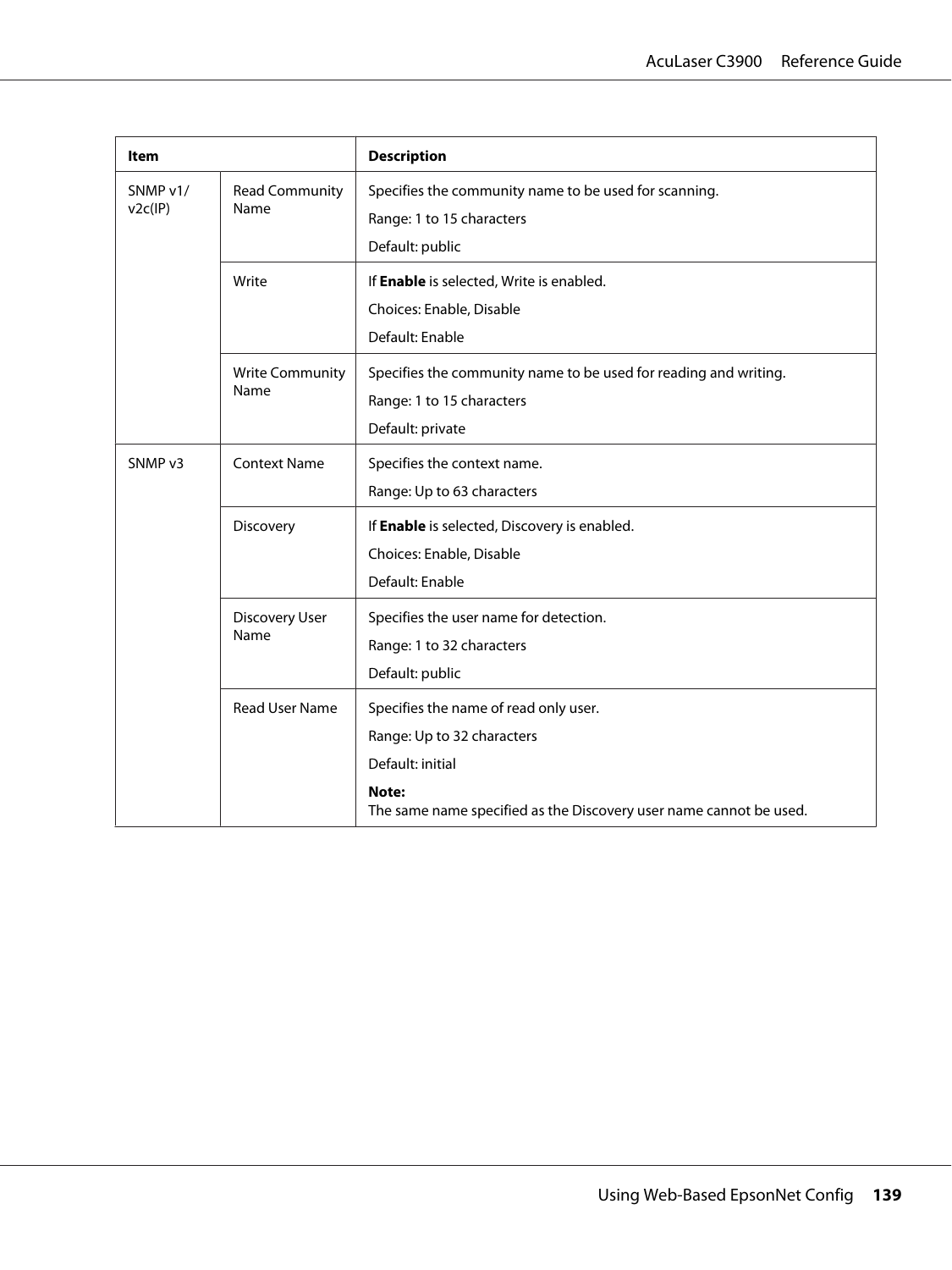| ltem                   |                                                                             | <b>Description</b>                                                                           |
|------------------------|-----------------------------------------------------------------------------|----------------------------------------------------------------------------------------------|
| <b>Read Security</b>   |                                                                             | Specifies the security level for read only user.                                             |
|                        | Level                                                                       | Choices: None, Auth-password, Auth-password/Priv-password                                    |
|                        |                                                                             | Default: Auth-password/Priv-password                                                         |
|                        | Read<br>Auth-password                                                       | Specifies the read only user authentication password to be used for<br>authentication.       |
|                        |                                                                             | Range: 8 to 32 characters                                                                    |
|                        |                                                                             | Default: AuthPassword                                                                        |
|                        | Read                                                                        | Specifies the read only user privacy password to be used for privacy (encryption).           |
|                        | Priv-password                                                               | Range: 8 to 32 characters                                                                    |
|                        |                                                                             | Default: PrivPassword                                                                        |
|                        | <b>Write User Name</b>                                                      | Specifies the reading/writing user name.                                                     |
|                        |                                                                             | Range: Up to 32 characters                                                                   |
|                        | Default: restrict                                                           |                                                                                              |
|                        | Note:<br>The same name specified as the Discovery user name cannot be used. |                                                                                              |
| <b>Write Security</b>  | Specifies the security level for reading/writing user.                      |                                                                                              |
|                        | Level                                                                       | Choices: None, Auth-password, Auth-password/Priv-password                                    |
|                        |                                                                             | Default: Auth-password/Priv-password                                                         |
| Write<br>Auth-password |                                                                             | Specifies the reading/writing user authentication password to be used for<br>authentication. |
|                        |                                                                             | Range: 8 to 32 characters                                                                    |
| Write<br>Priv-password | Default: <mac address="">(excluding colons)</mac>                           |                                                                                              |
|                        |                                                                             | Specifies the reading/writing user privacy password to be used for privacy<br>(encryption).  |
|                        |                                                                             | Range: 8 to 32 characters                                                                    |
|                        |                                                                             | Default: <mac address="">(excluding colons)</mac>                                            |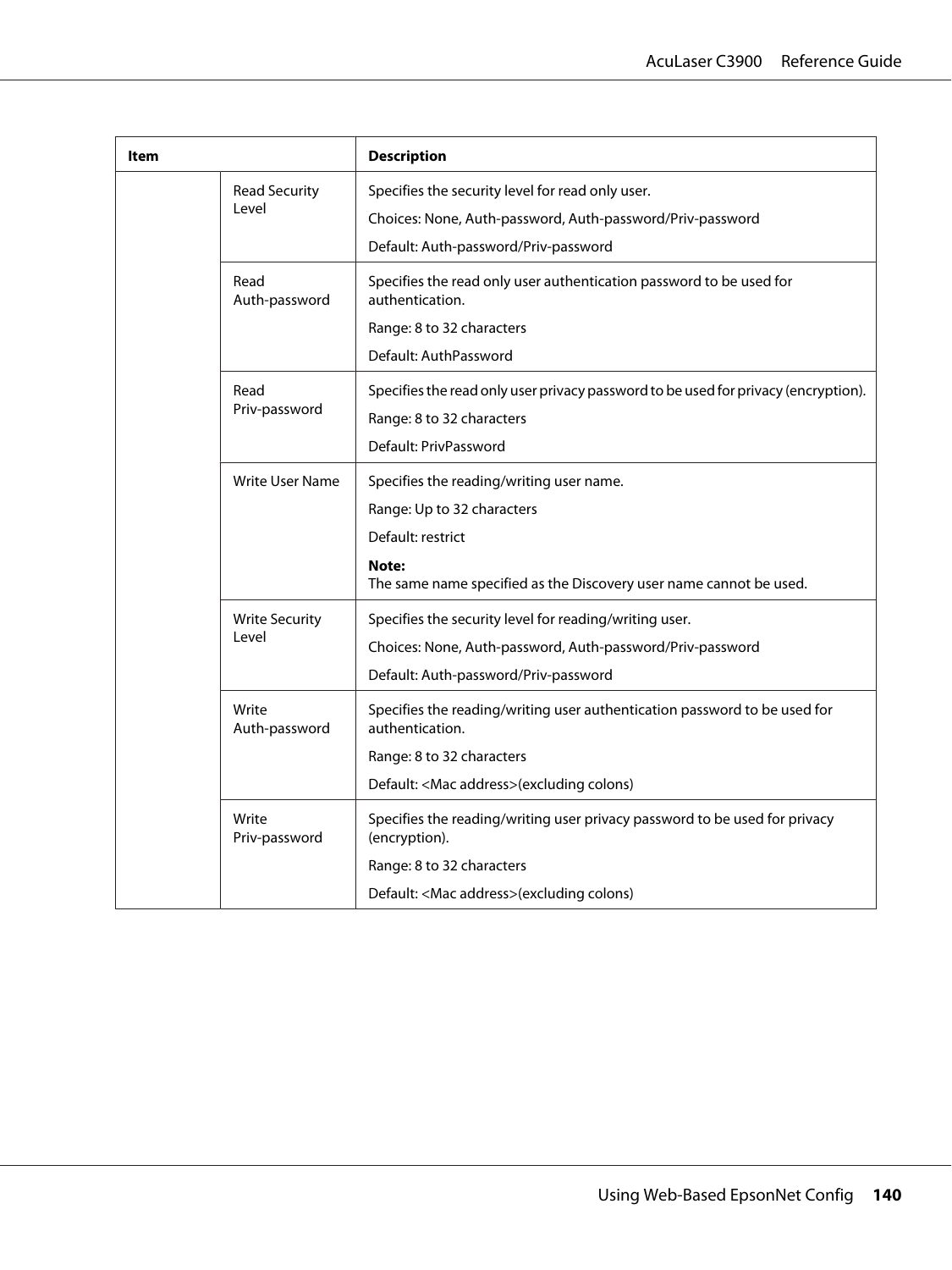| Item          |                                                        | <b>Description</b>                                                                                                                      |
|---------------|--------------------------------------------------------|-----------------------------------------------------------------------------------------------------------------------------------------|
| Trap Settings | Allow Setting                                          | Specifies whether or not to permit the Trap settings<br>Choices: Allow, Restrict<br>Default: Allow                                      |
|               | <b>Trap Setting</b><br>When<br>Authentication<br>Fails | Specifies whether to enable or disable the Trap settings when authentication<br>failed.<br>Choices: Enable, Disable<br>Default: Disable |
| Apply button  |                                                        | Applies the configuration settings for this window.                                                                                     |
| Clear button  |                                                        | Resets all configuration settings to previous values.                                                                                   |

# **AppleTalk**

| Item                     | <b>Description</b>                                                                      |
|--------------------------|-----------------------------------------------------------------------------------------|
| AppleTalk                | If Enable is selected, AppleTalk is enabled.                                            |
|                          | Choices: Enable, Disable                                                                |
|                          | Default: Enable                                                                         |
|                          | <b>Configuration Menu Equivalent:</b><br>INTERFACE MENU - ETHERNET - APPLETALK - ENABLE |
| <b>Printer Name</b>      | Sets the printer name.                                                                  |
|                          | Range: 1 to 31 characters                                                               |
|                          | Default: AL-C3900-xxxxxx                                                                |
|                          | Note:<br>xxxxxx displays six last digits of the MAC address in hexadecimals.            |
| Zone Name                | Sets the Zone Name.                                                                     |
|                          | Range: 1 to 31 characters                                                               |
|                          | Default: *                                                                              |
| <b>Current Zone Name</b> | Identifies the current zone name.                                                       |
| Apply button             | Applies the configuration settings for this window.                                     |
| Clear button             | Resets all configuration settings to previous values.                                   |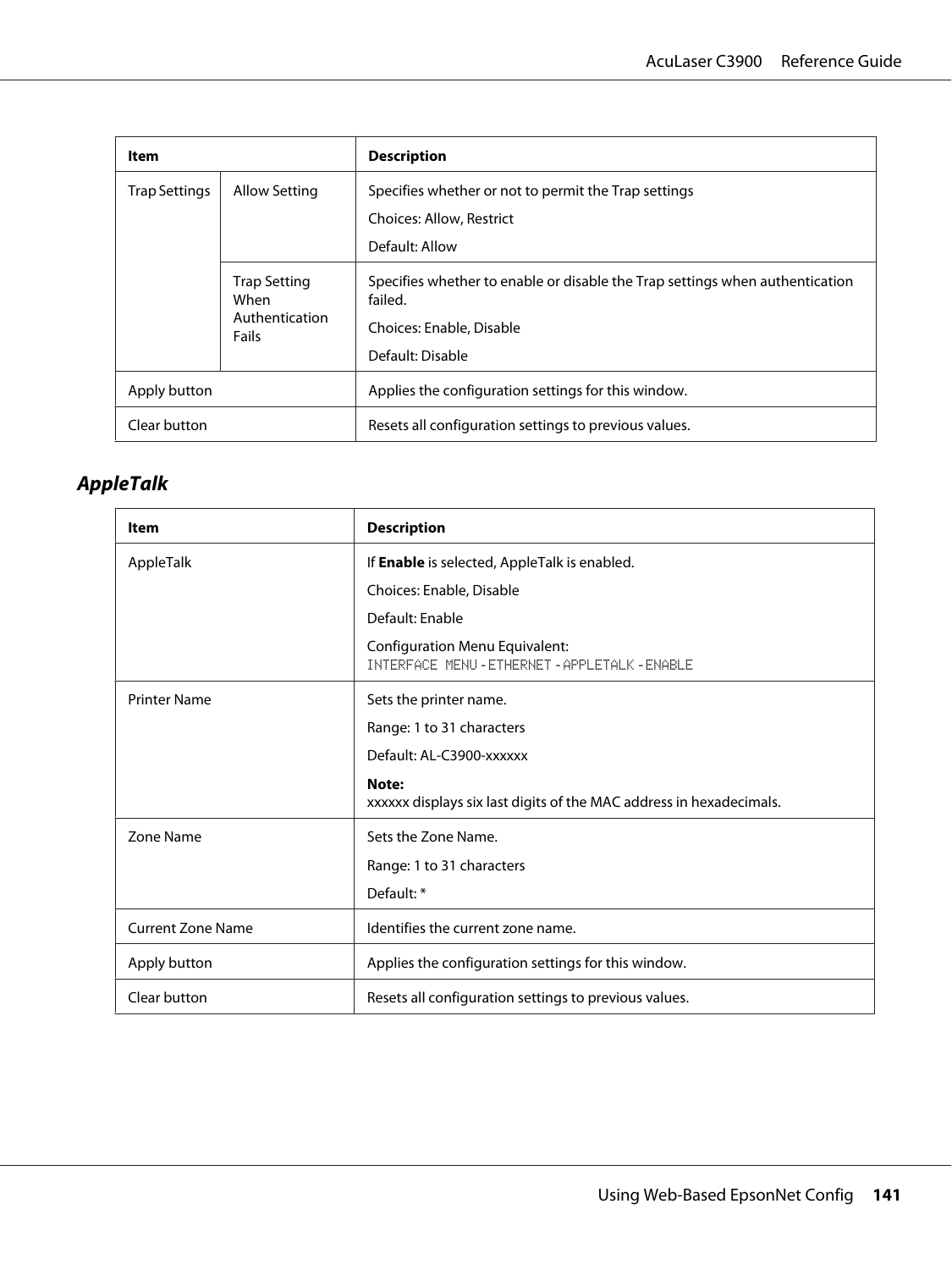## **Email**

Send Email

| Item                          |                                | <b>Description</b>                                                                                                                                                                             |
|-------------------------------|--------------------------------|------------------------------------------------------------------------------------------------------------------------------------------------------------------------------------------------|
| Send Email                    | Send                           | If Enable is selected, sending Email is enabled.<br>Choices: Enable, Disable<br>Default: Enable<br><b>Configuration Menu Equivalent:</b><br>INTERFACE MENU - ETHERNET - TCP/IP - SMTP - ENABLE |
|                               | <b>SMTP Server</b><br>Address* | Specifies the address of the mail transmission server. An IPv4 or IPv6 address or a<br>host name can be specified.<br>Range: Up to 255 characters<br>Default: 0.0.0.0                          |
|                               | Port Number                    | Specifies the port number of the mail transmission server.<br>Range: 1 - 65535<br>Default: 25                                                                                                  |
|                               | Connection<br>Timeout          | Specifies the amount of time until the connection times out when sending e-mail.<br>Range: 30 - 300 (seconds)<br>Default: 60                                                                   |
| <b>SMTP</b><br>Authentication | <b>SMTP</b><br>Authentication  | If Enable is selected, SMTP server authentication is enabled.<br>Choices: Enable, Disable<br>Default: Disable                                                                                  |
|                               | Account                        | Specify the account name used with SMTP authentication.<br>Range: Up to 255 characters                                                                                                         |
|                               | Password                       | Specify the password used with SMTP authentication.<br>Range: Up to 128 characters                                                                                                             |
|                               | Realm                          | Specify the realm used with Digest-MD5 authentication.<br>Range: Up to 255 characters                                                                                                          |
| Apply button                  |                                | Applies the configuration settings for this window.                                                                                                                                            |
| Clear button                  |                                | Resets all configuration settings to previous values.                                                                                                                                          |

\* Always enter these addresses without leading zeros. For example, 131.011.010.001 should be entered as 131.11.10.1.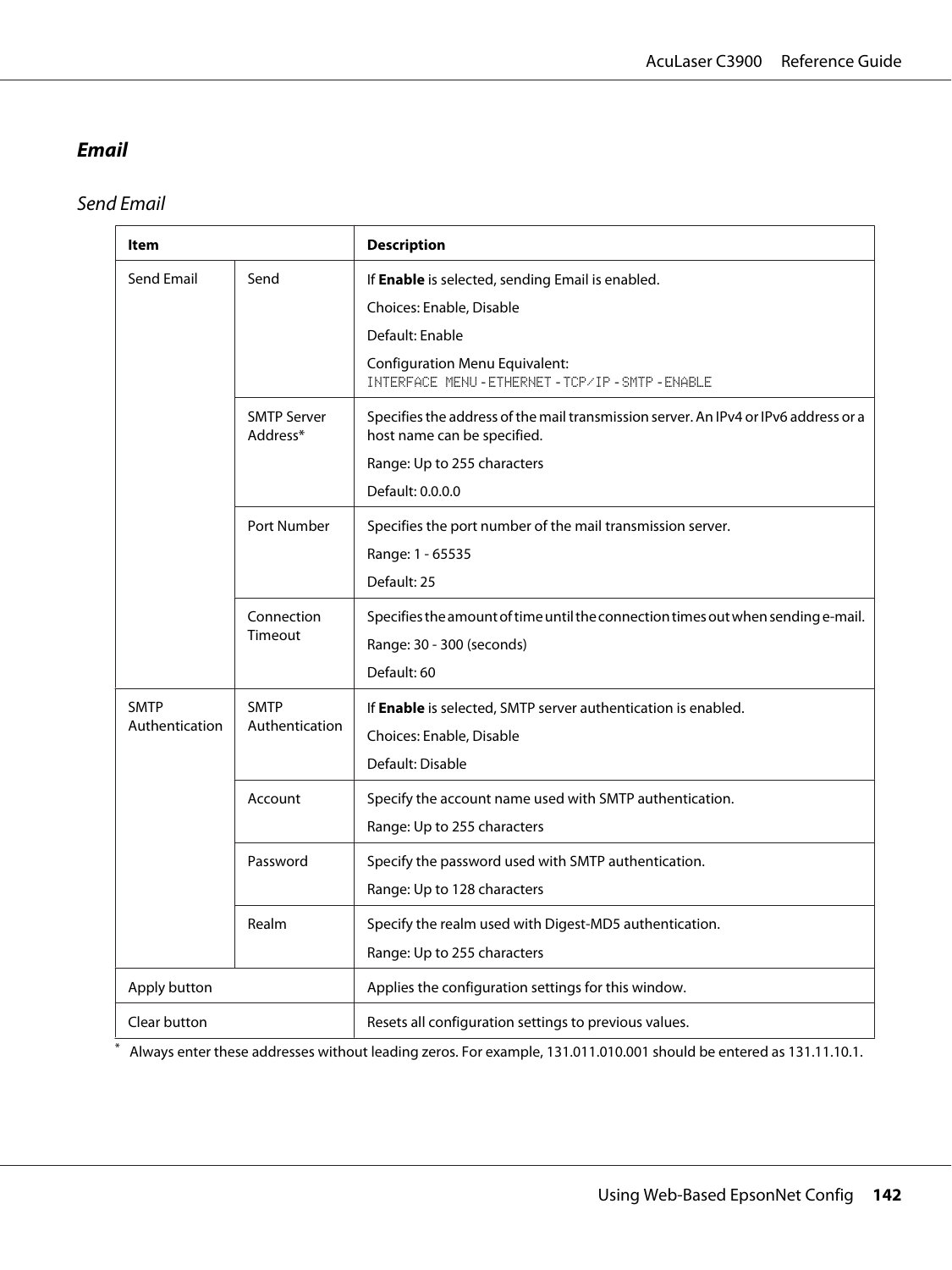### **SSL/TLS**

#### SSL/TLS Information

#### *Note:*

*As a default, SSL/TLS is not installed. Click* **Setting** *to create a certificate and specify the SSL settings.*

| Item           | Description                        |
|----------------|------------------------------------|
| Setting button | Displays the SSL/TLS Setting page. |

### SSL/TLS Setting (When a certificate is not installed)

| Item                             | <b>Description</b>                                                                                         |
|----------------------------------|------------------------------------------------------------------------------------------------------------|
| Create a Self-signed Certificate | Creates a self-signed certificate.                                                                         |
| Request a Certificate            | Creates data for requesting that a certificate be issued from a certificate authority.                     |
| Install a Certificate            | Installs the certificate issued by the certificate authority.                                              |
| Next button                      | Click to display the selected page.                                                                        |
| Cancel button                    | Click to cancel the entered data and return to the <b>Network - SSL/TLS - SSL/TLS</b><br>Information page. |

### SSL/TLS Setting (When a certificate is installed)

| Item                      | <b>Description</b>                                                                                         |
|---------------------------|------------------------------------------------------------------------------------------------------------|
| Set a Encryption Strength | Specifies the encryption level. In addition, SSL/TLS can be disabled.                                      |
| Remove a Certificate      | Removes the certificate.                                                                                   |
| Mode Using SSL/TLS        | Specifies the SSL transmission mode.                                                                       |
| Next button               | Click to display the selected page.                                                                        |
| Cancel button             | Click to cancel the entered data and return to the <b>Network - SSL/TLS - SSL/TLS</b><br>Information page. |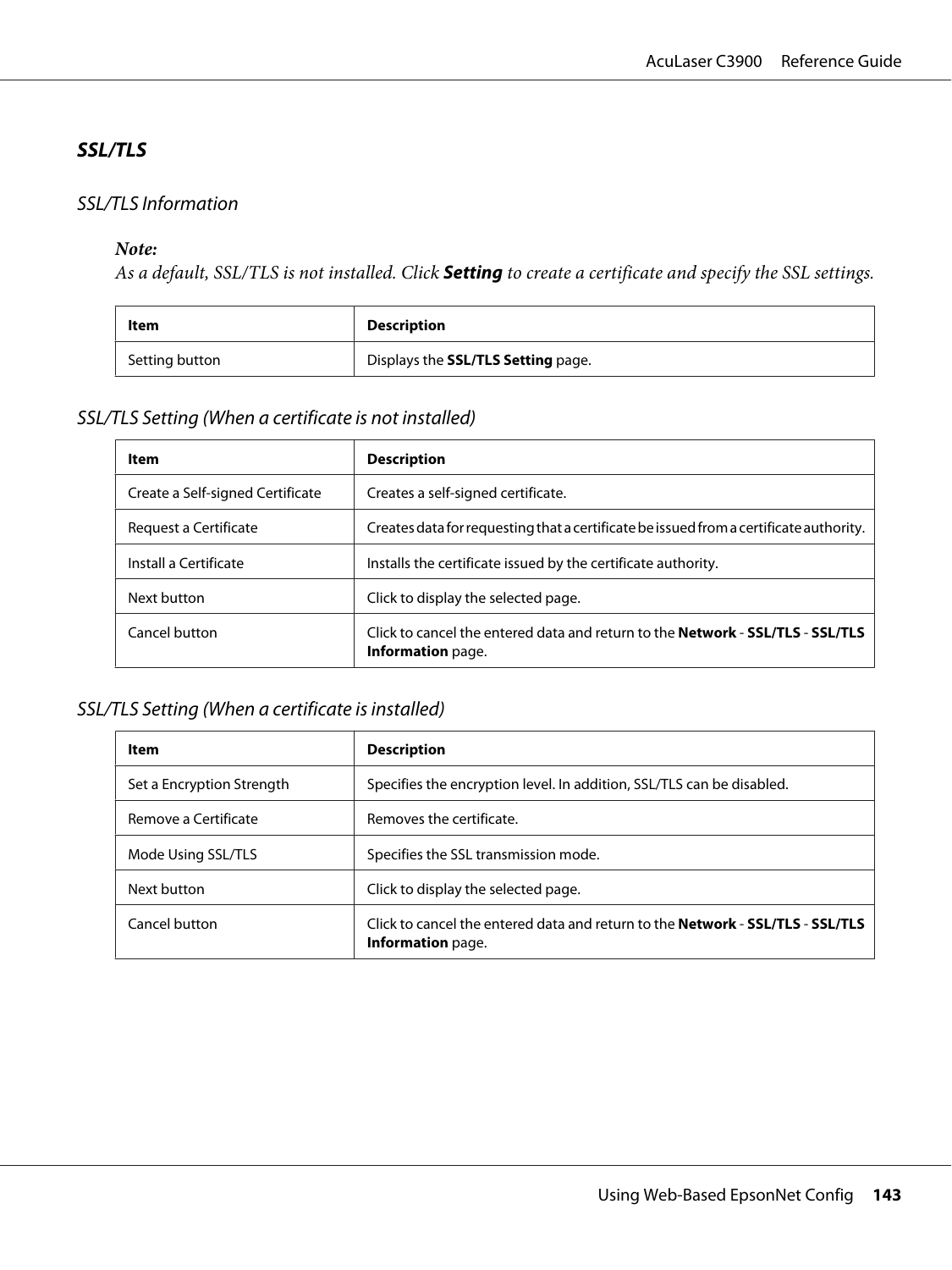Self-signed Certificate Setting

| ltem                       | <b>Description</b>                                                                                                                                                                                                            |
|----------------------------|-------------------------------------------------------------------------------------------------------------------------------------------------------------------------------------------------------------------------------|
| <b>Common Name</b>         | Identifies the Common Name for the printer, to be used in creation of an SSL<br>Certificate. It is comprised of "Printer Host Name. DNS Server". If DNS Server is<br>un-available, only the host name is used as Common Name. |
|                            | Note:<br>This text is read-only.                                                                                                                                                                                              |
| Organization               | Specify the name of the group or organization.                                                                                                                                                                                |
|                            | Range: 1 to 63 characters                                                                                                                                                                                                     |
| <b>Organization Unit</b>   | Specify the name of the post.                                                                                                                                                                                                 |
|                            | Range: 1 to 63 characters                                                                                                                                                                                                     |
| Locality                   | Specify the name of the municipality.                                                                                                                                                                                         |
|                            | Range: 1 to 127 characters                                                                                                                                                                                                    |
| State/Province             | Specify the name of the state or province.                                                                                                                                                                                    |
|                            | Range: 1 to 127 characters                                                                                                                                                                                                    |
| Country                    | Specify the name of the country as a country code regulated by ISO03166.                                                                                                                                                      |
|                            | Range2 characters                                                                                                                                                                                                             |
| <b>Email Address</b>       | Specify the e-mail address.                                                                                                                                                                                                   |
|                            | Range: 1 to 127 characters                                                                                                                                                                                                    |
| <b>Validity Start Date</b> | Displays the current time.                                                                                                                                                                                                    |
| <b>Validity Period</b>     | Specify the period of validity.                                                                                                                                                                                               |
|                            | Range: 1 - 3650 (day)                                                                                                                                                                                                         |
|                            | Default: 1                                                                                                                                                                                                                    |
| <b>Encryption Strength</b> | Specify the encryption level.                                                                                                                                                                                                 |
|                            | Choices:                                                                                                                                                                                                                      |
|                            | AES_256bits, 3DES_168bits, RC4_128bits, DES_56bits or RC4_40bits<br>❏                                                                                                                                                         |
|                            | 3DES_168bits, RC4_128bits, DES_56bits or RC4_40bits<br>❏<br>RC4_128bits, DES_56bits or RC4_40bits<br>❏                                                                                                                        |
|                            | Default: AES_256bits, 3DES_168bits, RC4_128bits, DES_56bits or RC4_40bits                                                                                                                                                     |
| Create button              | Creates the self-signed certificate.                                                                                                                                                                                          |
|                            | Note:                                                                                                                                                                                                                         |
|                            | A few minutes are needed in order to create the certificate.                                                                                                                                                                  |
| <b>Back button</b>         | Click to return to the Network - SSL/TLS - SSL/TLS Setting page.                                                                                                                                                              |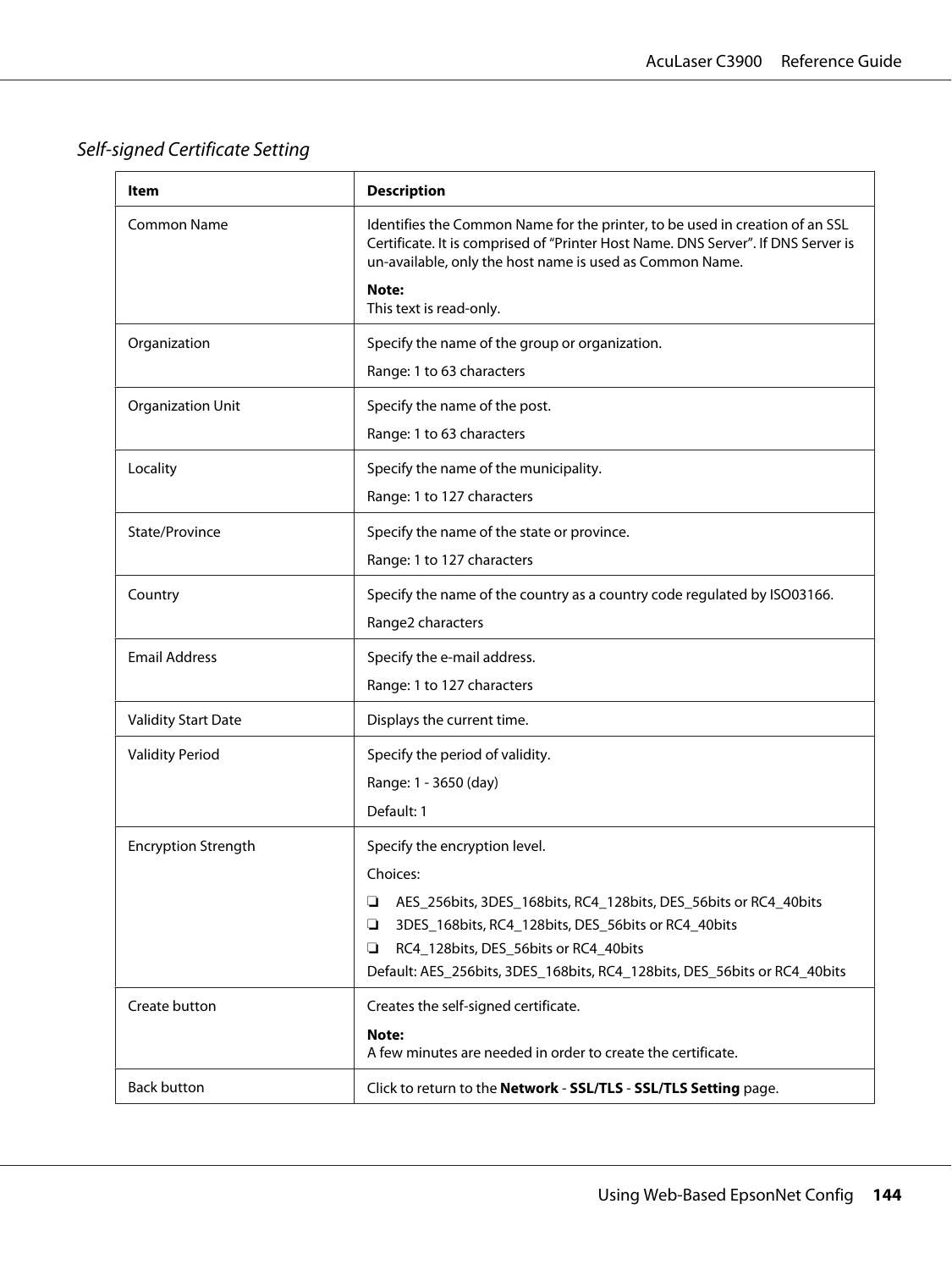<span id="page-144-0"></span>

| Item          | <b>Description</b>                                                                                                |
|---------------|-------------------------------------------------------------------------------------------------------------------|
| Cancel button | Click to cancel the entered data and return to the <b>Network - SSL/TLS - SSL/TLS</b><br><b>Information</b> page. |

# Request a Certificate

| Item                     | <b>Description</b>                                                                                                                                                                                                            |
|--------------------------|-------------------------------------------------------------------------------------------------------------------------------------------------------------------------------------------------------------------------------|
| Common Name              | Identifies the Common Name for the printer, to be used in creation of an SSL<br>Certificate. It is comprised of "Printer Host Name. DNS Server". If DNS Server is<br>un-available, only the host name is used as Common Name. |
|                          | Note:<br>This text is read-only.                                                                                                                                                                                              |
| Organization             | Specifies the name of the group or organization.                                                                                                                                                                              |
|                          | Range: 1 to 63 characters                                                                                                                                                                                                     |
| <b>Organization Unit</b> | Specifies the name of the post.                                                                                                                                                                                               |
|                          | Range: 1 to 63 characters                                                                                                                                                                                                     |
| Locality                 | Specifies the name of the municipality.                                                                                                                                                                                       |
|                          | Range: 1 to 127 characters                                                                                                                                                                                                    |
| State/Province           | Specifies the name of the state or province.                                                                                                                                                                                  |
|                          | Range: 1 to 127 characters                                                                                                                                                                                                    |
| Country                  | Specify the name of the country as a country code regulated by ISO03166.                                                                                                                                                      |
|                          | Range: 2 characters                                                                                                                                                                                                           |
| <b>Email Address</b>     | Specify the e-mail address.                                                                                                                                                                                                   |
|                          | Range: 1 to 127 characters                                                                                                                                                                                                    |
| Next button              | Click to create data for requesting that a certificate be issued.                                                                                                                                                             |
| <b>Back button</b>       | Click to return to the Network - SSL/TLS - SSL/TLS Setting page.                                                                                                                                                              |
| Cancel button            | Click to cancel the entered data and return to the <b>Network - SSL/TLS - SSL/TLS</b><br>Information page.                                                                                                                    |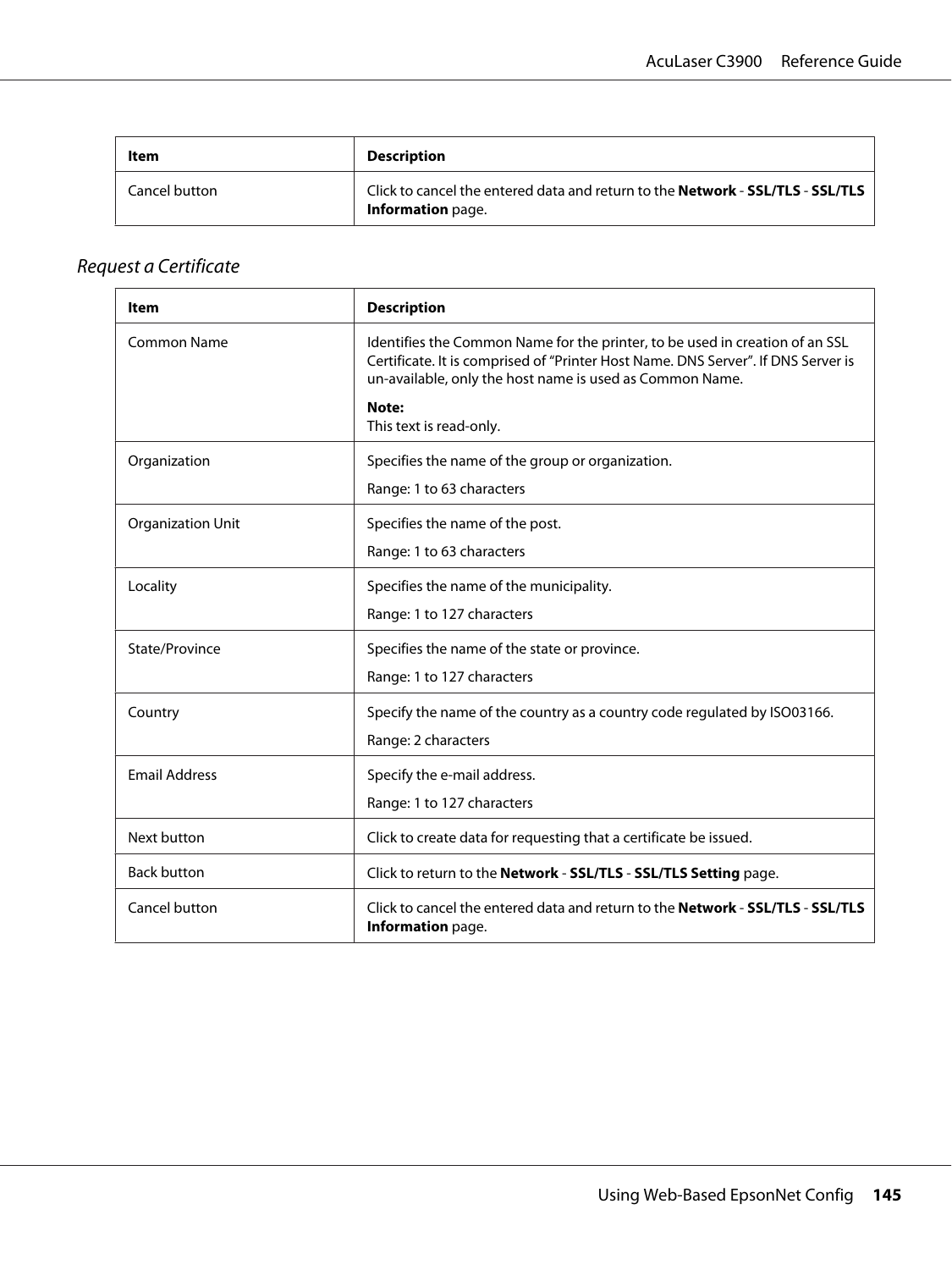# <span id="page-145-0"></span>Certificate Request

| Item                       | <b>Description</b>                                                                                                                                                                                                      |
|----------------------------|-------------------------------------------------------------------------------------------------------------------------------------------------------------------------------------------------------------------------|
| <b>Certificate Request</b> | Displays the data that should be submitted to the certificate signing authority.<br>This is called CSR (Certificate Signing Request). This data is to be submitted to the<br>certificate signing authority by the user. |
| Save button                | Click to save the data for requesting the certificate with the specified name.                                                                                                                                          |
| OK button                  | Click to return to the Network - SSL/TLS - SSL/TLS Information page.                                                                                                                                                    |

### Install a Certificate

| Item                  | <b>Description</b>                                                                                         |
|-----------------------|------------------------------------------------------------------------------------------------------------|
| Install a Certificate | Signed CSR (Certificate Signing Request) should be pasted to this text area.                               |
| Next button           | Click to display the Network - SSL/TLS - Encryption Strength Setting page.                                 |
| <b>Back button</b>    | Click to return to the Network - SSL/TLS - SSL/TLS Setting page.                                           |
| Cancel button         | Click to cancel the entered data and return to the <b>Network - SSL/TLS - SSL/TLS</b><br>Information page. |

### Encryption Strength Setting

#### *Note:*

*This menu item appears if a certificate is installed.*

| Item                       | <b>Description</b>                                                                                               |
|----------------------------|------------------------------------------------------------------------------------------------------------------|
| <b>Encryption Strength</b> | Specify the encryption level.                                                                                    |
|                            | Choices:                                                                                                         |
|                            | AES 256bits, 3DES 168bits, RC4 128bits, DES 56bits or RC4 40bits<br>ப                                            |
|                            | 3DES 168bits, RC4 128bits, DES 56bits or RC4 40bits<br>⊔                                                         |
|                            | RC4 128 bits, DES 56 bits or RC4 40 bits<br>ப                                                                    |
|                            | Default: AES 256bits, 3DES 168bits, RC4 128bits, DES 56bits or RC4 40bits                                        |
| Create button              | Click to specify the encryption level.                                                                           |
|                            | If the Network - SSL/TLS - Install a Certificate page was previously displayed,<br>the certificate is installed. |
| <b>Back button</b>         | Returns to the previous screen.                                                                                  |
| Cancel button              | Click to return to the <b>Network - SSL/TLS - SSL/TLS Information</b> page.                                      |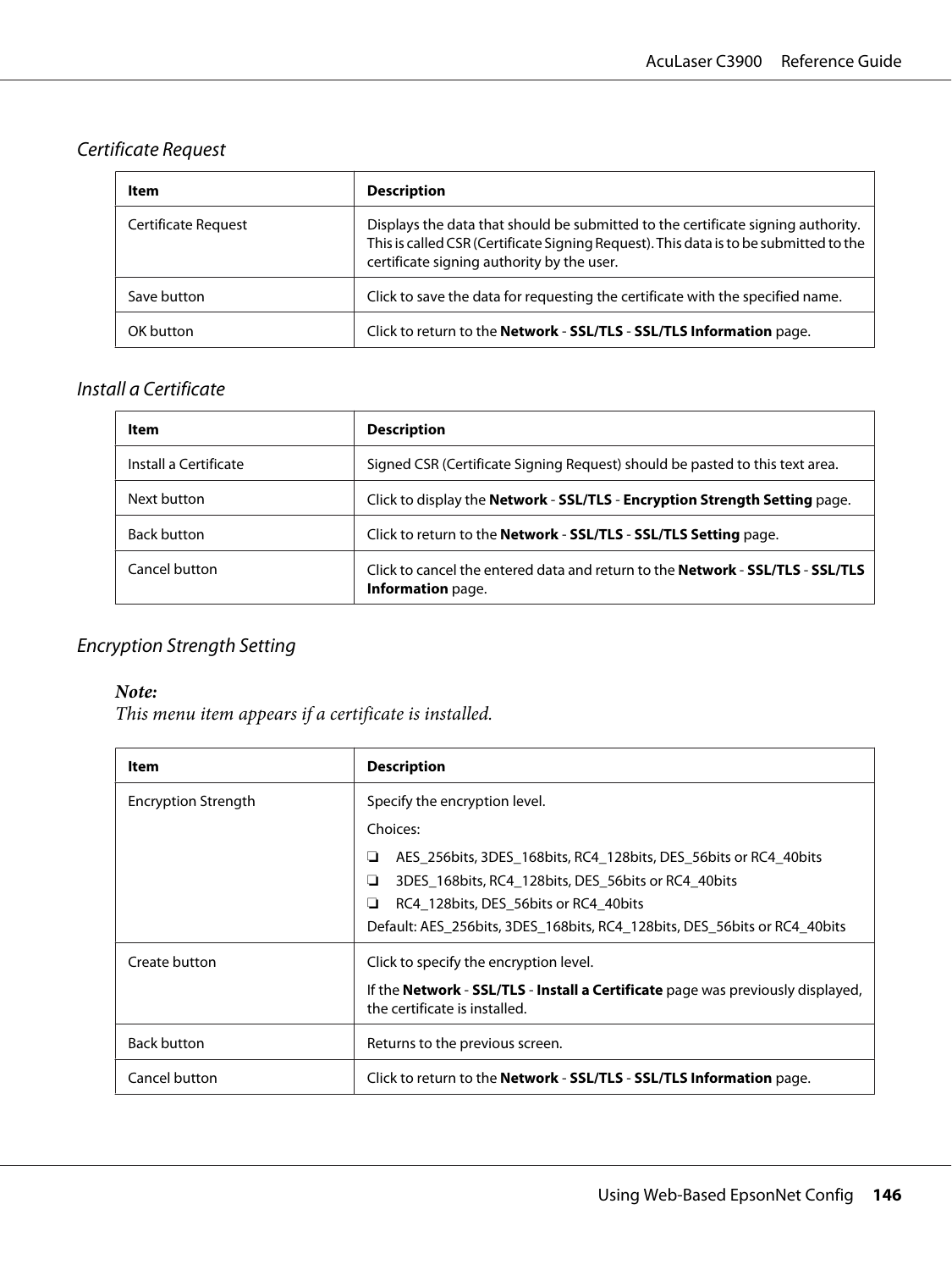#### <span id="page-146-0"></span>Remove a Certificate

#### *Note:*

*This menu item appears if a certificate is installed.*

| Item               | <b>Description</b>                                                                                          |
|--------------------|-------------------------------------------------------------------------------------------------------------|
| OK button          | Click to display a confirmation message. Click OK in the confirmation message to<br>delete the certificate. |
| <b>Back button</b> | Click to return to the Network - SSL/TLS - SSL/TLS Setting page.                                            |
| Cancel button      | Click to return to the Network - SSL/TLS - SSL/TLS Information page.                                        |

#### Mode Using SSL/TLS

#### *Note:*

*This menu item appears if a certificate is installed.*

| Item               | <b>Description</b>                                                          |
|--------------------|-----------------------------------------------------------------------------|
| Mode Using SSL/TLS | Selects the SSL transmission mode.                                          |
|                    | Choice: Disable, Enable                                                     |
|                    | Default: Disable                                                            |
| Apply button       | Click to apply the setting specified beside "Mode Using SSL/TLS".           |
| Clear button       | Resets all configuration settings to previous values.                       |
| <b>Back button</b> | Click to return to the <b>Network - SSL/TLS - SSL/TLS Setting</b> page.     |
| Cancel button      | Click to return to the <b>Network - SSL/TLS - SSL/TLS Information</b> page. |

#### **Authentication**

#### User Authentication

#### *Note:*

- ❏ *This page appears only if an optional hard disk drive is installed.*
- ❏ *When* **User Authentication** *or* **Account Track** *is set to* **On** *and* **Public Access** *is set to* **Restrict** *on this page, printing is not possible except from a host where authentication settings can be specified (Windows printer driver). In addition, resources (fonts, color profiles and form overlays) can no longer be downloaded and firmware can no longer be updated.*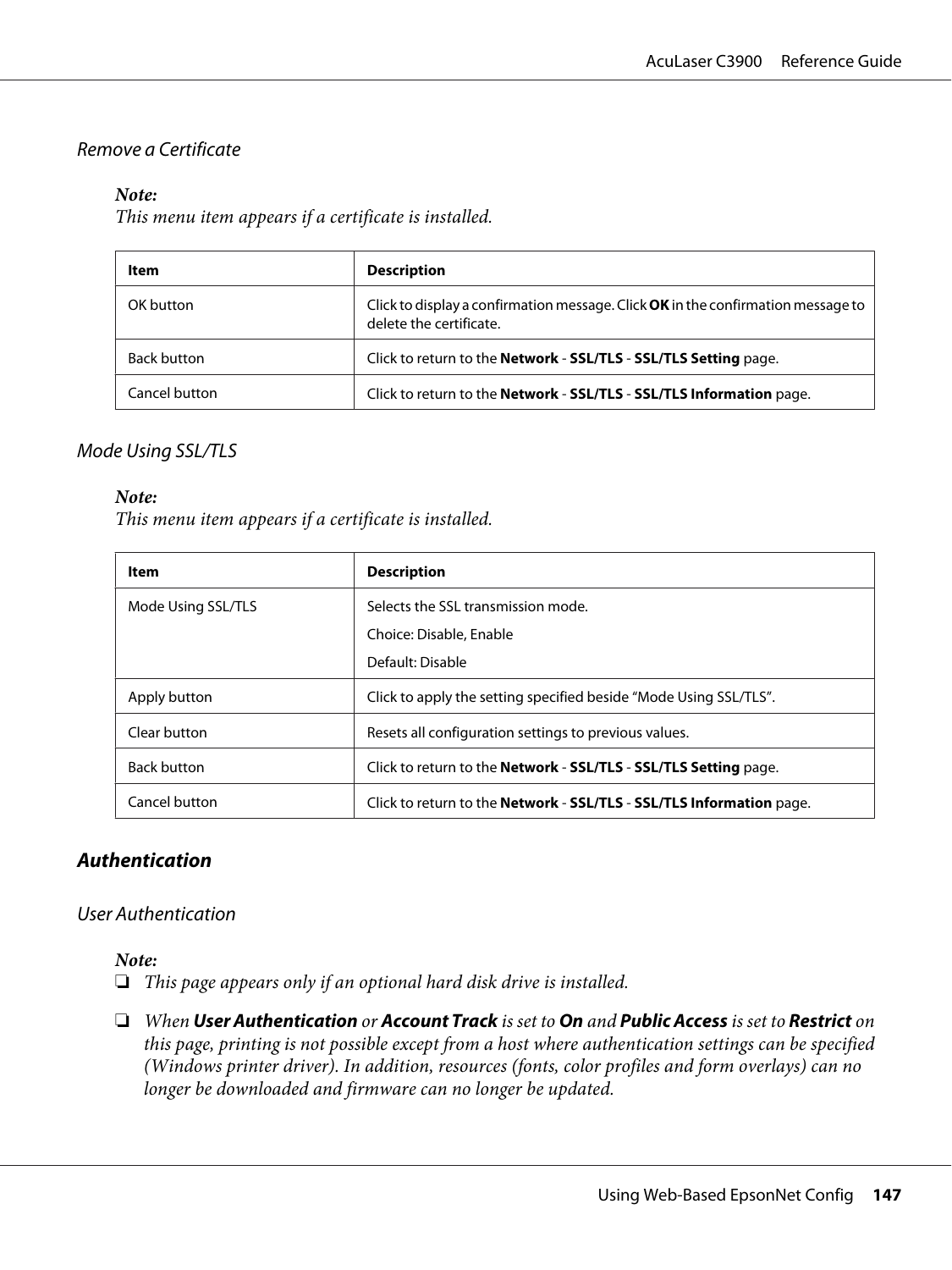<span id="page-147-0"></span>

| Item                                                          | <b>Description</b>                                                                                             |
|---------------------------------------------------------------|----------------------------------------------------------------------------------------------------------------|
| <b>User Authentication</b>                                    | Select whether or not user authentication is performed.<br>Choices: On, Off                                    |
|                                                               | Default: Off                                                                                                   |
| <b>Public Access</b>                                          | Select whether or not logon as a Public user is permitted when authentication<br>settings have been specified. |
|                                                               | Choices: Allow, Restrict                                                                                       |
|                                                               | Default: Allow                                                                                                 |
| <b>Account Track</b>                                          | Select whether or not account authentication is performed.                                                     |
|                                                               | Choices: On, Off                                                                                               |
|                                                               | Default: Off                                                                                                   |
| <b>Account Track Method</b>                                   | Specify the account track authentication method.                                                               |
|                                                               | Choices: Account Name & Password, Password Only                                                                |
|                                                               | Default: Account Name & Password                                                                               |
| Synchronize User<br><b>Authentication &amp; Account Track</b> | Select whether or not user authentication and account track settings are to be<br>synchronized.                |
|                                                               | Choices: Synchronize, Do Not Synchronize                                                                       |
|                                                               | Default: Synchronize                                                                                           |
| Apply button                                                  | Applies the configuration settings for this window.                                                            |
| Clear button                                                  | Resets all configuration settings to previous values.                                                          |

# **Auto Logout**

| Item                   | <b>Description</b>                                                           |
|------------------------|------------------------------------------------------------------------------|
| Admin Mode Logout Time | Specify the length of time to automatically log off from Administrator mode. |
|                        | Range: 1 - 60 (Minutes)                                                      |
|                        | Default: 10                                                                  |
| User Mode Logout Time  | Specify the length of time to automatically log off from User Mode.          |
|                        | Range: 1 - 60 (Minutes)                                                      |
|                        | Default: 60                                                                  |
| Apply button           | Applies the configuration settings for this window.                          |
| Clear button           | Resets all configuration settings to previous values.                        |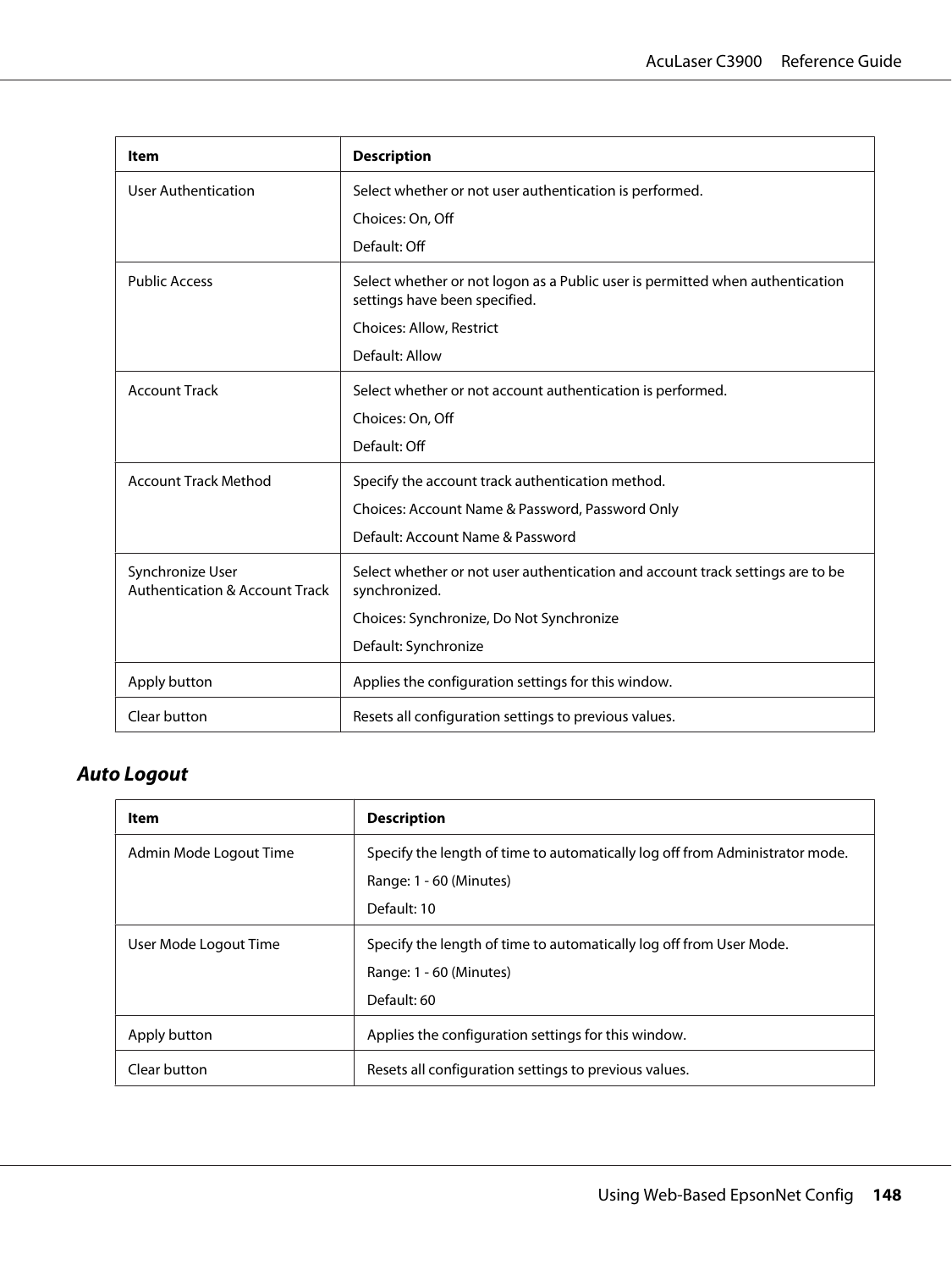#### <span id="page-148-0"></span>IEEE802.1x

| ltem                            | <b>Description</b>                                                                                                                                                   |
|---------------------------------|----------------------------------------------------------------------------------------------------------------------------------------------------------------------|
| IEEE802.1x                      | Select whether to enable or disable the IEEE802.1x function.                                                                                                         |
|                                 | Choices: Enable, Disable                                                                                                                                             |
|                                 | Default: Disable                                                                                                                                                     |
|                                 | <b>Configuration Menu Equivalent:</b><br>INTERFACE MENU - ETHERNET - IEEE802.1X - ENABLE                                                                             |
| <b>EAP Type</b>                 | Select the type of authentication used with IEEE802.1x.                                                                                                              |
|                                 | Choices: None, EAP-MD5, EAP-TLS, EAP-TTLS, PEAP, LEAP, Server Specification                                                                                          |
|                                 | Default: None                                                                                                                                                        |
| User ID                         | Specifies the account name, when EAP Type is set to EAP-MD5, EAP-TLS,<br>EAP-TTLS, PEAP, LEAP or Server Specification.                                               |
|                                 | Range: Up to 128 characters                                                                                                                                          |
| Password                        | Specifies the password, when EAP Type is set to EAP-MD5, EAP-TLS, EAP-TTLS,<br>PEAP, LEAP or Server Specification.                                                   |
|                                 | Range: Up to 128 characters                                                                                                                                          |
| <b>TTLS Anonymous Name</b>      | Specify the logon name used with EAP-TTLS primary authentication. Specifies the<br>TTLS anonymous name, when EAP Type is set to EAP-TTLS or Server<br>Specification. |
|                                 | Range: Up to 128 characters                                                                                                                                          |
|                                 | Default: anonymous                                                                                                                                                   |
|                                 | Note:<br>If EAP Type is set to Server Specification while the actual authentication<br>method is EAP-MD5, type in the same name as the User ID.                      |
| <b>TTLS Authentication Type</b> | Specify the EAP-TTLS phase 2 authentication procedure. Specifies the TTLS<br>anonymous type, when EAP Type is set to EAP-TTLS or Server Specification.               |
|                                 | Choices: PAP, MS-CHAP, MS-CHAPv2                                                                                                                                     |
|                                 | Default: MS-CHAPv2                                                                                                                                                   |
| Server Certificate Check        | Specify the items where the server certificate is verified. Specifies the server<br>certificate check, when EAP Type is set to EAP-TLS, EAP-TTLS or PEAP.            |
|                                 | Choices: Validity, CA Chain, Server ID                                                                                                                               |
|                                 | Default: Validity                                                                                                                                                    |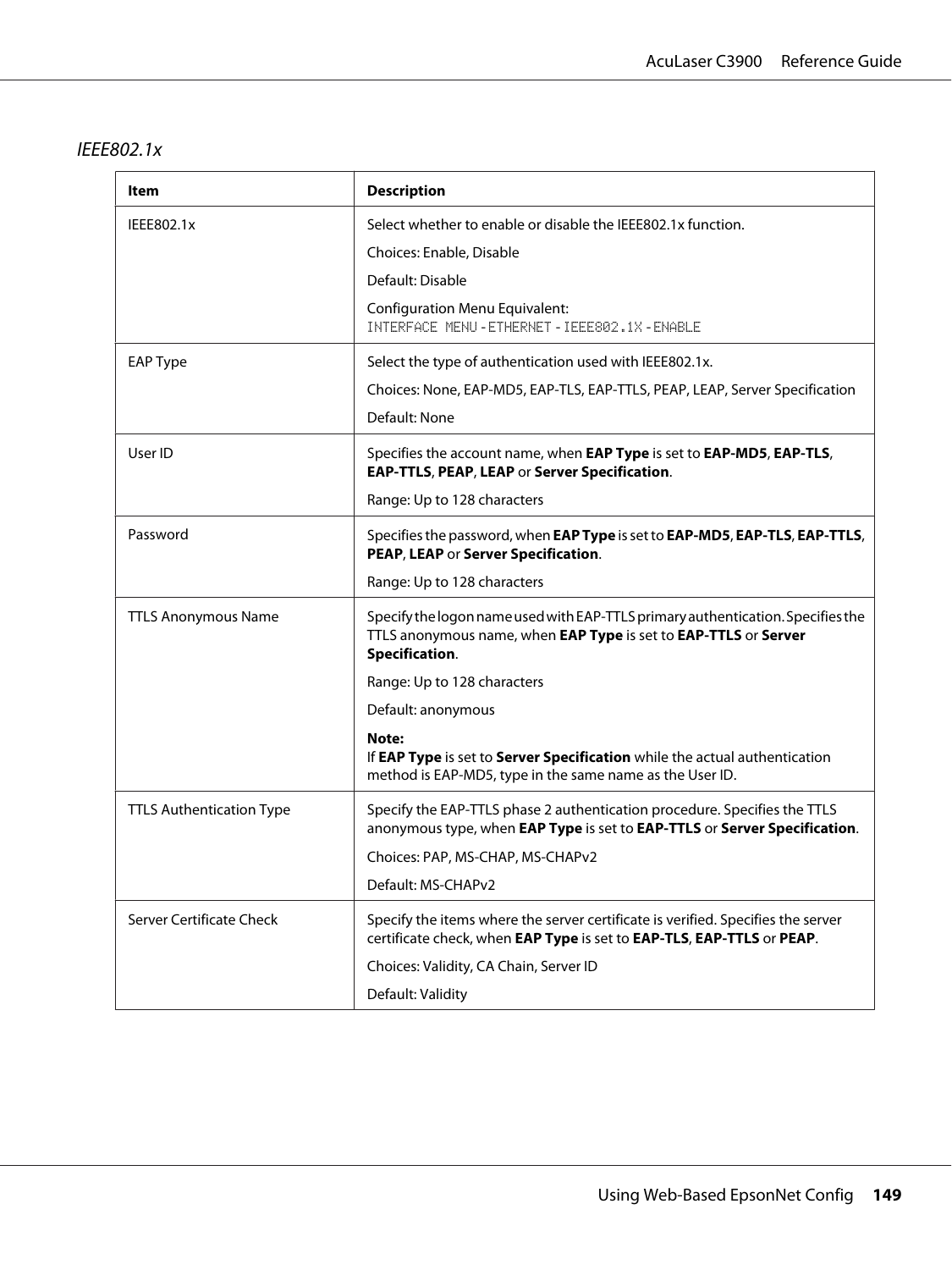<span id="page-149-0"></span>

| ltem                       | <b>Description</b>                                                                                                                                                                                     |
|----------------------------|--------------------------------------------------------------------------------------------------------------------------------------------------------------------------------------------------------|
| Send Client Certificate    | Select whether or not the client certificate is sent when the client certificate is<br>requested by the server. Specifies the send client certificate, when EAP Type is set<br>to EAP-TTLS or PEAP.    |
|                            | Choices: Enable, Disable                                                                                                                                                                               |
|                            | Default: Disable                                                                                                                                                                                       |
| <b>Client Certificate</b>  | Shows whether or not a client certificate has been specified.                                                                                                                                          |
|                            | Note:<br>Specify the settings from the Network - SSL/TLS page.                                                                                                                                         |
| <b>CA Certificate</b>      | Shows whether or not a CA certificate has been specified for CA reliability<br>verification of server certificates.                                                                                    |
|                            | Note:<br>Specify the settings from the Network - Authentication - CA Certificate page.                                                                                                                 |
| Server ID                  | Specify the characters for verification through backward matching with the CN<br>attributes of the server certificate. Specifies the server ID, when EAP Type is set to<br>EAP-TLS, EAP-TTLS, or PEAP. |
|                            | Range: Up to 64 characters                                                                                                                                                                             |
| <b>Encryption Strength</b> | Specify the encryption level of TLS packets with EAP-TLS/TTLS/PEAP. Specifies<br>the encryption strength, when EAP Type is set to EAP-TLS, EAP-TTLS, or<br>PEAP.                                       |
|                            | Choices: Low, Medium, High                                                                                                                                                                             |
|                            | Default: Low                                                                                                                                                                                           |
| Limit Time of Network Stop | Specify the length of time to postpone stopping the network when<br>authentication fails from the start of authentication.                                                                             |
|                            | Range: 0, 60 - 255 (seconds)                                                                                                                                                                           |
|                            | Default: 0                                                                                                                                                                                             |
| Apply button               | Applies the configuration settings for this window.                                                                                                                                                    |
| Clear button               | Resets all configuration settings to previous values.                                                                                                                                                  |

# **CA Certificate**

### CA Certificate Information

#### *Note:*

*As a default, CA Certificate is not installed. Click* **Setting** *to create a certificate and specify the CA Certificate settings.*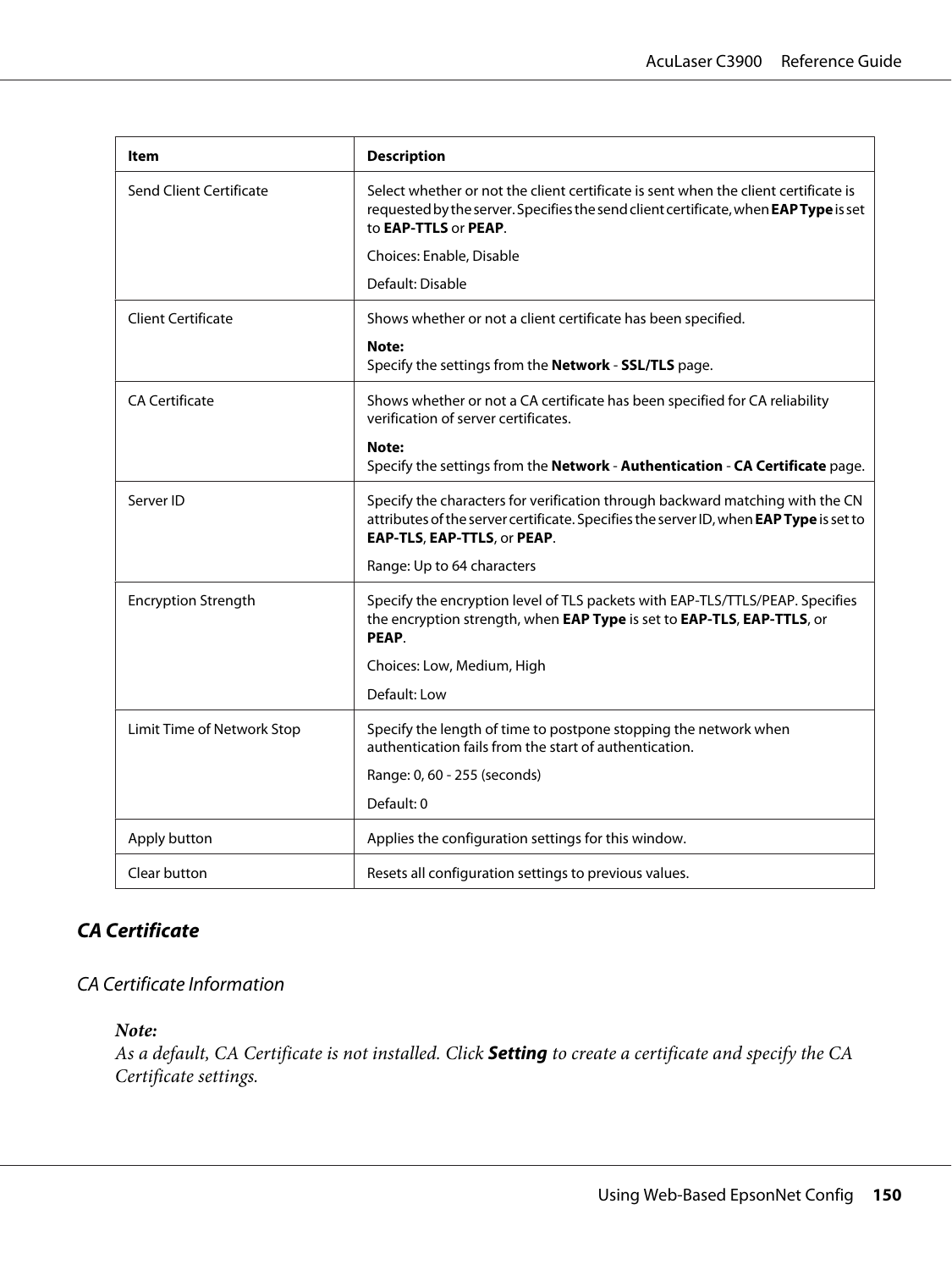<span id="page-150-0"></span>

| Item           | <b>Description</b>                         |
|----------------|--------------------------------------------|
| Setting button | Displays the CA Certificate Settings page. |

# CA Certificate Settings (When a certificate is installed)

| Item                 | <b>Description</b>                                                                                                                        |
|----------------------|-------------------------------------------------------------------------------------------------------------------------------------------|
| Remove a Certificate | Removes the certificate.                                                                                                                  |
| Next button          | Click to display the selected page.                                                                                                       |
| Cancel button        | Click to cancel the entered data and return to the <b>Network - Authentication - CA</b><br>Certificate - CA Certificate Information page. |

### CA Certificate Settings (When a certificate is not installed)

| ltem                  | <b>Description</b>                                                                                                                        |
|-----------------------|-------------------------------------------------------------------------------------------------------------------------------------------|
| Install a Certificate | Installs the certificate issued by the certificate authority.                                                                             |
| Next button           | Click to display the selected page.                                                                                                       |
| Cancel button         | Click to cancel the entered data and return to the <b>Network - Authentication - CA</b><br>Certificate - CA Certificate Information page. |

### Install a Certificate

| Item                  | <b>Description</b>                                                                                                                        |
|-----------------------|-------------------------------------------------------------------------------------------------------------------------------------------|
| Install a Certificate | Signed CSR (Certificate Signing Request) should be pasted to this text area.                                                              |
| Next button           | Click to display the <b>Network - Authentication - CA Certificate - Install a</b><br>Certificate page.                                    |
| <b>Back button</b>    | Click to return to the Network - Authentication - CA Certificate - CA Certificate<br><b>Settings</b> page.                                |
| Cancel button         | Click to cancel the entered data and return to the <b>Network - Authentication - CA</b><br>Certificate - CA Certificate Information page. |

### Remove a Certificate

| Item      | <b>Description</b>                                                                                          |
|-----------|-------------------------------------------------------------------------------------------------------------|
| OK button | Click to display a confirmation message. Click OK in the confirmation message to<br>delete the certificate. |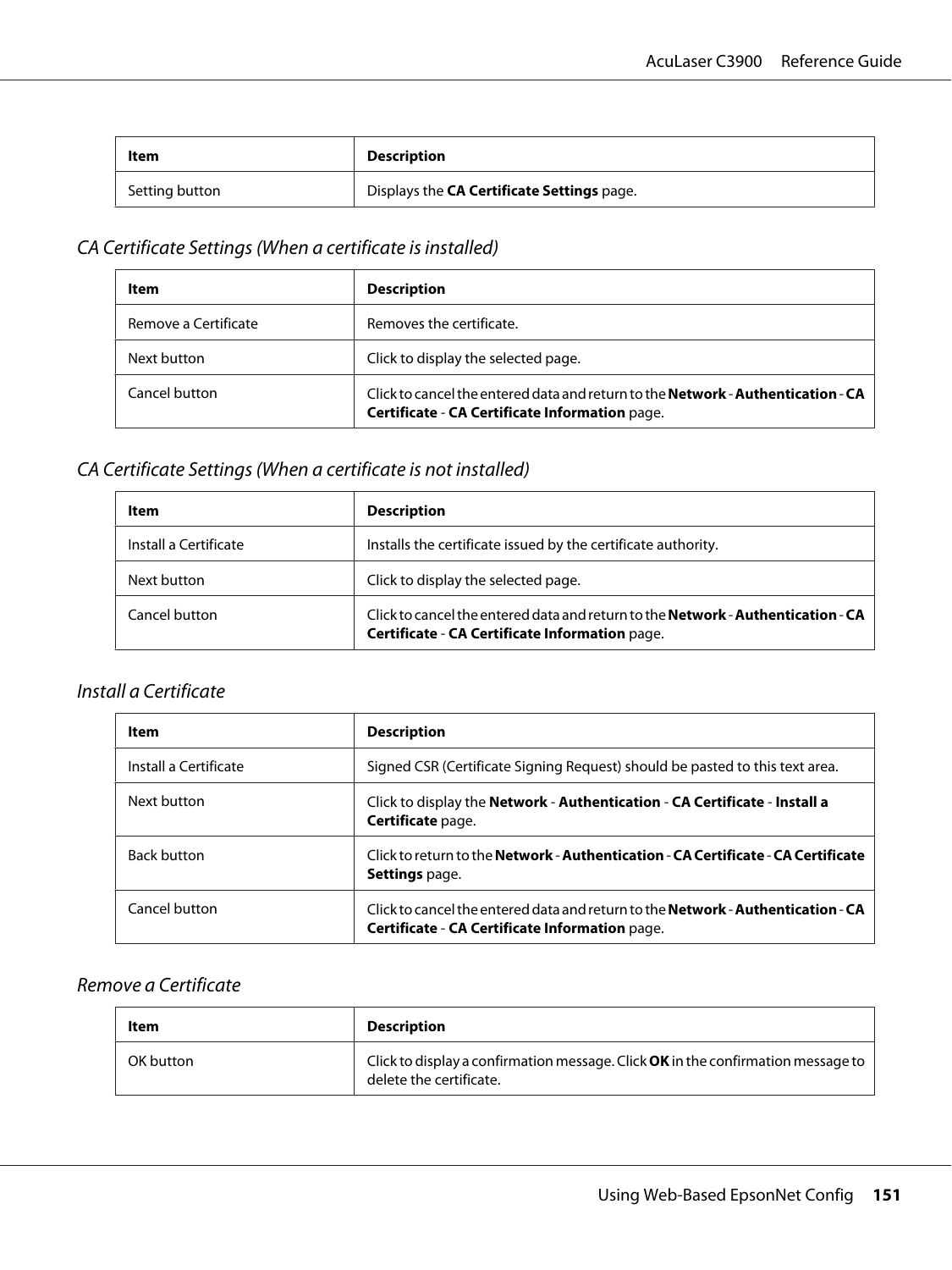| ltem               | <b>Description</b>                                                                                            |
|--------------------|---------------------------------------------------------------------------------------------------------------|
| <b>Back button</b> | Click to return to the Network - Authentication - CA Certificate - CA Certificate<br><b>Settings page.</b>    |
| Cancel button      | Click to return to the Network - Authentication - CA Certificate - CA Certificate<br><b>Information</b> page. |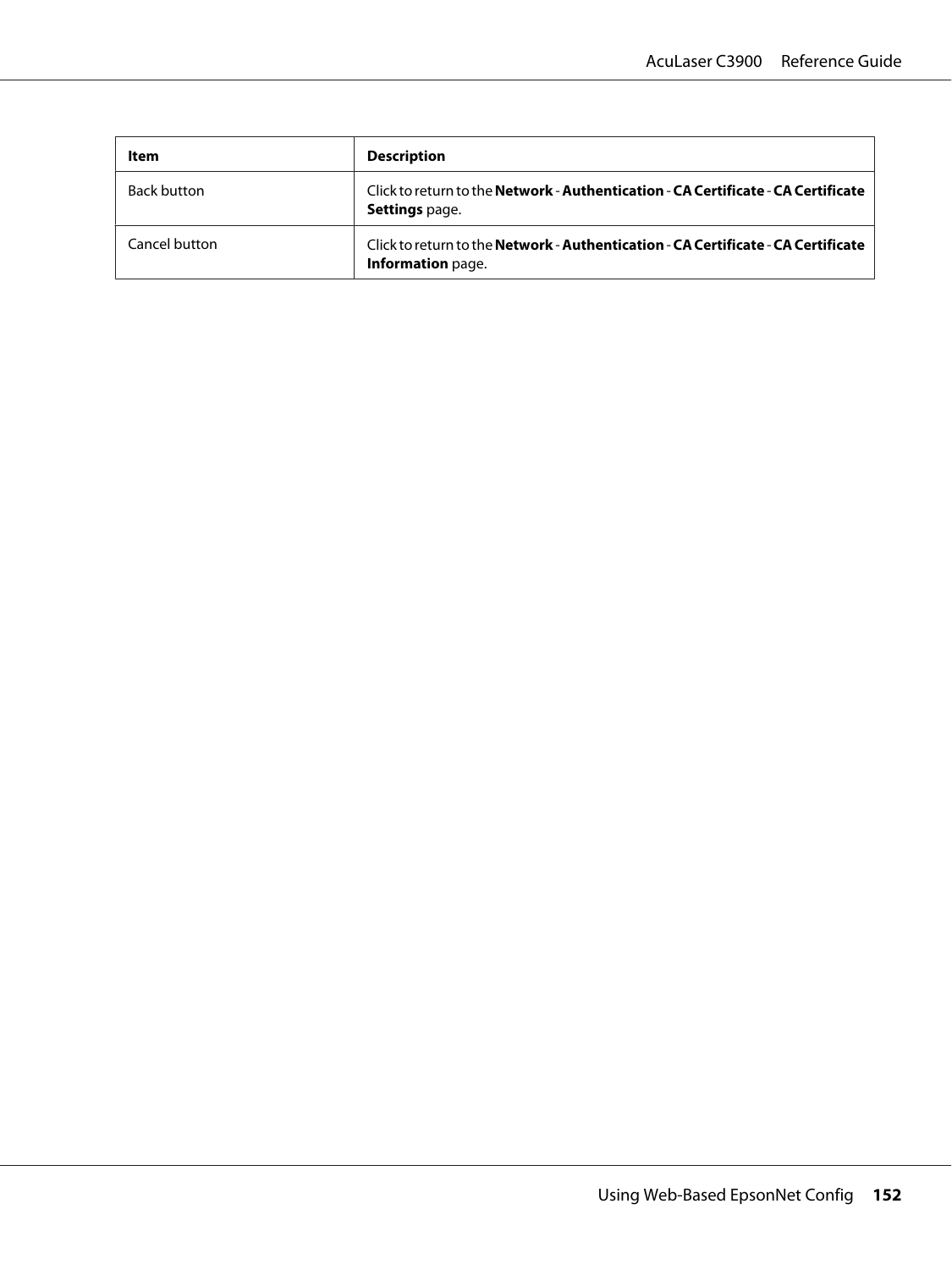# **Index**

# $\boldsymbol{A}$

| Active job list, Web-Based EpsonNet Config      |  |
|-------------------------------------------------|--|
|                                                 |  |
|                                                 |  |
| Administrator Mode, Web-Based EpsonNet Config68 |  |
| AppleTalk, Web-Based EpsonNet Config141         |  |
| Authentication, Web-Based EpsonNet Config147    |  |

# $\boldsymbol{B}$

| Bonjour, Web-Based EpsonNet Config131 |  |
|---------------------------------------|--|
|                                       |  |

# $\mathsf{C}$

| CA certificate information, Web-Based EpsonNet    |  |
|---------------------------------------------------|--|
|                                                   |  |
| CA certificate setting, Web-Based EpsonNet Config |  |
|                                                   |  |
| Certificate request, Web-Based EpsonNet Config146 |  |
| Clear settings, Web-Based EpsonNet Config99       |  |
| Color profile, Web-Based EpsonNet Config83, 120   |  |
| Configuration                                     |  |
|                                                   |  |
| Printer, via Web-Based EpsonNet Config84          |  |
| Configuration, Web-Based EpsonNet Config120       |  |
|                                                   |  |
|                                                   |  |
|                                                   |  |
|                                                   |  |
|                                                   |  |
|                                                   |  |
|                                                   |  |
|                                                   |  |
|                                                   |  |
|                                                   |  |
|                                                   |  |
|                                                   |  |
|                                                   |  |
|                                                   |  |

## $\boldsymbol{D}$

| Date/Time, Web-Based EpsonNet Config95     |  |
|--------------------------------------------|--|
| Details, Web-Based EpsonNet Config         |  |
|                                            |  |
|                                            |  |
| Direct print, Web-Based EpsonNet Config84  |  |
| DNS settings, Web-Based EpsonNet Config125 |  |
| Done job list, Web-Based EpsonNet Config76 |  |
|                                            |  |

### $\boldsymbol{E}$

| Email, Web-Based EpsonNet Config142             |
|-------------------------------------------------|
| Encryption strength setting, Web-Based EpsonNet |
|                                                 |
|                                                 |
|                                                 |
|                                                 |
|                                                 |
|                                                 |
|                                                 |
|                                                 |
|                                                 |
|                                                 |
|                                                 |
|                                                 |
|                                                 |
|                                                 |
|                                                 |
|                                                 |
|                                                 |
|                                                 |
|                                                 |
|                                                 |
|                                                 |
|                                                 |
|                                                 |
|                                                 |
|                                                 |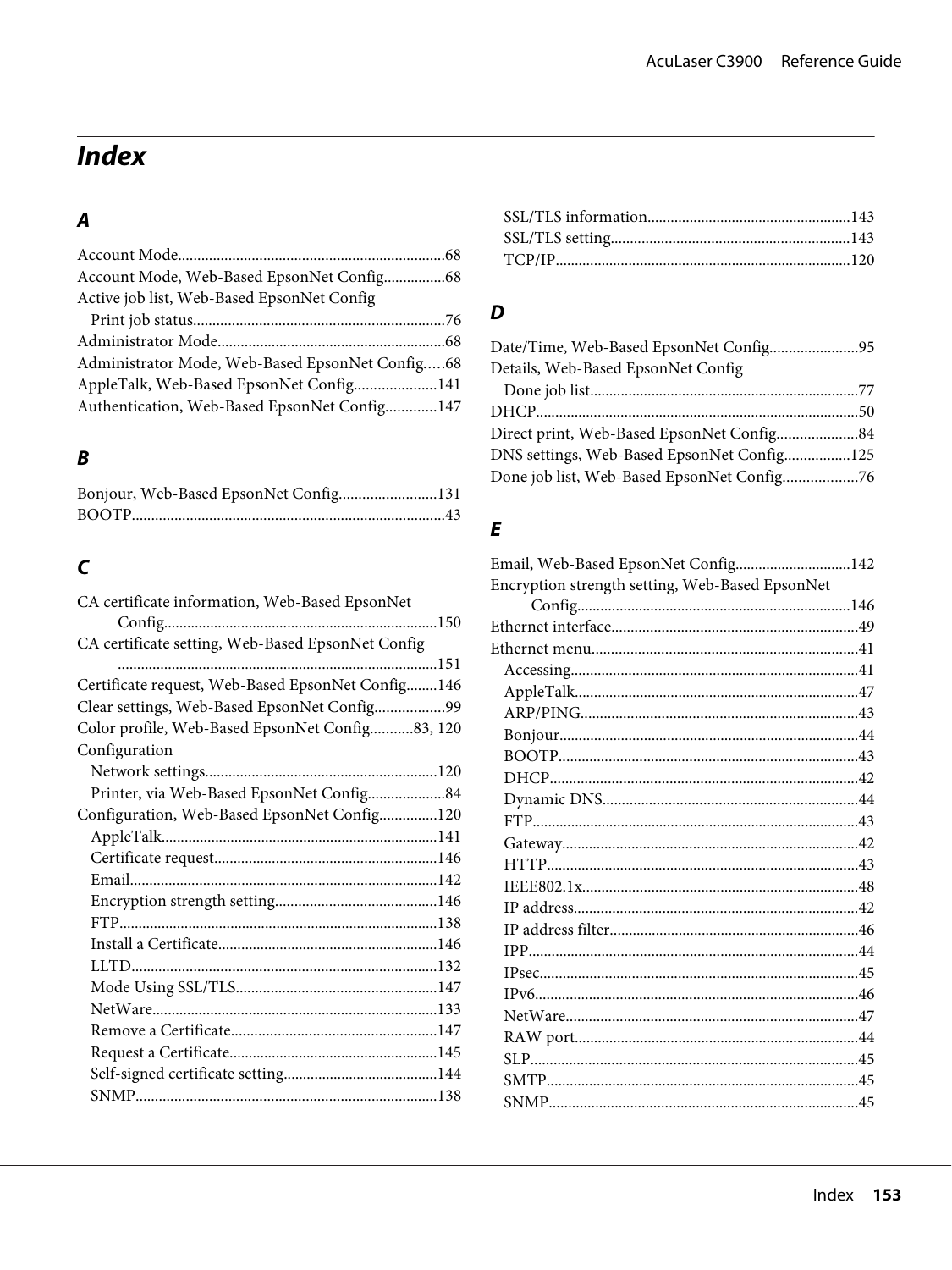# $\overline{F}$

| Form overlay, Web-Based EpsonNet Config83, 119 |  |
|------------------------------------------------|--|
|                                                |  |
| FTP, Web-Based EpsonNet Config138              |  |

# G

| General settings, Web-Based EpsonNet Config78, 104 |  |
|----------------------------------------------------|--|

### $H$

|--|--|

# $\mathbf{I}$

| IEEE802.1x, Web-Based EpsonNet Config149           |
|----------------------------------------------------|
| IKE Settings, Web-Based EpsonNet Config129         |
| Install a Certificate, Web-Based EpsonNet Config   |
|                                                    |
| Installing                                         |
|                                                    |
|                                                    |
|                                                    |
|                                                    |
| IP address filtering, Web-Based EpsonNet Config126 |
| <b>IPP</b>                                         |
|                                                    |
| IPP, Web-Based EpsonNet Config135                  |
| IPsec Peer settings, Web-Based EpsonNet Config130  |
| IPsec SA Settings, Web-Based EpsonNet Config129    |
| IPsec Web-Based EpsonNet Config128                 |
| IPv4 settings, Web-Based EpsonNet Config121        |
| IPv6 settings, Web-Based EpsonNet Config123        |

### $\boldsymbol{\mathsf{J}}$

# $\mathbf{L}$

| Linux                                         |  |
|-----------------------------------------------|--|
|                                               |  |
|                                               |  |
|                                               |  |
|                                               |  |
|                                               |  |
|                                               |  |
|                                               |  |
|                                               |  |
| LLTD, Web-Based EpsonNet Config132            |  |
| Local interface, Web-Based EpsonNet Config104 |  |
|                                               |  |

# $\boldsymbol{M}$

| Mode Using SSL/TLS, Web-Based EpsonNet Config |  |  |  |  |  |
|-----------------------------------------------|--|--|--|--|--|
|                                               |  |  |  |  |  |

# $\boldsymbol{N}$

| NetWare, Web-Based EpsonNet Config133 |  |
|---------------------------------------|--|
|                                       |  |
|                                       |  |
|                                       |  |
|                                       |  |
|                                       |  |
|                                       |  |
|                                       |  |
|                                       |  |
| Network, Web-Based EpsonNet Config    |  |
|                                       |  |
|                                       |  |
|                                       |  |
|                                       |  |
|                                       |  |
|                                       |  |
|                                       |  |
|                                       |  |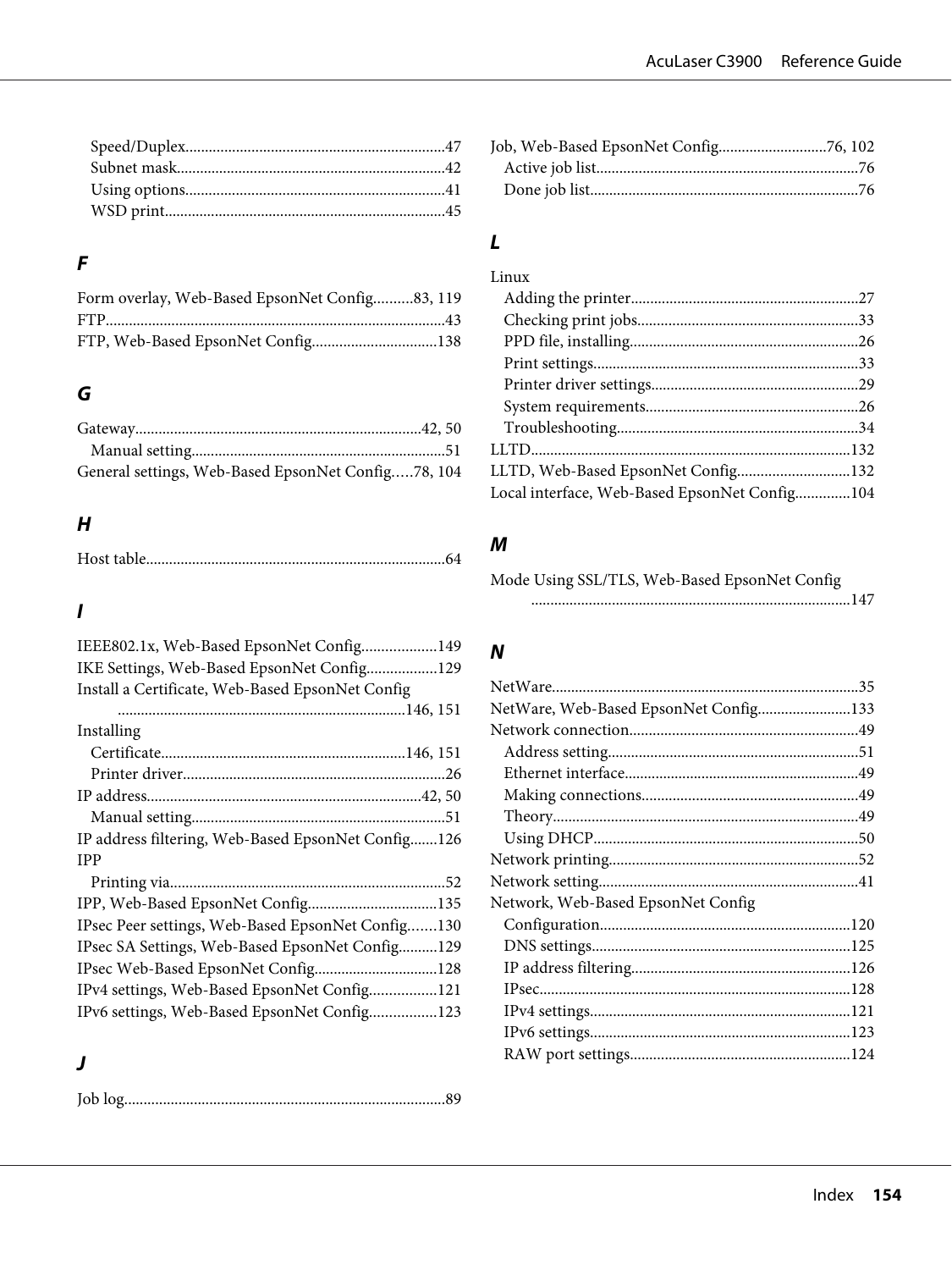### **P**

[Paper source settings, Web-Based EpsonNet Config](#page-77-0)

| Password, Web-Based EpsonNet Config96             |    |
|---------------------------------------------------|----|
|                                                   |    |
| PCL settings, Web-Based EpsonNet Config79, 110    |    |
| Print jobs                                        |    |
|                                                   | 33 |
| Print quality settings, Web-Based EpsonNet Config |    |
|                                                   |    |
| Print, Web-Based EpsonNet Config77, 104           |    |
|                                                   |    |
|                                                   |    |
|                                                   |    |
|                                                   |    |
|                                                   |    |
|                                                   |    |
|                                                   |    |
|                                                   |    |
|                                                   |    |
|                                                   |    |
|                                                   |    |
|                                                   |    |
|                                                   |    |
|                                                   |    |
|                                                   |    |
|                                                   |    |
|                                                   |    |
|                                                   |    |
| PS settings, Web-Based EpsonNet Config80, 111     |    |
| Public User Mode, Web-Based EpsonNet Config68     |    |

### **R**

[RAW port settings, Web-Based EpsonNet Config.......124](#page-123-0) [Registered User Mode, Web-Based EpsonNet Config...68](#page-67-0) [Remove a Certificate, Web-Based EpsonNet Config](#page-146-0)

| Report types, Web-Based EpsonNet Config83           |  |
|-----------------------------------------------------|--|
| Request a Certificate, Web-Based EpsonNet Config145 |  |
| Reset printer, Web-Based EpsonNet Config100         |  |
| ROM version, Web-Based EpsonNet Config99            |  |

### **S**

# **T**

| TCP/IP, Web-Based EpsonNet Config120             |    |
|--------------------------------------------------|----|
| Time adjustment settings, Web-Based EpsonNet     |    |
|                                                  |    |
| Tray mapping settings, Web-Based EpsonNet Config |    |
|                                                  |    |
| Troubleshooting                                  |    |
|                                                  | 34 |

#### **W**